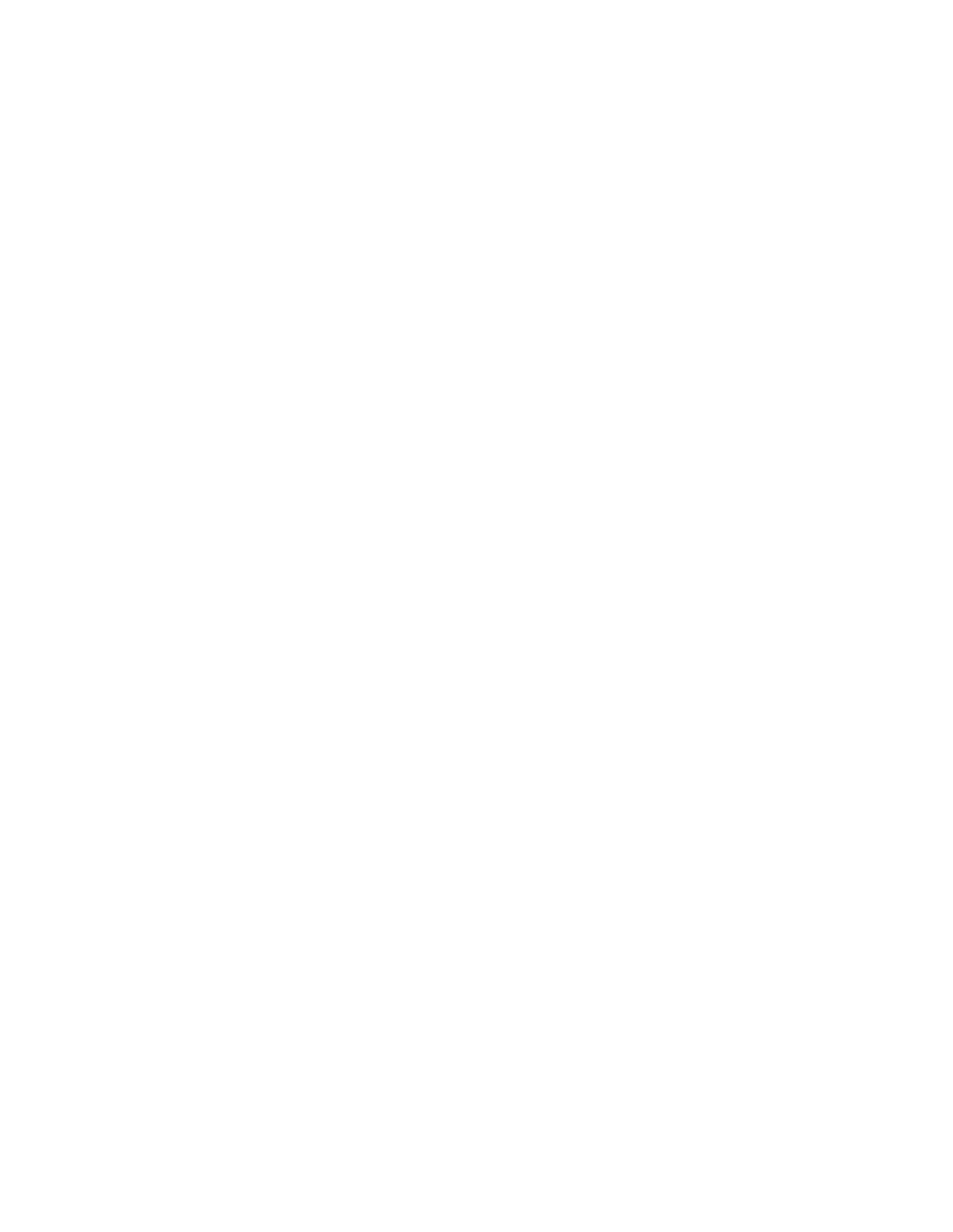# **Contents**

|                         | 1 Overview             |                                                                                                                                                                                                                                | 3              |
|-------------------------|------------------------|--------------------------------------------------------------------------------------------------------------------------------------------------------------------------------------------------------------------------------|----------------|
|                         | 1.1                    |                                                                                                                                                                                                                                | $\overline{3}$ |
|                         | 1.2                    |                                                                                                                                                                                                                                | 3              |
|                         | 1.3                    |                                                                                                                                                                                                                                | 5              |
|                         | 1.4                    |                                                                                                                                                                                                                                | 5              |
| $\overline{2}$          | <b>Getting started</b> |                                                                                                                                                                                                                                | 7              |
|                         | 2.1                    |                                                                                                                                                                                                                                | $\overline{7}$ |
|                         | 2.2                    |                                                                                                                                                                                                                                | 9              |
|                         | 2.3                    | Read and write tags enterpreteration of the contract of the contract of the contract of the contract of the contract of the contract of the contract of the contract of the contract of the contract of the contract of the co | 10             |
|                         | 2.4                    |                                                                                                                                                                                                                                | 12             |
|                         | 2.5                    |                                                                                                                                                                                                                                | 13             |
| $\overline{3}$          |                        | <b>NFC Data Exchange Format</b>                                                                                                                                                                                                | 15             |
|                         | 3.1                    |                                                                                                                                                                                                                                | 15             |
|                         | 3.2                    |                                                                                                                                                                                                                                | 17             |
|                         | 3.3                    |                                                                                                                                                                                                                                | 18             |
| $\overline{\mathbf{4}}$ |                        | <b>Logical Link Control Protocol</b>                                                                                                                                                                                           | 19             |
|                         |                        |                                                                                                                                                                                                                                |                |
| 5                       |                        | <b>Simple NDEF Exchange Protocol</b>                                                                                                                                                                                           | 23             |
|                         | 5.1                    |                                                                                                                                                                                                                                | 24             |
|                         | 5.2                    |                                                                                                                                                                                                                                | 25             |
|                         | 5.3                    |                                                                                                                                                                                                                                | 25             |
| 6                       |                        | <b>Example Programs</b>                                                                                                                                                                                                        | 29             |
|                         | 6.1                    |                                                                                                                                                                                                                                | 29             |
|                         | 6.2                    |                                                                                                                                                                                                                                | 35             |
|                         | 6.3                    |                                                                                                                                                                                                                                | 40             |
|                         | 6.4                    |                                                                                                                                                                                                                                | 44             |
|                         | 6.5                    |                                                                                                                                                                                                                                | 46             |
|                         | 6.6                    |                                                                                                                                                                                                                                | 51             |
| $\overline{7}$          |                        | <b>Interoperability Tests</b>                                                                                                                                                                                                  | 55             |
|                         | 7.1                    |                                                                                                                                                                                                                                | 55             |
|                         | 7.2                    |                                                                                                                                                                                                                                | 62             |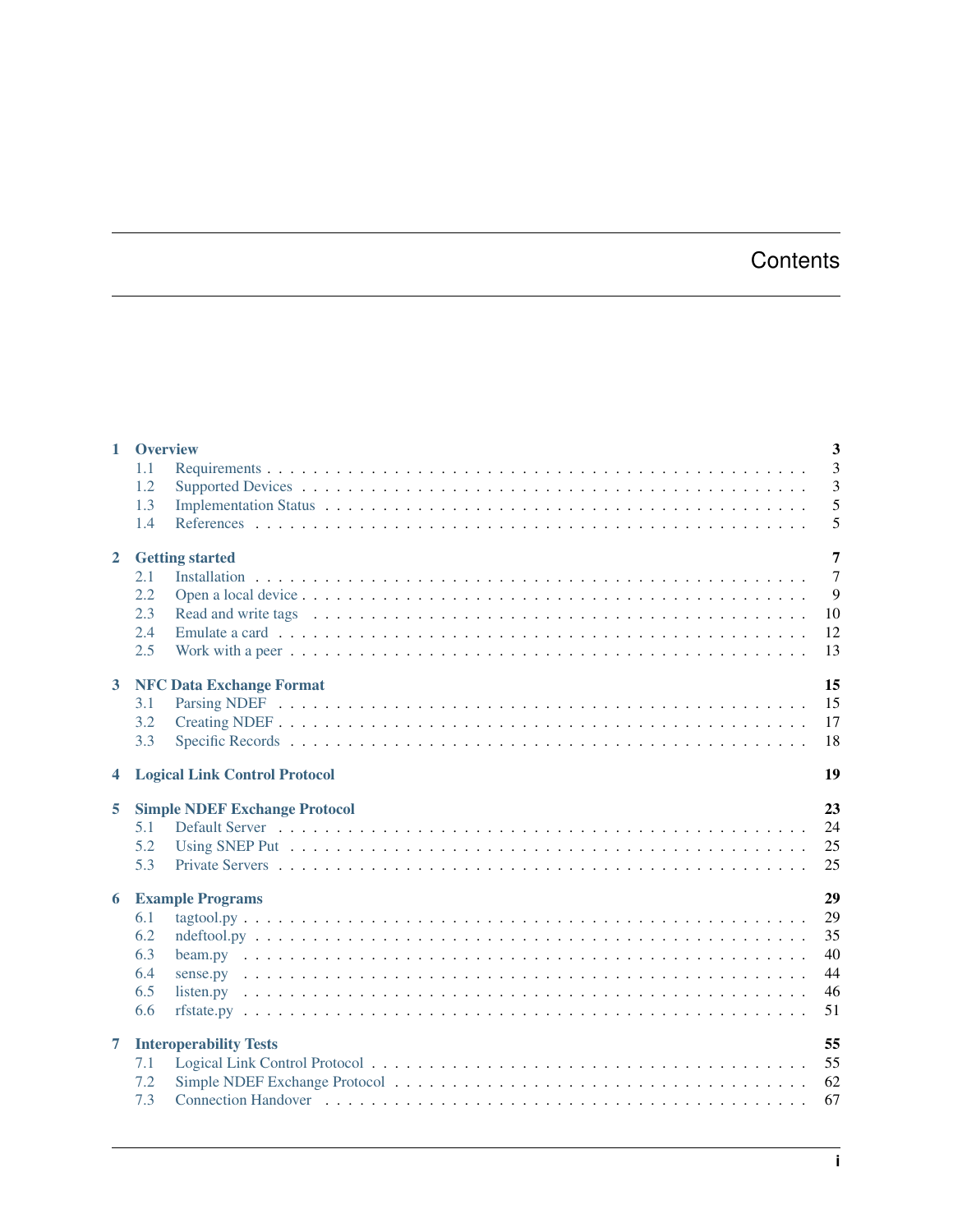|              | 74    |                          |  |  |  |  |  |  |
|--------------|-------|--------------------------|--|--|--|--|--|--|
|              | 7.5   |                          |  |  |  |  |  |  |
|              |       | 8 Module Reference<br>83 |  |  |  |  |  |  |
|              | . 8.1 |                          |  |  |  |  |  |  |
|              | 8.2   |                          |  |  |  |  |  |  |
|              | 8.3   |                          |  |  |  |  |  |  |
|              | 84    |                          |  |  |  |  |  |  |
|              | 8.5   |                          |  |  |  |  |  |  |
|              | 8.6   |                          |  |  |  |  |  |  |
|              | 8.7   |                          |  |  |  |  |  |  |
| <b>Index</b> |       |                          |  |  |  |  |  |  |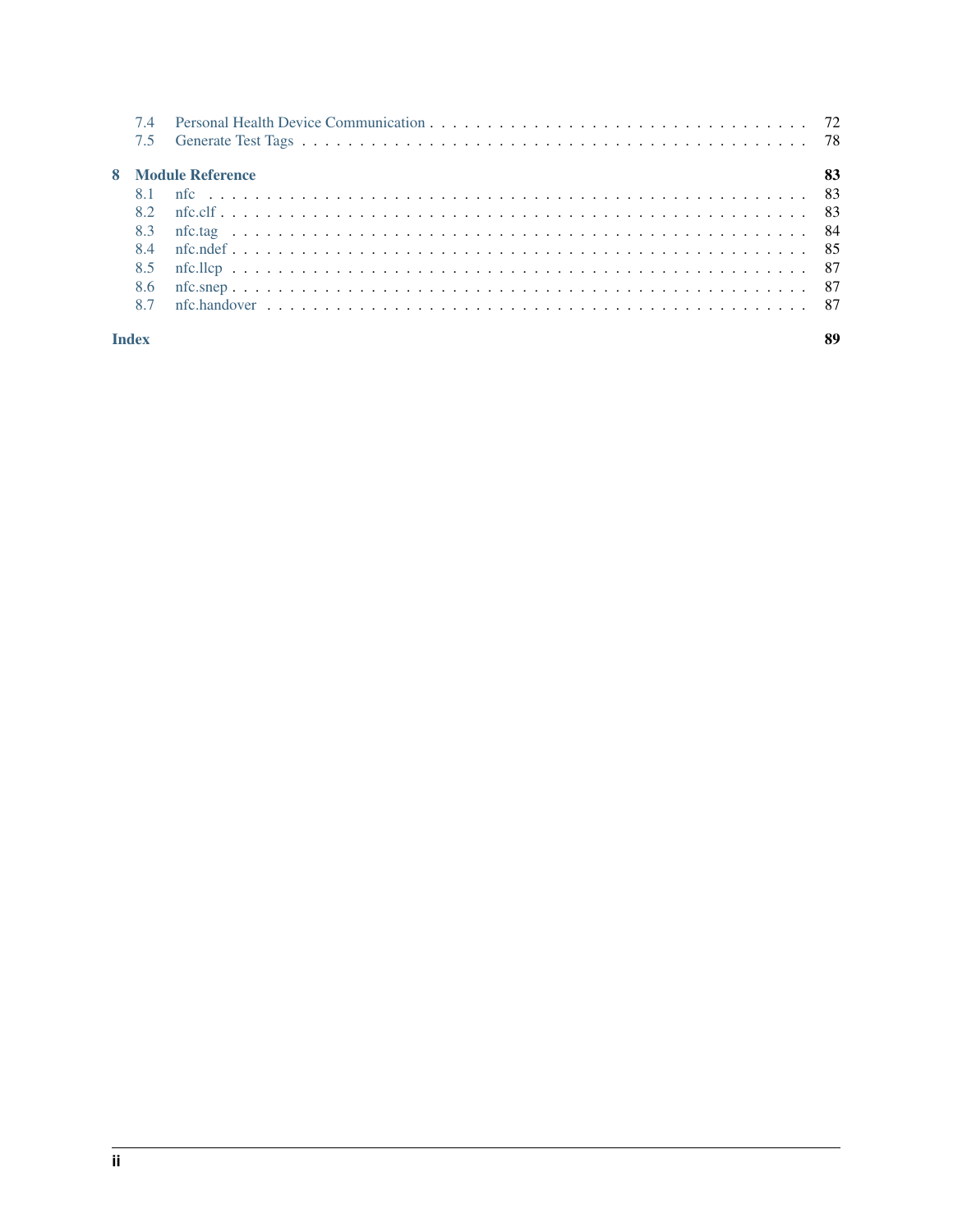This documentation covers the '0.13.6' version of **nfcpy**. There are also other [versions.](https://readthedocs.org/projects/nfcpy/versions)

The nfcpy module implements [NFC Forum](http://nfc-forum.org/) specifications for wireless short-range data exchange with NFC devices and tags. It is written in [Python](https://www.python.org) and aims to provide an easy-to-use yet powerful framework for applications integrating NFC. The source code is licensed under the [EUPL](http://ec.europa.eu/idabc/eupl) and hosted at [GitHub.](https://github.com/nfcpy/nfcpy) The latest release version can be installed from [PyPI](https://pypi.python.org/pypi/nfcpy) with pip install -U nfcpy.

To send a web link to a smartphone:

```
import nfc
import ndef
from threading import Thread
def beam(llc):
    snep_client = nfc.snep.SnepClient(llc)
    snep_client.put_records([ndef.UriRecord('http://nfcpy.org')])
def connected(llc):
    Thread(target=beam, args=(llc,)).start()
    return True
with nfc.ContactlessFrontend('usb') as clf:
    clf.connect(llcp={'on-connect': connected})
```
There are also a number of *[Example Programs](#page-32-0)* that can be used from the command line:

\$ examples/beam.py send link http://nfcpy.org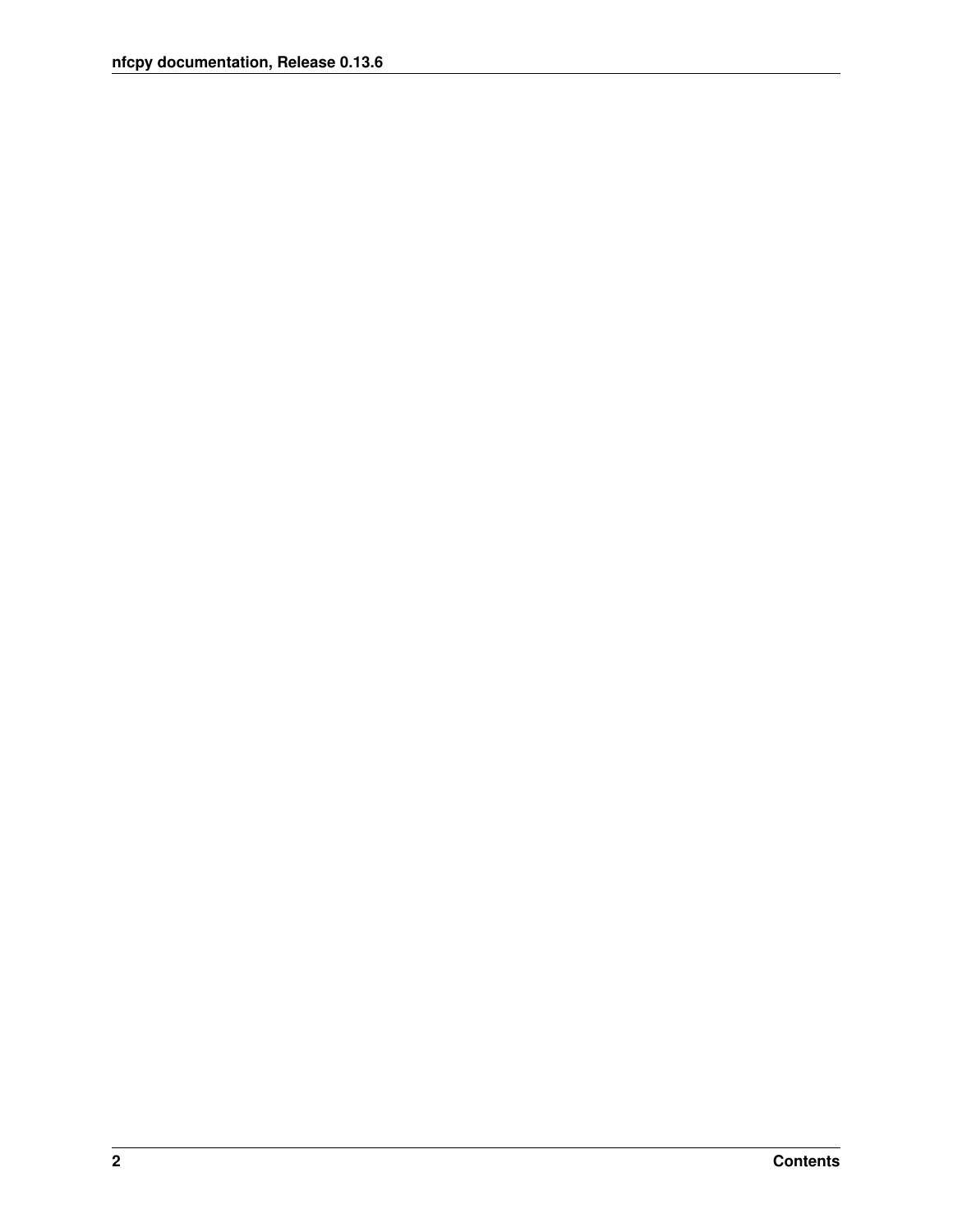# CHAPTER<sup>1</sup>

## **Overview**

# <span id="page-6-1"></span><span id="page-6-0"></span>**1.1 Requirements**

- [Python](https://www.python.org) version 2.6 or newer (but not Python 3)
- Python [usb1](https://github.com/vpelletier/python-libusb1) module to access USB devices through [libusb](http://libusb.info)
- Python [serial](http://pythonhosted.org/pyserial/) module to access serial (incl. FTDI) devices
- Python [docopt](https://github.com/docopt/docopt) module for some of the example programs

# <span id="page-6-2"></span>**1.2 Supported Devices**

The contactless devices known to be working with *nfcpy* are listed below with the device path column showing the full path argument for the nfc.clf.ContactlessFrontend.open() method or the --device option that most example programs support. The testbed column shows the devices that are regularly tested with *nfcpy*.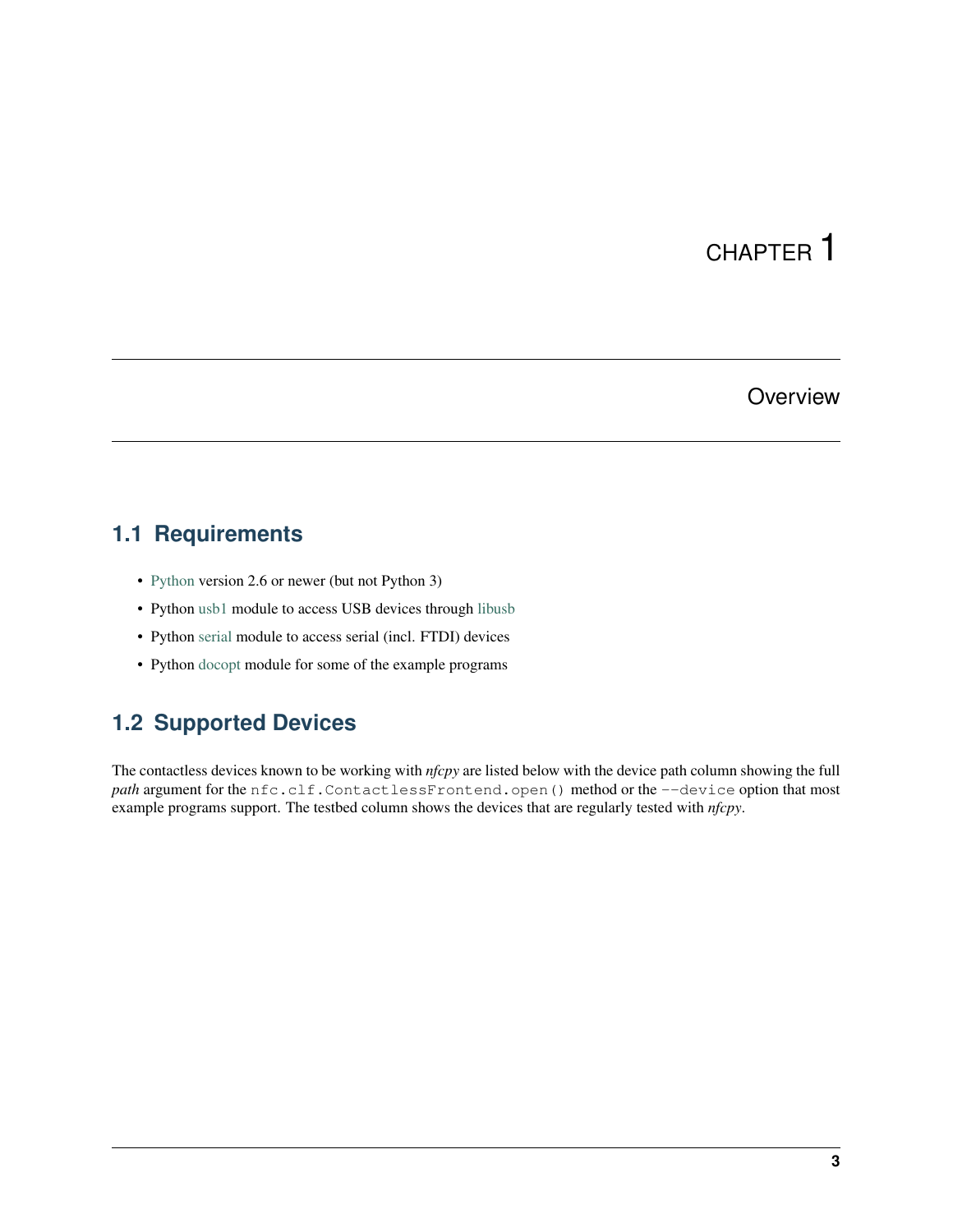| Manufacturer | Product        | <b>NFC Chip</b> | Device Path     | <b>Testbed</b> | <b>Notes</b>    |
|--------------|----------------|-----------------|-----------------|----------------|-----------------|
| Sony         | RC-S330        | RC-S956         | usb:054c:02e1   | <b>Yes</b>     |                 |
| Sony         | RC-S360        | <b>RC-S956</b>  | usb:054c:02e1   | <b>Yes</b>     | л.              |
| Sony         | RC-S370        | RC-S956         | usb:054c:02e1   | N <sub>0</sub> | 1               |
| Sony         | RC-S380/S      | Port100         | usb:054c:06c1   | <b>Yes</b>     | $\overline{2}$  |
| Sony         | $RC-S380/P$    | Port100         | usb:054c:06c3   | N <sub>o</sub> | $\overline{2}$  |
| Sony         | Board          | PN531v4.2       | usb:054c:0193   | <b>Yes</b>     | 3               |
| Philips/NXP  | Board          | PN531v4.2       | usb:04cc:0531   | <b>Yes</b>     | 3               |
| Identive     | <b>SCL3710</b> | <b>PN531</b>    | usb:04cc:0531   | N <sub>0</sub> | 4               |
| <b>ACS</b>   | ACR122U        | PN532v1.4       | usb:072f:2200   | <b>Yes</b>     | 5               |
| <b>ACS</b>   | <b>ACR122U</b> | PN532v1.6       | usb:072f:2200   | <b>Yes</b>     | 5               |
| Stollmann    | Reader         | PN532v1.4       | tty:USB0:pn532  | <b>Yes</b>     | 6               |
| Adafruit     | Board          | PN532v1.6       | tty:AMA0:pn532  | Yes            | $\overline{7}$  |
| Identive     | <b>SCL3711</b> | PN533v2.7       | usb:04e6:5591   | <b>Yes</b>     | 8               |
| Identive     | <b>SCL3712</b> | <b>PN533</b>    | usb:04e6:5593   | N <sub>0</sub> | 9               |
| SensorID     | StickID        | PN533v2.7       | usb:04cc:2533   | Yes            | $\overline{10}$ |
| Arygon       | <b>ADRA</b>    | PN531v4.2       | tty:USB0:arygon | Yes            |                 |

## **1.2.1 Functional Support**

The following table summarizes the functional support level of the supported devices. Identical devices are aggregated under one of the product names. Only testbed devices are covered. In the table an  $x$  means that the function is supported by hardware and software while an o means that the hardware would support but but the software not yet implemented. More information about individual driver / hardware restrictions can be found in the nfc.clf documentation.

|                | Tag Read/Write |   |   |    |    | Tag Emulation |          |   |          | Peer <sub>2Peer</sub> |   |   |    |
|----------------|----------------|---|---|----|----|---------------|----------|---|----------|-----------------------|---|---|----|
|                |                | 2 | 3 | 4A | 4Β |               | 2        | 3 | 4A       | 4B                    |   |   | ac |
| <b>RC-S380</b> | X              | X | X | X  | X  |               | $\Omega$ | X | $\Omega$ |                       | X | X |    |
| <b>RC-S956</b> |                | X | X | X  | X  |               | $\Omega$ |   | $\Omega$ |                       | X | X |    |
| <b>PN533</b>   | X              | X | X | X  | X  |               | $\Omega$ | X | $\Omega$ |                       | X | X | X  |
| <b>PN532</b>   | X              | X | X | X  | X  |               | $\Omega$ | X | $\Omega$ |                       | X | X | X  |
| <b>PN531</b>   |                | X | X | X  |    |               | $\Omega$ |   | $\Omega$ |                       | X | X | X  |
| ACR122U        |                | X | X | X  | X  |               |          |   |          |                       | X |   |    |

 $<sup>1</sup>$  The Sony RC-S330, RC-S360, and RC-S370 are in fact identical devicess, the difference is only in size and thus antenna.</sup>

<span id="page-7-1"></span><span id="page-7-0"></span><sup>2</sup> The only known difference between RC-S380/S and RC-S380/P is that the RC-380/S has the CE and FCC certification marks for sales in Europe and US.

<span id="page-7-2"></span> $3$  This is a reference board that was once designed by Philips and Sony and has a hardware switch to select either the Philips or Sony USB Vendor/Product ID. The chip can only handle Type A and Type F technology.

<sup>4</sup> This device is supported as a standard PN531. It has been reported to work as expected but is not part of regular testing.

<span id="page-7-4"></span><span id="page-7-3"></span><sup>5</sup> While the ACR122U internally uses a PN532 contactless chip the functionality provided by a PN532 can not be fully used due to an additional controller that implements a USB-CCID interface (for PC/SC) towards the host. It is possible using PCSC\_Escape commands to unleash some functionality but this this is not equivalent to directly accessing a PN532. It is not recommended to buy this device for use with nfcpy.

<span id="page-7-5"></span><sup>6</sup> The path shown is for Ubuntu Linux in case the reader is the first UART/USB bridge found by the OS. Also on Windows OS the path is slightly different (com:COM1:pn532).

<span id="page-7-6"></span><sup>7</sup> This is sold by Adafruit as "PN532 NFC/RFID Controller Breakout Board" and can directly be connected to a serial port of, for example, a Raspberry Pi (the device path shown is for the Raspberry Pi's UART, when using a USB/UART bridge it would be usb:USB0:pn532). Note that the serial link speed is only 115200 baud when connected at /dev/ttyAMA0 while with a USB/UART bridge it may be up to 921600 baud (on Linux the driver tries to figure this out).

<span id="page-7-7"></span><sup>8</sup> The SCL3711 has a relatively small antenna that winds around the circuitry and may be the reason for less superior performance when operating as a target in passive communication mode (where the external field must be modulated).

<span id="page-7-8"></span> $9$  The SCL3712 has been reported to work but is not available for regular testing.

<span id="page-7-9"></span><sup>10</sup> The SensorID USB stick is a native PN533. It has no EEPROM attached and thus uses the default NXP Vendor/Product IDs from the ROM code. Absence of an EEPROM also means that the firmware uses default RF settings.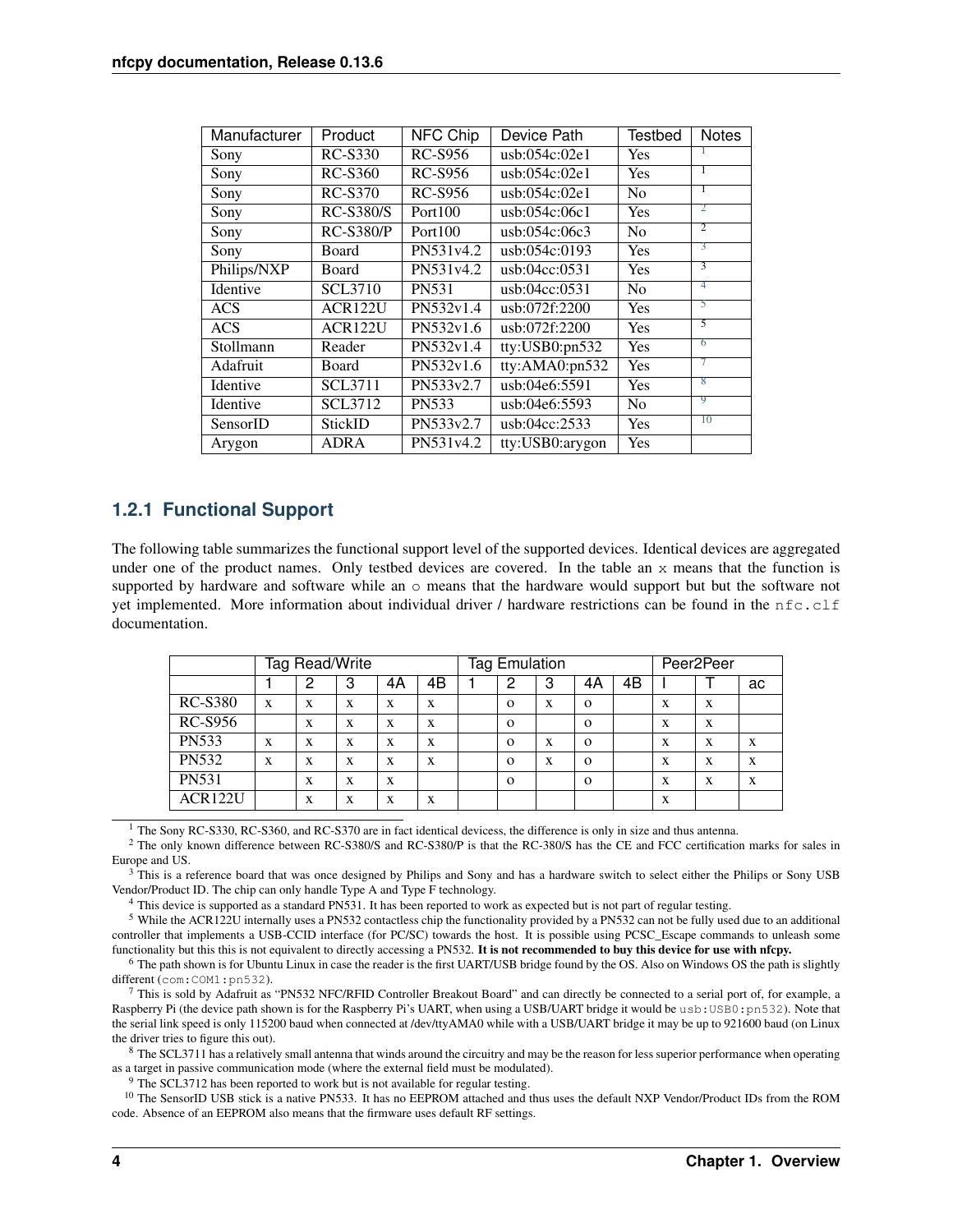## **1.2.2 General Notes**

- Testbed devices are verified to work with the latest stable nfcpy release. Test platforms are Ubuntu Linux (usually the latest version), Raspbian (with Raspberry Pi 2 Model B), and Windows (currently a Windows 7 virtual machine). No tests are done for MAC OS X because of lack of hardware.
- All device architectures with a PN532 or PN533 suffer from a firmware bug concerning Type 1 Tags with dynamic memory layout (e.g. the Topaz 512). With *nfcpy* version 0.10 this restriction could be removed by directly adressing the Contactless Interface Unit (CIU) within the chip.
- The ACR122U is not supported as P2P Target because the listen time can not be set to less than 5 seconds. It can not be overstated that the ACR122U is not a good choice for *nfcpy*.

| Specification                        | Status          |
|--------------------------------------|-----------------|
| TS NFC Digital Protocol 1.1          | implemented     |
| TS NFC Activity 1.1                  | implemented     |
| TS Type 1 Tag Operation 1.2          | implemented     |
| TS Type 2 Tag Operation 1.2          | implemented     |
| TS Type 3 Tag Operation 1.2          | implemented     |
| TS Type 4 Tag Operation 3.0          | implemented     |
| TS NFC Data Exchange Format 1.0      | except chunking |
| TS NFC Record Type Definition 1.0    | implemented     |
| TS Text Record Type 1.0              | implemented     |
| TS URI Record Type 1.0               | implemented     |
| TS Smart Poster Record Type 1.0      | implemented     |
| TS Signature Record Type             | not implemented |
| TS Logical Link Control Protocol 1.3 | implemented     |
| TS Simple NDEF Exchange Protocol 1.0 | implemented     |
| TS Connection Handover 1.2           | implemented     |
| TS Personal Health Communication 1.0 | implemented     |
| AD Bluetooth Secure Simple Pairing   | implemented     |
|                                      |                 |

# <span id="page-8-0"></span>**1.3 Implementation Status**

## <span id="page-8-1"></span>**1.4 References**

• NFC Forum Specifications: <http://nfc-forum.org/our-work/specifications-and-application-documents/>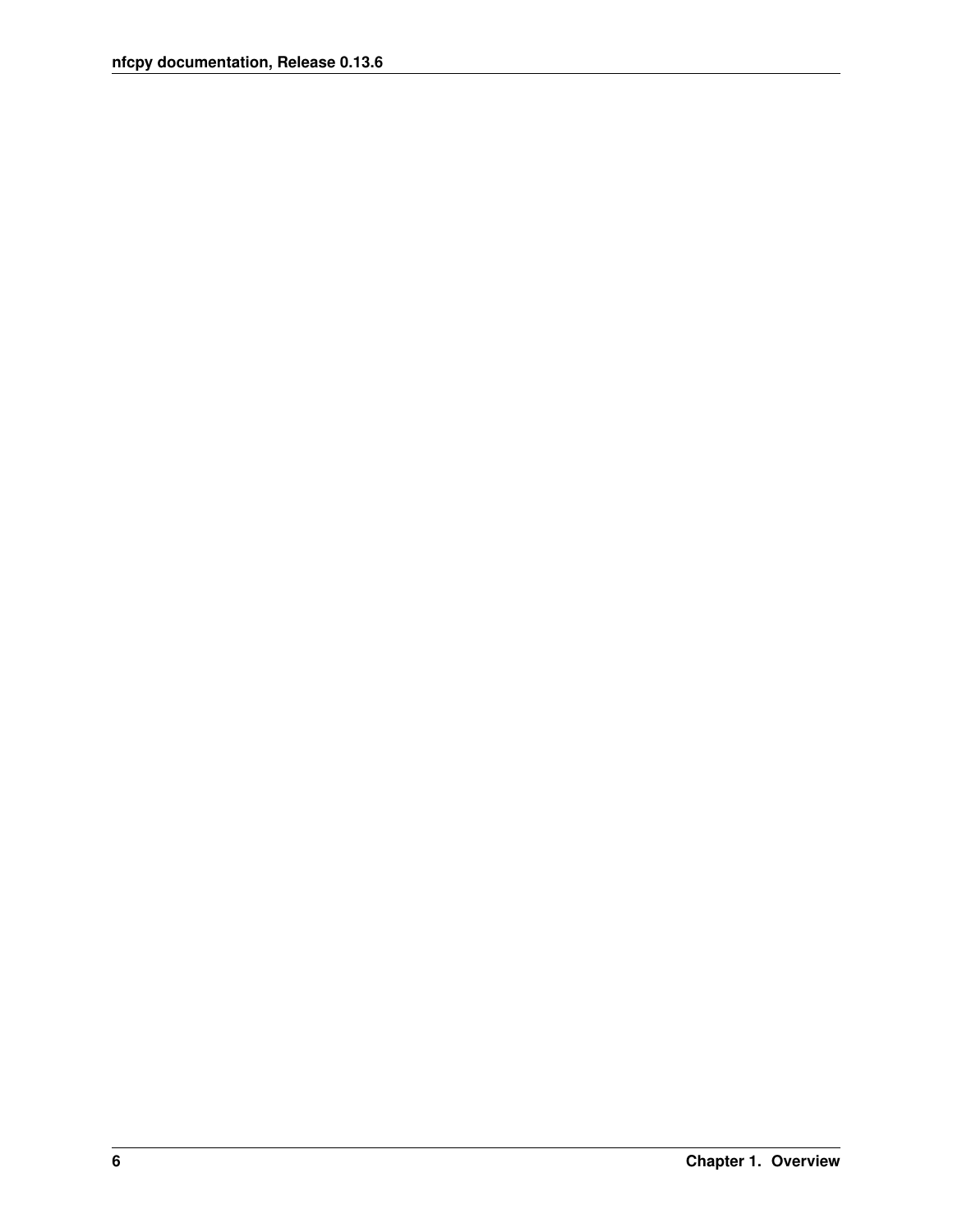# CHAPTER 2

## Getting started

## <span id="page-10-1"></span><span id="page-10-0"></span>**2.1 Installation**

NFCPy requires the library [libusb](http://libusb.info/) for generic access to USB devices.

## Install libusb (Linux)

Linux distributions usually have this installed, otherwise it should be available through the standard package manager (beware not to choose the old version  $0 \cdot x$ ).

## Install libusb (Windows)

Windows users will have to manually install [WinUSB](https://msdn.microsoft.com/en-us/library/ff540196.aspx) and [libusb.](http://libusb.info/) Microsoft provides instructions to install [WinUSB](https://msdn.microsoft.com/en-us/library/ff540196.aspx) but a much simpler approach is to use [Zadig](http://zadig.akeo.ie/) (a driver installation helper application).

- Download [Zadig](http://zadig.akeo.ie/)
- Run the standalone exe
- Click Options -> List All Devices
- Select your NFC reading/writing device from the list
- Select the WinUSB driver from the other drop down and install it

## Then, install libusb:

- Download [libusb](http://libusb.info/) (Downloads -> Latest Windows Binaries).
- Unpack the 7z archive (you may use [7zip\)](https://www.7-zip.org/download.html).
- For 32-bit Windows:
	- Copy MS32\dll\libusb-1.0.dll to C:\Windows\System32.
- For 64-bit Windows:
	- Copy MS64\dll\libusb-1.0.dll to C:\Windows\System32.
	- Copy MS32\dll\libusb-1.0.dll to C:\Windows\SysWOW64.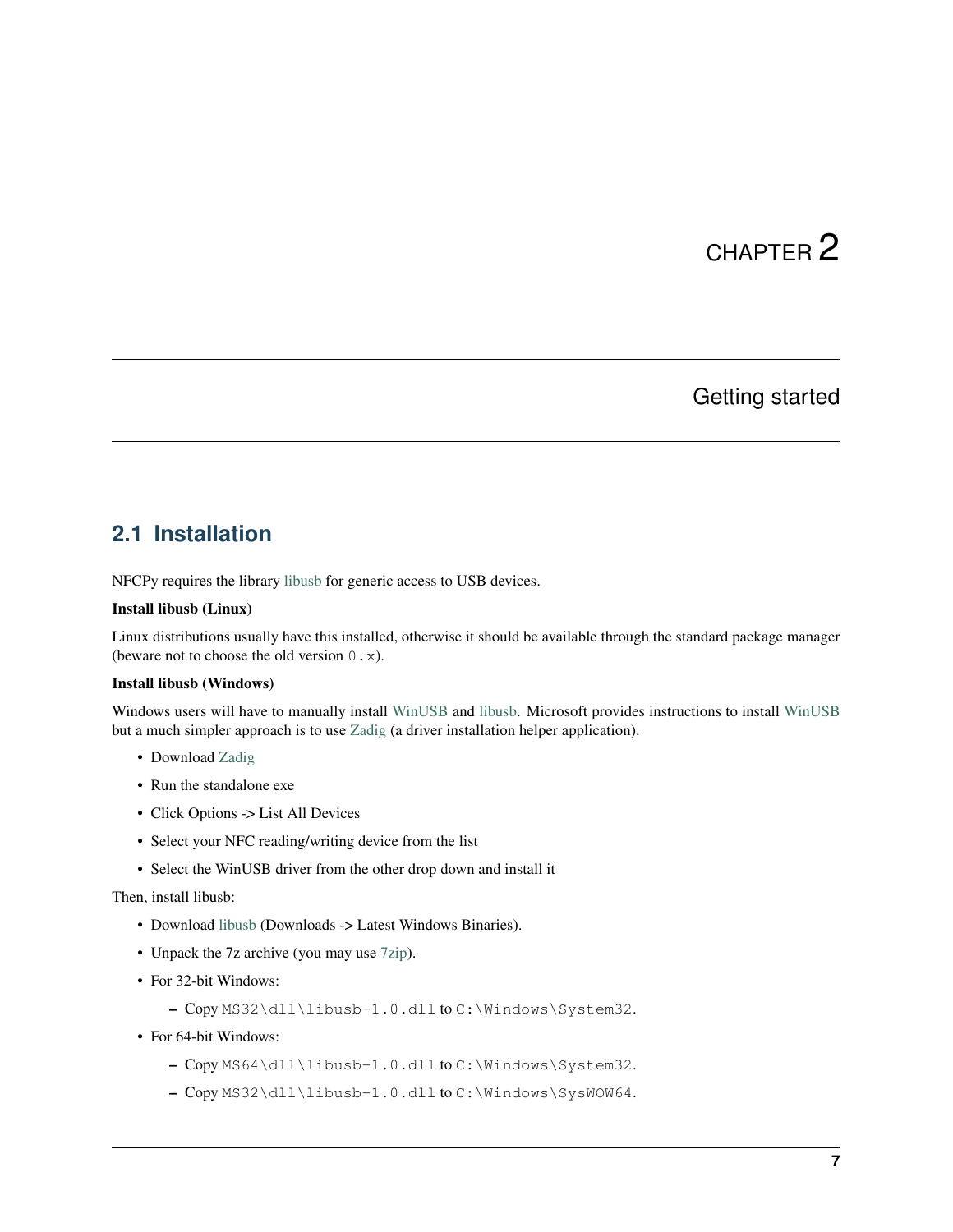#### Install Python and nfcpy

Download and install the latest version of [Python](https://www.python.org/downloads/) 2.7.x (*nfcpy* does not support Python 3 (yet)<sup>[1](#page-11-0)</sup>).

Note: Python may already be installed on your system if you are a Linux user.

Once Python is installed use [pip](https://pip.pypa.io/en/stable/) to install the latest stable version of *nfcpy*. This will also install the required libusb1 and pyserial Python modules.

\$ pip install -U nfcpy

Windows users will want to ensure they have configured their environment's PATH correctly, otherwise they will not be able to access pip on the command line. It is usually located at C:\Python27\Scripts\pip.exe so they must ensure C:\Python27\Scripts\ is on their PATH.)

#### Verify installation

Check if everything installed correctly and that *nfcpy* is able to find your contactless reader.

\$ python -m nfc

If all goes well the output should tell that your your reader was found, below is an example of how it may look with an SCL3711:

This is the latest version of nfcpy run in Python 2.7.12 on Linux-4.4.0-47-generic-x86\_64-with-Ubuntu-16.04-xenial I'm now searching your system for contactless devices \*\* found SCM Micro SCL3711-NFC&RW PN533v2.7 at usb:002:024 I'm not trying serial devices because you haven't told me -- add the option '--search-tty' to have me looking -- but beware that this may break existing connections

Common problems on Linux (access rights or other drivers claiming the device) should be reported with a possible solution:

```
This is the latest version of nfcpy run in Python 2.7.12
on Linux-4.4.0-47-generic-x86_64-with-Ubuntu-16.04-xenial
I'm now searching your system for contactless devices
** found usb:04e6:5591 at usb:002:025 but access is denied
-- the device is owned by 'root' but you are 'stephen'
-- also members of the 'root' group would be permitted
-- you could use 'sudo' but this is not recommended
-- it's better to add the device to the 'plugdev' group
  sudo sh -c 'echo SUBSYSTEM==\"usb\", ACTION==\"add\", ATTRS{idVendor}==\"04e6\", _
˓→ATTRS{idProduct}==\"5591\", GROUP=\"plugdev\" >> /etc/udev/rules.d/nfcdev.rules'
  sudo udevadm control -R # then re-attach device
I'm not trying serial devices because you haven't told me
-- add the option '--search-tty' to have me looking
-- but beware that this may break other serial devs
Sorry, but I couldn't find any contactless device
```
<span id="page-11-0"></span><sup>1</sup> <https://github.com/nfcpy/nfcpy/issues/47>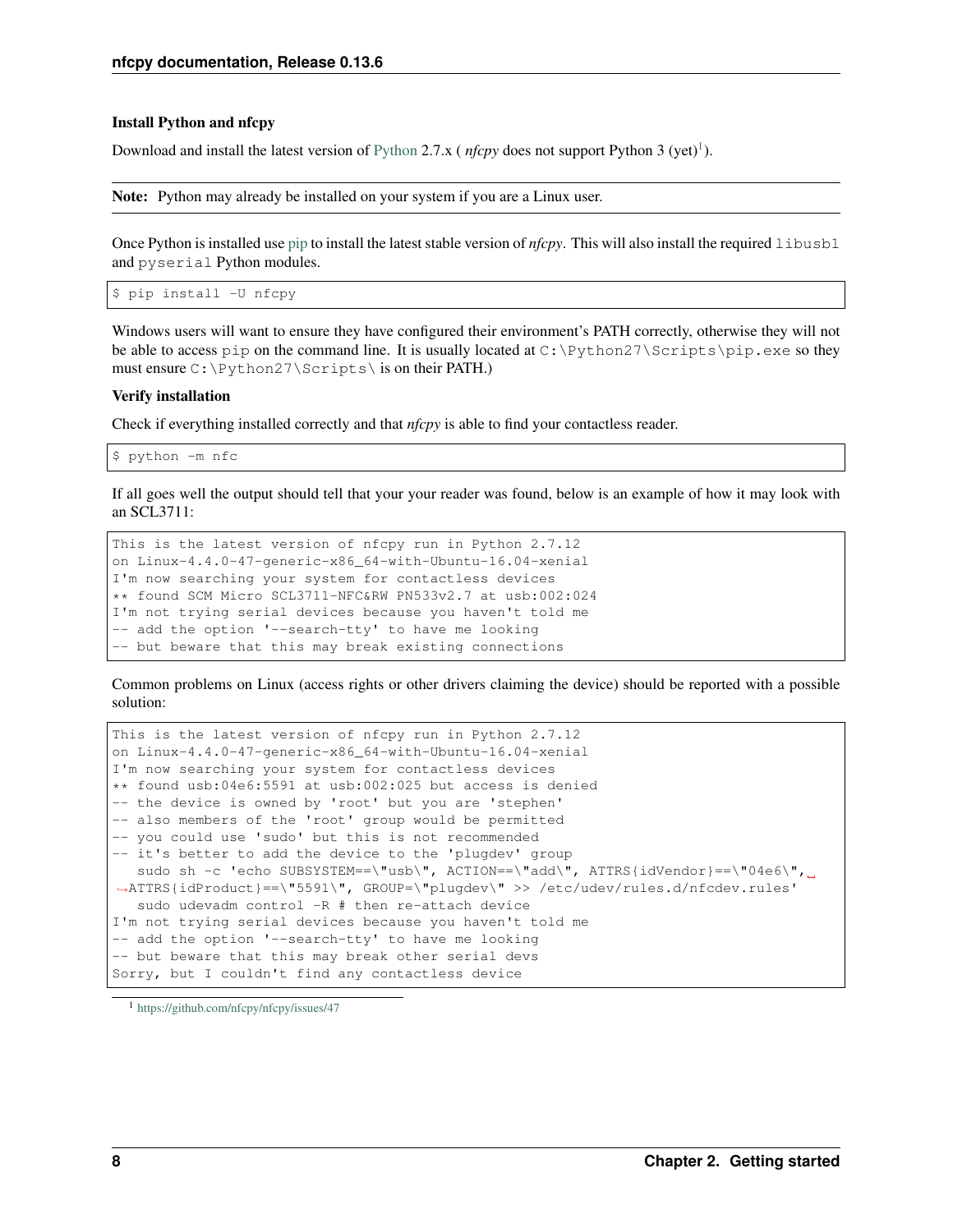# <span id="page-12-0"></span>**2.2 Open a local device**

Any data exchange with a remote NFC device needs a contactless frontend attached and opened for communication. Most commercial devices (also called NFC Reader) are physically attached through USB and either provide a native USB interface or a virtual serial port.

The nfc. ContactlessFrontend manages all communication with a local device. The open method tries to find and open a device and returns True for success. The string argument determines the device with a sequence of components separated by colon. The first component determines where the device is attached (usb, tty, or udp) and what the further components may be. This is best explained by example.

Suppose a FeliCa S330 Reader is attached to a Linux computer on USB bus number 3 and got device number 9 (note that device numbers always increment when a device is connected):

```
$ lsusb
...
Bus 003 Device 009: ID 054c:02e1 Sony Corp. FeliCa S330 [PaSoRi]
...
```

```
>>> import nfc
```

```
>>> clf = nfc.ContactlessFrontend()
>>> assert clf.open('usb:003:009') is True # open device 9 on bus 3
>>> assert clf.open('usb:054c:02e1') is True # open first PaSoRi 330
>>> assert clf.open('usb:003') is True # open first Reader on bus 3
>>> assert clf.open('usb:054c') is True # open first Sony Reader
>>> assert clf.open('usb') is True # open first USB Reader
>>> clf.close() # previous open calls implicitly closed the device
```
Some devices, especially for embedded projects, have a UART interface that may be connected either directly or through a USB UART adapter. Below is an example of a Raspberry Pi 3 which has two UART ports (ttyAMA0, ttyS0) and one reader is connected with a USB UART adapter (ttyUSB0). On a Raspberry Pi 3 the UART linked from /dev/serial1 is available on the GPIO header (the other one is used for Bluetooth connectivity). On a Raspberry Pi 2 it is always ttyAMA0.

```
pi@raspberrypi ~ $ ls -l /dev/tty[ASU]* /dev/serial?
lrwxrwxrwx 1 root root 5 Dez 21 18:11 /dev/serial0 -> ttyS0
lrwxrwxrwx 1 root root 7 Dez 21 18:11 /dev/serial1 -> ttyAMA0
crw-rw---- 1 root dialout 204, 64 Dez 21 18:11 /dev/ttyAMA0
crw-rw---- 1 root dialout 4, 64 Dez 21 18:11 /dev/ttyS0
crw-rw---- 1 root dialout 188, 0 Feb 24 12:17 /dev/ttyUSB0
```

```
>>> import nfc
>>> clf = nfc.ContactlessFrontend()
>>> assert clf.open('tty:USB0:arygon') is True # open /dev/ttyUSB0 with arygon driver
>>> assert clf.open('tty:USB0:pn532') is True # open /dev/ttyUSB0 with pn532 driver
>>> assert clf.open('tty:AMA0') is True # try different drivers on /dev/
˓→ttyAMA0
>>> assert clf.open('tty') is True # try all serial ports and drivers
>>> clf.close() # previous open calls implicitly closed the device
```
A special kind of device bus that does not require any physical hardware is provided for testing and application prototyping. It works by sending NFC communication frames across a UDP/IP connection and can be used to connect two processes running an *nfcpy* application either locally or remote.

In the following example the device path is supplied as an init argument. This would raise an [exceptions.](https://docs.python.org/2.7/library/exceptions.html#exceptions.IOError) [IOError](https://docs.python.org/2.7/library/exceptions.html#exceptions.IOError) with [errno.ENODEV](https://docs.python.org/2.7/library/errno.html#errno.ENODEV) if it fails to open. The example also demonstrates the use of a [with](https://docs.python.org/2.7/reference/compound_stmts.html#with) statement for automatic close when leaving the context.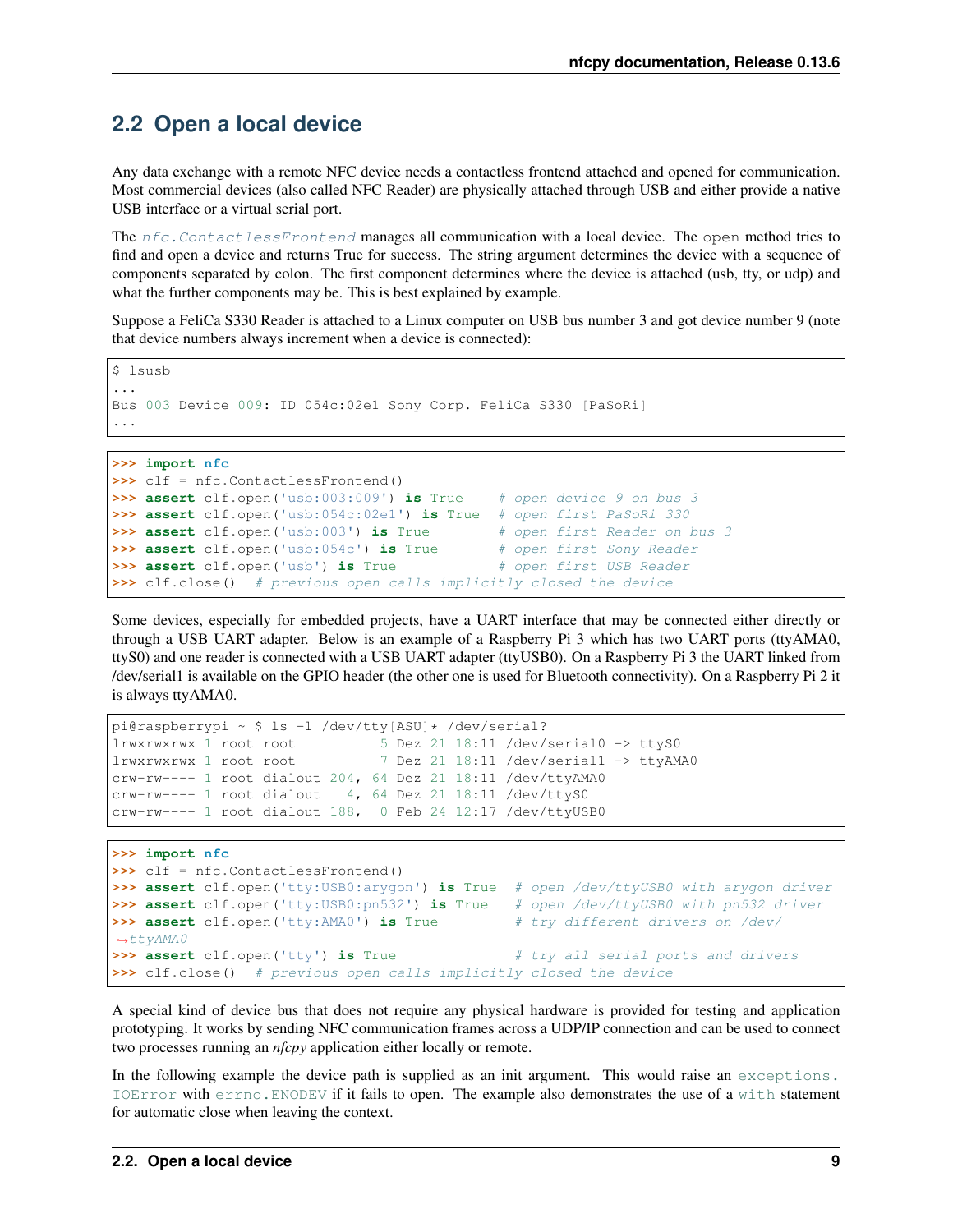```
>>> import nfc
>>> with nfc.ContactlessFrontend('udp') as clf:
... print(clf)
...
Linux IP-Stack on udp:localhost:54321
```
# <span id="page-13-0"></span>**2.3 Read and write tags**

NFC Tag Devices are tiny electronics devices with a comparatively large (some square centimeters) antenna that serves as both an inductive power receiver and for communication. The energy is provided by the NFC Reader Device for as long as it wishes to communicate with the Tag.

Most Tags are embedded in plastics or paper and can store data in persistent memory. NFC Tags as defined by the NFC Forum have standardized memory format and command set to store NFC Data Exchange Format (NDEF) records. Most commercial NFC Tags also provide vendor-specific commands for special applications, some of those can be used with *nfcpy*. A rather new class of NFC Interface Tags is targeted towards providing NFC communication for embedded devices where the information exchange is through NFC with the microcontroller of the embedded device.

Tip: It is quite easy to make an NFC field detector. Just a few turns of copper wire around three fingers and the ends soldered to an LED will do the job. Here's a [video.](https://www.youtube.com/watch?v=dTv4U5fotM0)

NFC Tags are simple slave devices that wait unconditionally for any reader command to respond. This makes it easy to interact with them from within a Python interpreter session using the local contactless frontend.

```
>>> import nfc
>>> clf = nfc.ContactlessFrontend('usb')
```
The clf.sense() method can now be used to search for a proximity target with arguments set for the desired communication technologies. The example shows the result of a Type F card response for which the  $n \in \mathbb{C}$ .tag. activate() function then returns a Type3Tag instance.

```
>>> from nfc.clf import RemoteTarget
>>> target = clf.sense(RemoteTarget('106A'), RemoteTarget('106B'), RemoteTarget('212F
˓→'))
>>> print(target)
212F sensf_res=0101010701260CCA020F0D23042F7783FF12FC
>>> tag = nfc.tag.activate(clf, target)
>>> print(tag)
Type3Tag 'FeliCa Standard (RC-S960)' ID=01010701260CCA02 PMM=0F0D23042F7783FF SYS=12FC
```
The same Type3Tag instance can also be acquired with the clf.connect() method. This is the generally preferred way to discover and activate contactless targets of any supported type. When configured with the *rdwr* dictionary argument the clf.connect() method will use Reader/Writer mode to discover NFC Tags. When a Tag is found and activated, the on-connect callback function returning False means that the tag presence loop shall not be run but the nfc.tag.Tag object returned immediately. A more useful callback function could do something with the *tag* and return True for requesting a presence loop that makes clf.connect() return only after the tag is gone.

```
>>> tag = clf.connect(rdwr={'on-connect': lambda tag: False})
>>> print(tag)
Type3Tag 'FeliCa Standard (RC-S960)' ID=01010701260CCA02 PMM=0F0D23042F7783FF SYS=12FC
```
An NFC Forum Tag can store NFC Data Exchange Format (NDEF) Records in a specifically formatted memory region. NDEF data is found automatically and wrapped into an NDEF object accessible through the tag.ndef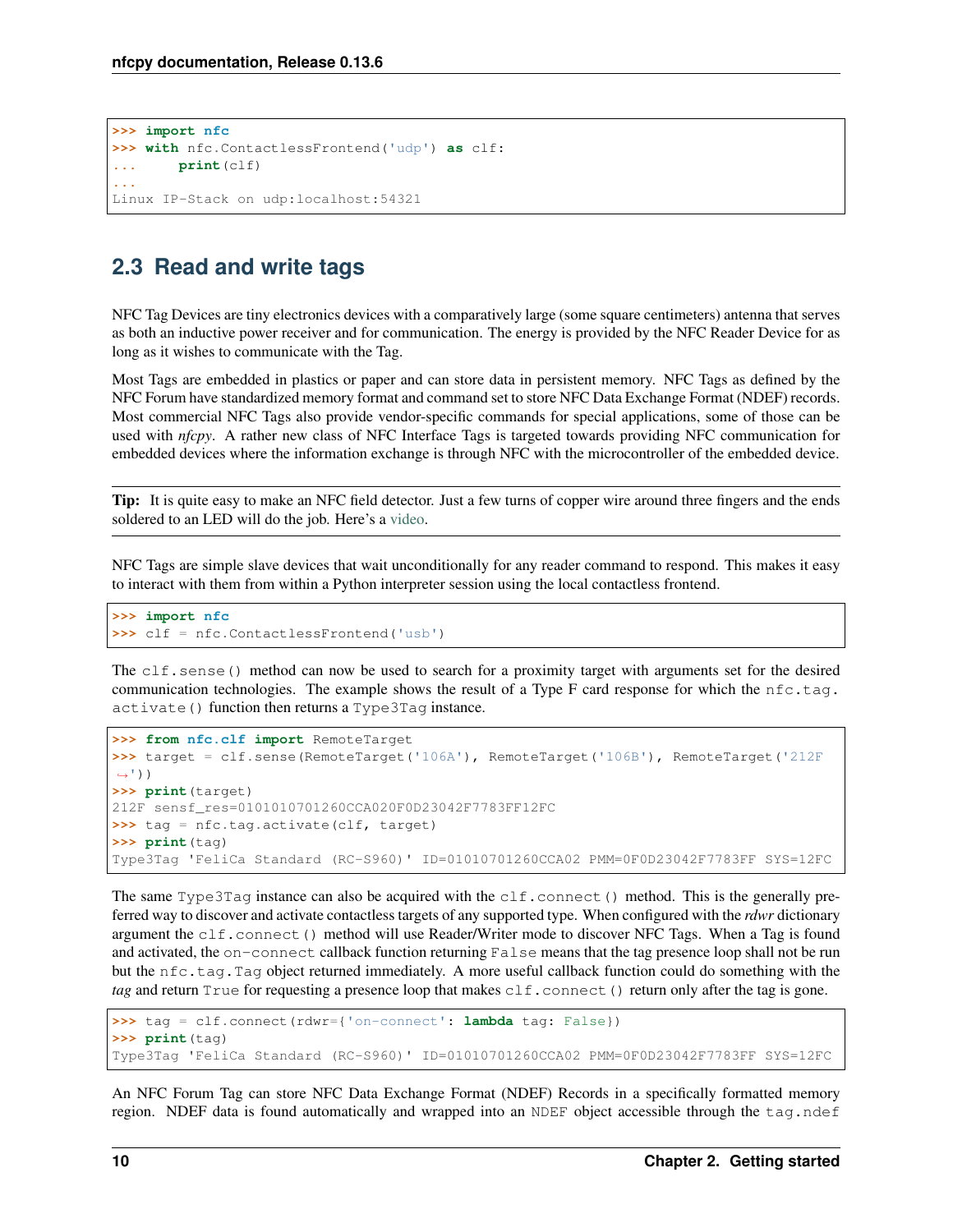attribute. When NDEF data is not present the attribute is simply None.

```
>>> assert tag.ndef is not None
>>> for record in tag.ndef.records:
... print(record)
...
NDEF Uri Record ID '' Resource 'http://nfcpy.org'
```
The tag.ndef.records attribute contains a list of NDEF Records decoded from tag.ndef.octets with the [ndeflib](http://ndeflib.readthedocs.io/en/stable/) package. Each record has common and type-specific methods and attributes for content access.

```
>>> record = tag.ndef.records[0]
>>> print(record.type)
urn:nfc:wkt:U
>>> print(record.uri)
http://nfcpy.org
```
A list of NDEF Records assigned to  $tag$ .ndef.records gets encoded and then written to the Tag (internally the bytes are assigned to tag.ndef.octets to trigger the update).

```
>>> import ndef
>>> uri, title = 'http://nfcpy.org', 'nfcpy project'
>>> tag.ndef.records = [ndef.SmartposterRecord(uri, title)]
```
When NDEF data bytes are written to a Memory Tag then the tag.ndef object matches the stored data. In case of an Interface Tag this may not be true because the write commands may be handled differently by the device. The only way to find out is read back the data and compare. This is the logic behind tag.ndef.has\_changed, which should be False for a Memory Tag.

```
>>> assert tag.ndef.has_changed is False
```
An NFC Interface Tag may be used to realize a device that presents dynamically changing NDEF data depending on internal state, for example a sensor device returning the current temperature.

```
>>> tag = clf.connect(rdwr={'on-connect': lambda tag: False})
>>> print(tag)
Type3Tag 'FeliCa Link (RC-S730) Plug Mode' ID=03FEFFFFFFFFFFFF PMM=00E1000000FFFF00
\rightarrowSYS=12FC
>>> assert tag.ndef is not None and tag.ndef.length > 0
>>> assert tag.ndef.records[0].type == 'urn:nfc:wkt:T'
>>> print('Temperature 0: {}'.format(tag.ndef.records[0].text))
Temperature 0: +21.3 C
\Rightarrow for count in range(1, 4):
... while not tag.ndef.has_changed: time.sleep(1)
... print ('Temperature {}: {}'.format (count, tag.ndef.records[0].text))
...
Temperature 1: +21.0 C
Temperature 2: +20.5 C
Temperature 3: +20.1 C
```
Finally the contactless frontend should be closed.

**>>>** clf.close()

Documentation of all available Tag classes as well as NDEF class methods and attributes can be found in the  $nfc$ .tag module reference. For NDEF Record class types, methods and attributes consult the [ndeflib](http://ndeflib.readthedocs.io/en/stable/) documentation.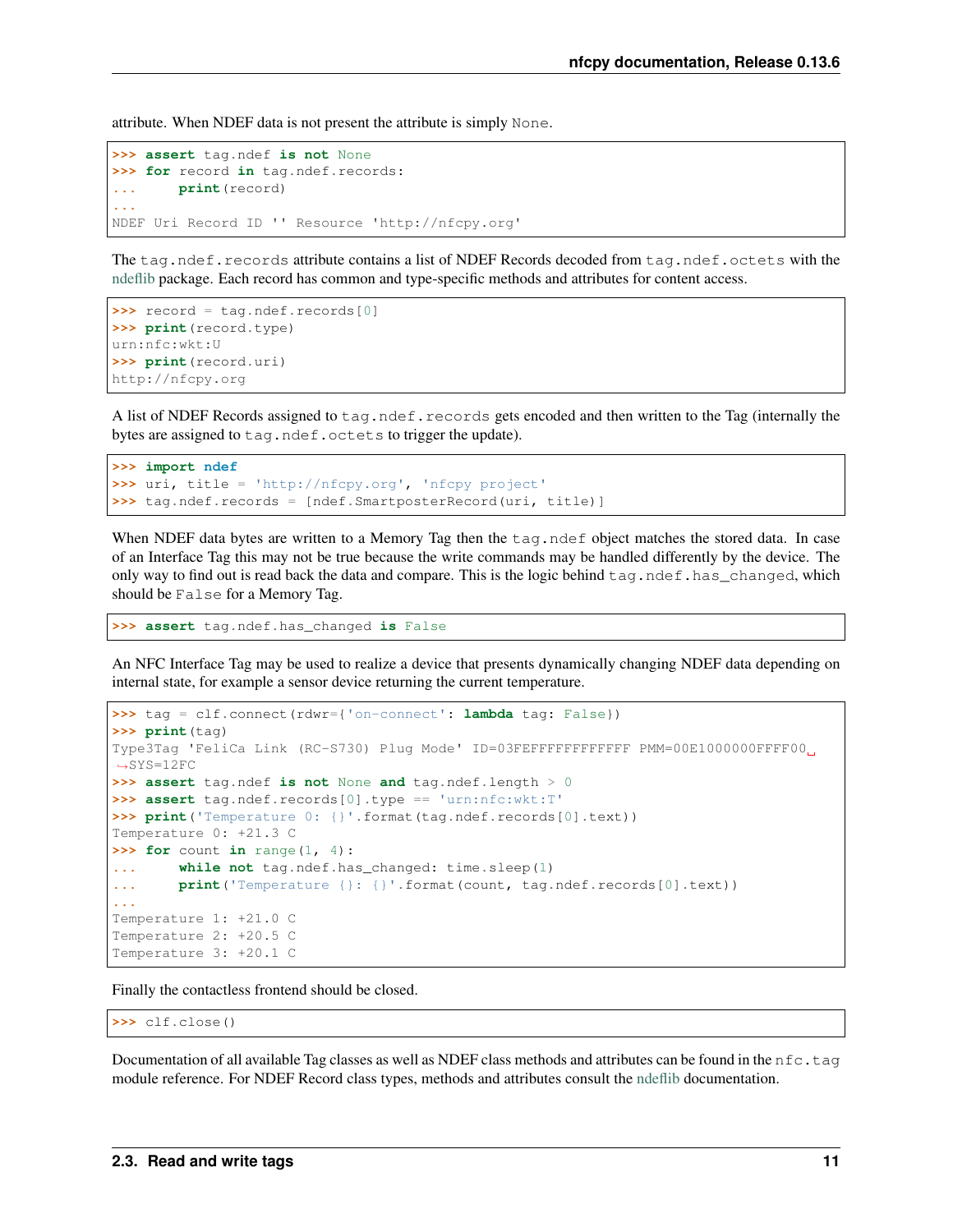# <span id="page-15-0"></span>**2.4 Emulate a card**

It is possible to emulate a card (NFC Tag) with *nfcpy* but unfortunately this only works with some NFC devices and is limited to Type 3 Tag emulation. The RC-S380 fully supports Type 3 Tag emulation. Devices based on PN532, PN533, or RC-S956 chipset can also be used but an internal frame size limit of 64 byte only allows read/write operations with up to 3 data blocks.

Below is an example of an NDEF formatted Type 3 Tag. The first 16 byte (first data block) contain the attribute data by which the reader will learn the NDEF version, the number of data blocks that can be read or written in a single command, the total capacity and the write permission state. Bytes 11 to 13 contain the current NDEF message length, initialized to zero. The example is made to specifically open only an RC-S380 contactless frontend (otherwise the number of blocks that may be read or written should not be more than 3).

```
import nfc
import struct
ndef_data_area = bytearray(64 \times 16)
ndef_data_area[0] = 0x10 # NDEF mapping version '1.0'
ndef_data_area[1] = 12 # Number of blocks that may be read at once
n\text{det}_\text{data\_area}[2] = 8 # Number of blocks that may be written at once
ndef_data_area[4] = 63 # Number of blocks available for NDEF data
ndef_data_area[10] = 1 # NDEF read and write operations are allowed
ndef_data_area[14:16] = struct.pack('>H', sum(ndef_data_area[0:14])) # Checksum
def ndef_read(block_number, rb, re):
    if block_number < len(ndef_data_area) / 16:
        first, last = block_number*16, (block_number+1) *16
       block_data = ndef_data_area[first:last]
       return block_data
def ndef_write(block_number, block_data, wb, we):
   global ndef_data_area
    if block_number < len(ndef_data_area) / 16:
        first, last = block_number*16, (block_number+1) *16
        ndef_data_area[first:last] = block_data
        return True
def on_startup(target):
    idm, pmm, sys = '03FEFFE011223344', '01E0000000FFFF00', '12FC'
    target.sensf_res = bytearray.fromhex('01' + idm + pmm + sys)
   target.brty = "212F"return target
def on_connect(tag):
   print("tag activated")
   tag.add_service(0x0009, ndef_read, ndef_write)
   tag.add_service(0x000B, ndef_read, lambda: False)
   return True
with nfc.ContactlessFrontend('usb:054c:06c1') as clf:
    while clf.connect(card={'on-startup': on_startup, 'on-connect': on_connect}):
       print("tag released")
```
This is a fully functional NFC Forum Type 3 Tag. With a separate reader or Android apps such as [NXP Tag Info](https://play.google.com/store/apps/details?id=com.nxp.taginfolite) and [NXP Tag Writer,](https://play.google.com/store/apps/details?id=com.nxp.nfc.tagwriter) NDEF data can now be written into the **ndef\_data\_area** and read back until the loop is terminated with Control-C.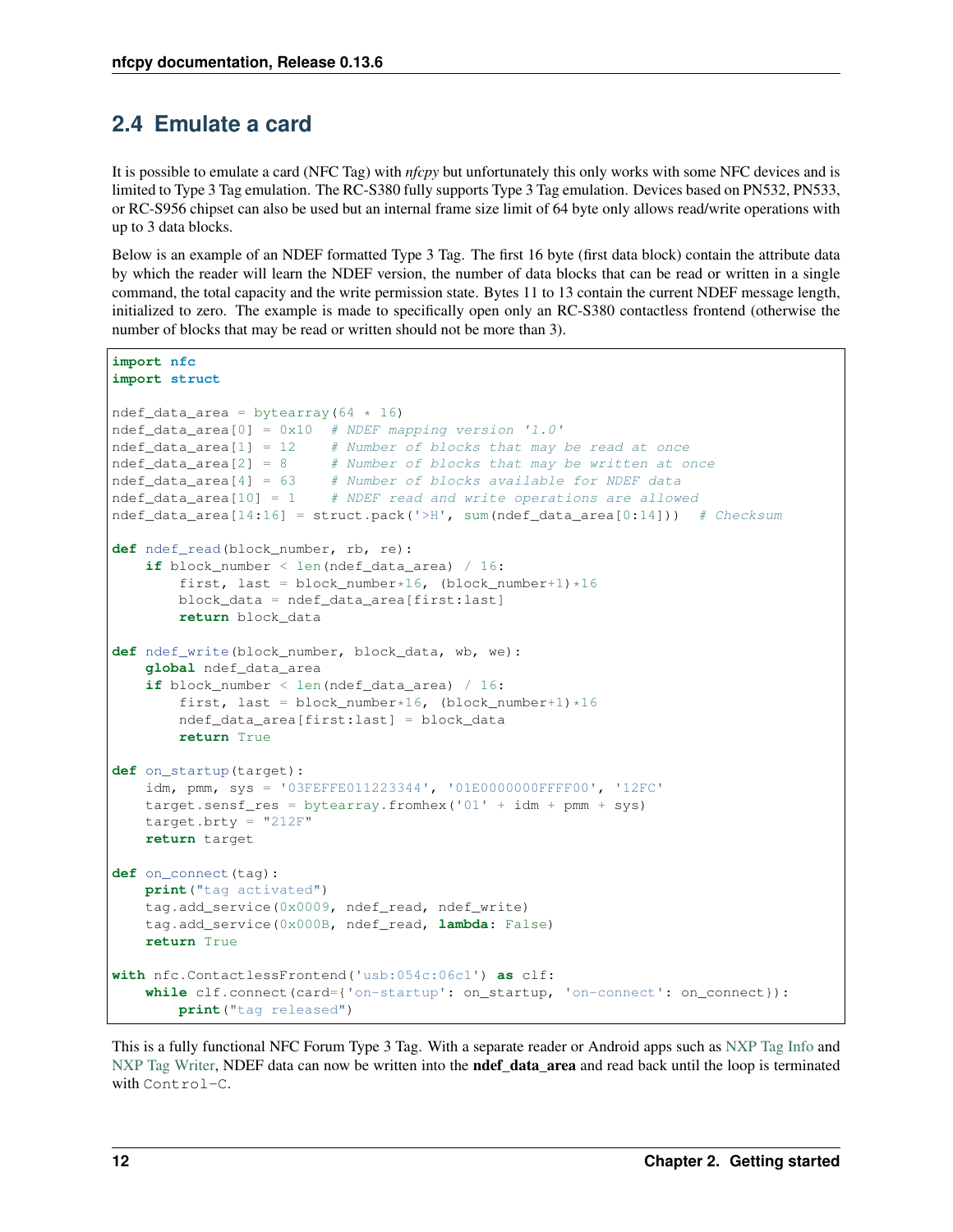## <span id="page-16-0"></span>**2.5 Work with a peer**

The best part of NFC comes when the limitations of a single master controlling a humble servant are overcome. This is achieved by the NFC Forum Logical Link Control Protocol (LLCP), which allows multiplexed communications between two NFC Forum Devices with either peer able to send protocol data units at any time and no restriction to a single application run in one direction.

An LLCP link between two NFC devices is requested with the llcp argument to  $c1f$ .connect().

```
>>> import nfc
>>> clf = ContactlessFrontend('usb')
>>> clf.connect(llcp={}) # now touch a phone
True
```
When the first example got LLCP running there is actually just symmetry packets exchanged back and forth until the link is broken. We have to use callback functions to add some useful stuff.

```
>>> def on_connect(llc):
... print llc; return True
...
>>> clf.connect(llcp={'on-connect': connected})
LLC: Local(MIU=128, LTO=100ms) Remote(MIU=1024, LTO=500ms)
True
```
The on-connect function receives a single argument llc, which is the LogicalLinkController instance coordinates aal data exchange with the remote peer. With this we can add client applications but they must be run in a separate execution context to have on connect return fast. Only after on connect returns, the llc can start running the symmetry loop (the LLCP heartbeat) with the remote peer and generally receive and dispatch protocol and service data units.

When using the interactive interpreter it is less convinient to program in the callback functions so we will start a thread in the callback to execute the *llc.run*\* loop and return with False. This tells clf.connect() to return immediately with the **llc** instance).

```
>>> import threading
>>> def on_connect(llc):
... threading.Thread(target=llc.run).start(); return False
...
>>> llc = clf.connect(llcp={'on-connect': on_connect})
>>> print llc
LLC: Local(MIU=128, LTO=100ms) Remote(MIU=1024, LTO=500ms)
```
Application code is not supposed to work directly with the lic object but use it to create Socket objects for the actual communication. Two types of regular sockets can be created with either nfc.llcp.LOGICAL\_DATA\_LINK for a connection-less socket or nfc.llcp.DATA\_LINK\_CONNECTION for a connection-mode socket. A connectionless socket does not guarantee that application data is delivered to the remote application (although *nfcpy* makes sure that it's been delivered to the remote device). A connection-mode socket cares about reliability, unless the other implementation is buggy data you send is guaranteed to make it to the receiving application - error-free and in order.

What can be done with an Android phone as the peer device is for example to send to its default SNEP Server. SNEP is the NFC Forum Simple NDEF Exchange Protocol and a default SNEP Server is built into Android under the name of Android Beam. SNEP messages are exchanged over an LLCP data link connection so we create a connection mode socket, connect to the server with the service name known from the [NFC Forum Assigned Numbers Register](http://members.nfc-forum.org/specs/nfc_forum_assigned_numbers_register) and then send a SNEP PUT request with a web link to open.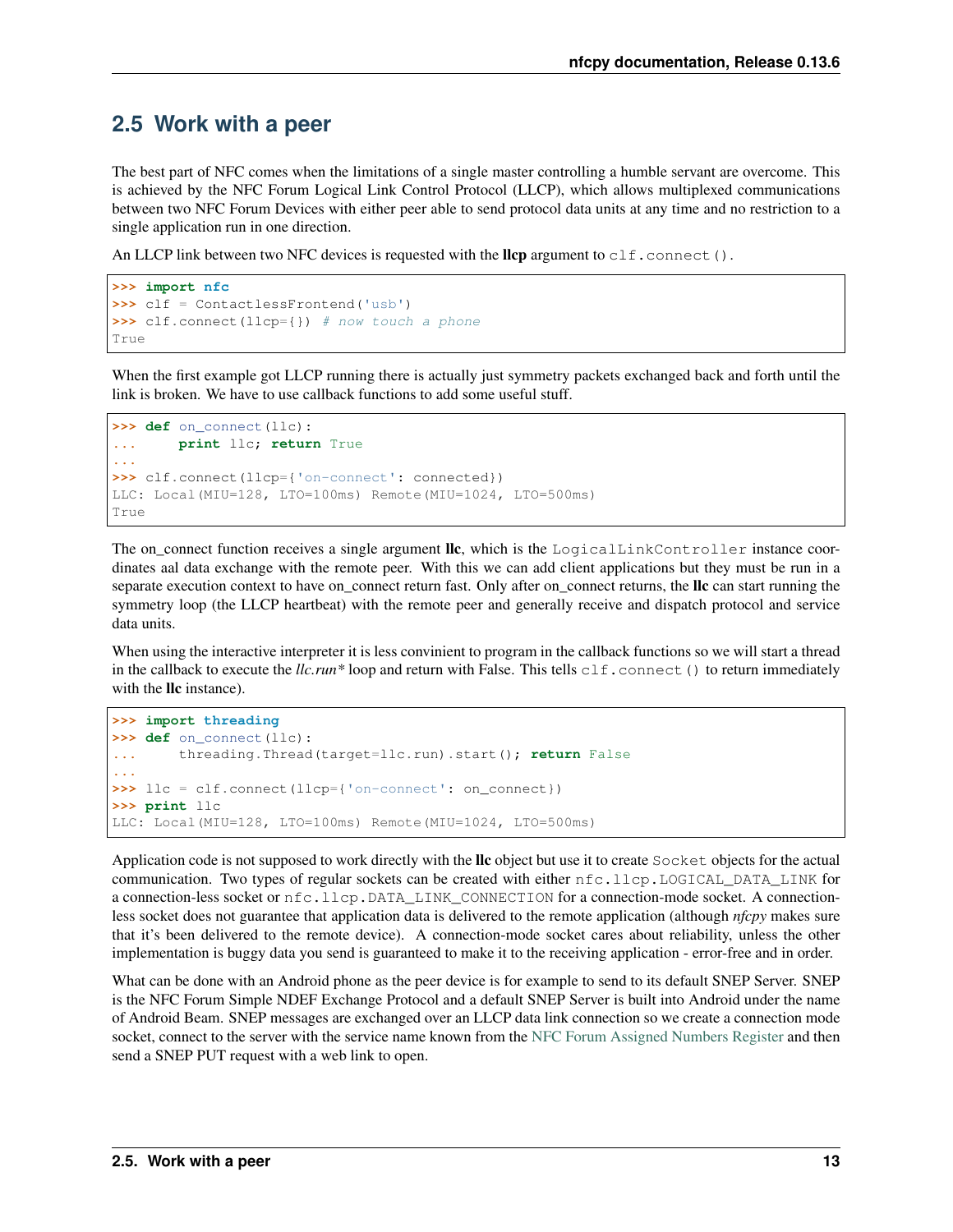```
>>> import ndef
>>> socket = nfc.llcp.Socket(llc, nfc.llcp.DATA_LINK_CONNECTION)
>>> socket.connect('urn:nfc:sn:snep')
>>> records = [ndef.UriRecord("http://nfcpy.org")]
>>> message = b''.join(ndef.message_encoder(records))
>>> socket.send("\x10\x02\x00\x00\x00" + chr(len(message)) + message)
>>> socket.recv()
'\x10\x81\x00\x00\x00\x00'
>>> socket.close()
```
The phone should now have opened the <http://nfcpy.org> web page.

The code can be simplified by using the SnepClient from the nfc.snep package.

```
>>> import nfc.snep
>>> snep = nfc.snep.SnepClient(llc)
>>> snep.put_records([ndef.UriRecord("http://nfcpy.org")])
True
```
The put() method is smart enough to temporarily connect to urn:nfc.sn:snep for sending. There are also methods to open and close the connection explicitely and maybe use a different service name.

Note: The *[Logical Link Control Protocol](#page-22-0)* tutorial has more information on LLCP in general and how its used with *nfcpy*. The nfc.llcp package documentation contains describes all the API classes and methods that are available.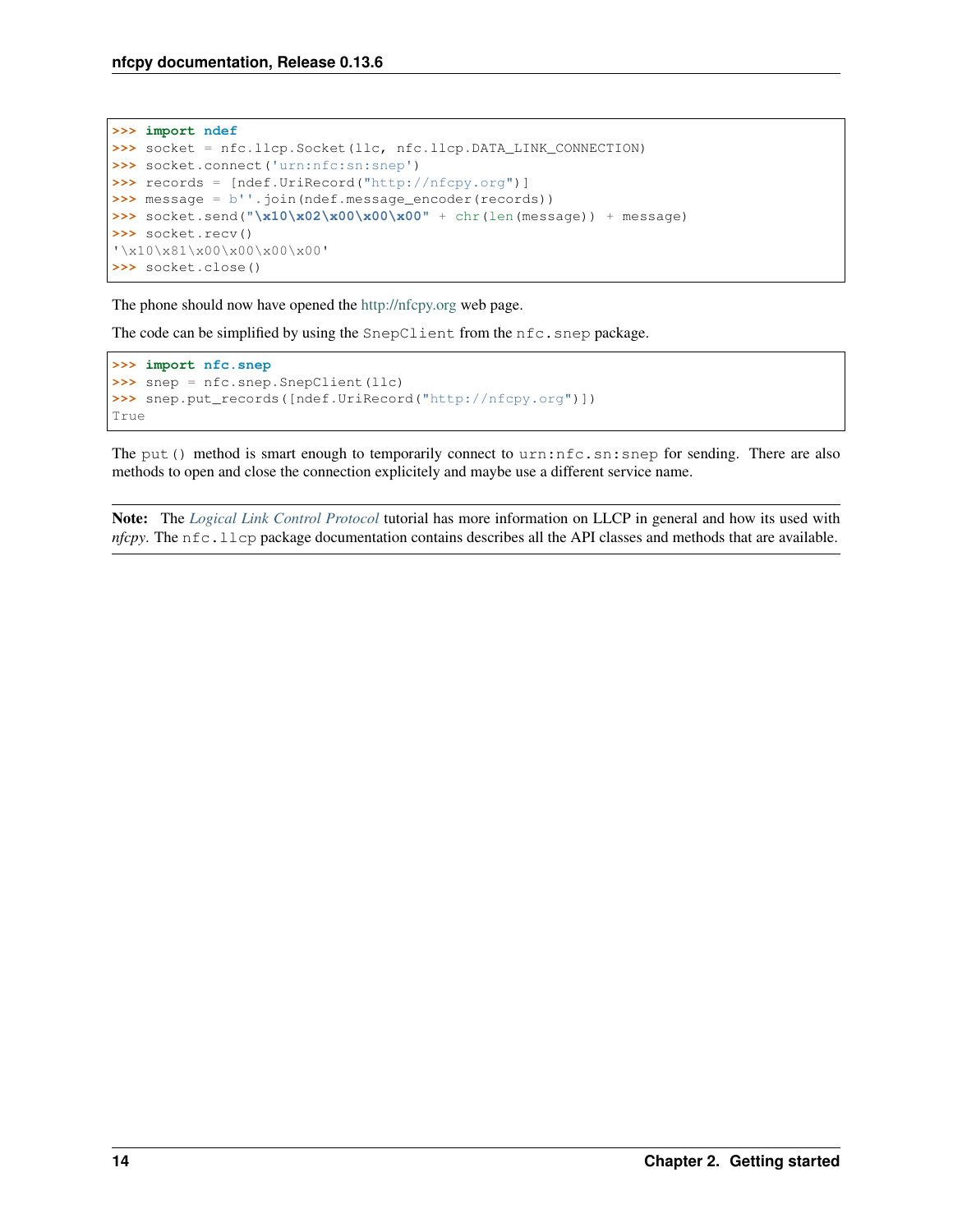# CHAPTER 3

# NFC Data Exchange Format

<span id="page-18-0"></span>NDEF (NFC Data Exchange Format) is a binary message format to exchange application-defined payloads between NFC Forum Devices or to store payloads on an NFC Forum Tag. A payload is described by a type, a length and an optional identifer encoded in an NDEF record structure. An NDEF message is a sequence of NDEF records with a begin marker in the first and an end marker in the last record.

| <b>NDEF Message</b> |                 |  |                 |  |  |  |
|---------------------|-----------------|--|-----------------|--|--|--|
| Record 1            | Record 2        |  | Record N        |  |  |  |
| $MB=1$ , $ME=0$     | $MB=0$ , $ME=0$ |  | $MB=0$ , $ME=1$ |  |  |  |

NDEF decoding and encoding is provided by the nfc.ndef module.

```
>>> import nfc.ndef
```
# <span id="page-18-1"></span>**3.1 Parsing NDEF**

An nfc.ndef.Message class can be initialized with an NDEF message octet string to parse that data into the sequence of NDEF records framed by the begin and end marker of the first and last record. Each NDEF record is represented by an nfc.ndef.Record object accessible through indexing or iteration over the nfc.ndef. Message object.

```
>>> import nfc.ndef
>>> message = nfc.ndef.Message(b'\xD1\x01\x0ET\x02enHello World')
>>> message
nfc.ndef.Message([nfc.ndef.Record('urn:nfc:wkt:T', '', '\x02enHello World')])
>>> len(message)
1
>>> message[0]
```
(continues on next page)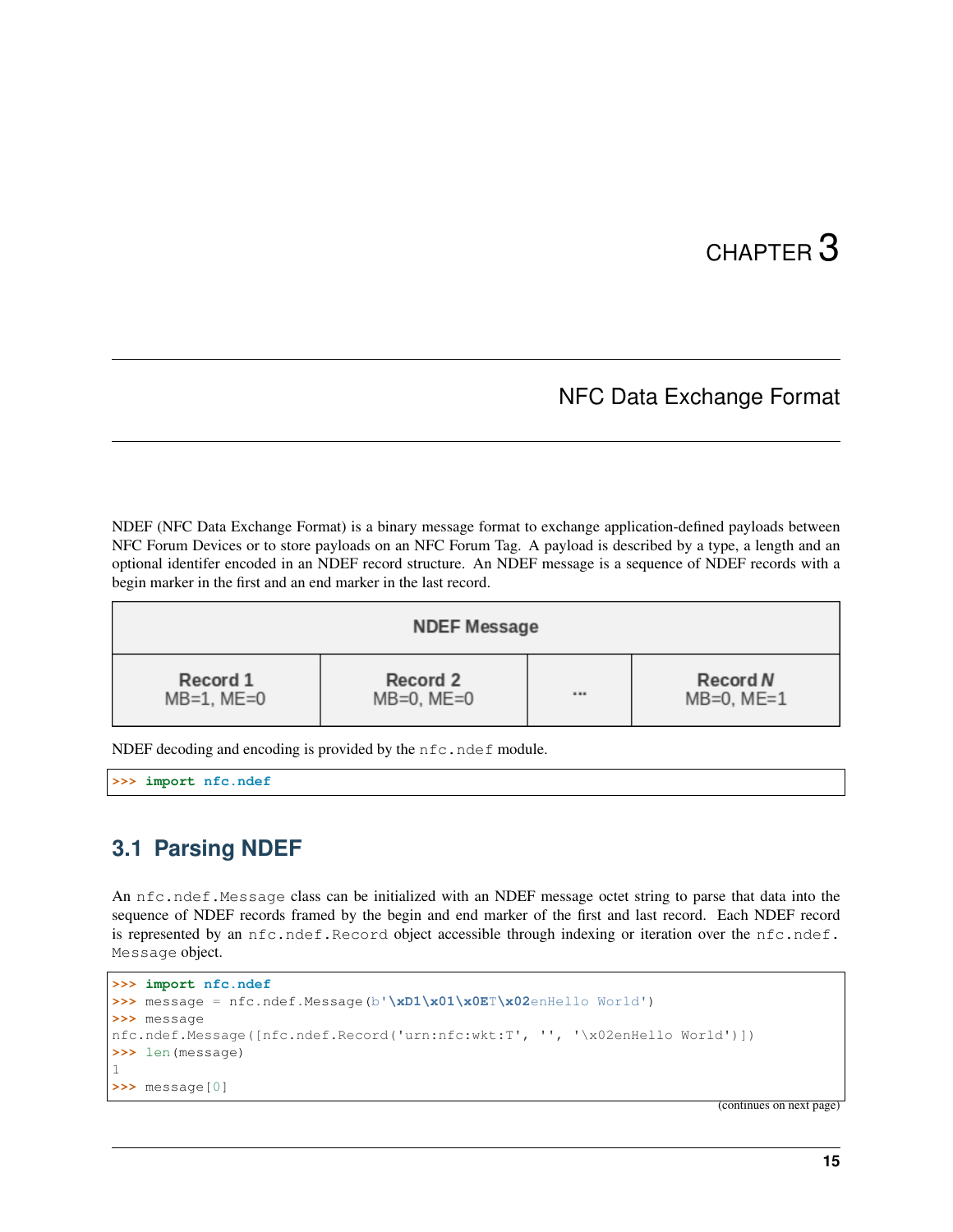(continued from previous page)

```
nfc.ndef.Record('urn:nfc:wkt:T', '', '\x02enHello World')
>>> for record in message:
>>> record.type, record.name, record.data
>>>
('urn:nfc:wkt:T', '', '\x02enHello World')
```
An NDEF record carries three parameters for describing its payload: the payload length, the payload type, and an optional payload identifier. The nfc.ndef.Record.data attribute provides access to the payload and the payload length is obtained by  $len()$ . The nfc.ndef.Record.name attribute holds the payload identifier and is an empty string if no identifer was present in the NDEF date. The nfc.ndef.Record.type identifies the type of the payload as a combination of the NDEF Type Name Format (TNF) field and the type name itself.

## *Empty (TNF 0)*

An *Empty* record type (expressed as a zero-length string) indicates that there is no type or payload associated with this record. Encoding a record of this type will exclude the name (*payload identifier*) and data (*payload*) contents. This type can be used whenever an empty record is needed; for example, to terminate an NDEF message in cases where there is no payload defined by the user application.

## *NFC Forum Well Known Type (TNF 1)*

An *NFC Forum Well Known Type* is a URN as defined by [RFC 2141](https://tools.ietf.org/html/rfc2141.html), with the namespace identifier (NID) "nfc". The Namespace Specific String (NSS) of the NFC Well Known Type URN is prefixed with "wkt:". When encoded in an NDEF message, the Well Known Type is written as a relative-URI construct (cf. [RFC 3986](https://tools.ietf.org/html/rfc3986.html)), omitting the NID and the "wkt:" -prefix. For example, the type ["urn:nfc:wkt:T"](urn:nfc:wkt:T) will be encoded as TNF 1, TYPE "T".

## *Media-type as defined in RFC 2046 (TNF 2)*

A *media-type* follows the media-type BNF construct defined by [RFC 2046](https://tools.ietf.org/html/rfc2046.html). Records that carry a payload with an existing, registered media type should use this record type. Note that the record type indicates the type of the payload; it does not refer to a MIME message that contains an entity of the given type. For example, the media type 'image/jpeg' indicates that the payload is an image in JPEG format using JFIF encoding as defined by [RFC 2046](https://tools.ietf.org/html/rfc2046.html).

## *Absolute URI as defined in RFC 3986 (TNF 3)*

An *absolute-URI* follows the absolute-URI BNF construct defined by [RFC 3986](https://tools.ietf.org/html/rfc3986.html). This type can be used for message types that are defined by URIs. For example, records that carry a payload with an XMLbased message type may use the XML namespace identifier of the root element as the record type, like a SOAP/1.1 message may be represented by the URI ['http://schemas.xmlsoap.org/soap/envelope/'](http://schemas.xmlsoap.org/soap/envelope/).

## *NFC Forum External Type (TNF 4)*

An *NFC Forum External Type* is a URN as defined by [RFC 2141](https://tools.ietf.org/html/rfc2141.html), with the namespace identifier (NID) "nfc". The Namespace Specific String (NSS) of the NFC Well Known Type URN is prefixed with "ext:". When encoded in an NDEF message, the External Type is written as a relative-URI construct (cf. [RFC](https://tools.ietf.org/html/rfc3986.html) [3986](https://tools.ietf.org/html/rfc3986.html)), omitting the NID and the "ext:" -prefix. For example, the type ["urn:nfc:ext:nfcpy.org:T"](urn:nfc:ext:nfcpy.org:T) will be encoded as TNF 4, TYPE "nfcpy.org:T".

## *Unknown (TNF 5)*

An *Unknown* record type (expressed by the string "unknown") indicates that the type of the payload is unknown, similar to the "application/octet-stream" media type.

## *Unchanged (TNF 6)*

An *Unchanged* record type (expressed by the string "unchanged") is used in middle record chunks and the terminating record chunk used in chunked payloads. This type is not allowed in any other record.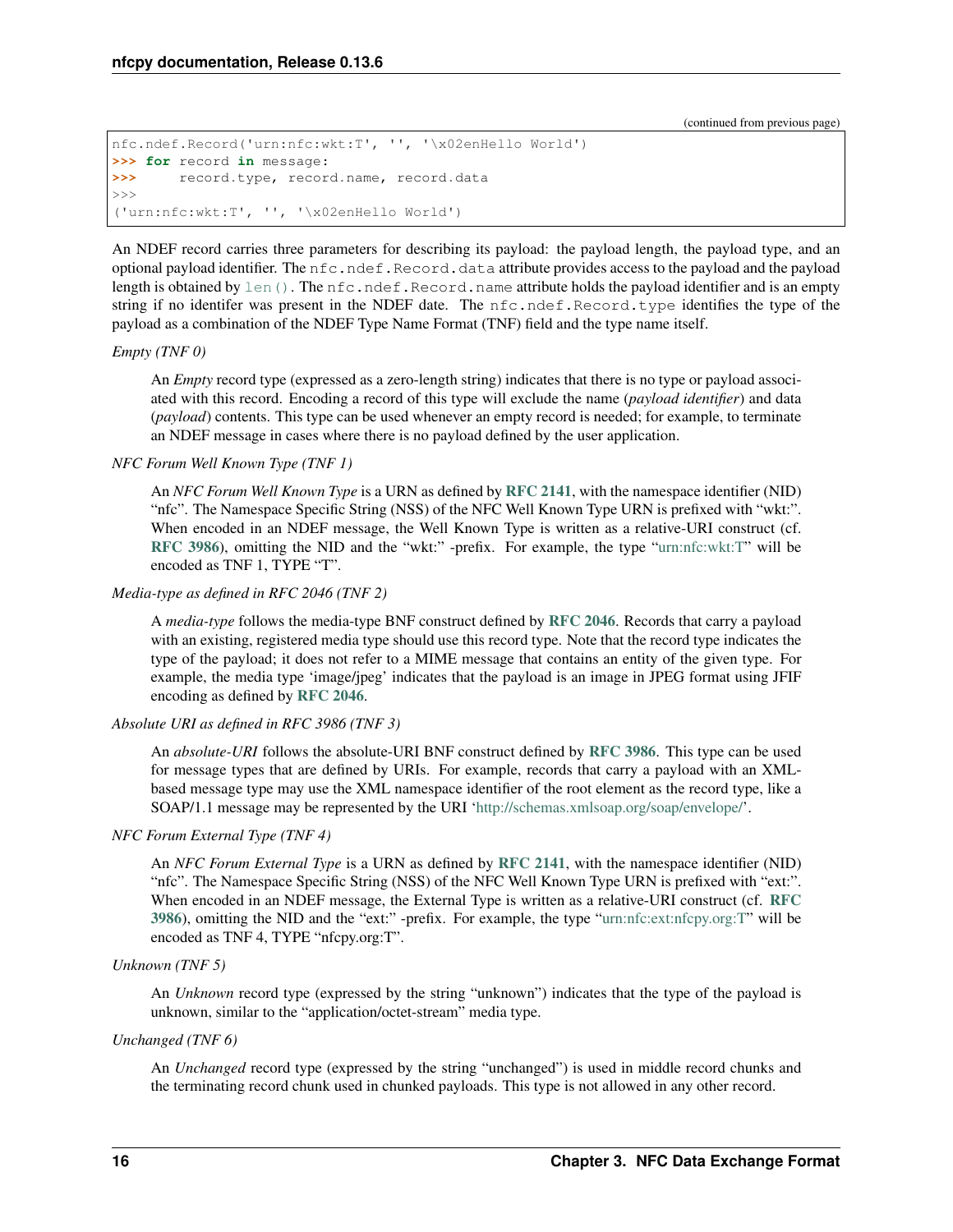```
>>> import nfc.ndef
\rightarrow\ message = nfc.ndef.Message('\xD0\x00\x00')
>>> nfc.ndef.Message('\xD0\x00\x00')[0].type
''
>>> nfc.ndef.Message('\xD1\x01\x00T')[0].type
'urn:nfc:wkt:T'
>>> nfc.ndef.Message('\xD2\x0A\x00text/plain')[0].type
'text/plain'
>>> nfc.ndef.Message('\xD3\x16\x00http://example.org/dtd')[0].type
'http://example.org/dtd'
>>> nfc.ndef.Message('\xD4\x10\x00example.org:Text')[0].type
'urn:nfc:ext:example.org:Text'
>>> nfc.ndef.Message('\xD5\x00\x00')[0].type
'unknown'
>>> nfc.ndef.Message('\xD6\x00\x00')[0].type
'unchanged'
```
The type and name of the first record, by convention, provide the processing context and identification not only for the first record but for the whole NDEF message. The nfc.ndef.Message.type and nfc.ndef.Message.name attributes map to the type and name attributes of the first record in the message.

```
>>> message = nfc.ndef.Message(b'\xD1\x01\x0ET\x02enHello World')
>>> message.type, message.name
('urn:nfc:wkt:T', '')
```
If invalid or insufficient data is provided to the NDEF message parser, an nfc.ndef.FormatError or nfc. ndef.LengthError is raised.

```
>>> try: nfc.ndef.Message('\xD0\x01\x00')
... except nfc.ndef.LengthError as e: print e
...
insufficient data to parse
>>> try: nfc.ndef.Message('\xD0\x01\x00T')
... except nfc.ndef.FormatError as e: print e
...
ndef type name format 0 doesn't allow a type string
```
## <span id="page-20-0"></span>**3.2 Creating NDEF**

An nfc.ndef.Record class can be initialized with an NDEF

To build NDEF messages use the nfc.ndef.Record class to create records and instantiate an nfc.ndef. Message object with the records as arguments.

```
>>> import nfc.ndef
>>> record1 = nfc.ndef.Record("urn:nfc:wkt:T", "id1", "\x02enHello World!")
>>> record2 = nfc.ndef.Record("urn:nfc:wkt:T", "id2", "\x02deHallo Welt!")
>>> message = nfc.ndef.Message(record1, record2)
```
The nfc.ndef.Message class also accepts a list of records as a single argument and it is possible to nfc.ndef. Message.append() records or nfc.ndef.Message.extend() a message with a list of records.

```
>>> message = nfc.ndef.Message()
>>> message.append(record1)
>>> message.extend([record2, record3])
```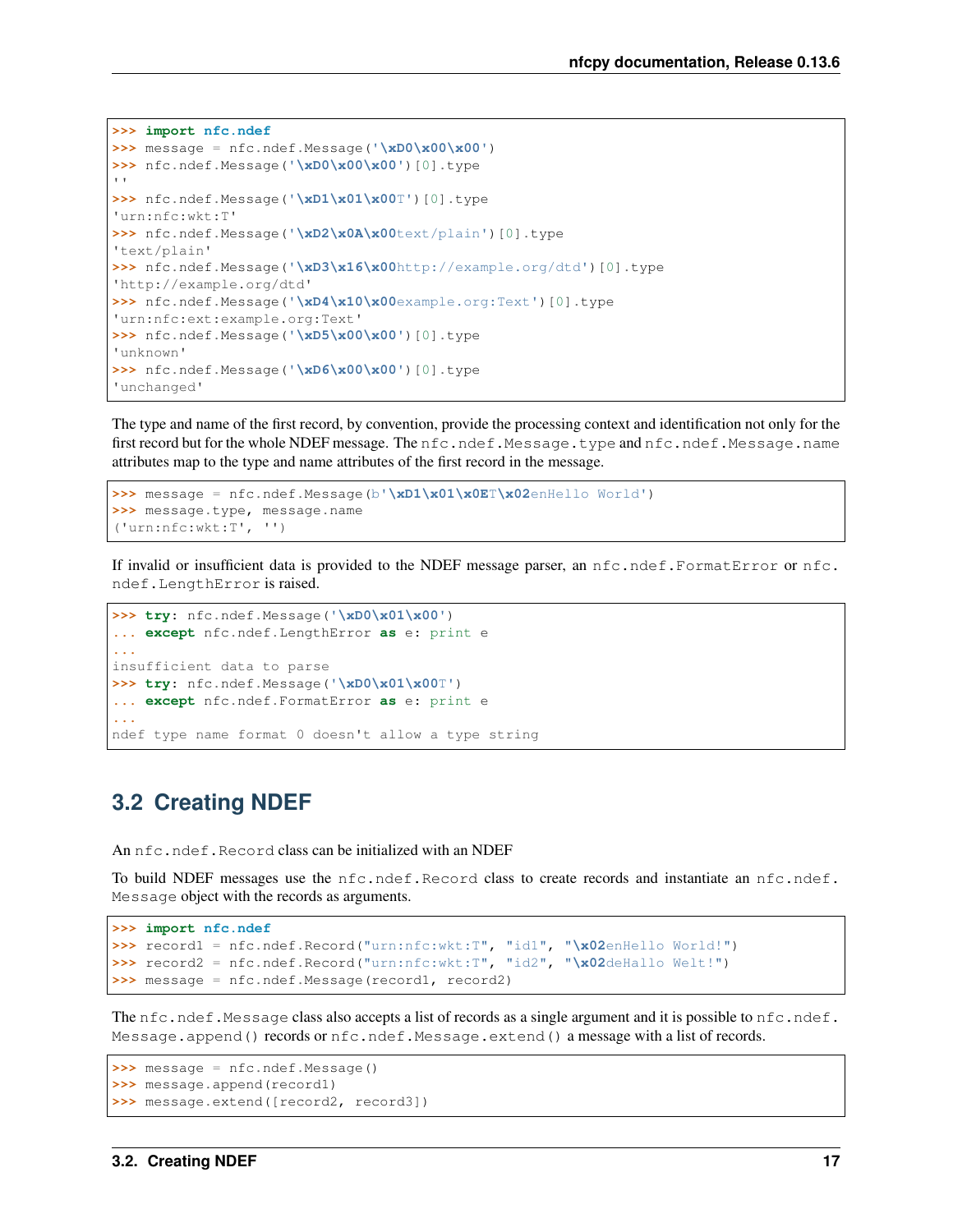The serialized form of an nfc.ndef.Message object is produced with str().

```
>>> message = nfc.ndef.Message(record1, record2)
>>> str(message)
'\x99\x01\x0f\x03Tid1\x02enHello World!Y\x01\x0e\x03Tid2\x02deHallo Welt!'
```
# <span id="page-21-0"></span>**3.3 Specific Records**

## **3.3.1 Text Record**

```
>>> import nfc.ndef
>>> record = nfc.ndef.TextRecord("Hello World!")
>>> print record.pretty()
text = Hello World!
language = en
encoding = UTF-8
```
## **3.3.2 Uri Record**

```
>>> import nfc.ndef
>>> record = nfc.ndef.UriRecord("http://nfcpy.org")
>>> print record.pretty()
uri = http://nfcpy.org
```
## **3.3.3 Smart Poster Record**

```
>>> import nfc.ndef
>>> uri = "https://launchpad.net/nfcpy"
>>> record = nfc.ndef.SmartPosterRecord(uri)
>>> record.title = "Python module for near field communication"
>>> record.title['de'] = "Python Modul für Nahfeldkommunikation"
>>> print record.pretty()
resource = https://launchpad.net/nfcpy
title[de] = Python Modul für Nahfeldkommunikation
title[en] = Python module for near field communication
action = default
```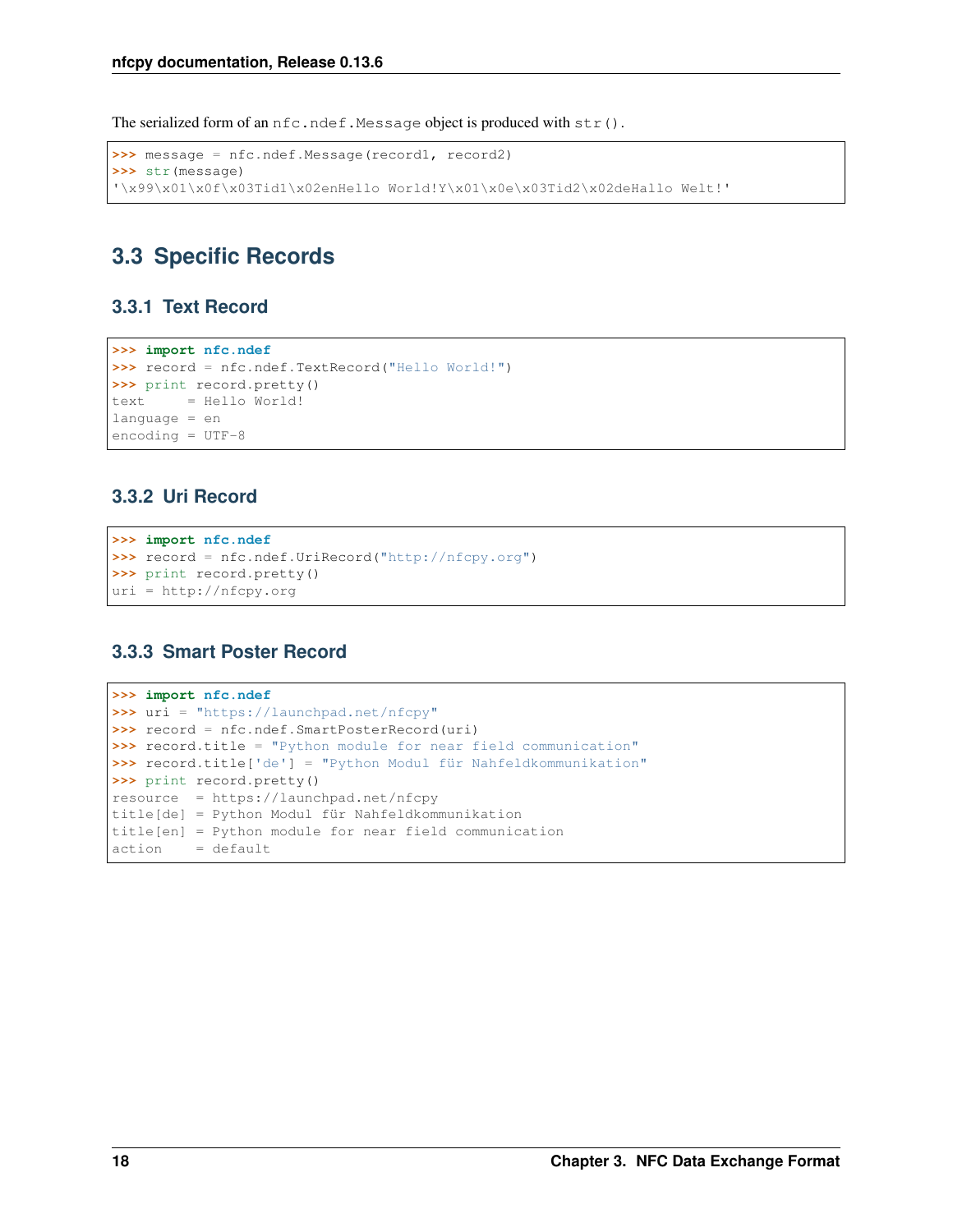# CHAPTER 4

## Logical Link Control Protocol

<span id="page-22-0"></span>The Logical Link Control Protocol allows multiplexed communications between two NFC Forum Peer Devices where either peer can send protocol data units at any time (asynchronous balanced mode). The communication endpoints are called Service Access Points (SAP) and are addressed by a 6 bit numerical identifier. Protocol data units are exchanged between exactly two service access points, from a source SAP (SSAP) to a destination SAP (DSAP). The service access point address space is split into 3 parts: an address between 0 and 15 identifies a well-known service, an address between 16 and 31 identifies a service that is registered in the local service environment, and addresses between 32 and 63 are unregistered and normally used as a source address by client applications that send or connect to peer services.

The interface to realize LLCP client and server applications in nfcpy is implemented by the nfc.llcp.Socket class. A socket is created with a LogicalLinkController instance and the *socket type* as arguments to the Socket constructor. The nfc.ContactlessFrontend.connect() method accepts callback functions that will receive the active LogicalLinkController instance as argument.

```
import nfc
import nfc.llcp
def client(socket):
   socket.sendto("message", addr=16)
def connected(llc):
    socket = nfc.llcp.Socket(llc, nfc.llcp.LOGICAL_DATA_LINK)
    Thread(target=client, args=(socket,)).start()
    return True
clf = nfc.ContactlessFrontend()
clf.connect(llcp={'on-connect': connected})
```
Although service access points are generally identified by a numerical address, the LLCP service discovery component allows SAPs to be associated with a globally unique service name and become discoverable by remote applications. A service name may represent either an NFC Forum well-known or an externally defined service name.

• The format urn:nfc:sn: <servicename> represents a well-known service name, for example the service name urn:nfc:sn:snep identifies the NFC Forum Simple NDEF Data Exchange (SNEP) default server.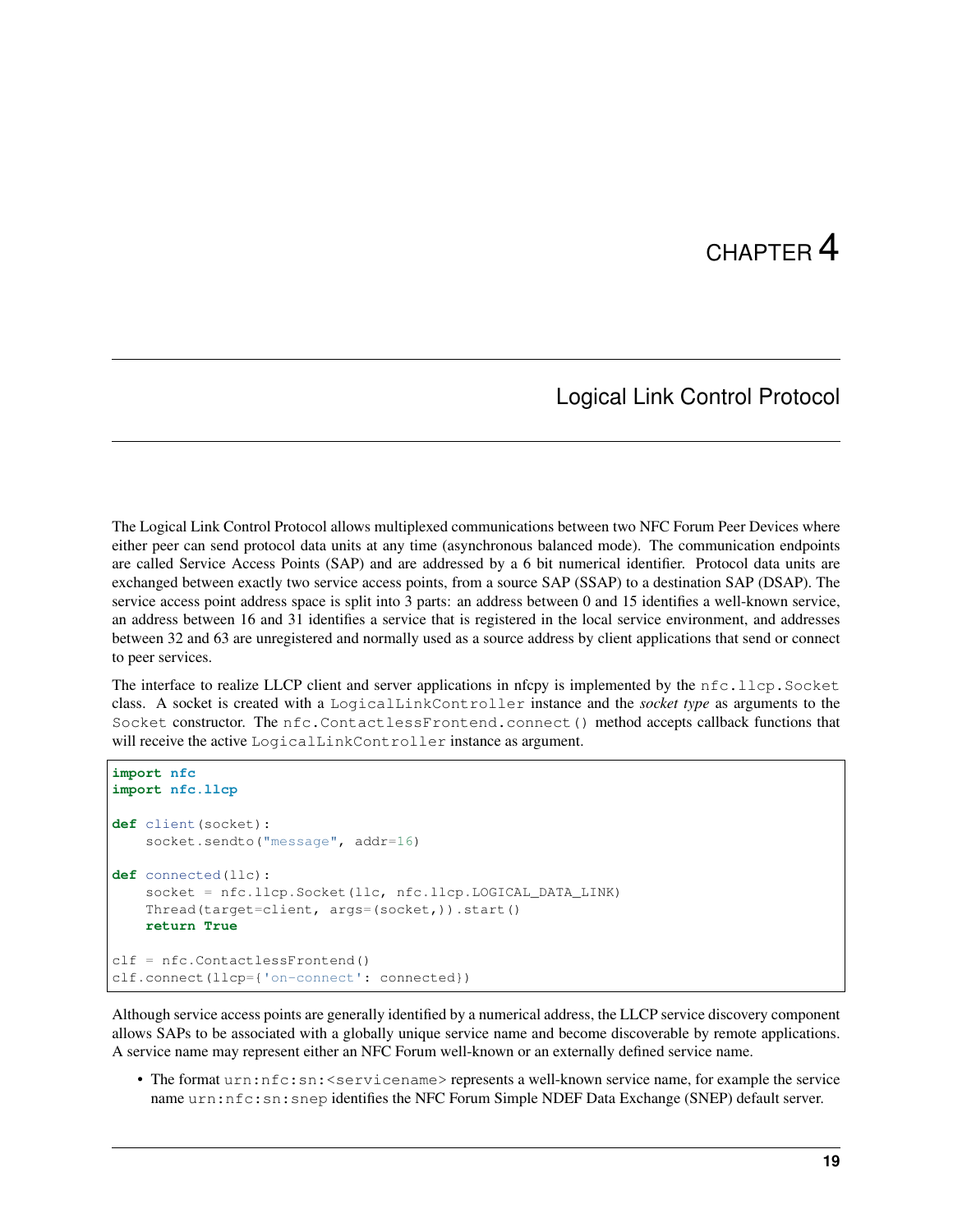• The format urn:nfc:xsn:<domain>:<servicename> represents a service name that is defined by the *domain* owner, for example the service name urn:nfc:xsn:nfc-forum.org:snep-validation is the service name of a special SNEP server used by the NFC Forum during validation of the SNEP secification.

In nfcpy a service name can be registered with  $Sockets$ . bind() and a service name string as the address parameter. The allocated service access point address number can then be retrived with getsockname(). A remote service name can be resolved into a service access point address number with resolve().

```
def server(socket):
   message, address = socket.recvfrom()
    socket.sendto("It's me!", address)
def client(socket):
   address = socket.resolve( 'urn:nfc:xsn:nfcpy.org:test-service' )
   socket.sendto("Hi there!", address)
   message, address = socket.recvfrom()
   print("SAP \{0\} said: \{1\}".format(address, message))
def startup(llc):
    socket = nfc.llcp.Socket(llc, nfc.llcp.LOGICAL_DATA_LINK)
    socket.bind( 'urn:nfc:xsn:nfcpy.org:test-service' )
    print("server bound to SAP \{0\}".format(socket.getsockname()))
    Thread(target=server, args=(socket,)).start()
    return llc
def connected(llc):
    socket = nfc.llcp.Socket(llc, nfc.llcp.LOGICAL_DATA_LINK)
   Thread(target=client, args=(socket,)).start()
   return True
clf = nfc.ContactlessFrontend()
clf.connect(llcp={'on-startup': startup, 'on-connect': connected})
```
Connection-mode sockets must be connected before data can be exchanged. For a server socket this involves calls to bind(), listen() and accept(), and for a client socket to call resolve() and connect() with the address returned by resolve() or to simply call connect() with the service name as *address* (note that resolve() becomes more efficient when queries for multiple service names are needed).

```
def server(socket):
    # note that this server only accepts one connection
    # for multiple connections spawn a thread per accept
   while True:
       client = socket.accept()
       while True:
           message = client.recv()
           print("Client said: {0}".format(message))
           client.send("It's me!")
def client(socket):
    socket.connect( 'urn:nfc:xsn:nfcpy.org:test-service' )
    socket.send("Hi there!")
   message = socket.recv()
   print ("Server said: \{0\}".format (message))
def startup(llc):
    socket = nfc.llcp.Socket(llc, nfc.llcp.DATA_LINK_CONNECTION)
    socket.bind( 'urn:nfc:xsn:nfcpy.org:test-service' )
    print("server bound to SAP \{0\}".format(socket.getsockname()))
```
(continues on next page)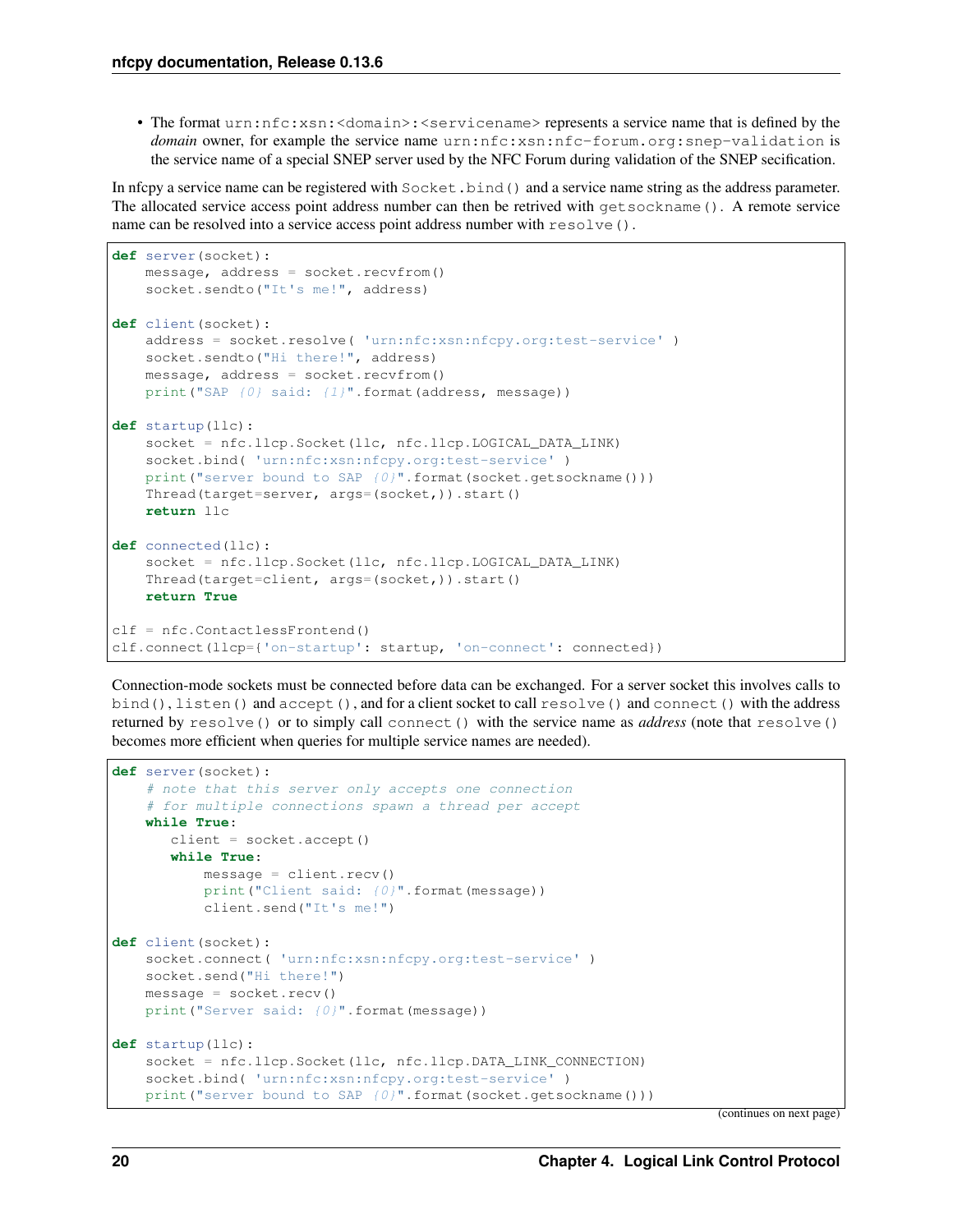(continued from previous page)

```
socket.listen()
    Thread(target=server, args=(socket,)).start()
    return llc
def connected(llc):
    socket = nfc.llcp.Socket(llc, nfc.llcp.DATA_LINK_CONNECTION)
    Thread(target=client, args=(socket,)).start()
    return True
clf = nfc.ContactlessFrontend()
clf.connect(llcp={'on-startup': startup, 'on-connect': connected})
```
Data can be send and received with sendto() and recvfrom() on connection-less sockets and send() and recv() on connection-mode sockets. Send data is guaranteed to be delivered to the remote device when the send methods return (although not necessarily to the remote service access point - only for a connection-mode socket this can be safely assumed but note that even then data may not yet have been arrived at the service user). Receiving data with either recv() or recvfrom() blocks until some data has become available or all LLCP communication has been terminated (if either one peer intentionally closes the LLCP Link or the devices are moved out of communication range). To implement a communication timeout during normal operation, the poll() method can be used to waI will "fix" this bug by adding to the documentationI will "fix" this bug by adding to the documentationit for a 'recv' event with a given timeout.

```
def client(socket):
    socket.connect( 'urn:nfc:xsn:nfcpy.org:test-service' )
    socket.send("Hi there!")
    if socket.poll('recv', timeout=1.0):
        message = socket \cdot recv()print ("Server said: \{0\}".format (message))
    else:
        print("Server said nothing within 1 second")
```
Sockets of type nfc.llcp.LOGICAL DATA LINK, DATA LINK CONNECTION and RAW ACCESS POINT (which should normally not be used) do not provide fragmentation for messages that do not fit into a single protocol data unit but raise an nfc.llcp.Error exception with errno.EMSGSIZE. An application can learn the maximum nuber of bytes for sending or receiving by calling getsockopt() with option nfc.llcp.SO\_SNDMIU or nfc.llcp.SO\_RCVMIU.

```
send_miu = socket.getsockopt(nfc.llcp.SO_SNDMIU)
recv_miu = socket.getsockopt(nfc.llcp.SO_RCVMIU)
```
When opening or accepting a data link connection an application may specify the maximum number of octets to receive with the nfc.llcp.SO\_RCVMIU option in setsockopt(). The value must be between 128 and 2176, inclusively. If the RCVMIU is not explicitely set for a data link connection the default value applied by the peer is 128 octets.

On connection-mode sockets options nfc.llcp.SO\_SNDBUF and nfc.llcp.SO\_RCVBUF can be used to learn the local and remote receive window values established during connection setup. The local receive window can also be set with setsockopt () before the socket gets connected.

```
def server(llc):
    socket = nfc.llcp.Socket(llc, nfc.llcp.DATA_LINK_CONNECTION)
    socket.setsockopt(nfc.llcp.SO_RCVMIU, 1000)
   socket.setsockopt(nfc.llcp.SO_RCVBUF, 2)
    socket.bind( "urn:nfc:sn:snep" )
    socket.listen()
```
(continues on next page)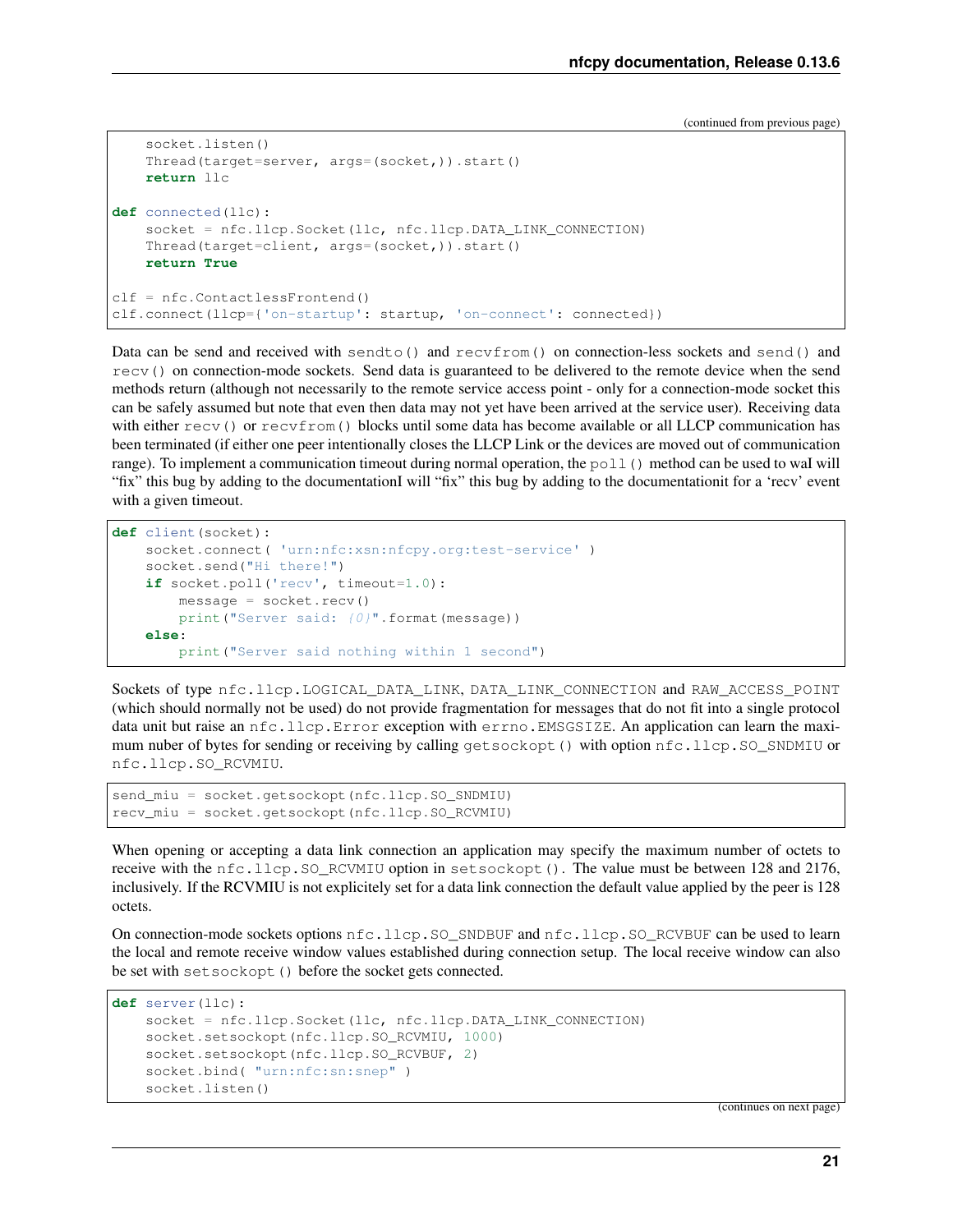(continued from previous page)

```
socket.accept()
    ...
def client(llc):
    socket = nfc.llcp.Socket(llc, nfc.llcp.DATA_LINK_CONNECTION)
    socket.setsockopt(nfc.llcp.SO_RCVMIU, 1000)
    socket.setsockopt(nfc.llcp.SO_RCVBUF, 2)
    socket.connect( "urn:nfc:sn:snep" )
    ...
```
LLCP data link connections use sliding window flow-control. The receive window set with  $nfc$ . Llcp.SO\_RCVBUF dictates the number of connection-oriented information PDUs that the remote side of the data link connection may have outstanding (sent but not acknowledged) at any time. A connection-mode socket is able to receive and buffer that number of packets. Whenever the service user (the application) retrieves one or more messages from the socket, reception of the messages will be acknowledged to the remote SAP.

A common application architecture is that messages are received in a dedicated thread and then added to a message queue that the application will query for data to process at a later time. Unless the message queue can grow indefinitely it may happen that the receive thread is unable to add more data to the queue because the application is not consuming data for some reason. For such situations LLCP provides a mechanism to convey a *busy* indication to the remote service user. In nfcpy an application uses setsockopt () with option  $nfc.llop.SO_RCVBSY$  and value True to set the *busy* state or value False to clear the *busy* state. An application can use getsockopt() with option nfc. llcp.SO\_RCVBSSY to learn it's own *busy* state and nfc.llcp.SO\_SNDBSY to learn the remote application's *busy* state.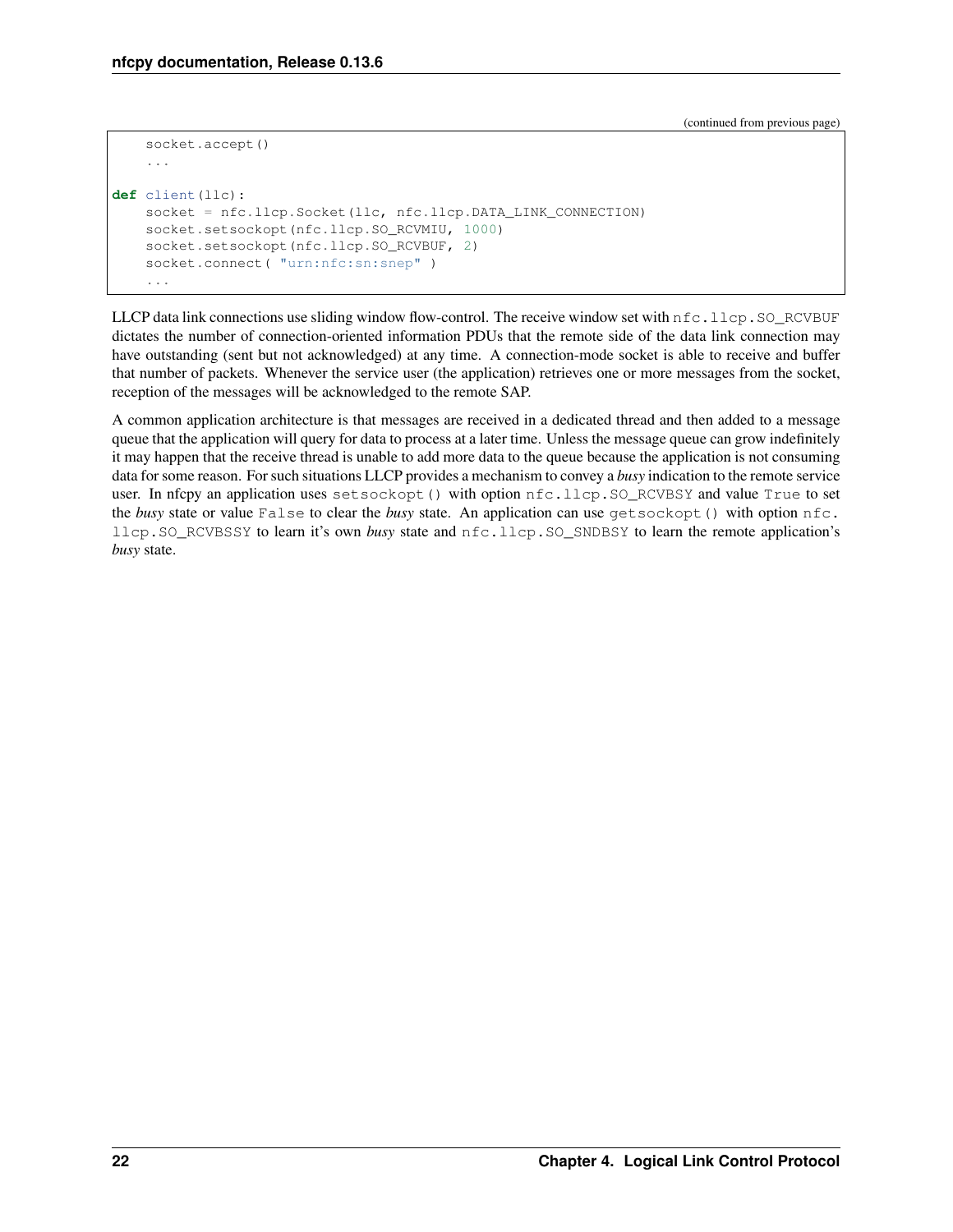# CHAPTER 5

## Simple NDEF Exchange Protocol

<span id="page-26-0"></span>The NFC Forum Simple NDEF Exchange Protocol (SNEP) allows two NFC devices to exchange NDEF Messages. It is implemented in many smartphones and typically used to push phonebook contacts or web page URLs to another phone.

SNEP is a stateless request/response protocol. The client sends a request to the server, the server processes that request and returns a response. On the protocol level both the request and response have no consequences for further request/response exchanges. Information units transmitted through SNEP are NDEF messages. The client may use a SNEP PUT request to send an NDEF message and a SNEP GET request to retrieve an NDEF message. The message to retrieve with a GET request depends on an NDEF message sent with the GET request but the rules to determine equivalence are an application layer contract and not specified by SNEP.

NDEF messages can easily be larger than the maximum information unit (MIU) supported by the LLCP data link connection that a SNEP client establishes with a SNEP server. The SNEP layer handles fragmentation and reassembly so that an application must not be concerned. To avoid exhaustion of the limited NFC bandwidth if an NDEF message would exceed the SNEP receiver's capabilities, the receiver must acknowledge the first fragment of an NDEF message that can not be transmitted in a single MIU. The acknowledge can be either the request/response codes CON-TINUE or REJECT. If CONTINUE is received, the SNEP sender shall transmit all further fragments without further acknowledgement (the LLCP data link connection guarantees successful transmission). If REJECT isreceived, the SNEP sender shall abort tranmsission. Fragmentation and reassembly are handled transparently by the nfc.snep. SnepClient and  $n \in \mathbb{S}$ . SnepServer implementation and only a REJECT would be visible to the user.

A SNEP server may return other response codes depending on the result of a request:

- A SUCCESS response indicates that the request has succeeded. For a GET request the response will include an NDEF message. For a PUT request the response is empty.
- A NOT FOUND response says that the server has not found anything matching the request. This may be a temporary of permanent situation, i.e. the same request send later could yield a different response.
- An EXCESS DATA response may be received if the server has found a matching response but sending it would exhaust the SNEP client's receive capabilities.
- A BAD REQUEST response indicates that the server detected a syntax error in the client's request. This should almost never be seen.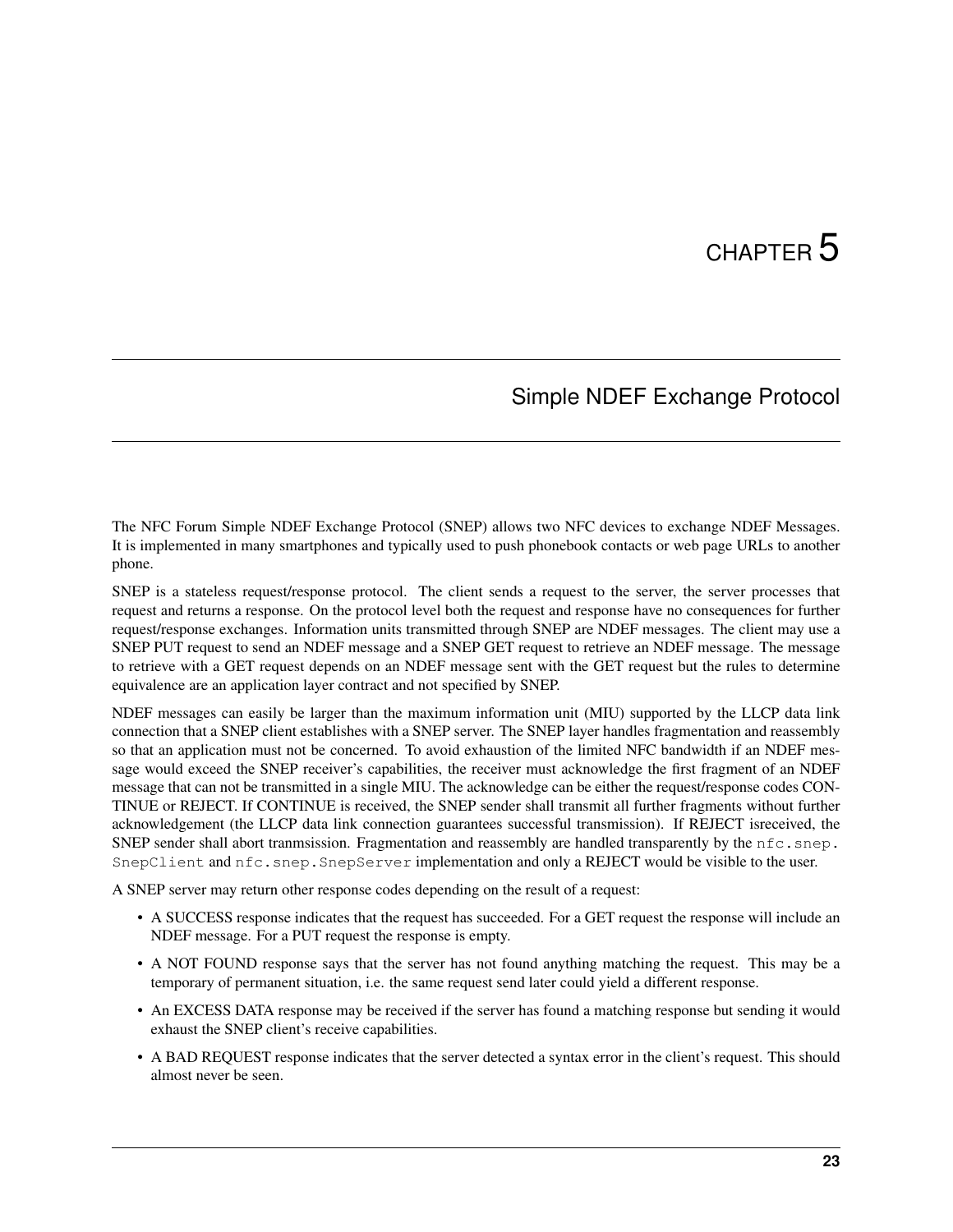- The NOT IMPLEMENTED response will be returned if the client sent a request that the server has not implemented. It applies to existing as well as yet undefined (future) request codes. The client can learn the difference from the version field transmitted withnthe response, but in reality it doesn't matter - it's just not supported.
- With UNSUPPORTED VERSION the server reacts to a SNEP version number sent with the request that it doesn't support or refuses to support. This should be seen only if the client sends with a higher major version number than the server has implemented. It could be received also if the client sends with a lower major version number but SNEP servers are likely to support historic major versions if that ever happens (the current SNEP version is 1.0).

Besides the protocol layer the SNEP specification also defines a *Default SNEP Server* with the well-known LLCP service access point address 4 and service name urn:nfc:sn:snep. Certified NFC Forum Devices must have the *Default SNEP Server* implemented. Due to that requirement the feature set and guarantees of the *Default SNEP Server* are quite limited - it only implements the PUT request and the NDEF message to put could be rejected if it is more than 1024 octets, though smartphones generally seem to support more.

# <span id="page-27-0"></span>**5.1 Default Server**

A basic *Default SNEP Server* can be built with *nfcpy* like in the following example, where all error and exception handling has been sacrified for brevity.

```
import nfc
import nfc.snep
class DefaultSnepServer(nfc.snep.SnepServer):
    def __init__(self, llc):
        nfc.snep.SnepServer.__init__(self, llc, "urn:nfc:sn:snep")
    def put(self, ndef_message):
        print "client has put an NDEF message"
        print ndef_message.pretty()
        return nfc.snep.Success
def startup(llc):
   global my_snep_server
    my_snep_server = DefaultSnepServer(llc)
    return llc
def connected(llc):
    my_snep_server.start()
    return True
my_snep_server = None
clf = nfc.ContactlessFrontend("usb")
clf.connect(llcp={'on-startup': startup, 'on-connect': connected})
```
This server will accept PUT requests with NDEF messages up to 1024 octets and return NOT IMPLEMENTED for any GET request. To increase the size of NDEF messages that can be received, the *max\_ndef\_message\_recv\_size* parameter can be passed to the nfc.snep.SnepServer class.

```
class DefaultSnepServer(nfc.snep.SnepServer):
   def __init__(self, llc):
       nfc.snep.SnepServer.__init__(self, llc, "urn:nfc:sn:snep", 10*1024)
```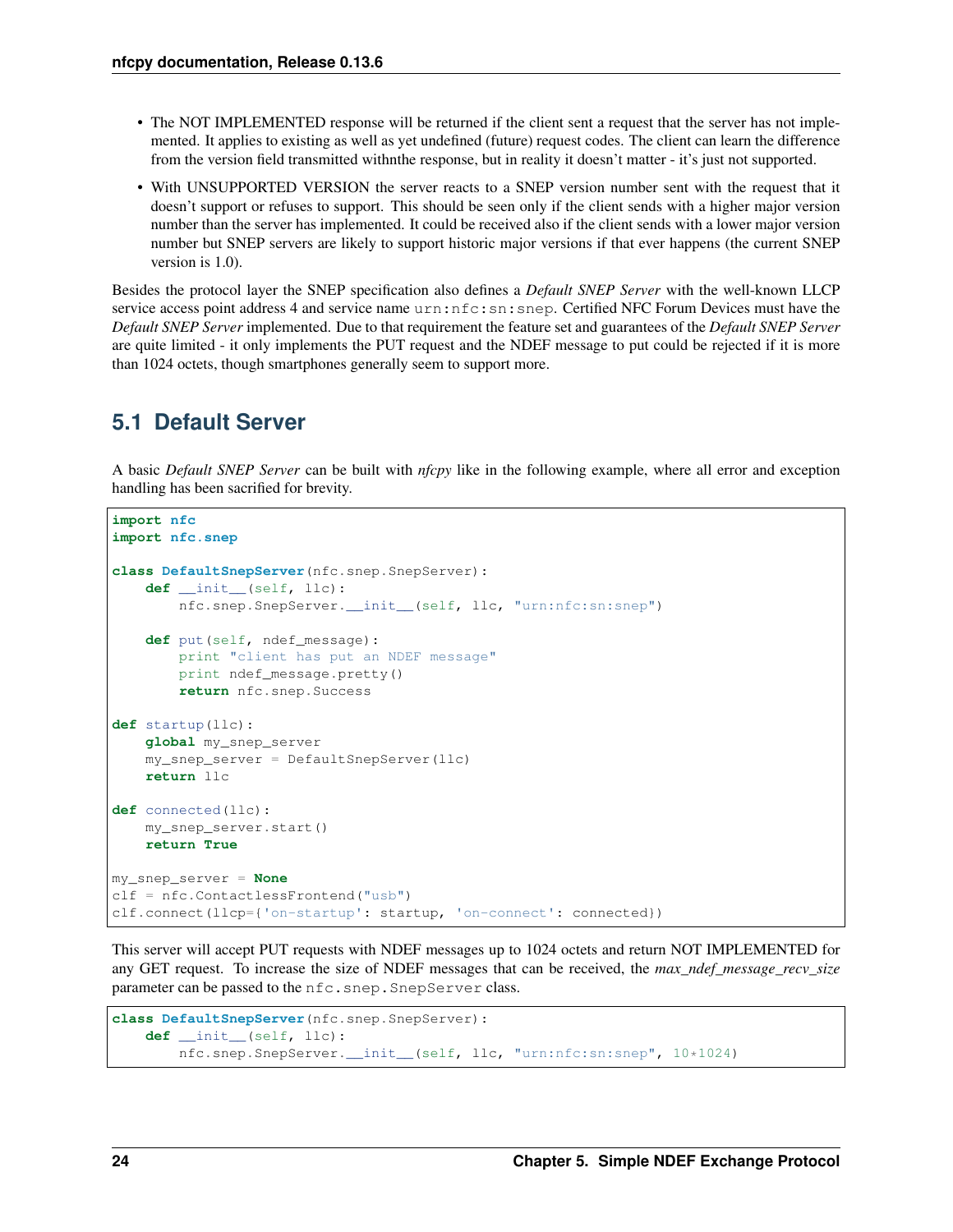# <span id="page-28-0"></span>**5.2 Using SNEP Put**

Sending an NDEF message to the *Default SNEP Server* is easily done with an instance of nfc.snep.SnepClient and is basically to call  $n \in c$ . snep. SnepClient.put() with the message to send. The example below shows how the function to send the NDEF message is started as a separate thread - it cannot be directly called in connected() because the main thread context is used to run the LLCP link.

```
import nfc
import nfc.snep
import threading
def send_ndef_message(llc):
    sp = nfc.ndef.SmartPosterRecord('http://nfcpy.org', title='nfcpy home')
    snep = nfc.snep.SnepClient(llc)
    snep.put( nfc.ndef.Message(sp) )
def connected(llc):
   threading.Thread(target=send_ndef_message, args=(llc,)).start()
    return True
clf = nfc.ContactlessFrontend("usb")
clf.connect(llcp={'on-connect': connected})
```
Some phones require that a SNEP be present even if they are not going to send anything (Windows Phone 8 is such example). The solution is to also run a SNEP server on  $urn:n \in \mathbb{C}:sn:sn \in \mathbb{R}$  which may just do nothing.

```
import nfc
import nfc.snep
import threading
server = None
def send_ndef_message(llc):
    sp = nfc.ndef.SmartPosterRecord('http://nfcpy.org', title='nfcpy home')
    snep = nfc.snep.SnepClient(llc)
    snep.put( nfc.ndef.Message(sp) )
def startup(clf, llc):
   global server
    server = nfc.snep.SnepServer(llc, "urn:nfc:sn:snep")
   return llc
def connected(llc):
   server.start()
    threading.Thread(target=send_ndef_message, args=(llc,)).start()
    return True
clf = nfc.ContactlessFrontend("usb")
clf.connect(llcp={'on-startup': startup, 'on-connect': connected})
```
# <span id="page-28-1"></span>**5.3 Private Servers**

The SNEP protocol can be used for other, non-standard, communication between a server and client component. A private server can be run on a dynamically assigned service access point if a private service name is used. A private server may also implement the GET request if it defines what a GET shall mean other than to return something. Below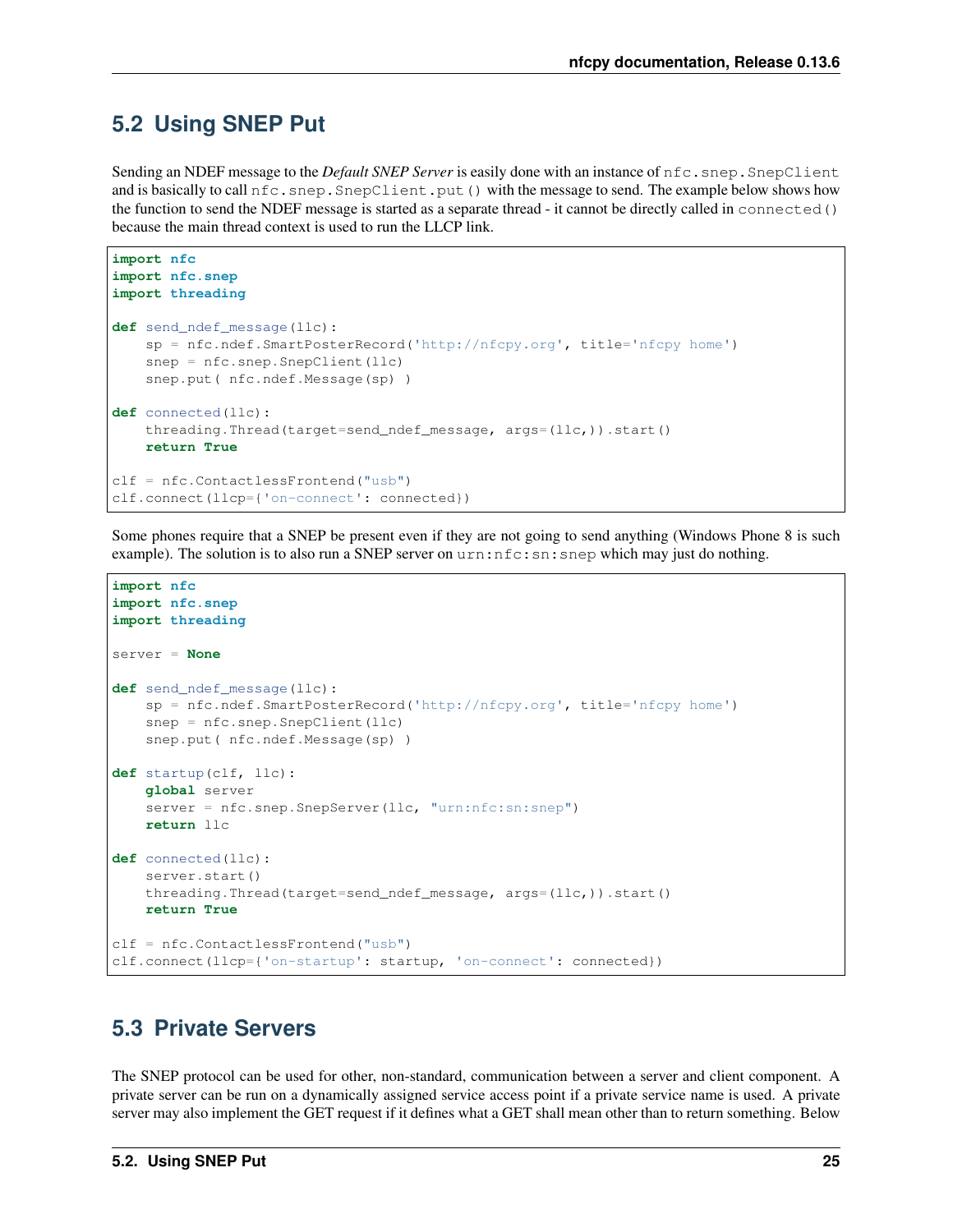is an example of a private SNEP server that implements bot PUT and GET with the simple contract that whatever is put to the server will be returned for a GET request that requests the same or empty NDEF type and name values (for anything else the answer is NOT FOUND).

```
import nfc
import nfc.snep
class PrivateSnepServer(nfc.snep.SnepServer):
   def __init__(self, llc):
       self.ndef_message = nfc.ndef.Message(nfc.ndef.Record())
        service_name = "urn:nfc:xsn:nfcpy.org:x-snep"
        nfc.snep.SnepServer.__init__(self, llc, service_name, 2048)
   def put(self, ndef_message):
        print "client has put an NDEF message"
        self.ndef_message = ndef_message
        return nfc.snep.Success
   def get(self, acceptable_length, ndef_message):
        print "client requests an NDEF message"
        if ((ndef_message.type == '' and ndef_message.name == '') or
            ((ndef_message.type == self.ndef_message.type) and
             (ndef_message.name == self.ndef_message.name))):
            if len(str(self.ndef_message)) > acceptable_length:
                return nfc.snep.ExcessData
            return self.ndef_message
        return nfc.snep.NotFound
def startup(clf, llc):
   global my_snep_server
   my_snep_server = PrivateSnepServer(llc)
   return llc
def connected(llc):
   my_snep_server.start()
   return True
my_snep_server = None
clf = nfc.ContactlessFrontend("usb")
clf.connect(llcp={'on-startup': startup, 'on-connect': connected})
```
A client application knowing the private server above may then use PUT and GET to set an NDEF message on the server and retrieve it back. The example code below also shows how results other than SUCCESS must be catched in try-except clauses. Note that *max\_ndef\_msg\_recv\_size* parameter is a policy sent to the SNEP server with every GET request. It is a arbitrary restriction of the nfc.snep.SnepClient that this parameter can only be set when the object is created; the SNEP protocol would allow it to be different for every GET request but unless there's demand for such flexibility that won't change.

```
import nfc
import nfc.snep
import threading
def send_ndef_message(llc):
    sp = nfc.ndef.SmartPosterRecord('http://nfcpy.org', title='nfcpy home')
    snep = nfc.snep.SnepClient(llc, max_ndef_msg_recv_size=2048)
    snep.connect("urn:nfc:xsn:nfcpy.org:x-snep")
    snep.put( nfc.ndef.Message(sp) )
```
(continues on next page)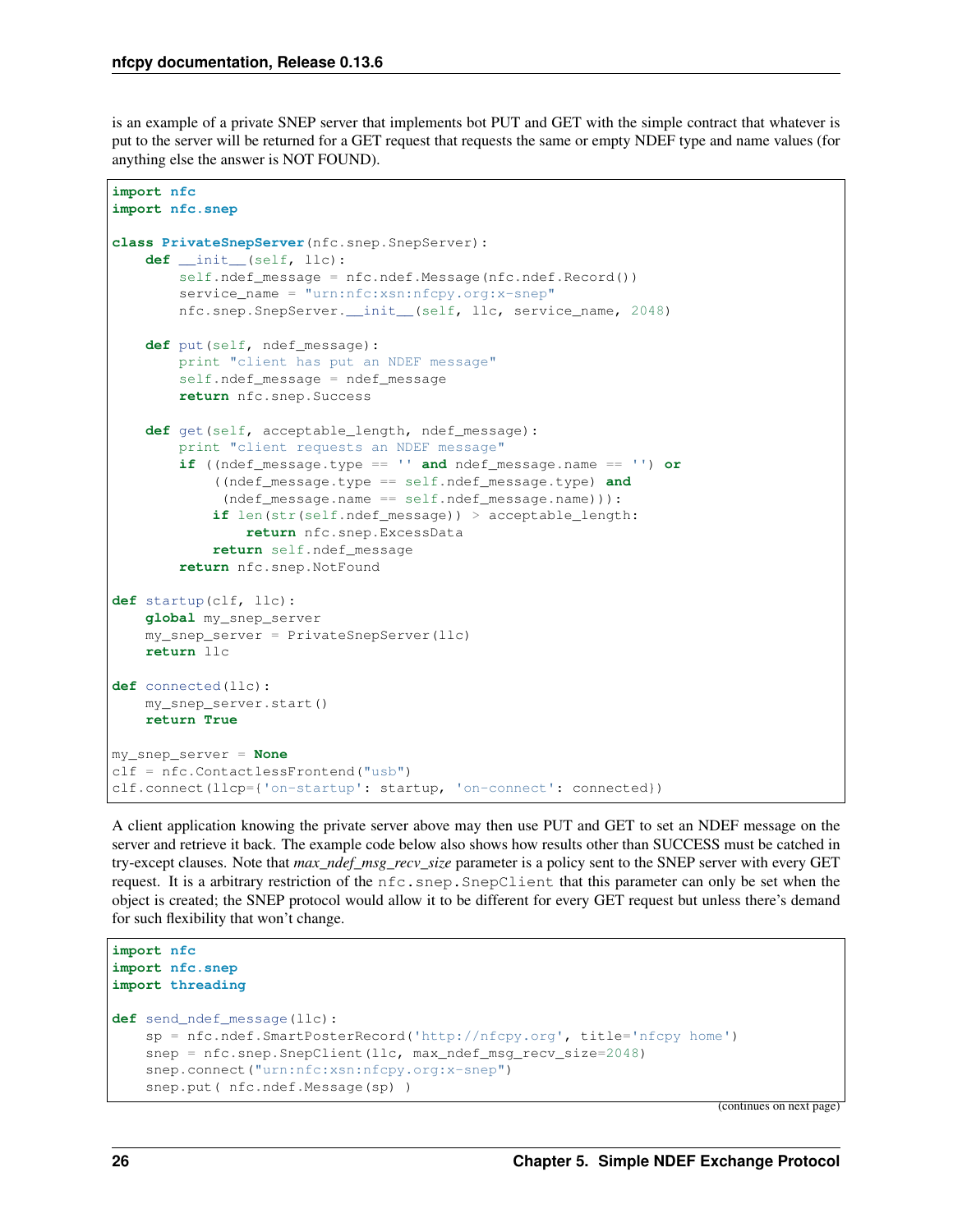(continued from previous page)

```
print "*** get whatever the server has ***"
   print snep.get().pretty()
   print "*** get a smart poster with no name ***"
   r = nfc.ndef.Record(record_type="urn:nfc:wkt:Sp", record_name="")
   print snep.get( nfc.ndef.Message(r) ).pretty()
   print "*** get something that isn't there ***"
   r = nfc.ndef.Record(record_type="urn:nfc:wkt:Uri")
   try:
        snep.get( nfc.ndef.Message(r) )
    except nfc.snep.SnepError as error:
       print repr(error)
def connected(llc):
    threading.Thread(target=send_ndef_message, args=(llc,)).start()
   return True
clf = nfc.ContactlessFrontend("usb")
clf.connect(llcp={'on-connect': connected})
```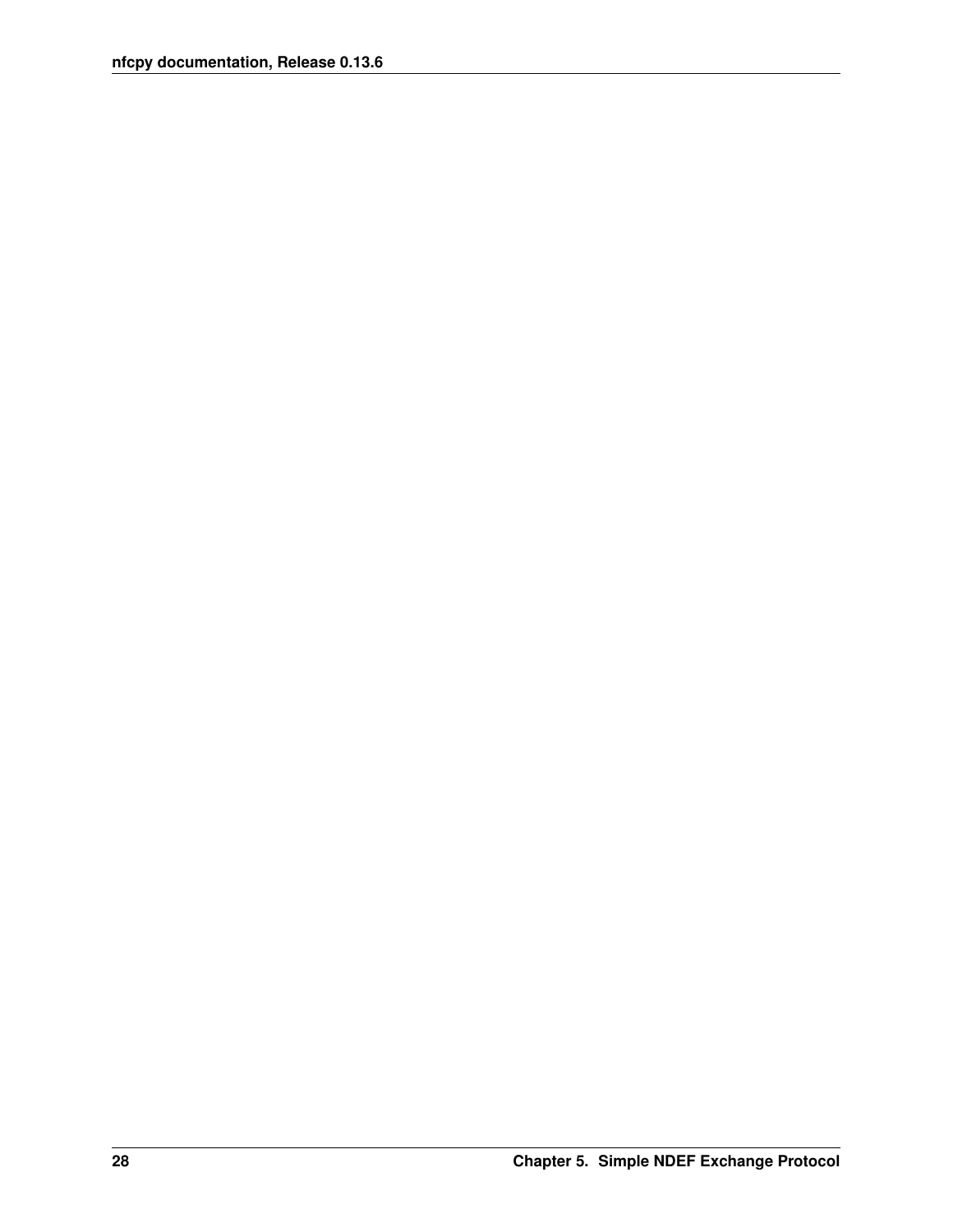# CHAPTER 6

# Example Programs

<span id="page-32-0"></span>*[tagtool.py](#page-32-1)* Read or write or format tags for NDEF use. *[ndeftool.py](#page-38-0)* Generate or inspect or reorganize NDEF data. *[beam.py](#page-43-0)* Exchange NDEF data with a smartphone. *[sense.py](#page-47-0)* Sense for contactless targets. *[listen.py](#page-49-0)* Listen as contactless target. *[rfstate.py](#page-54-0)* Observe the RF field presence.

# <span id="page-32-1"></span>**6.1 tagtool.py**

The tagtool.py example program can be used to read or write NFC Forum Tags. For some tags, currently Type 3 Tags only, tagtool can also be used to format for NDEF use.

```
$ tagtool.py [-h|--help] [options] command
```
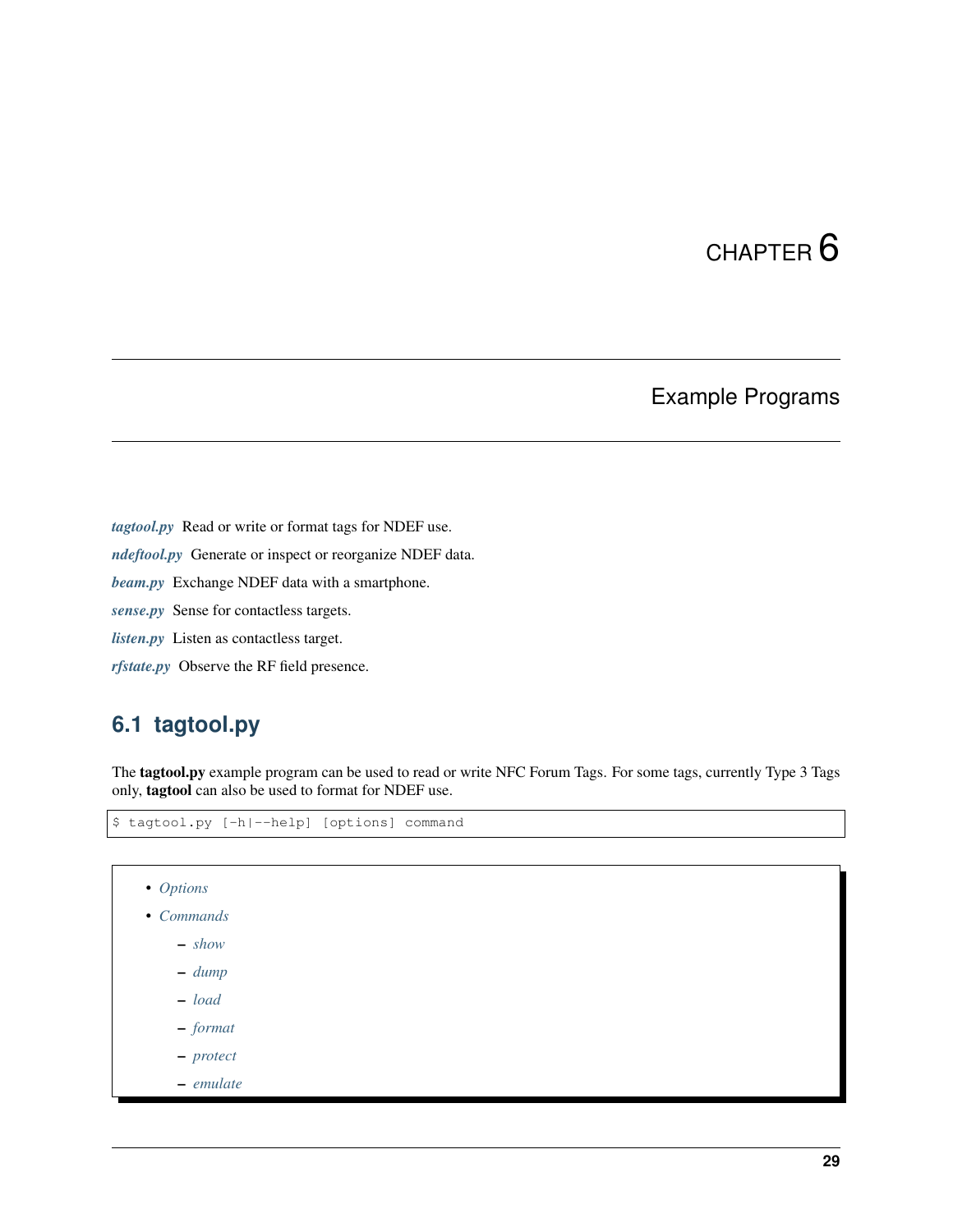• *[Examples](#page-37-1)*

## <span id="page-33-0"></span>**6.1.1 Options**

### **--loop**, **-l**

Repeat the command endlessly, use Control-C to abort.

#### **--wait**

After reading or writing a tag, wait until it is removed before returning. This option is implicit when the option --loop is set.

### **--technology** {A,B,F}

Poll only for tags of a specific technology. The technologies NFC-A, NFC-B, and NFC-F are defined in the NFC Forum Digital Specification. The technology indicator is case insensitive. The default is to poll for all technologies.

### **-q**

Do not print log messages except for errors and warnings.

## **-d** MODULE

Output debug messages for MODULE to the log facility. Logs are written to <stderr> unless a log file is set with -f. MODULE is a string that corresponds to an *nfcpy* module or individual file, with dots between path components. For example, -d nfc enables all *nfcpy* debug logs, -d nfc.tag enables debug logs for all tag types, and -d nfc.tag.tt3 enables debug logs only for type 3 tags. This option may be given multiple times to enable debug logs for several modules.

### **-f** LOGFILE

Write debug log messages to <LOGFILE> instead of <stderr>. Info, warning and error logs will still be printed to <stderr> unless -q is set to supress info messages on <stderr>.

### **--nolog-symm**

When operating in peer mode this option prevents logging of LLCP Symmetry PDUs from the nfc.llcp. llc module. Symmetry PDUs are exchanged regularly and quite frequently over an LLCP Link and are logged by default if debug output is enabled for the llcp module.

#### **--device** PATH

Use a specific reader or search only for a subset of readers. The syntax for PATH is:

- usb[:vendor[:product]] with optional *vendor* and *product* as four digit hexadecimal numbers, like usb:054c:06c3 would open the first Sony RC-S380 reader and usb:054c the first Sony reader.
- usb[:bus[:device]] with optional *bus* and *device* number as three-digit decimal numbers, like usb:001:023 would specifically mean the usb device with bus number 1 and device id 23 whereas usb:001 would mean to use the first available reader on bus number 1.
- tty:port:driver with mandatory *port* and *driver* name should be used on Posix systems to open the serial port at device node /dev/tty<port> and load the driver from module  $nfc/dev/clriver$ . py. A typical example would be tty:USB0:arygon for the Arygon APPx/ADRx at /dev/ttyUSB0.
- com:port:driver with mandatory *port* and *driver* name should be used on Windows systems to open the serial port COM<port> and load the nfc/dev/<driver>.py driver module.
- udp[:host][:port] with optional *host* name or address and *port* number will use a fake communication channel over UDP/IP. Either value may be omitted in which case *host* defaults to 'localhost' and *port* defaults to 54321.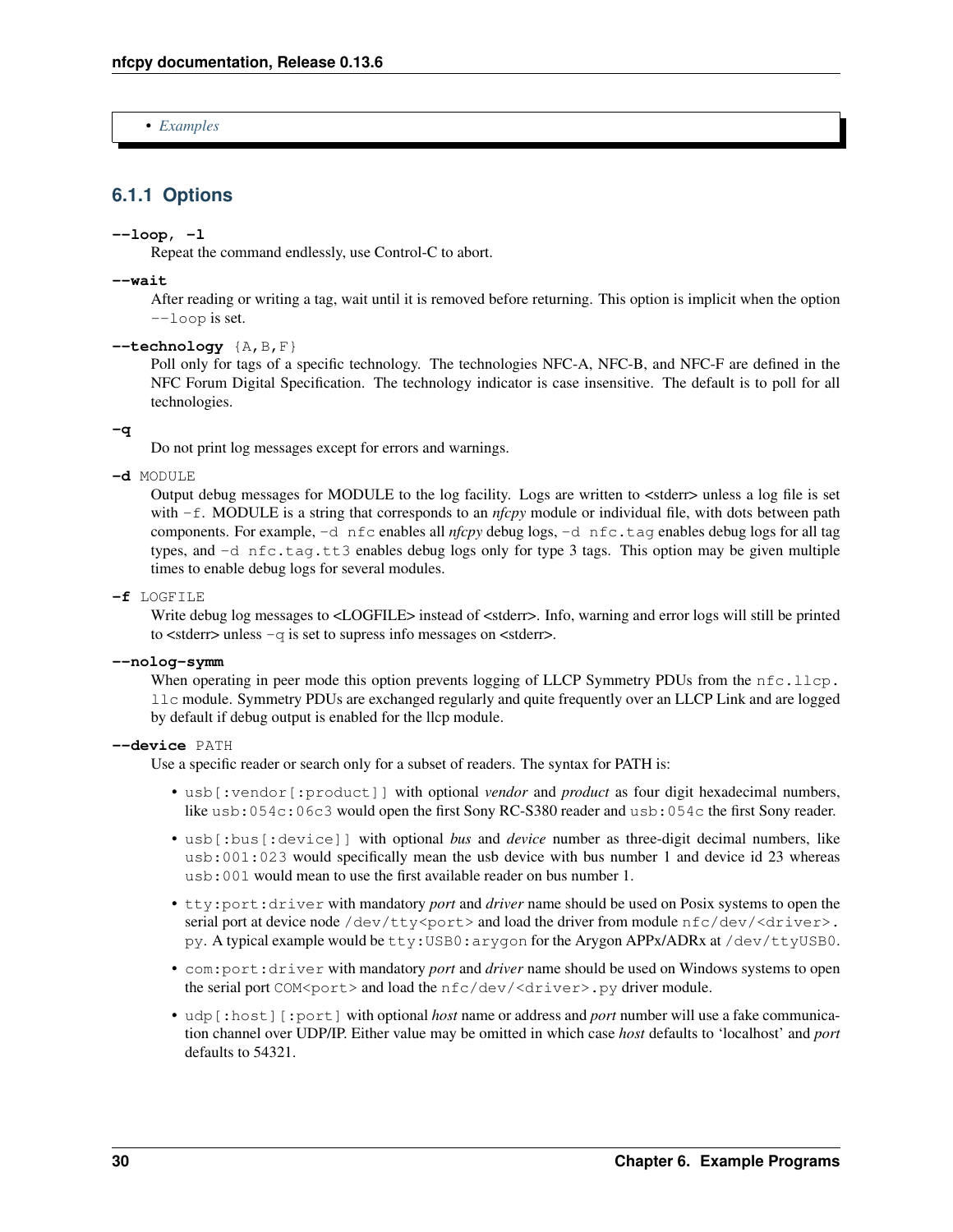**-p** PASSWORD

Use PASSWORD to authentication with a tag that supports password protection. This would be the same password as used in  $tagtool.py$  protect  $-p$  to set a password.

## <span id="page-34-0"></span>**6.1.2 Commands**

Available commands are listed below. The default if no command is specified is to invoke tagtool.py show.

## <span id="page-34-1"></span>**show**

The show command prints information about a tag, including NDEF data if present.:

```
$ tagtool.py [options] show [-h] [-v]
```
**-v**

Print verbose information about the tag found. The amount of additional information depends on the tag type.

## <span id="page-34-2"></span>**dump**

The **dump** command dumps tag data to the console or into a file. Data written to the console is a hexadecimal string. Data written to a file is raw bytes.

\$ tagtool.py [options] dump [-h] [-o FILE]

**-o** FILE

Write data to FILE. Data format is plain bytes.

### <span id="page-34-3"></span>**load**

The **load** command writes data to a tag. Data may be plain bytes or a hex string, as generated by the **dump** command or with the ndeftool.

\$ tagtool.py [options] load [-h] FILE

#### **FILE**

Load NDEF data to write from FILE which must exist and be readable. The file may contain NDEF data in either raw bytes or a hexadecimal string which gets converted to bytes. If FILE is specified as a single dash data is read from stdin.

## <span id="page-34-4"></span>**format**

The format command writes NDEF capability information for an empty NDEF memory area on NFC Forum compliant tags. A tag type may be specified to give further options.

\$ tagtool.py [options] format [-h] [options] {tt1,tt2,tt3,tt4} ...

**--version** x.y

The format of the management information that describes the NDEF data area on the tag, as defined in the NFC Forum tag specifications. Only defined version numbers are acceptable. The version must be expressed as a version string of the form  $\langle maj\circ r\rangle$ .  $\langle min\circ r\rangle$ , where each component is an integer between 0 and 15, inclusively. For example,  $-\text{version } 1.3$  denotes major version 1 and minor version 3. If  $-\text{version}$  is not provided, the highest possible version number is used.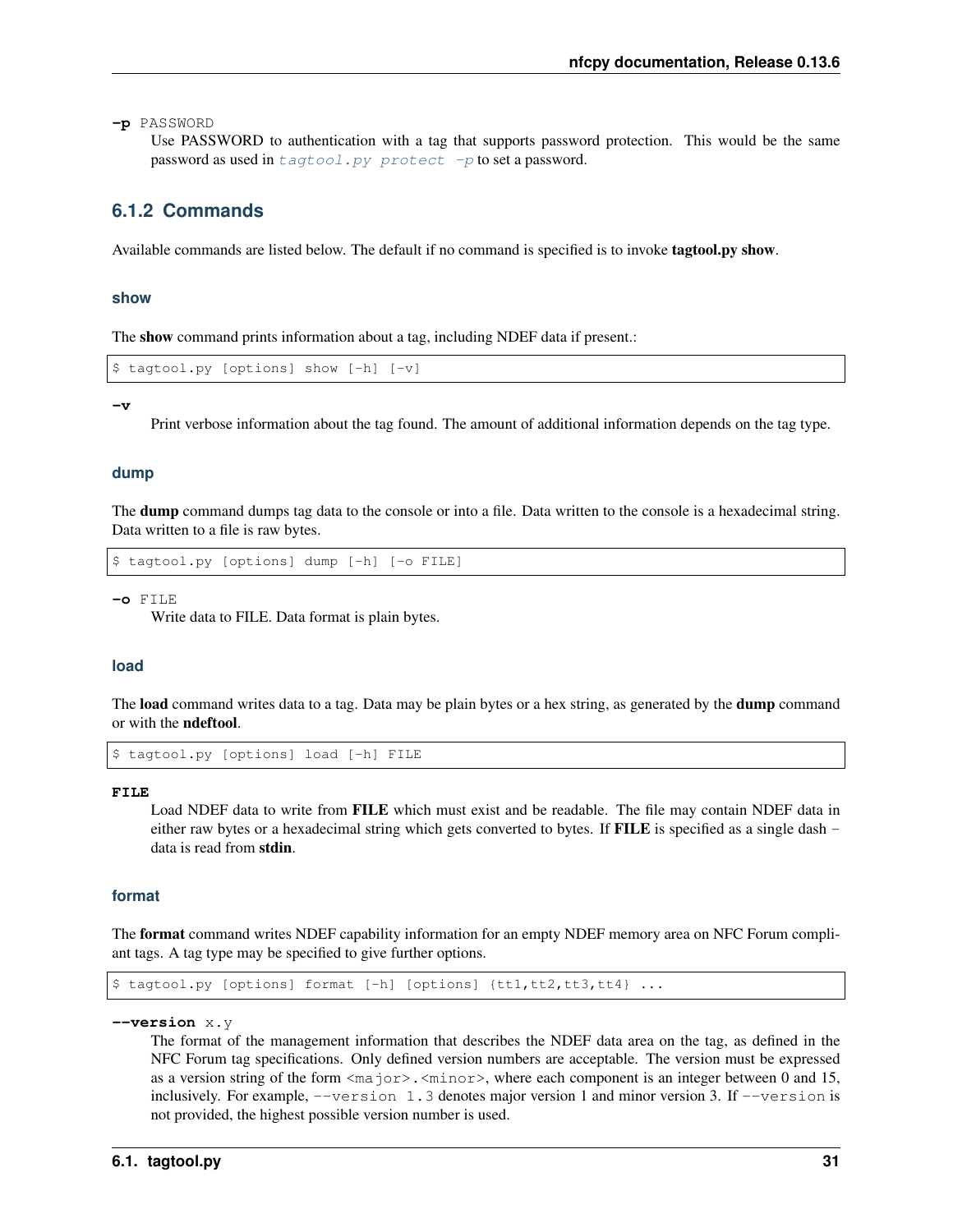**--wipe** BYTE

When formatting a tag the NDEF message data itself is usually not touched and could be easily recovered. The --wipe options instructs the formatter to overwrite the complete data area with the given 8-bit integer value. Depending on the tag type and size this may take a couple of seconds.

## **format tt1**

The format tt1 command formats the NDEF partition on a Type 1 Tag.

```
$ tagtool.py [options] format tt1 [-h]
```

```
--magic BYTE
```
The value to use as the NDEF magic byte. This option can be used to set an invalid magic byte.

**--ver** x.y

Type 1 Tag NDEF mapping version number, specified as a version string in the same way as for to the --version argument. The difference is that this version number will be written regardless of whether it constitutes a valid version number.

#### **--tms** BYTE

Value to write into the tag memory size byte.

```
--rwa BYTE
```
Value to write into the read/write access byte.

## **format tt2**

The format tt2 command formats the NDEF partition on a Type 2 Tag.

```
$ tagtool.py [options] format tt2 [-h]
```
## **format tt3**

The format tt3 command formats the NDEF partition on a Type 3 Tag. With no additional options it does format for the maximum capacity. With further options it is possible to create any kind of weird tag formats for testing reader implementations. Note that none of these options is verified, except for the possible value range to fit the destination field. None of the options is necessary to create a correct format.

```
$ tagtool.py [options] format tt3 [-h] [--ver STR] [--nbr INT] [--nbw INT]
                                    [--max INT] [--rfu INT] [--wf INT]
                                    [--rw \; INT] [--len \; INT] [--crc \; INT]
```
**--ver** x.y

Type 3 Tag NDEF mapping version number, specified as a version string in the same way as for to the --version argument. The difference is that this version number will be written regardless of whether it constitutes a valid version number.

**--nbr** N

Type 3 Tag attribute block *Nbr* field value, the number of blocks that can be read at once. Must be an 8-bit integer in decimal or hexadecimal notation.

**--nbw** N

Type 3 Tag attribute block *Nbw* field value, the number of blocks that can be written at once. Must be an 8-bit integer in decimal or hexadecimal notation.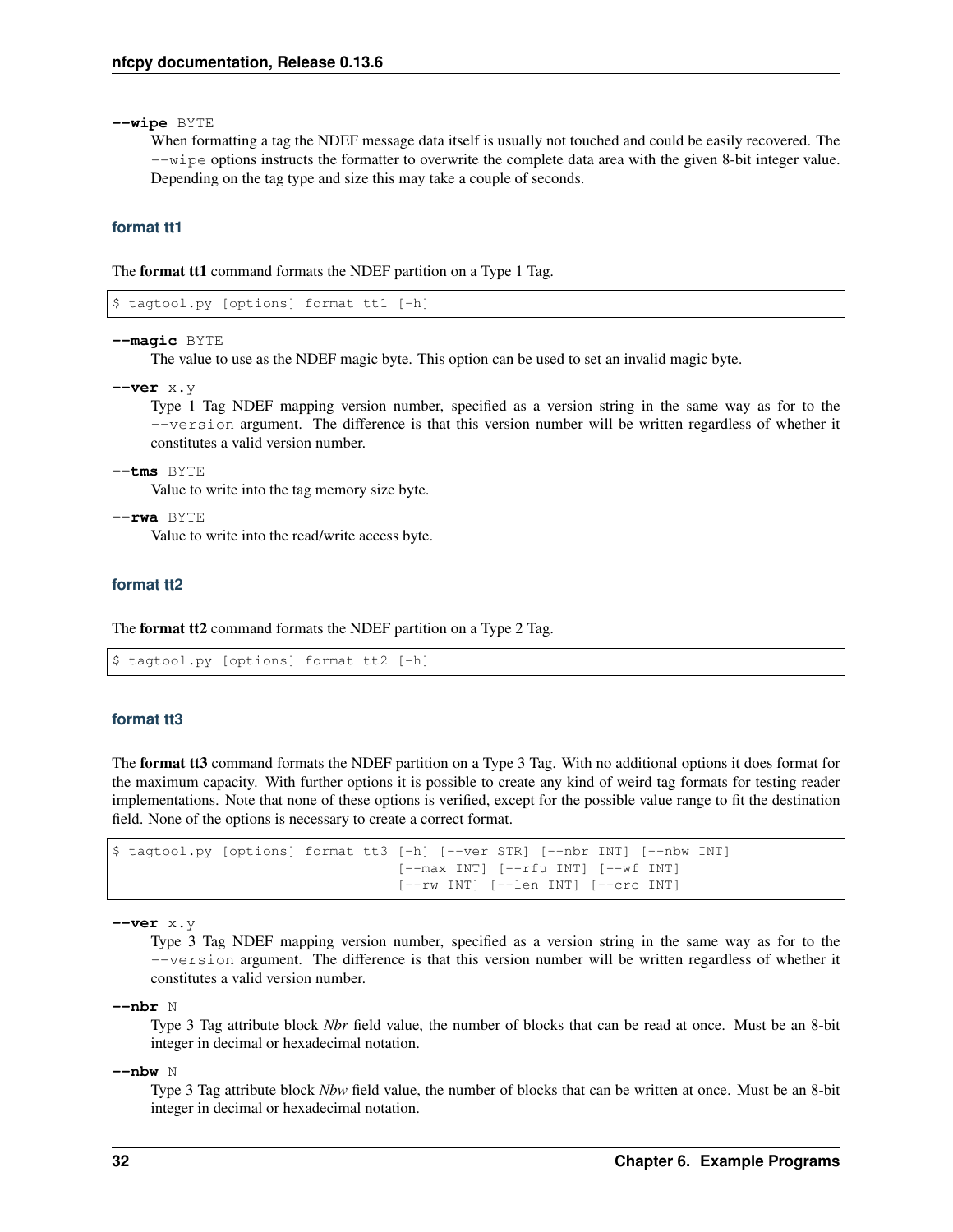**--max** N

Type 3 Tag attribute block *Nmaxb* field value, which is the maximum number of blocks available for NDEF data. Must be a 16-bit integer in decimal or hexadecimal notation.

**--rfu** N

Type 3 Tag attribute block *reserved* field value. Must be an 8-bit integer in decimal or hexadecimal notation.

**--wf** N

Type 3 Tag attribute block *WriteF* field value. Must be an 8-bit integer in decimal or hexadecimal notation.

**--rw** N

Type 3 Tag attribute block *RW Flag* field value. Must be an 8-bit integer in decimal or hexadecimal notation.

**--len** N

Type 3 Tag attribute block *Ln* field value that specifies the actual size of the NDEF data stored. Must be a 24-bit integer in decimal or hexadecimal notation.

**--crc** N

Type 3 Tag attribute block *Checksum* field value. Must be a 16-bit integer in decimal or hexadecimal notation. If not specified, the checksum is computed to be correct.

#### **format tt4**

The format tt4 command formats the NDEF partition on a Type 4 Tag.

\$ tagtool.py [options] format tt4 [-h]

#### **protect**

The protect command attempts to protect the tag against write modifications, optionally also against unauthorized read access. Support for protection depends on the tag type and product. Without options the the default attempt is protect with lock bits, be warned that this can not be undone. Lock bits are only available for type 1 and type 2 tags. With option  $-p$  the protection will be based on a password and further modifications are possible for anyone in posession of the password. Password protection works on NXP NTAG 21x type 2 tags and Sony FeliCa Lite-S type 3 tags.

\$ tagtool.py protect [-h] [-p PASSWORD] [--from BLOCK] [--unreadable]

**-p** PASSWORD

Protect the tag with the given PASSWORD. This works only for the NXP NTAG 21x type 2 tags and Sony FeliCa Lite-S type 3 tags. The password string is used as a key to compute an HMAC-SHA256 with the tag identifier (UID or IDm) as the message. The final password is the leftmost number of octets as needed for the tag product, 6 octets for an NTAG 21x and 16 octets for a FeliCa Lite-S. A password protected tag can then be unlocked with  $tagtool.py$  -p.

\$ tagtool.py protect -p "my secret password" \$ tagtool.py -p "my secret password" protect -p "new secret"

**--from** BLOCK

Start protecting data from a given block number. This option does only make sense on tags that organize memory in blocks or pages (Type 1, 2 and 3 Tags). A block corresponds to 4 byte of memory (a page) on Type 1 and 2 Tags, and 16 byte of memory on Type 3 Tags. If the tag has fewer blocks than specified, the value is silently adjusted to the largest possible.

#### **--unreadable**

This option can only be used with password based protection. The result is that the tag will become unreadable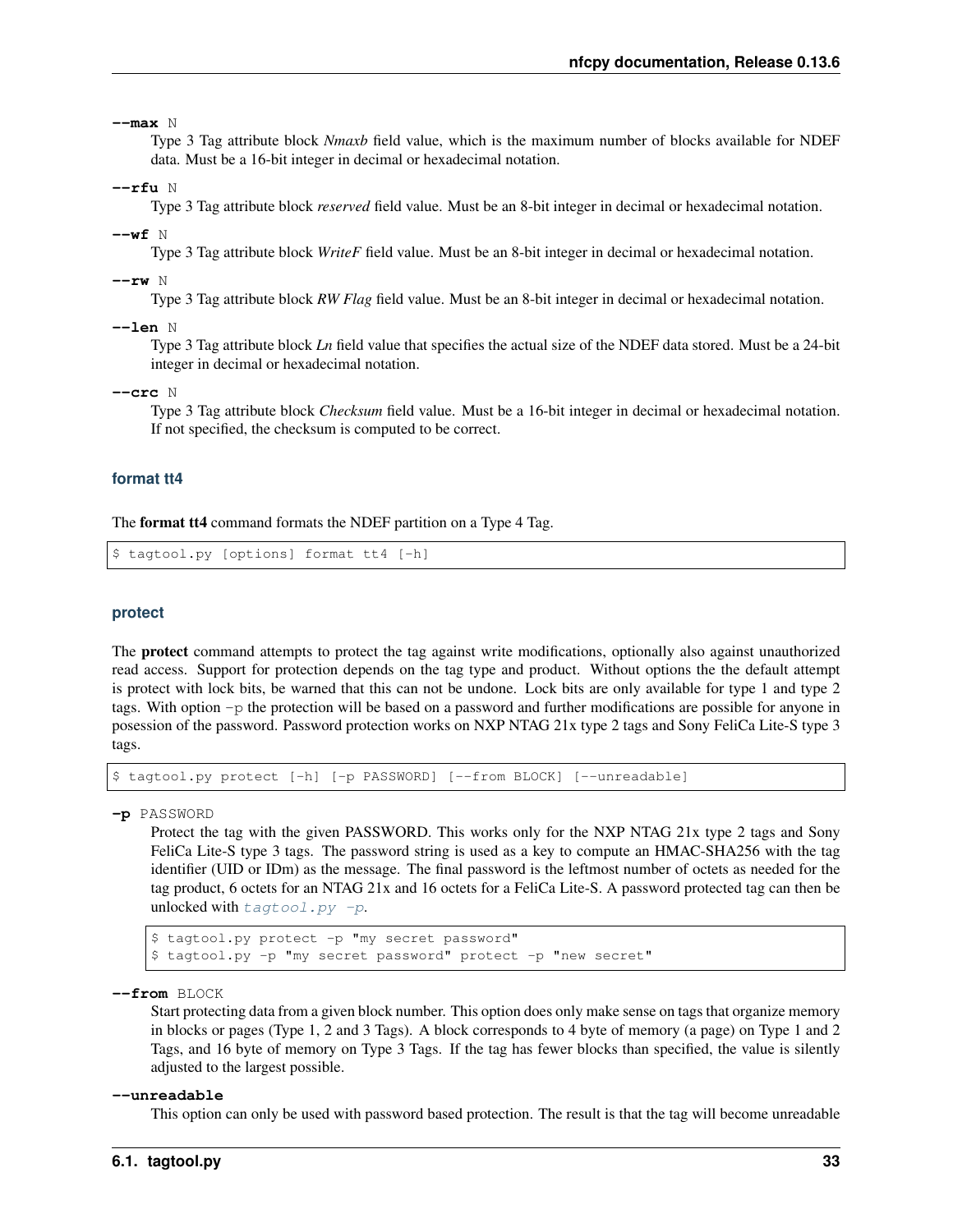without a password, i.e. the content is completely hidden. Further reads must then use the password option before the command.

\$ tagtool.py -p "secret password" show

#### **emulate**

The **emulate** command emulates an NDEF tag if the hardware and driver support that functionality. The tag type must be specified following the optional parameters. The only currently supported tag type it **tt3**.

\$ tagtool.py emulate [-h] [-l] [-k] [-s SIZE] [-p FILE] [FILE] {tt3} ...

#### **FILE**

Initialize the tag with NDEF data read from FILE. If not specified the tag will be just empty.

**-l**, **--loop**

Automatically restart after the tag has been released by the Initiator.

**-k**, **--keep**

If the --loop option is set, keep the same memory content after tag relase for the next tag activation. Without the -k option the tag memory is initialized from the command options for every activation.

**-s** SIZE

The minimum size for NDEF data. Depending on the tag type this may be rounded up to the nearest multiple of the tag storage granularity. If NDEF data is provided the size may be adjusted to fit the length of the data.

**-p** FILE

Preserve memory content in FILE after the tag is relased by the Initiator. The file is created if it does not exist and otherwise overwritten.

#### **emulate tt3**

The **emulate tt3** command emulates an NFC Forum Type 3 Tag.

```
$ tagtool.py [options] emulate [options] tt3 [-h] [--idm HEX] [--pmm HEX]
                                             [--sys HEX] [--bitrate {212,424}]
```
**--idm** HEX

The Manufacture Identifier to use in the polling response. Specified as a hexadecimal string. Defaults to 03FEFFE011223344.

#### **--pmm** HEX

The Manufacture Parameter to use in the polling response. Specified as a hexadecimal string. Defaults to 01E0000000FFFF00.

```
--sys HEX, --sc HEX
```
The system code use in the polling response if requested. Specified as a hexadecimal string. Defaults to 12FC.

```
--bitrate {212,424}
```
The bitrate to listen for and respond with. Must be either 212 or 424. Defaults to 212 kbps.

# **6.1.3 Examples**

Copy NDEF from one tag to another: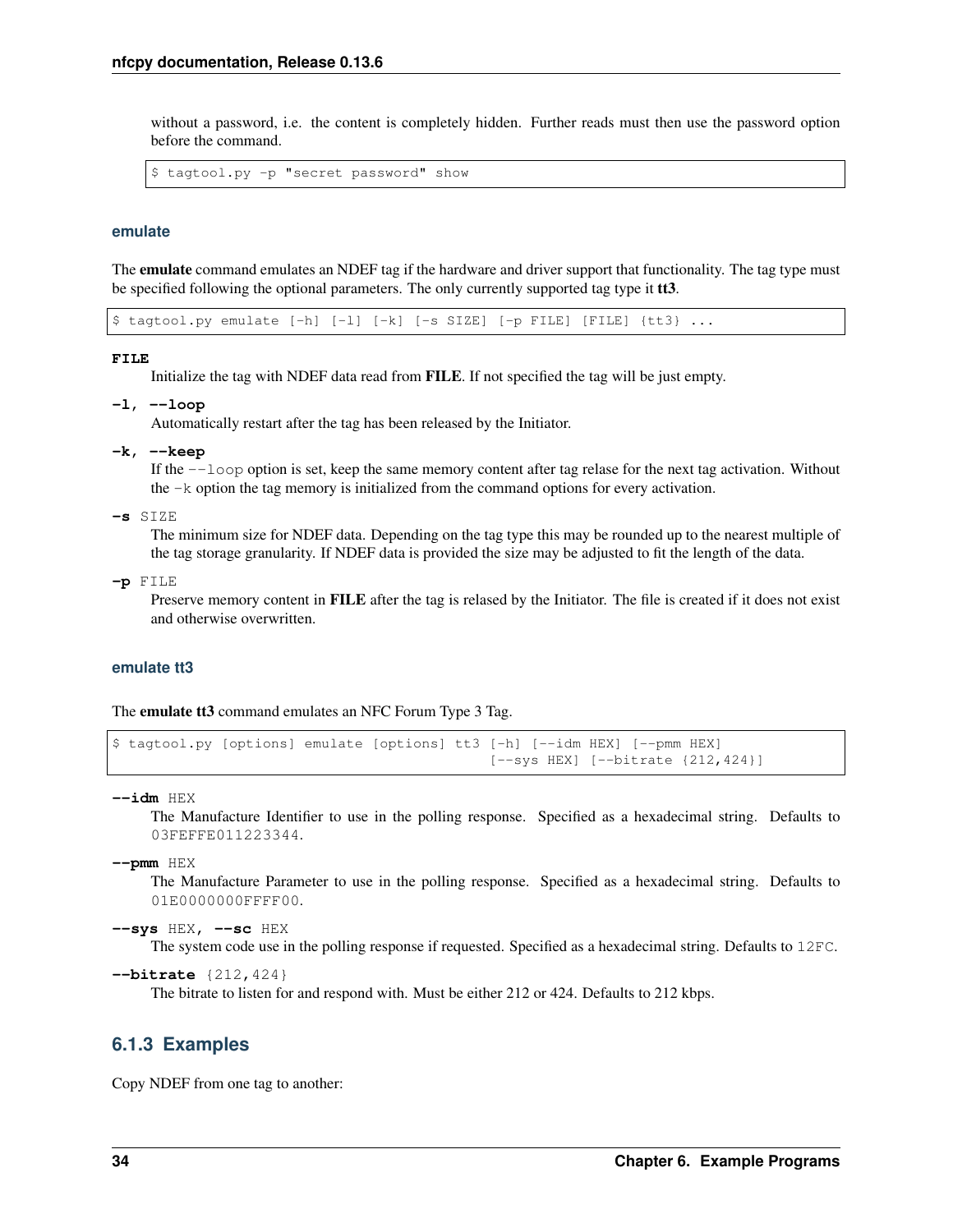\$ tagtool.py dump -o /tmp/tag.ndef && tagtool load /tmp/tag.ndef

Copy NDEF from one tag to many others:

\$ tagtool.py dump -o /tmp/tag.ndef && tagtool --loop load /tmp/tag.ndef

# **6.2 ndeftool.py**

Warning: The ndeftool example has become a separate [project](https://github.com/nfcpy/ndeftool) with its own [documentation.](https://ndeftool.readthedocs.io) The example code documented here will be removed in a future *nfcpy* release.

The ndeftool intends to be a swiss army knife for working with NDEF data.

```
$ ndeftool.py [-h] [-v] [-d] {print,make,pack,split,cat} ...
```

```
• Options
• Commands
    – print
    – make
        * make smartposter
        * make wificfg
        * make wifipwd
        * make btcfg
    – pack
    – split
    – cat
• Examples
```
# <span id="page-38-0"></span>**6.2.1 Options**

Print informational messages.

**-d**

**-v**

Print debug information.

# <span id="page-38-2"></span><span id="page-38-1"></span>**6.2.2 Commands**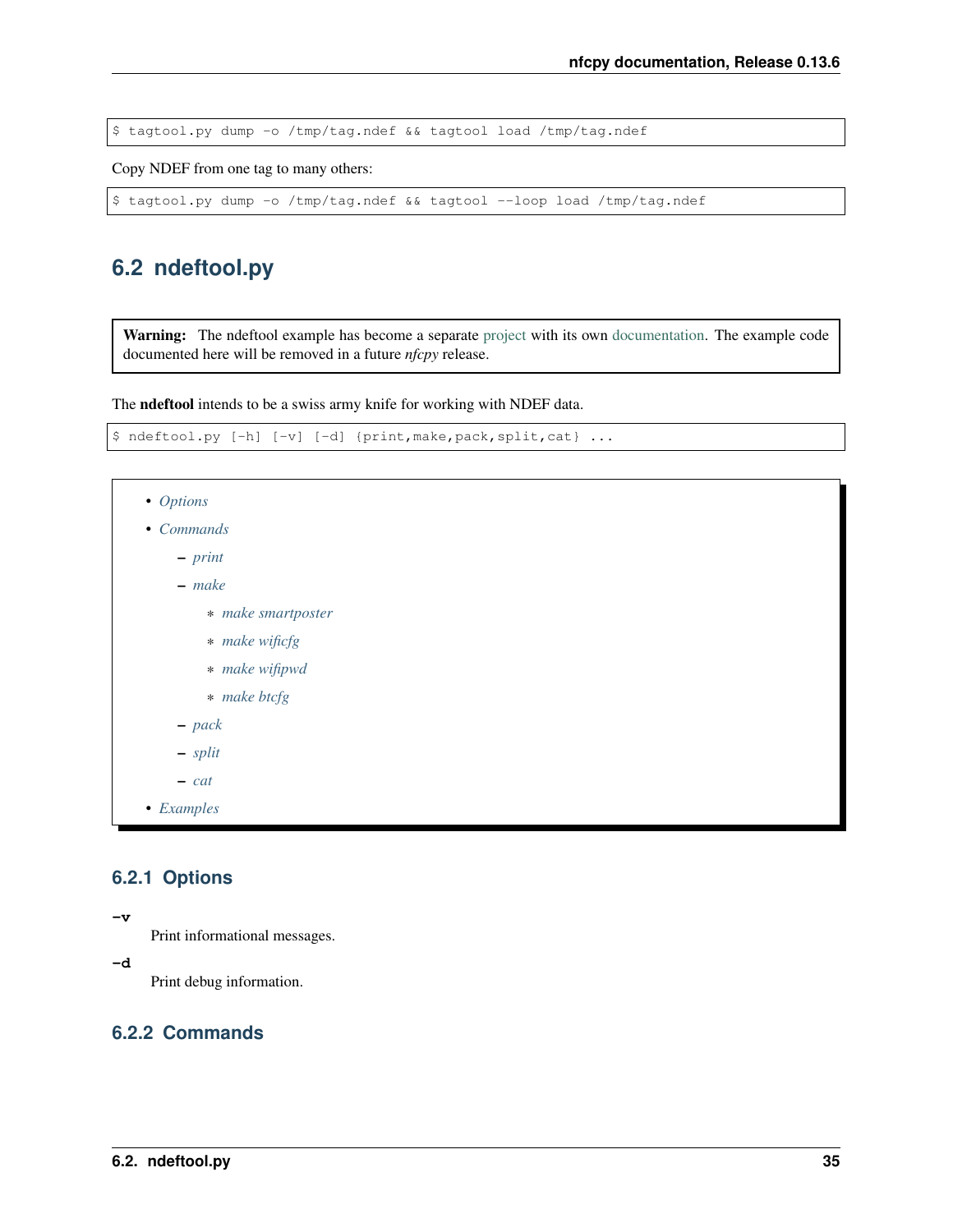#### **print**

The print command decodes and prints the content of an NDEF message. The message data may be in raw binary or hexadecimal string format and is read from *message-file* or standard input if *message-file* is not provided.:

\$ ndeftool.py print [-h|--help] [message]

#### <span id="page-39-0"></span>**make**

The make command allows generating specific NDEF messages. The type of message is determined by a further sub-command:

- make smartposter creates a smartposter record
- make wificfg creates a WiFi Configuration record
- make wifipwd creates a WiFi Password record
- make btcfg creates a Bluetooth out-of-band record

#### <span id="page-39-1"></span>**make smartposter**

The make smartposter command creates a smartposter message for the uniform resource identifier *reference*:

\$ ndeftool.py make smartposter [-h|--help] [options] reference

#### Options:

**-t** titlespec

Add a smart poster title. The *titlespec* consists of an ISO/IANA language code, a ":" as separator, and the title string. The language code is optional and defaults to "en". The separator may then also be omitted unless the title string itself contains a colon. Multiple -t options may be present for different languages.

**-i** iconfile

Add a smart poster icon. The *iconfile* must be an existing and readable image file for which a mime type is registered. Multiple -i options may be present for different image types.

**-a** actionstring

Set the smart poster action. Valid action strings are "default" (default action of the receiving device), "exec" (send SMS, launch browser, call phone number), "save" (store SMS in INBOX, bookmark hyperlink, save phone number in contacts), and "edit".

```
-o output-file
```
Write message data to *output-file* (default is write to standard output). The  $-\infty$  option also switches the output format to raw bytes versus the hexadecimal string written to stdout.

# <span id="page-39-2"></span>**make wificfg**

The make wificfg command creates a configuration token for the WiFi network with SSID *network-name*. Without further options this command creates configuration data for an open network:

\$ ndeftool.py make wificfg [-h|--help] [options] network-name

Options: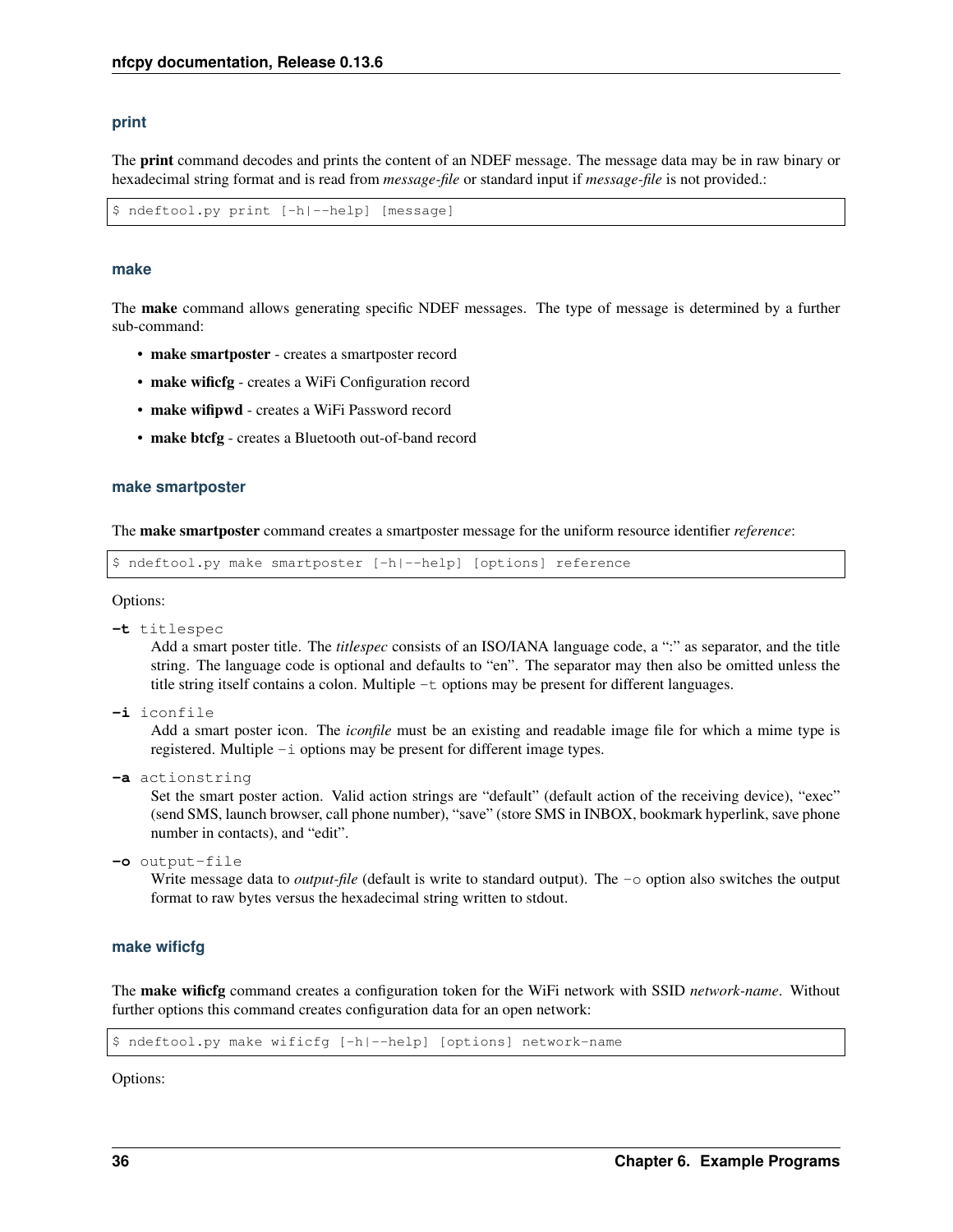```
--key network-key
```
Set the *network-key* for a secured WiFi network. The security method is set to WPA2-Personal.

#### **--mixed-mode**

With this option set the security method is set to also include the older WPA-Personal standard.

**--mac** mac-address

The MAC address of the device for which the credential was generated. Without the --mac option the broadcast MAC "ff:ff:ff:ff:ff:ff" is used to indicate that the credential is not device specific.

**--shareable**

Set this option if the network configuration may be shared with other devices.

```
-o output-file
```
Write message data to *output-file* (default is write to standard output). The  $-\infty$  option also switches the output format to raw bytes versus the hexadecimal string written to stdout.

**--hs**

Encapsulate the Wifi Configuration record into a Handover Select Message. The carrier power state will set to 'unknown'.

**--active**

Generate a Handover Select message with the WiFi carrier power state set to 'active'. This option is mutually exclusive with the --inactive and --activating options.

#### **--inactive**

Generate a Handover Select message with the WiFi carrier power state set to 'inactive'. This option is mutually exclusive with the --active and --activating options.

#### **--activating**

Generate a Handover Select message with the WiFi carrier power state set to 'activating'. This option is mutually exclusive with the --active and --inactive options.

#### <span id="page-40-0"></span>**make wifipwd**

The make wifipwd command creates a password token for the WiFi Protected Setup registration protocol, signed with the first 160 bits of SHA-256 hash of the enrollee's public key in *public-key-file*.:

\$ ndeftool.py make wificfg [-h|--help] [options] public-key-file

Options:

```
-p device-password
```
A 16 - 32 octet long device password. If the -p option is not given a 32 octet long random device password is generated.

**-i** password-id

An arbitrary value between 0x0010 and 0xFFFF that serves as an identifier for the device password. If the  $-i$ option is not given a random password identifier is generated.

```
-o output-file
```
Write message data to *output-file* (default is write to standard output). The  $-\infty$  option also switches the output format to raw bytes versus the hexadecimal string written to stdout.

#### <span id="page-40-1"></span>**make btcfg**

The make btcfg command creates an out-of-band configuration record for a Bluetooth device.: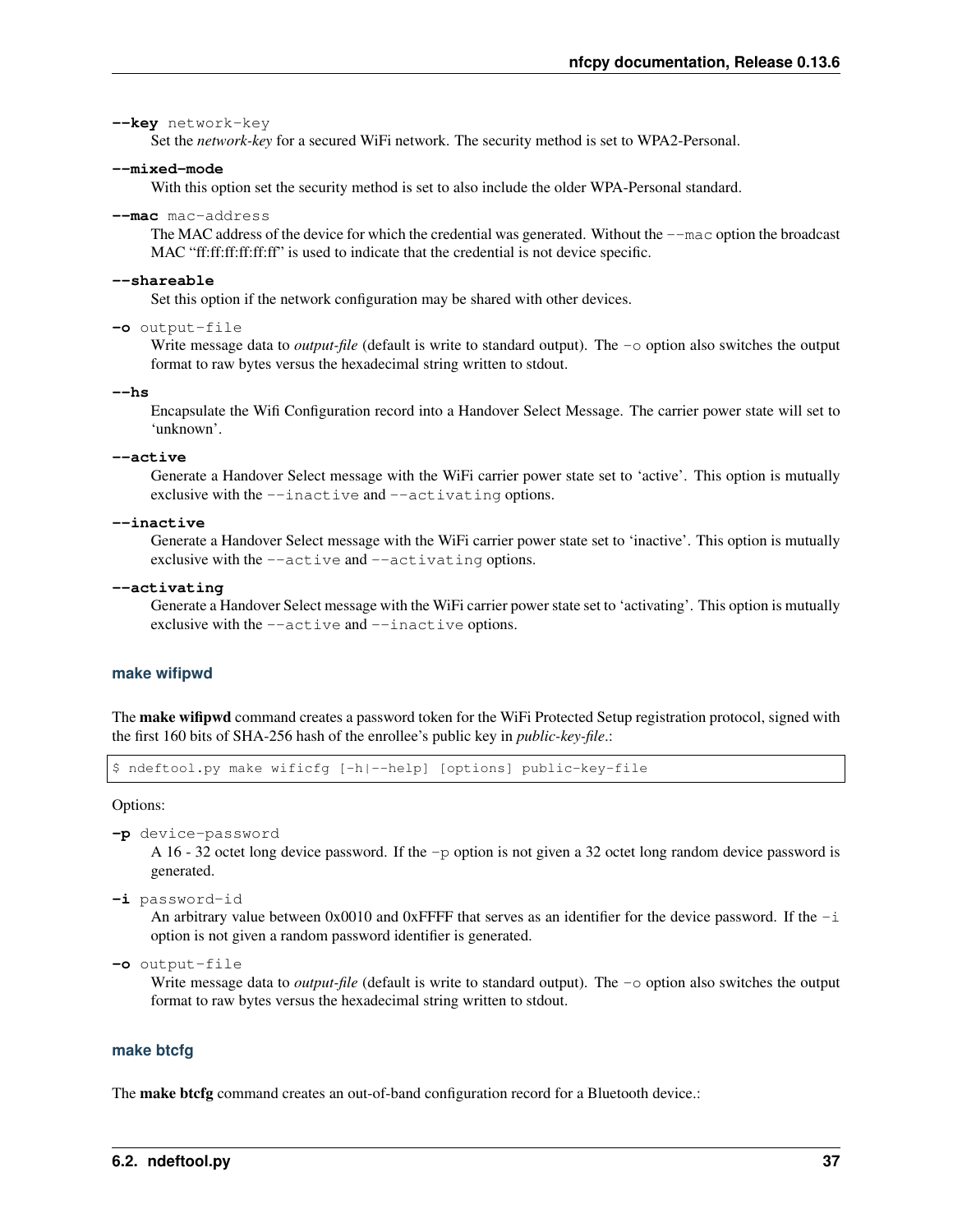\$ ndeftool.py make btcfg [-h|--help] [options] device-address

#### Options:

#### **-c** class-of-device

The 24 class of device/service bits as a string of '0' and '1' characters, with the most significant bit left.

**-n** name-of-device

The user friendly name of the device.

**-s** service-class

A service class implemented by the device. A service class may be specified by description or as a 128-bit UUID string (for example, "00001108-0000-1000-8000-00805f9b34fb" would indicate "Printing"). Textual descriptions are evaluated case insensitive and must then match one of the following:

'Handsfree Audio Gateway', 'PnP Information', 'Message Access Server', 'ESDP UPNP IP PAN', 'HDP Source', 'Generic Networking', 'Message Notification Server', 'Browse Group Descriptor', 'NAP', 'A/V Remote Control Target', 'Basic Imaging Profile', 'Generic File Transfer', 'Message Access Profile', 'Generic Telephony', 'Basic Printing', 'Intercom', 'HCR Print', 'Dialup Networking', 'Advanced Audio Distribution', 'Printing Status', 'OBEX File Transfer', 'Handsfree', 'Hardcopy Cable Replacement', 'Imaging Responder', 'Phonebook Access - PSE', 'ESDP UPNP IP LAP', 'IrMC Sync', 'Cordless Telephony', 'LAN Access Using PPP', 'OBEX Object Push', 'Video Source', 'Audio Source', 'Human Interface Device', 'Video Sink', 'Reflected UI', 'ESDP UPNP L2CAP', 'Service Discovery Server', 'HDP Sink', 'Direct Printing Reference', 'Serial Port', 'SIM Access', 'Imaging Referenced Objects', 'UPNP Service', 'A/V Remote Control Controller', 'HCR Scan', 'Headset - HS', 'UPNP IP Service', 'IrMC Sync Command', 'GNSS', 'Headset', 'WAP Client', 'Imaging Automatic Archive', 'Phonebook Access', 'Fax', 'Generic Audio', 'Audio Sink', 'GNSS Server', 'A/V Remote Control', 'Video Distribution', 'WAP', 'Common ISDN Access', 'Direct Printing', 'GN', 'PANU', 'Phonebook Access - PCE', 'Headset - Audio Gateway (AG)', 'Reference Printing', 'HDP'

**-o** output-file

Write message data to *output-file* (default is write to standard output). The  $-\infty$  option also switches the output format to raw bytes versus the hexadecimal string written to stdout.

**--hs**

Encapsulate the Bluetooth Configuration record into a Handover Select Message. The carrier power state will set to 'unknown' unless one of the options --active, --inactive or --activating is given.

#### **--active**

Generate a Handover Select message with the Bluetooth carrier power state set to 'active'. This option is mutually exclusive with the  $-\text{-inactive}$  and  $-\text{-artivating options}$ .

#### **--inactive**

Generate a Handover Select message with the Bluetooth carrier power state set to 'inactive'. This option is mutually exclusive with the  $-\text{active}$  and  $-\text{active}$  ivating options.

#### **--activating**

Generate a Handover Select message with the Bluetooth carrier power state set to 'activating'. This option is mutually exclusive with the --active and --inactive options.

#### <span id="page-41-0"></span>**pack**

The **pack** command converts a file into an NDEF record with both message begin and end flag set to 1. If the  $-t$ option is not given the record type is guessed from the file content using the mimetypes module. The record name is by default set to the name of the file being converted, unless data is read from stdin in which case the record name is not encoded.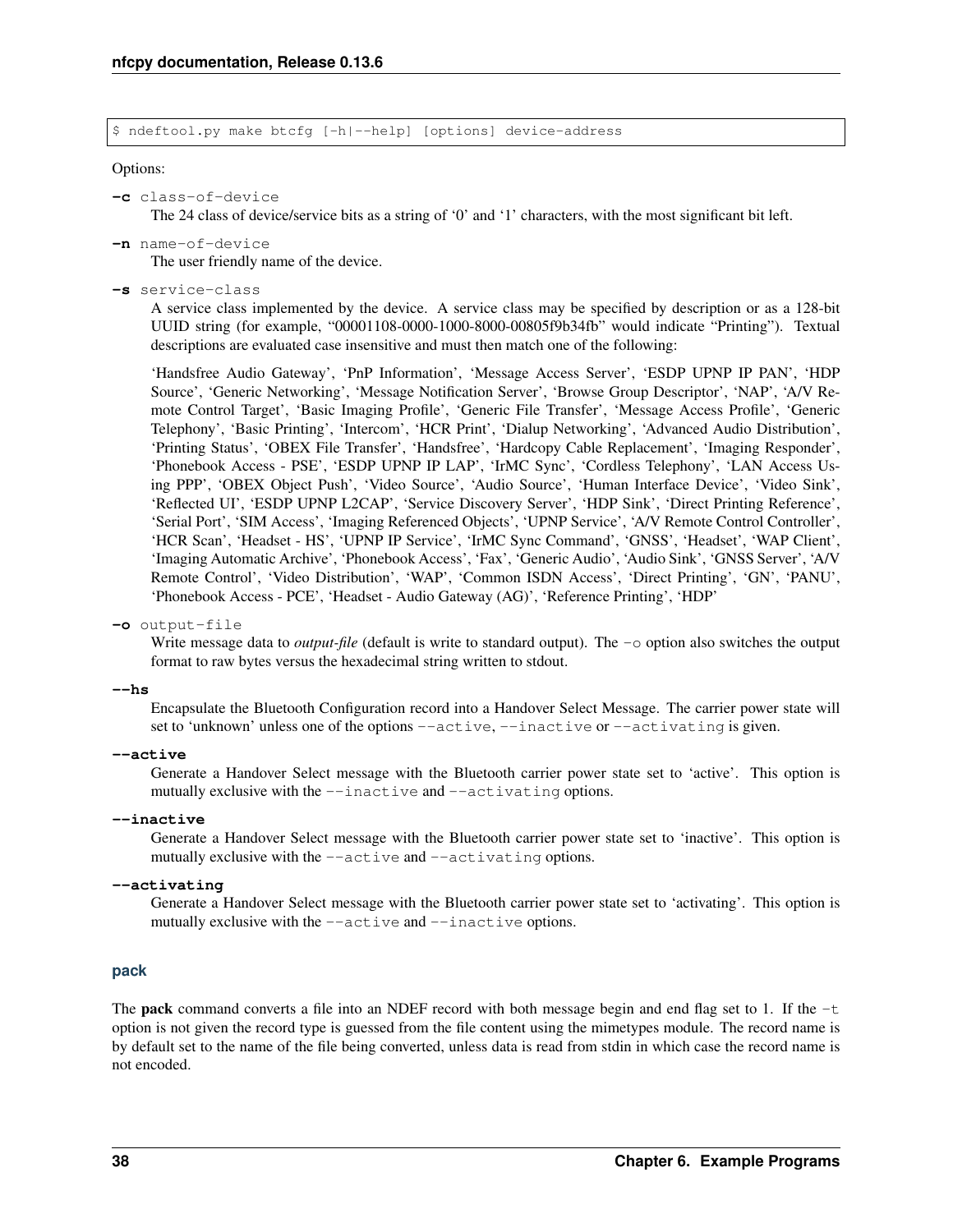If a file mime type is text/plain it will be encoded as an NDEF Text Record (type urn:nfc:wkt:T) if  $-t$  is not set. The text record language is guessed from the file content if the Python module guess\_language is installed, otherwise set to English.

\$ ndeftool.py pack [-h|--help] [options] FILE

Options:

```
-t record-type
      Set the record type to record-type (the default is to guess it from the file mime type).
```
**-n** record-name

Set the record identifier to *record-name* (the default is to use the file path name).

```
-o output-file
```
Write message data to *output-file* (default is write to standard output). The  $-\infty$  option also switches the output format to raw bytes versus the hexadecimal string written to stdout.

### <span id="page-42-0"></span>**split**

The split command separates an an NDEF message into individual records. If data is read from a file, records are written as binary data into individual files with file names constructed from the input file base name, a hyphen followed by a three digit number and the input file name extension. If data is read from stdin, records are written to stdout as individual lines of hexadecimal strings.

\$ ndeftool.py split [-h|--help] [options] message-file

Options:

```
--keep-message-flags
```
Do not reset the record's message begin and end flags but leave tem as found in the input message data.

#### <span id="page-42-1"></span>**cat**

The cat command concatenates records into a single message.

```
$ ndeftool.py cat [-h|--help] record-file [record-file ...]
```
Options:

```
-o output-file
```
Write message data to *output-file* (default is write to standard output). The  $-\infty$  option also switches the output format to raw bytes versus the hexadecimal string written to stdout.

# <span id="page-42-2"></span>**6.2.3 Examples**

To build a smartposter that points to the nfcpy documentation page:

```
$ ndeftool.py make smartposter http://nfcpy.org/docs
d102135370d1010f55036e666370792e6f72672f646f6373
```
The output can be made readable with the ndeftool print command: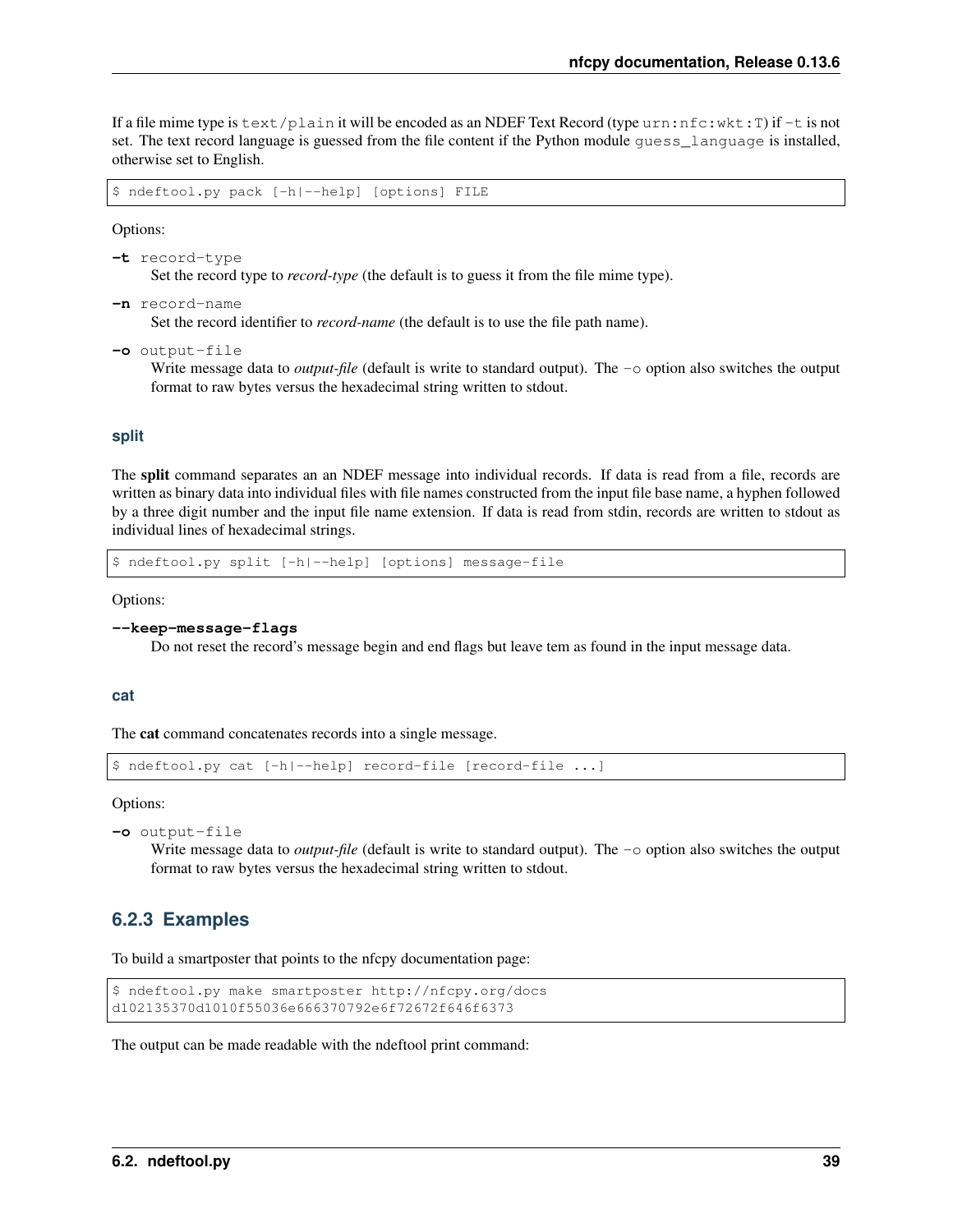```
$ ndeftool.py make smartposter http://nfcpy.org/docs | ndeftool.py print
Smartposter Record
 resource = http://nfcpy.org/docs
 action = default
```
To get the smartposter as raw bytes specify an output file:

```
$ ndeftool.py make smartposter http://nfcpy.org/docs -o sp_nfcpy_docs.ndef
```
Here's a more complex example setting multi-language smartposter title, icons and a non-default action:

```
$ ndeftool.py make smartposter http://nfcpy.org/docs -t "nfcpy documentation" -t
˓→"de:nfcpy Dokumentation" -i logo.gif -i logo.png -a save -o sp_nfcpy_docs.ndef
```
It is sometimes helpful to have an NDEF message of specific length where the payload consists of monotonically increasing byte values:

```
$ python -c "import sys; sys.stdout.write(bytearray([x % 256 for x in xrange(1024-
˓→6)]))" | ndeftool.py pack - -o message-1k.ndef
```
# **6.3 beam.py**

The beam.py example program uses the Simple NDEF Exchange Protocol (SNEP) to send or receive NDEF messages to or from a peer device, in most cases this will be a smartphone. The name *beam* is inspired by *Android Beam* and thus beam.py will be able to receive most content sent through *Android Beam*. It will not work for data that *Android Beam* sends with connection handover to Bluetooth or Wi-Fi, this may become a feature in a later version. Despite it's name, **beam.py** works not only with Android phones but any NFC enabled phone that implements the NFC Forum Default SNEP Server, such as Blackberry and Windows Phone 8.

\$ beam.py [-h|--help] [OPTIONS] {send|recv} [-h] [OPTIONS]

```
• Options
• Commands
    – send
         * send link
         * send text
         * send file
         * send ndef
    – recv
         * recv print
         * recv save
         * recv echo
         * recv send
• Examples
```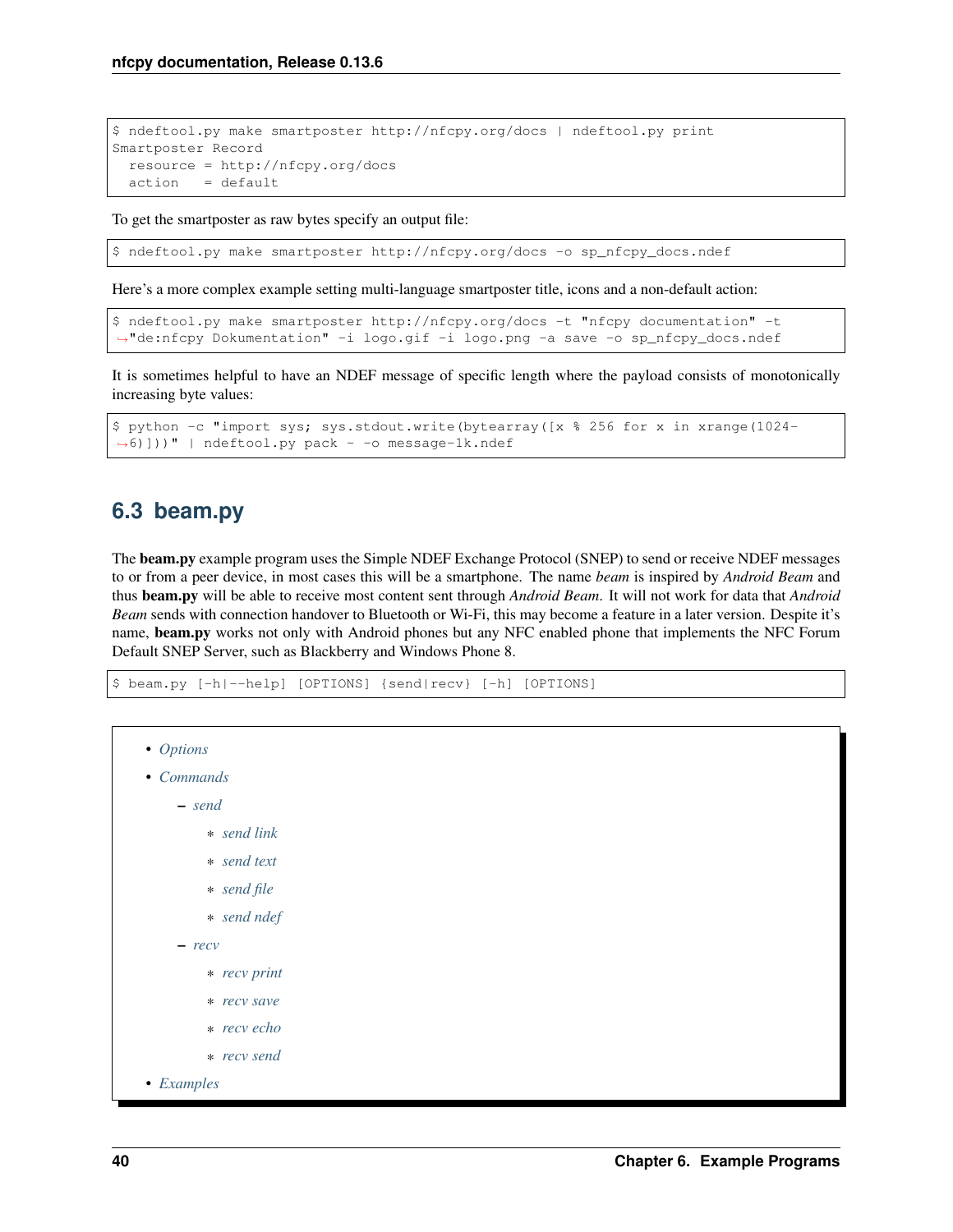# <span id="page-44-0"></span>**6.3.1 Options**

# **--loop**, **-l**

Repeat the command endlessly, use Control-C to abort.

# **--mode** {t,i}

Restrict the choice of NFC-DEP connection setup role to either Target (only listen) or Initiator (only poll). If this option is not given the dafault is to alternate between both roles with a randomized listen time.

### **--miu** INT

Set a specific value for the LLCP Link MIU. The dafault value is 2175 octets.

# **--lto** INT

Set a specific LLCP Link Timeout value. The default link timeout is 500 milliseconds.

# **--listen-time** INT

Set the time to listen for initialization command from an NFC-DEP Initiator. The default listen time is 250 milliseconds.

# **--no-aggregation**

Disable outbound packet aggregation for LLCP, i.e. do not generate LLCP AGF PDUs if multiple packets are waiting to be send. This is mostly to achieve communication with some older/buggy implementations.

# **-q**

Do not print log messages except for errors and warnings.

# **-d** MODULE

Output debug messages for MODULE to the log facility. Logs are written to <stderr> unless a log file is set with -f. MODULE is a string that corresponds to an *nfcpy* module or individual file, with dots between path components. For example, -d nfc enables all *nfcpy* debug logs, -d nfc.tag enables debug logs for all tag types, and -d nfc.tag.tt3 enables debug logs only for type 3 tags. This option may be given multiple times to enable debug logs for several modules.

#### **-f** LOGFILE

Write debug log messages to <LOGFILE> instead of <stderr>. Info, warning and error logs will still be printed to <stderr> unless -q is set to supress info messages on <stderr>.

#### **--nolog-symm**

When operating in peer mode this option prevents logging of LLCP Symmetry PDUs from the nfc.llcp. llc module. Symmetry PDUs are exchanged regularly and quite frequently over an LLCP Link and are logged by default if debug output is enabled for the llcp module.

#### **--device** PATH

Use a specific reader or search only for a subset of readers. The syntax for PATH is:

- usb[:vendor[:product]] with optional *vendor* and *product* as four digit hexadecimal numbers, like usb:054c:06c3 would open the first Sony RC-S380 reader and usb:054c the first Sony reader.
- usb[:bus[:device]] with optional *bus* and *device* number as three-digit decimal numbers, like usb:001:023 would specifically mean the usb device with bus number 1 and device id 23 whereas usb:001 would mean to use the first available reader on bus number 1.
- tty:port:driver with mandatory *port* and *driver* name should be used on Posix systems to open the serial port at device node /dev/tty<port> and load the driver from module  $nfc/dev/curiver$ . py. A typical example would be tty:USB0:arygon for the Arygon APPx/ADRx at /dev/ttyUSB0.
- com:port:driver with mandatory *port* and *driver* name should be used on Windows systems to open the serial port COM<port> and load the nfc/dev/<driver>.py driver module.
- udp[:host][:port] with optional *host* name or address and *port* number will use a fake communication channel over UDP/IP. Either value may be omitted in which case *host* defaults to 'localhost' and *port*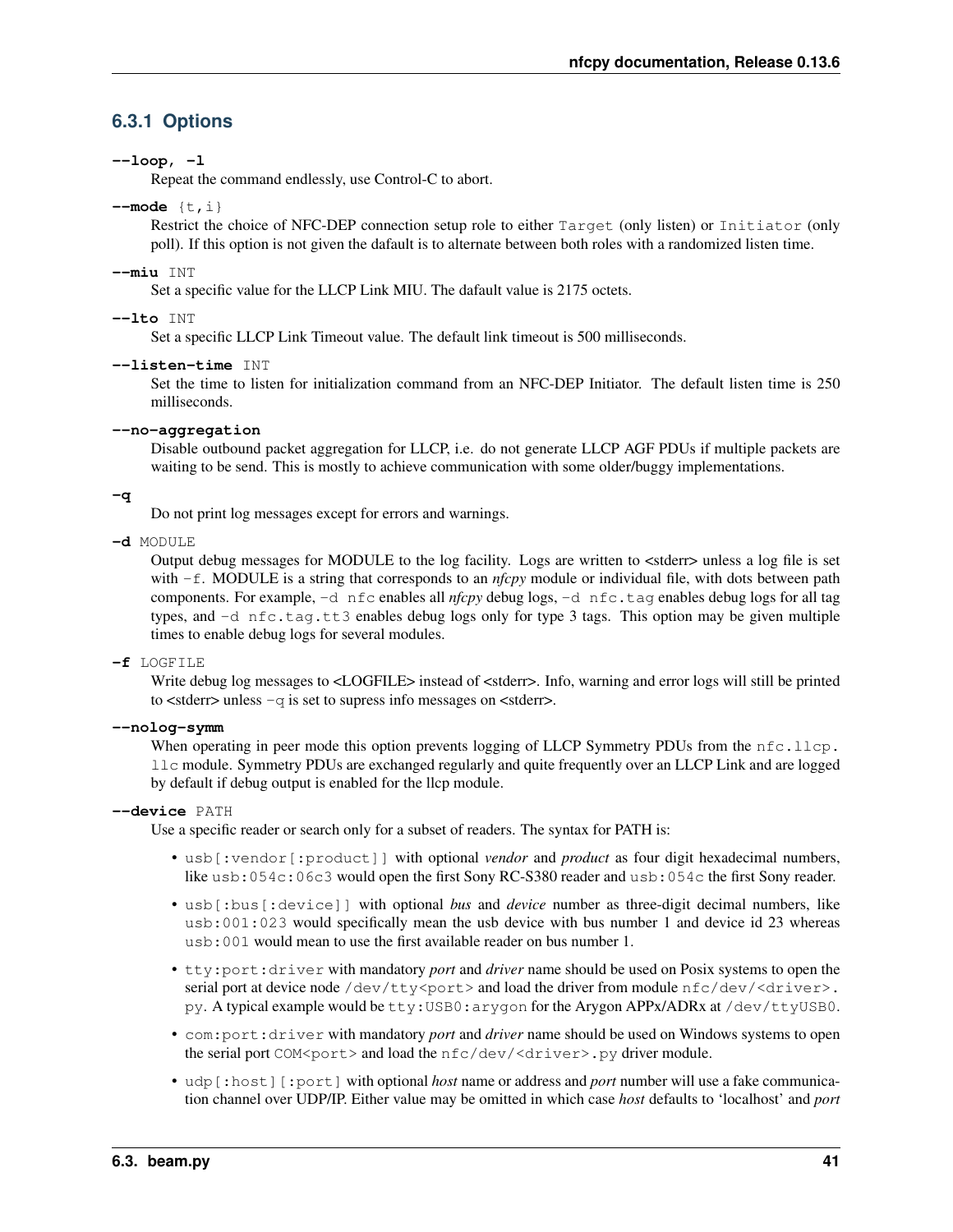defaults to 54321.

# <span id="page-45-0"></span>**6.3.2 Commands**

#### <span id="page-45-1"></span>**send**

Send an NDEF message to the peer device. The message depends on the positional argument that follows the *send* command and additional data.

\$ beam.py send [--timeit] {link,text,file,ndef} [-h] [OPTIONS]

#### **--timeit**

Measure and print the time that was needed to send the message.

#### <span id="page-45-2"></span>**send link**

Send a hyperlink embedded into a smartposter record.

\$ beam.py send link URI [TITLE]

### **URI**

The resource identifier, for example http://nfcpy.org.

#### **TITLE**

The smartposter title, for example "nfcpy project home".

#### <span id="page-45-3"></span>**send text**

Send plain text embedded into an NDEF Text Record. The default language identifier en can be changed with the  $-$ lang flag.

\$ beam.py send text TEXT [OPTIONS]

#### **TEXT**

The text string to send.

**--lang** STRING

The language code to use when constructing the NDEF Text Record.

#### <span id="page-45-4"></span>**send file**

Send a data file. This will construct a single NDEF record with *type* and *name* set to the file's mime type and path name, and the payload containing the file content. Both record type and name can also be explicitly set with the options -t and -n, respectively.

\$ beam.py send file FILE [OPTIONS]

#### **FILE**

The file to send.

**-t** STRING

Set the record type. See *[NFC Data Exchange Format](#page-18-0)* for how to specify record types in *nfcpy*.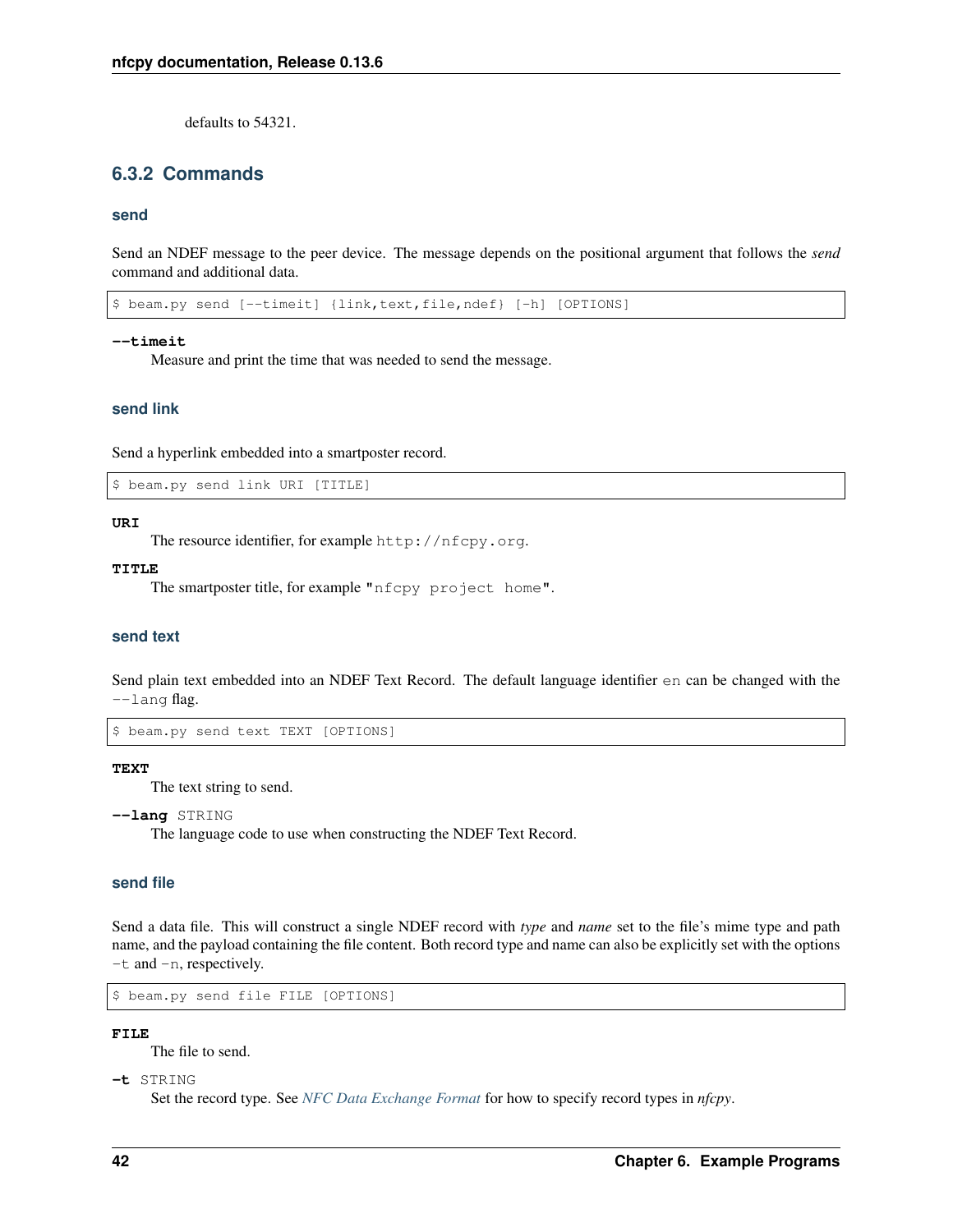**-n** STRING

Set the record name (identifier).

#### <span id="page-46-0"></span>**send ndef**

Send an NDEF message read from file. The file may contain multiple messages and if it does, then the strategy to select a specific message for sending can be specified with the  $--select$  STRATEGY option. For strategies that select a different message per touch beam.py must be called with the  $-\text{loop flag}$ . The strategies first, last and random select the first, or last, or a random message from FILE. The strategies next and cycle start with the first message and then count up, the difference is that next stops at the last message while cycle continues with the first.

\$ beam.py send ndef FILE [OPTIONS]

#### **FILE**

The file from which to read NDEF messages.

```
--select STRATEGY
```
The strategy for NDEF message selection, it may be one of first, last, next, cycle, random.

#### <span id="page-46-1"></span>**recv**

Receive an NDEF message from the peer device. The next positional argument determines what is done with the received message.

\$ beam.py [OPTIONS] recv {print,save,echo,send} [-h] [OPTIONS]

#### <span id="page-46-2"></span>**recv print**

Print the received message to the standard output stream.

```
$ beam.py recv print
```
#### <span id="page-46-3"></span>**recv save**

Save the received message into a file. If the file already exists the message is appended.

```
$ beam.py recv save FILE
```
#### **FILE**

Name of the file to save messages received from the remote peer. If the file exists any new messages are appended.

# <span id="page-46-4"></span>**recv echo**

Receive a message and send it back to the peer device.

\$ beam.py recv echo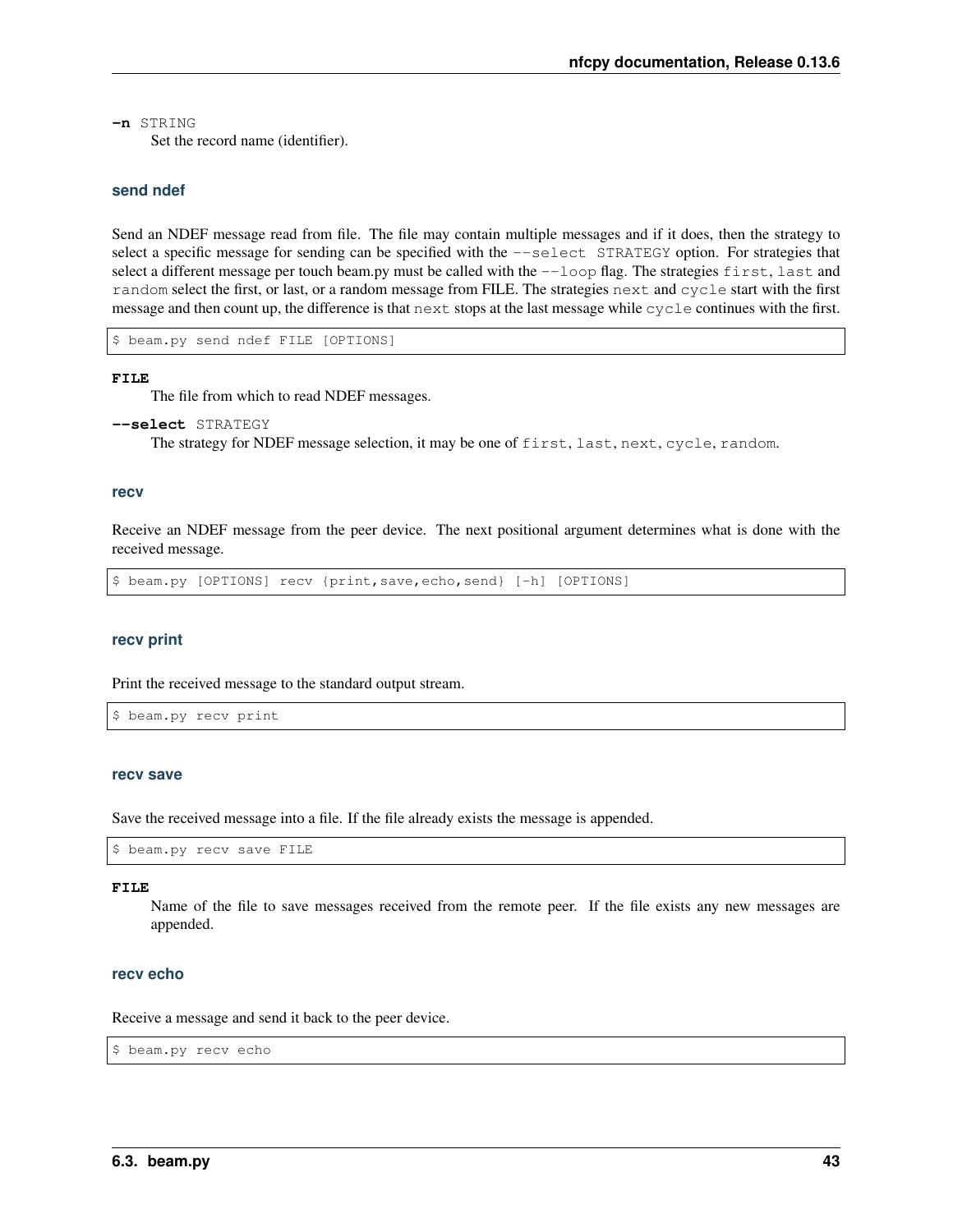#### <span id="page-47-0"></span>**recv send**

Receive a message and send back a corresponding message if such is found in the *translations* file. The *translations* file must contain an even number of NDEF messages which are sequentially read into inbound/outbound pairs to form a translation table. If the receved message corresponds to any of the translation table inbound messages the corresponding outbound message is then sent back.

\$ beam.py [OPTIONS] recv send [-h] TRANSLATIONS

#### **TRANSLATIONS**

A file with a sequence of NDEF messages.

# <span id="page-47-1"></span>**6.3.3 Examples**

Get a smartphone to open the nfcpy project page (which in fact just points to the code repository and documentation).

\$ beam.py send link http://nfcpy.org "nfcpy project home"

Send the source file beam.py. On an Android phone this should pop up the "new tag collected" screen and show that a text/x-python media type has been received.

\$ beam.py send file beam.py

The file beam. py is about 11 KB and may take some time to transfer, depending on the phone hardware and software. With a Google Nexus 10 it takes as little as 500 milliseconds while a Nexus 4 won't do it under 2.5 seconds.

\$ beam.py send --timeit file beam.py

Receive a single NDEF message from the peer device and save it to *message.ndef* (note that if *message.ndef* exists the received data will be appended):

\$ beam.py recv save message.ndef

With the  $-$ loop option it gets easy to collect messages into a single file.

\$ beam.py --loop recv save collected.ndef

A file that contains a sequence of request/response message pairs can be used to send a specific response message whenever the associated request message was received.

```
$ echo -n "this is a request message" > request.txt
$ ndeftool.py pack -n '' request.txt -o request.ndef
$ echo -n "this is my reponse message" > response.txt
$ ndeftool.py pack -n '' response.txt -o response.ndef
$ cat request.ndef response.ndef > translation.ndef
$ beam.py recv send translation.ndef
```
# **6.4 sense.py**

The sense example demonstrates the use of the nfc.clf.ContactlessFrontend.sense() method to discover contactless targets.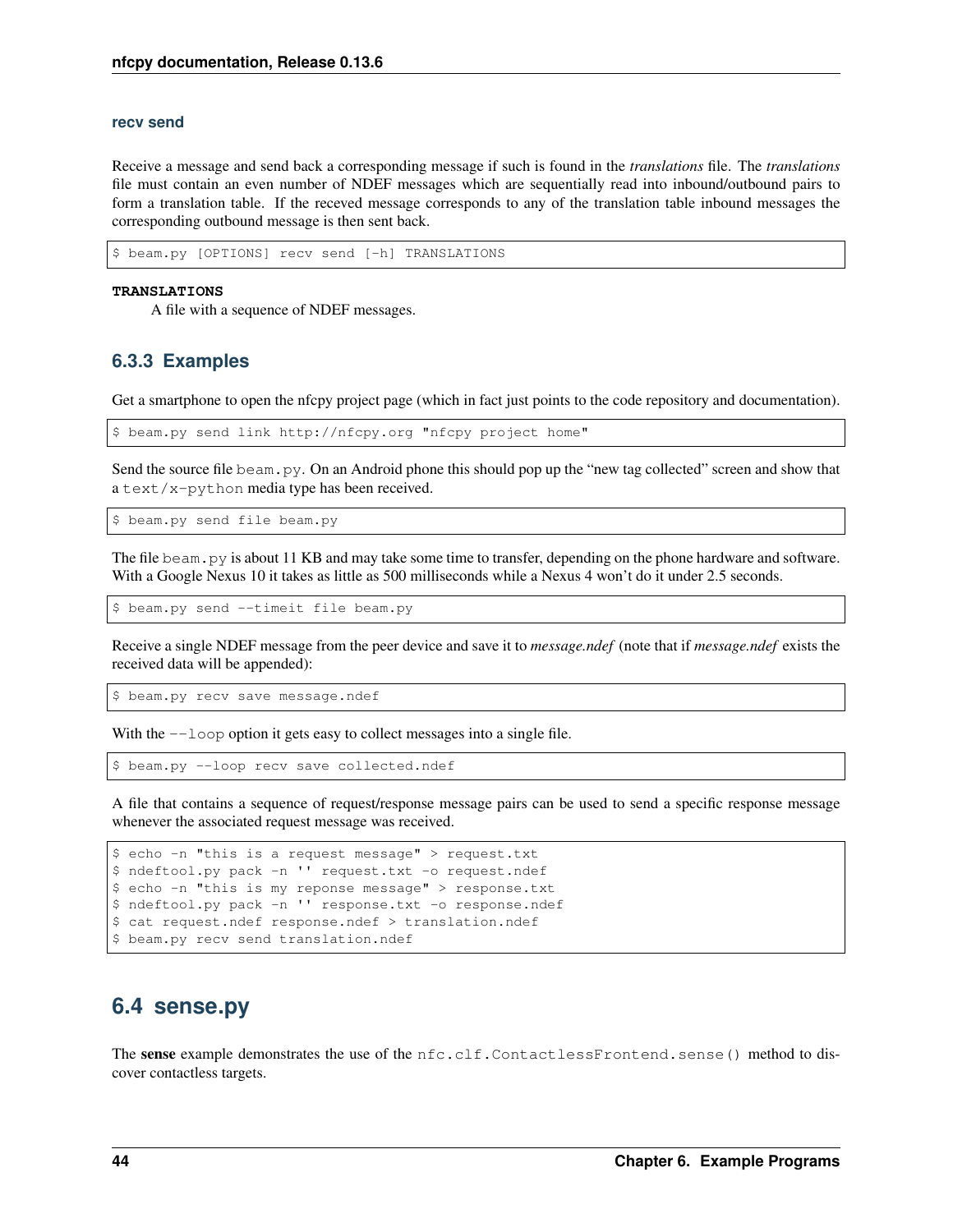\$ sense.py [target [target ...]] [options]

The *target* arguments define the type, bitrate and optional attributes for the contactless targets that may be discovered in a single sense loop. An empty loop (no targets) is allowed but is only useful to verify the nfc.clf. ContactlessFrontend.sense() method behavior. Optional arguments allow to set an iteration count and interval, continously repeat the (iterated) loop after a wait time, activate standard or verbose debug logs, and to specify the local device to use.

A *target* is specified by bitrate and a type identifier A, B, F. The following example would first sense for a DEP Target at 106kbps (in active communication mode), then for a Type A Target at 106 kbps, a Type B Target at 106kbps and a Type F Target at 212kbps.

\$ sense.py 106A 106B 212F

Additional parameters can be supplied as comma-delimited name=value pairs in brackets. The example below searches for a 106 kbps DEP Target (in active communication mode) and then changes communication speed to 424 kbps.

```
$ sense.py '106A(atr_req=d400FFFFFFFFFFFFFFFF62260000003246666d010110)'
$ sense.py 106A --atr d400FFFFFFFFFFFFFFFF62260000003246666d010110
```
# **6.4.1 Options**

#### **-h**, **--help**

Show a help message and exit.

**--dep** params

Attempt a DEP Target activation in passive communication mode when an appropriate Type A or Type F Target was discovered in in the main sense loop. The *params* argument defines optional attributes for the nfc.clf. DEP target object. The example below would try a DEP Target activation (in passive communication mode) with a parameter change to 424 kbps after 106 kbps Type A Target discovery.

\$ sense.py 106A --dep 'psl\_req=D404001203'

**-i** number

Specifies the number of iterations to run (default is 1 iteration). Each iteration is a sense for all the targets given as positional arguments.

**-t** seconds

The time between two iterations (default is 0.2 sec). It is measured from the start of one iteration to the start of the next iteration, effectively it will thus never be shorter than the execution time of an iteration.

#### **-r**, **--repeat**

Forever repeat the sense loop (including the number of iterations). Execution can be terminated with Ctrl-C.

#### **-w** seconds

Wait the specified number of seconds between repetitions (the default wait time is 0.1 sec).

#### **-d**, **--debug**

Activate debug log messages on standard error output.

#### **-v**, **--verbose**

Activate more debug log messages, most notably all commands send to the local device will be logged as well as their responses.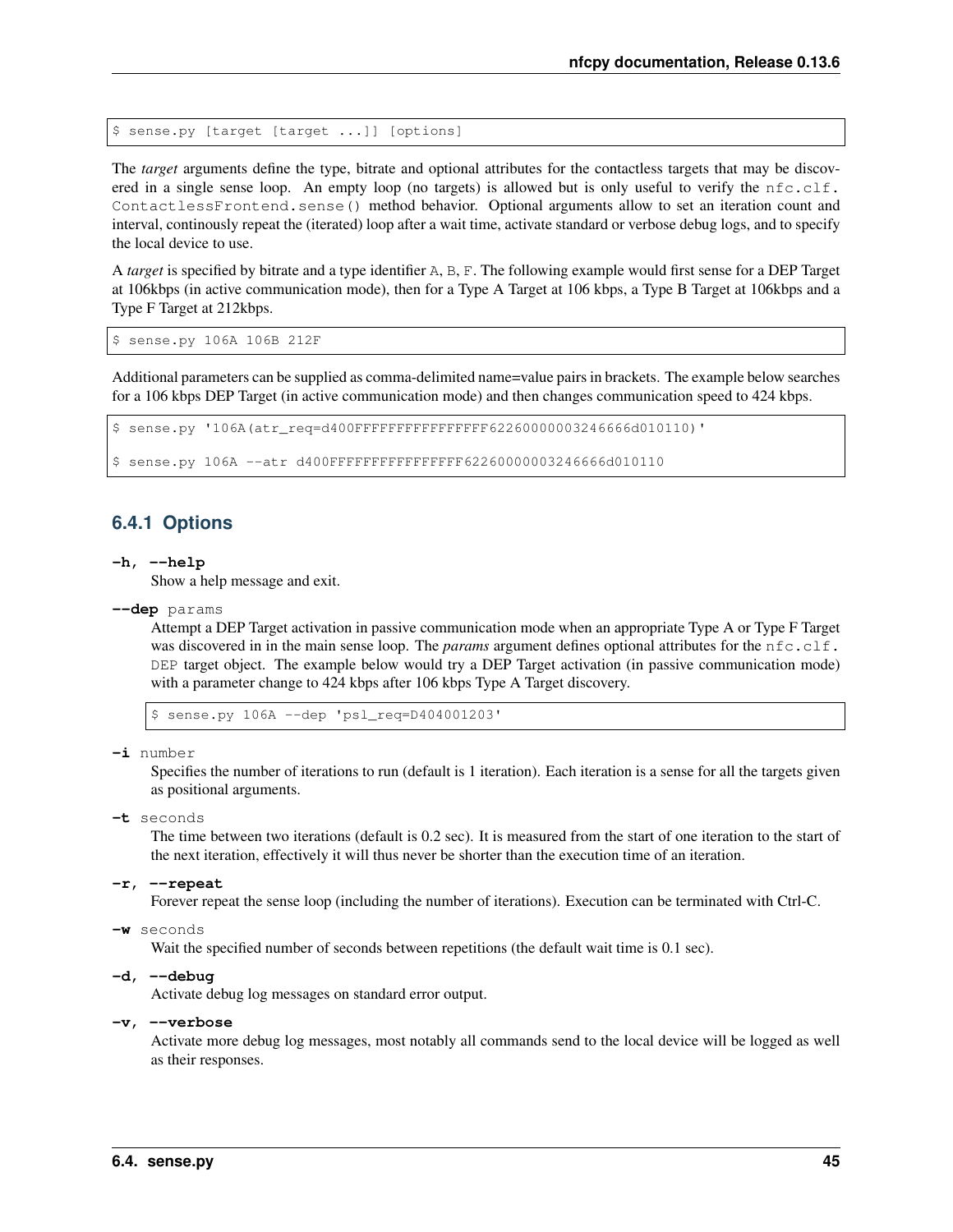**--device** path

Specify a local device search path (the default is usb). For device path construction rules see  $nfc.clf$ . ContactlessFrontend.open().

# **6.5 listen.py**

# Source:

```
#!/usr/bin/env python
# -*- coding: latin-1 -*-
# -----------------------------------------------------------------------------
# Copyright 2015 Stephen Tiedemann <stephen.tiedemann@gmail.com>
#
# Licensed under the EUPL, Version 1.1 or - as soon they
# will be approved by the European Commission - subsequent
# versions of the EUPL (the "Licence");
# You may not use this work except in compliance with the
# Licence.
# You may obtain a copy of the Licence at:
#
# https://joinup.ec.europa.eu/software/page/eupl
#
# Unless required by applicable law or agreed to in
# writing, software distributed under the Licence is
# distributed on an "AS IS" basis,
# WITHOUT WARRANTIES OR CONDITIONS OF ANY KIND, either
# express or implied.
# See the Licence for the specific language governing
# permissions and limitations under the Licence.
# -----------------------------------------------------------------------------
"""Listen as Target for activation requests from a remote Initiator.
**Usage:** ::
  listen.py tt2 [options] [--uid UID]
  listem.py tt3 [optims] [-idm  [-pmm <i>form</i>] [-sys <i>ssys</i>]listen.py tt4 [options] [--uid <uid>]
  listen.py dep [options] [--id3 <id3>] [--gbt <gbt>] [--hce]
 listen.py -h | --help
As the Target selected with the first positional argument listen.py
waits '--time T' seconds for activation by a remote device and prints
the local target configuration if not timed out. The listen period is
repeated after '--wait T' seconds if the '--repeat' flag is given.
Without the '-repeat' flag, the exit status is 0 when activated and 1if timed out, with the '--repeat' flag it is 0 for termination by
keyboard interrupt (Ctrl-C). For argument errors and unsupported
targets listen.py exits with 2. If a local device is not found or was
removed listen.py exits with 3.
**Options:**
 -h, --help show this help message and exit
  -t, --time T listen time in seconds [default: 2.5]
  -w, --wait T time between repetations [default: 1.0]
```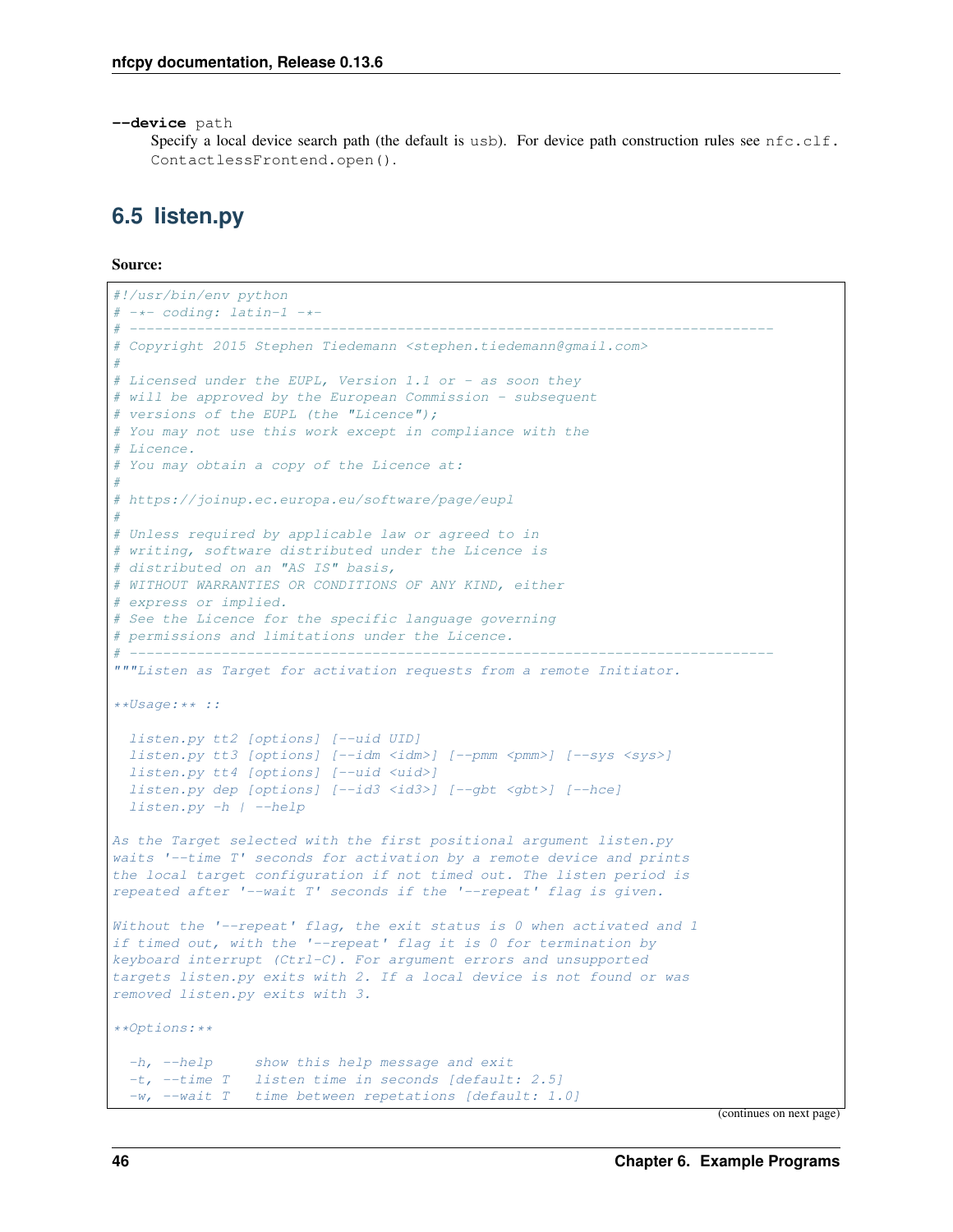```
-d, --debug output debug log messages to stderr
  -v, --verbose print and log more information
  --device PATH local device search path [default: usb]
  --bitrate BR set bitrate (default is 106 for A/B and 212 for F)
  --uid UID tt2/tt4 identifier [default: 08010203]<br>--idm IDM tt3 identifier [default: 02FE010203040
  --idm IDM tt3 identifier [default: 02FE010203040506]<br>--pmm PMM tt3 parameters [default: FFFFFFFFFFFFFFFF]
               tt3 parameters [default: FFFFFFFFFFFFFFFFFFF
  --sys SYS tt3 system code [default: 12FC]
  --id3 ID3 dep nfcid3 [default: 01FE0102030405060708]
  --gbt GBT dep general bytes [default: 46666D010111]
  --hce announce dep and tt4 support for Type A
**Examples:** ::
 listen.py tt2 --uid 08ABCDEF # listen as Type 2 Tag with this UID
 listen.py tt3 --bitrate 424 # listen as Type 3 Tag at 424 kbps
  listen.py tt3 --sys 0003 # use the Suica system code for FeliCa
  listen.py dep --gbt '' # send ATR response without general bytes
  listen.py dep --hce # offer NFC-DEP Protocol and Type 4A Tag
"''"''"from __future__ import print_function
import os
import re
import sys
import time
import errno
import argparse
import logging
from binascii import hexlify
import nfc
import nfc.clf
def main(args):
   if args['--debug']:
        loglevel = logging.DEBUG - (1 if args['--verbose'] else 0)
        logging.getLogger("nfc.clf").setLevel(loglevel)
        logging.getLogger().setLevel(loglevel)
    try:
        try: waittime = float(args['--wait'])
        except ValueError: assert 0, "the '--wait T' argument must be a number"
        assert waittime >= 0, "the '--wait T' argument must be positive"
        try: timeout = float(args['--time'])except ValueError: assert 0, "the '--time T' argument must be a number"
        assert timeout >= 0, "the '--time T' argument must be positive"
    except AssertionError as error:
        print(str(error), file=sys.stderr); return 2
   try:
        clf = nfc.ContactlessFrontend(args['--device'])
    except IOError as error:
        print("no device found on path \frac{9}{2}r" % args['--device'], file=sys.stderr)
        return 3
```
 $-r$ ,  $-r$ epeat repeat forever (cancel with  $Ctrl-C$ )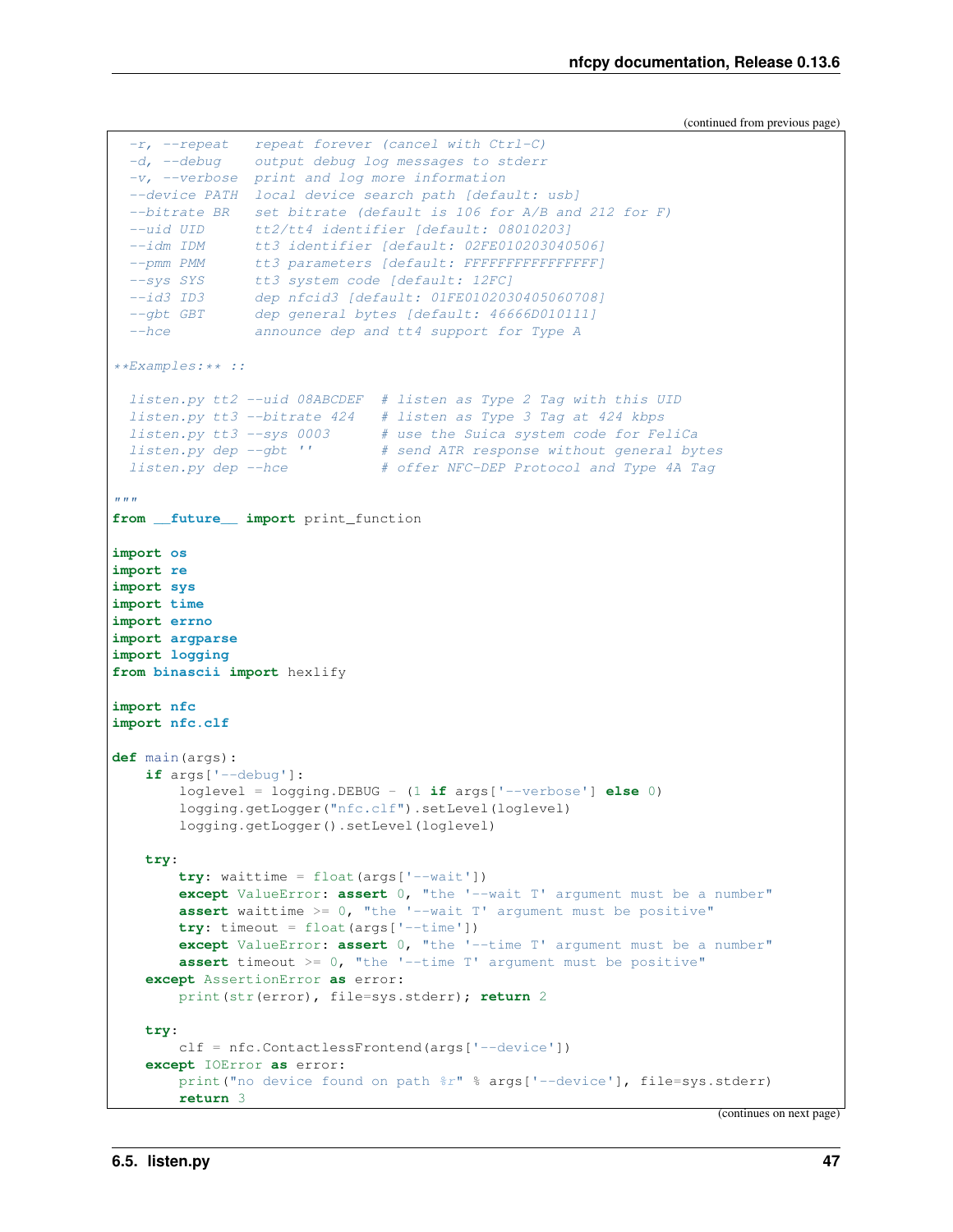```
try:
        while True:
            try:
                target = None
                if args['tt2']: target = listen_tta(timeout, clf, args)
                if args['tt3']: target = listen_ttf(timeout, clf, args)
                if args['tt4']: target = listen_tta(timeout, clf, args)
                if args['dep']: target = listen_dep(timeout, clf, args)
                if target:
                    print("{0} {1}".format(time.strftime("%X"), target))
            except nfc.clf.CommunicationError as error:
                if args['--verbose']: logging.error("%r", error)
            except AssertionError as error:
                print(str(error), file=sys.stderr); return 2
            if args['--repeat']: time.sleep(waittime)
            else: return (0 if target else 1)
   except nfc.clf.UnsupportedTargetError as error:
        logging.error("%r", error)
        return 2
   except IOError as error:
        if error.errno != errno.EIO: logging.error("%r", error)
        else: logging.error("lost connection to local device")
        return 3
    except KeyboardInterrupt:
       pass
    finally:
       clf.close()
def listen_tta(timeout, clf, args):
   try: bitrate = (int(args['--bitrate']) if args['--bitrate'] else 106)
   except ValueError: assert 0, "the '--bitrate' argument must be an integer"
   assert bitrate >= 0, "the '--bitrate' argument must be a positive integer"
   try: uid = bytearray.fromhex(args['--uid'])
   except ValueError: assert 0, "the '--uid' argument must be hexadecimal"
   assert len(uid) in (4, 7, 10), "the '--uid' must be 4, 7, or 10 bytes"
   target = nfc.clf.LocalTarget(str(bitrate) + 'A')
   target.sens_res = bytearray("\x01\x01")
    target.sdd_res = uid
    target.sel_res = bytearray("\x00" if args['tt2'] else "\x20")
   target = clf.listen(target, timeout)
   if target and target.tt2_cmd:
       logging.debug("rcvd TT2_CMD %s", hexlify(target.tt2_cmd))
        # Verify that we can send a response.
        if target.tt2_cmd == "\x30\x00":data = bytearray.fromhex("046FD536 11127A00 79C80000 E110060F")
        \text{elif target.tt2\_cmd}[0] == 0x30:
```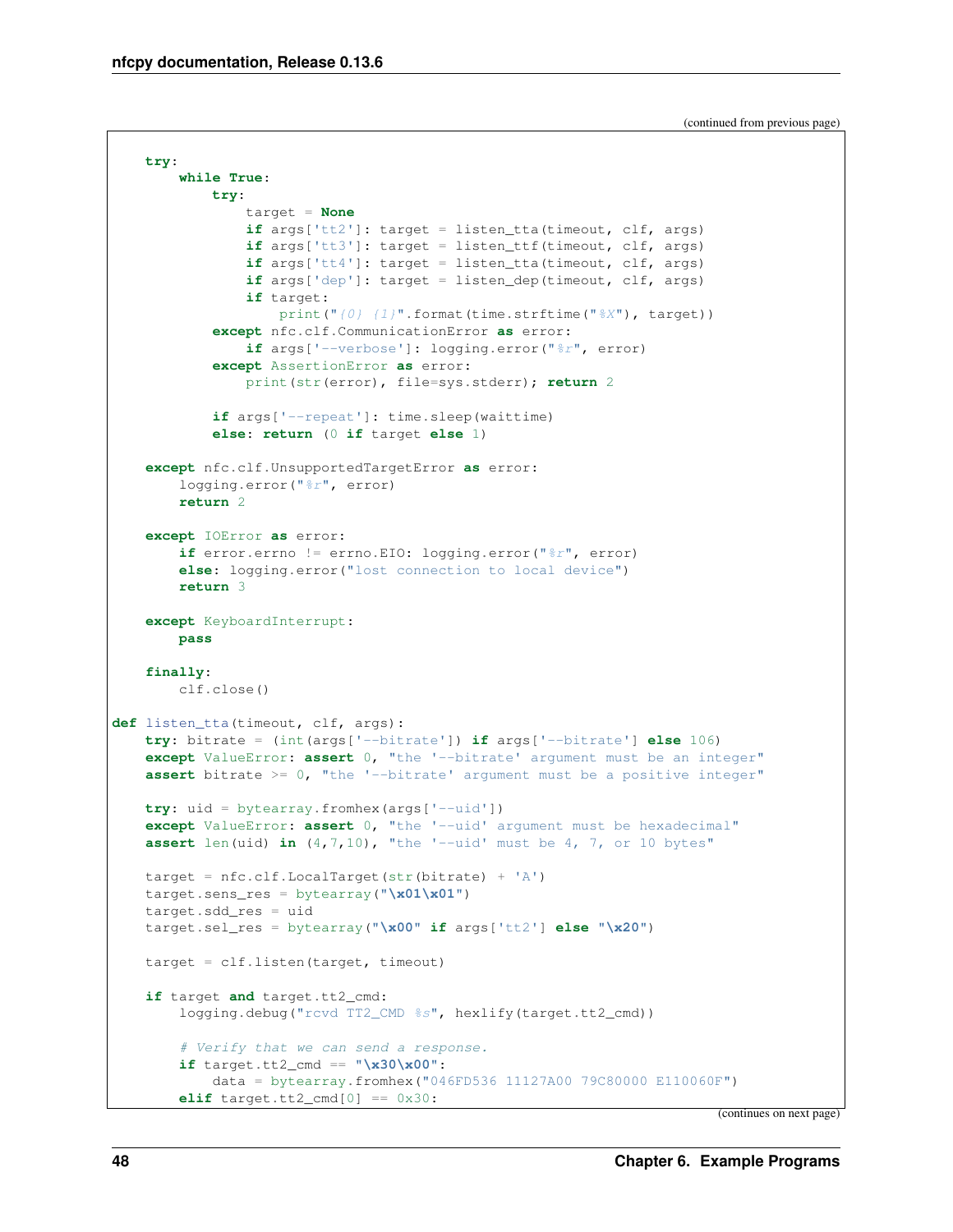```
else:
            logging.warning("communication not verified")
            return target
        try:
            clf.exchange(data, timeout=1)
            return target
        except nfc.clf.CommunicationError:
            logging.error("communication failure after activation")
    if target and target.tt4_cmd:
        logging.debug("rcvd TT4_CMD %s", hexlify(target.tt4_cmd))
        logging.warning("communication not verified")
        return target
def listen_ttf(timeout, clf, args):
    try: bitrate = (int(args['--bitrate']) if args['--bitrate'] else 212)
    except ValueError: assert 0, "the '--bitrate' argument must be an integer"
    assert bitrate >= 0, "the '--bitrate' argument must be a positive integer"
   try: idm = bytearray.fromhex(args['--idm'][0:16])
    except ValueError: assert 0, "the '--idm' argument must be hexadecimal"
    idm += os.urandom(8-len(idm))
   try: pmm = bytearray.fromhex(args['--pmm'][0:16])
    except ValueError: assert 0, "the '--pmm' argument must be hexadecimal"
    pmm += (8-\text{len}(pmm)) \times "\kappaFF"
    try: sys = bytearray.fromhex(args['--sys'][0:4])
    except ValueError: assert 0, "the '--sys' argument must be hexadecimal"
    sys += (2-len(sys)) * "\xFF"
    target = nfc.clf. LocalTarget(str (bitrate) + 'F')target.sensf\_res = "\x01" + idm + pmm + systarget = clf.listen(target, timeout)
    if target and target.tt3_cmd:
        if target.tt3_cmd[0] == 0 \times 06:
            response = chr(29) + "\U" + idm + "\O\01" + bytearray(16)clf.exchange(response, timeout=0)
        elif target.tt3_cmd[0] == 0x0C:
            response = chr(13) + "\x0D" + idm + "\x01" + sys
        else:
            logging.warning("communication not verified")
            return target
        try:
            clf.exchange(response, timeout=1)
            return target
        except nfc.clf.CommunicationError:
            logging.error("communication failure after activation")
def listen_dep(timeout, clf, args):
   try: id3 = bytearray.fromhex(args['--id3'][0:20])
    except ValueError: assert 0, "the '--id3' argument must be hexadecimal"
```
 $data = bytearray(16)$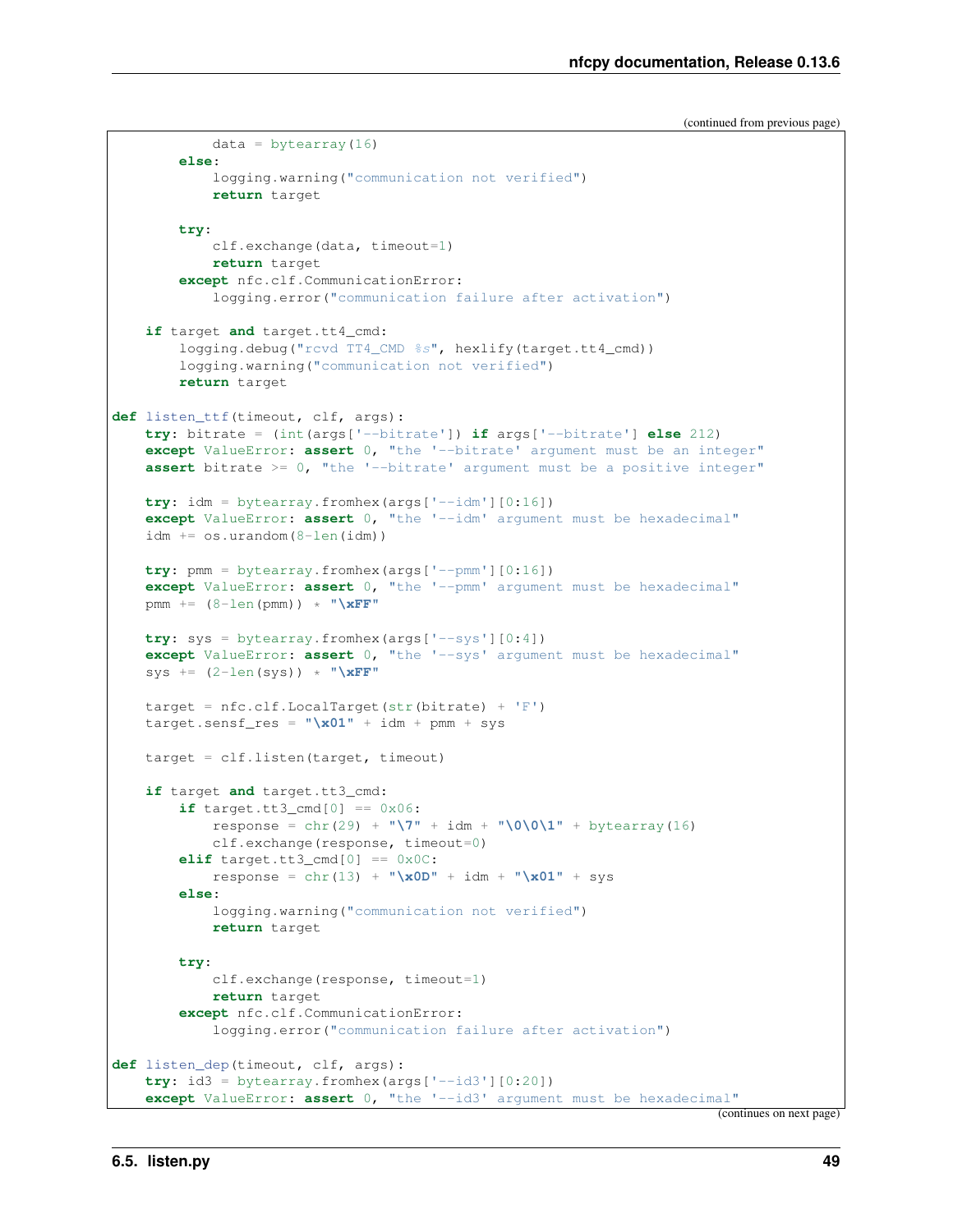```
id3 += os.urandom(10-len(id3))try: gbt = bytearray.fromhex(args['--gbt'])
    except ValueError: assert 0, "the '--gbt' argument must be hexadecimal"
    target = nfc.clf.LocalTarget()
    target.sensf_res = bytearray.fromhex("01") + id3[0:8] + bytearray(10)
    target.sens_res = bytearray.fromhex("0101")
    target.add\_res = bytearray.fromhex("08") + id3[-3:]target.sel_res = bytearray.fromhex("60" if args['--hce'] else "40")
    target.atr_res = "\xD5\x01"+id3+"\0\0\0\x08"+("\x32" if gbt else "\0")+gbt
    target = clf.listen(target, timeout)
    if target and target.dep_req:
        logging.debug("rcvd DEP REQ ss", hexlify(target.dep reg))
        # Verify that we can indeed send a response. Note that we do
        # not handle a DID, but nobody is sending them anyway. Further
        # note that target.dep_req is without the frame length byte
        # but exchange() works on frames and so it has to be added.
        if target.dep_req.startswith("\xD4\x06\x80"):
            # older phones start with attention
            dep_res = bytearray.fromhex("04 D5 07 80")
        elif target.dep_req.startswith("\xD4\x06\x00"):
            # newer phones send information packet
            dep_res = bytearray.fromhex("06 D5 07 00 00 00")
        else:
            logging.warning("communication not verified")
            return target
        logging.debug("send DEP_RES %s", hexlify(buffer(dep_res, 1)))
        try:
            data = c1f.exchange(dep_res, timeout=1)
            assert data and data[0]==len(data)
        except (nfc.clf.CommunicationError, AssertionError):
            logging.error("communication failure after activation")
            return None
        logging.debug("rcvd DEP_REQ %s", hexlify(buffer(data, 1)))
        mode = "passive" if target.sens_res or target.sensf_res else "active"
        logging.debug("activated in %s communication mode", mode)
        return target
if name = ' main ':
    logging.basicConfig(format='%(relativeCreated)d ms \lceil %(\text{name})s \rceil \rceil%(message)s')
   try:
        from docopt import docopt
    except ImportError:
        sys.exit("the 'docopt' module is needed to execute this program")
    # remove restructured text formatting before input to docopt
   usage = re \cdot sub(r'(\frac{?}{=}\n)x\x + (\sqrt{x+})\x + \cdots)x + x \cdot n', r'\i', \underline{\quad} doc\_\ )sys.exit(main(docopt(usage)))
```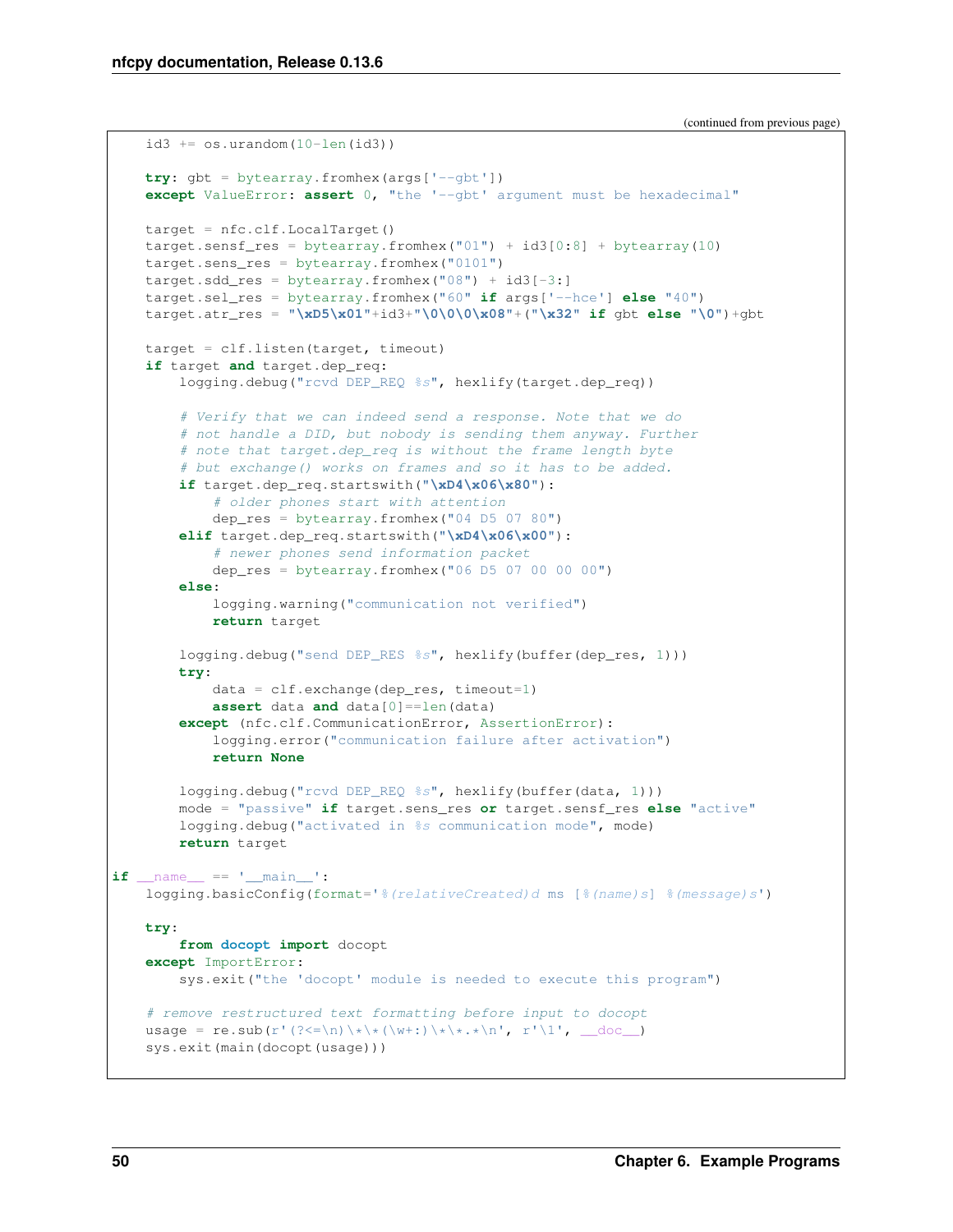# **6.6 rfstate.py**

#### Source:

```
#!/usr/bin/env python
# -*- coding: latin-1 -*-# -----------------------------------------------------------------------------
# Copyright 2015 Stephen Tiedemann <stephen.tiedemann@gmail.com>
#
# Licensed under the EUPL, Version 1.1 or - as soon they
# will be approved by the European Commission - subsequent
# versions of the EUPL (the "Licence");
# You may not use this work except in compliance with the
# Licence.
# You may obtain a copy of the Licence at:
#
# https://joinup.ec.europa.eu/software/page/eupl
#
# Unless required by applicable law or agreed to in
# writing, software distributed under the Licence is
# distributed on an "AS IS" basis,
# WITHOUT WARRANTIES OR CONDITIONS OF ANY KIND, either
# express or implied.
# See the Licence for the specific language governing
# permissions and limitations under the Licence.
# -----------------------------------------------------------------------------
"""Observe the state of an external RF field.
**Usage:** ::
rfstate.py [options]
This is a simple utility to observe when a remote device activates and
deactivates the 13.56 MHz carrier frequency. For each state change a
message is printed with timestamp, the transition and time elapsed
since the previous state change. This only works with some devices
based on PN53x and uses nfcpy internal interfaces.
**Options:**
  -h, -help show this help message and exit
  -t, --time T listen time in seconds [default: 2.5]
  -d, --debug output debug log messages to stderr
 -v, --verbose print and log more information
  --device PATH local device search path [default: usb]
"''"from __future__ import print_function
import re
import sys
import time
import errno
import logging
import nfc
import nfc.clf
```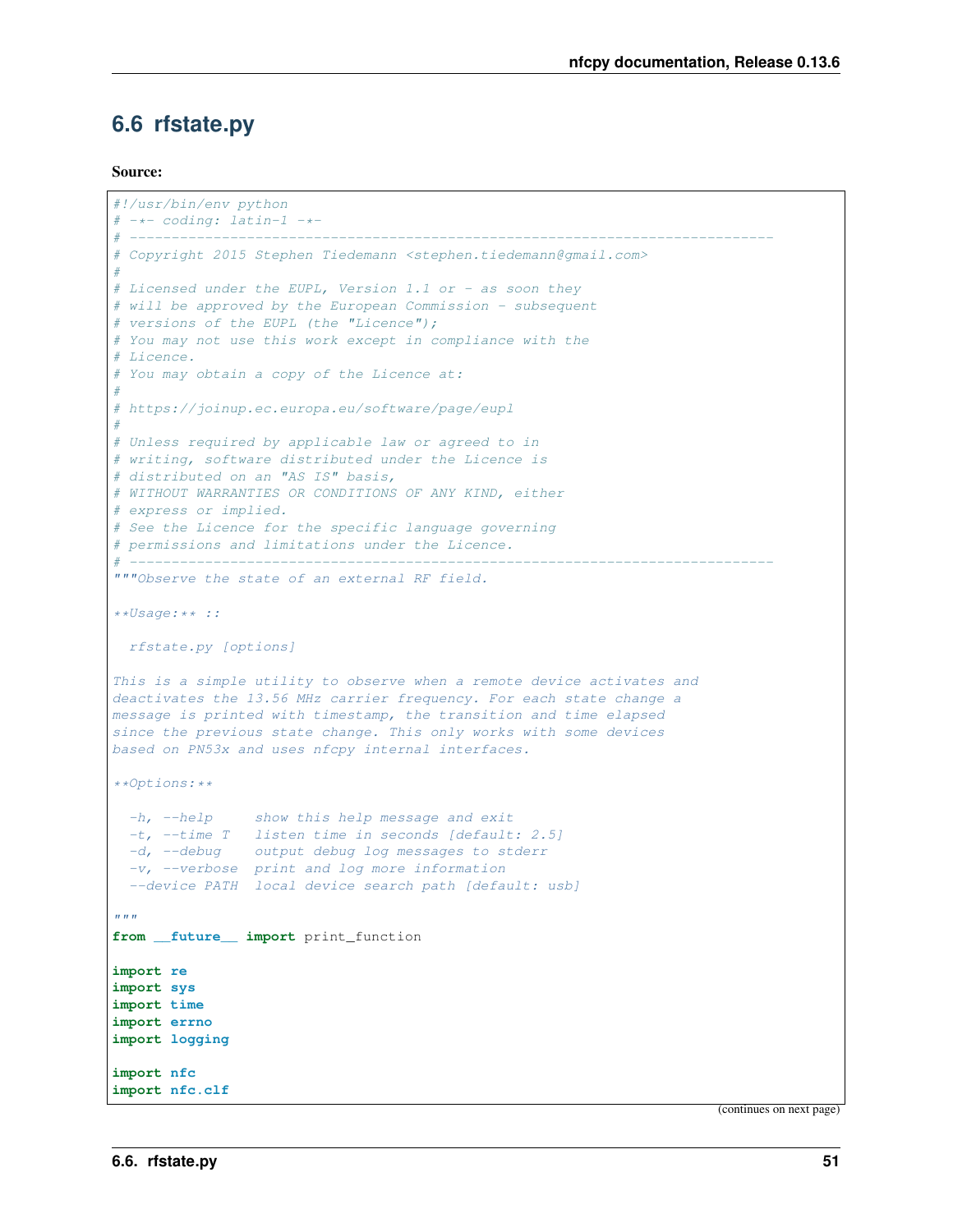**import nfc.clf.pn53x**

```
def main(args):
   if args["--debug"]:
        loglevel = logging.DEBUG - (1 if args["--verbose"] else 0)
        logging.getLogger("nfc.clf").setLevel(loglevel)
   try:
       time_to_return = time.time() + float(args['--time'])except ValueError as e:
       logging.error("while parsing '--time' " + str(e)); sys.exit(-1)
   clf = nfc.ContactlessFrontend()
   if clf.open(args['--device']):
       try:
            assert isinstance(clf.device, nfc.clf.pn53x.Device), \
                "rfstate.py does only work with PN53x based devices"
            chipset = clf.device.chipset
            regs = [("CIU_FIFOLevel", 0b10000000)] # clear fitoregs.extend(zip(25*["CIU_FIFOData"], bytearray(25)))
            regs.extend([
                ("CIU_Command", 0b00000001), # Configure command
                ('CIU_Control', 0b00000000), # act as target (b4=0)("CIU_TxControl", 0b10000000), # disable output on TX1/TX2
                ("CIU_TxAuto", 0b00100000), # wake up when rf level detected
                ("CIU_CommIRq", 0b01111111), # clear interrupt request bits
                ("CIU_DivIRq", 0b01111111), # clear interrupt request bits
            ])
            chipset.write_register(*regs)
            if args["--verbose"]:
                time t0 = time.time()chipset.read_register("CIU_Status1", "CIU_Status2")
                delta_t = time.time() - time_toprint("approx. %d samples/s" % int(1/delta_t))
            status = chipset.read_register("CIU_Status1", "CIU_Status2")
            rfstate = "ON" if status[1] & 0b00100000 else "OFF"
            time_t0 = time.time()print("%. 6f RF %s" % (time t0, rfstate))
           while time.time() < time_to_return:
                status = chipset.read_register("CIU_Status1", "CIU_Status2")
                if rfstate == "OFF" and status[1] \& 0x20 == 0x20:
                    rfstate = "ON"
                    time_t1 = time.time()delta_t = time_t1 - time_t0print("%.6f RF ON after %.6f" % (time_t1, delta_t))
                    time_t0 = time_t1if rfstate == "ON" and status[1] \& 0 \times 20 = 0 \times 00:
                    rfstate = "OFF"
                    time_t1 = time.time()delta t = time t1 - time t0print("%.6f RF OFF after %.6f" % (time_t1, delta_t))
                    time_t0 = time_t1except nfc.clf.UnsupportedTargetError as error:
```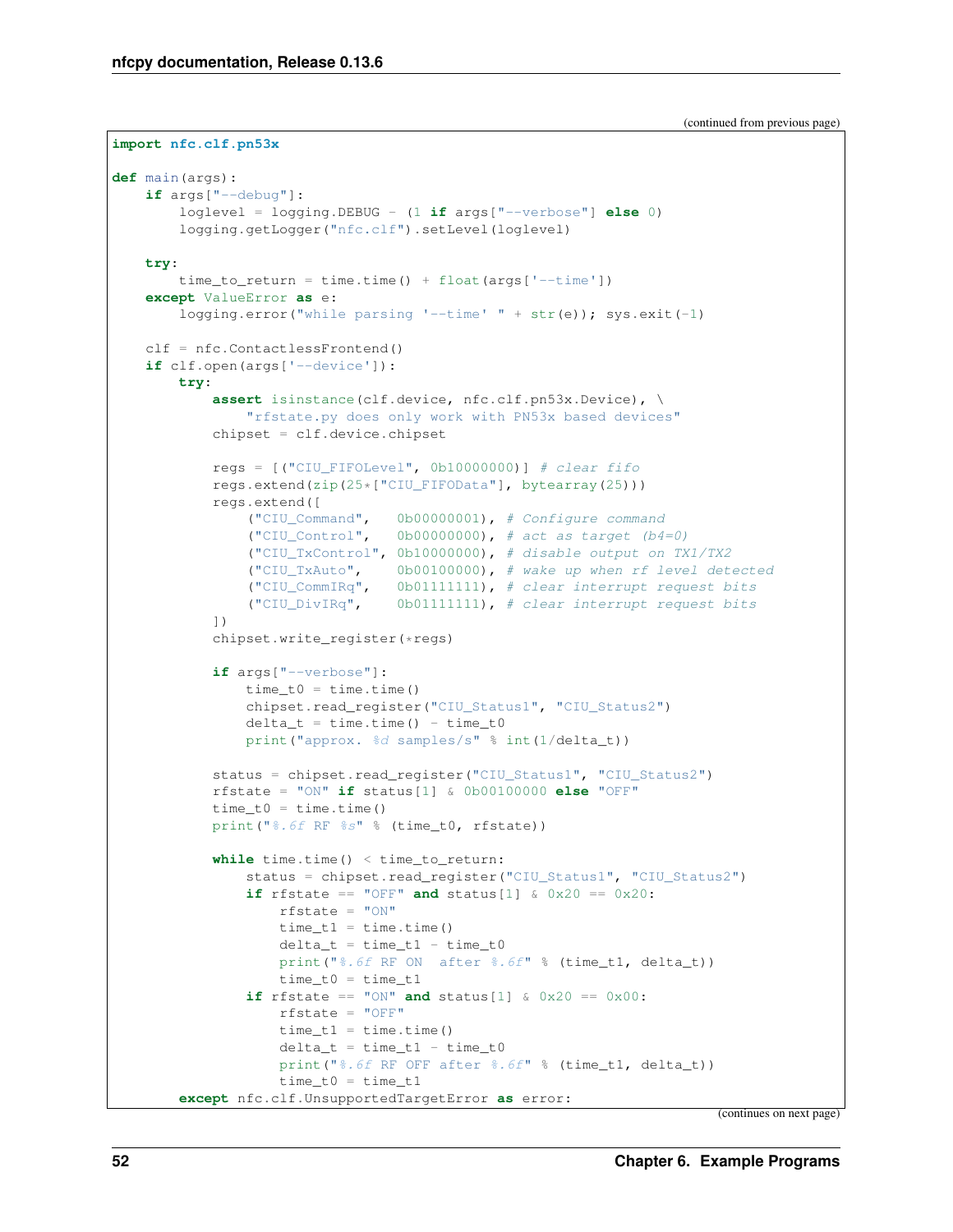```
print(repr(error))
        except IOError as error:
            if error.errno == errno.EIO:
                print("lost connection to local device")
            else: print(repr(error))
        except (NotImplementedError, AssertionError) as error:
            print(str(error))
        except KeyboardInterrupt:
            pass
        finally:
            clf.close()
if __name__ == '__main__':
   logging.basicConfig(format='%(relativeCreated)d ms [%(name)s] %(message)s')
   try:
        from docopt import docopt
    except ImportError:
        sys.exit("the 'docopt' module is needed to execute this program")
    # remove restructured text formatting before input to docopt
   usage = re.sub(r'(?<=\n)\*\*(\w+:)\*\*.*\n', r'\1', __doc__)
    sys.exit(main(docopt(usage)))
```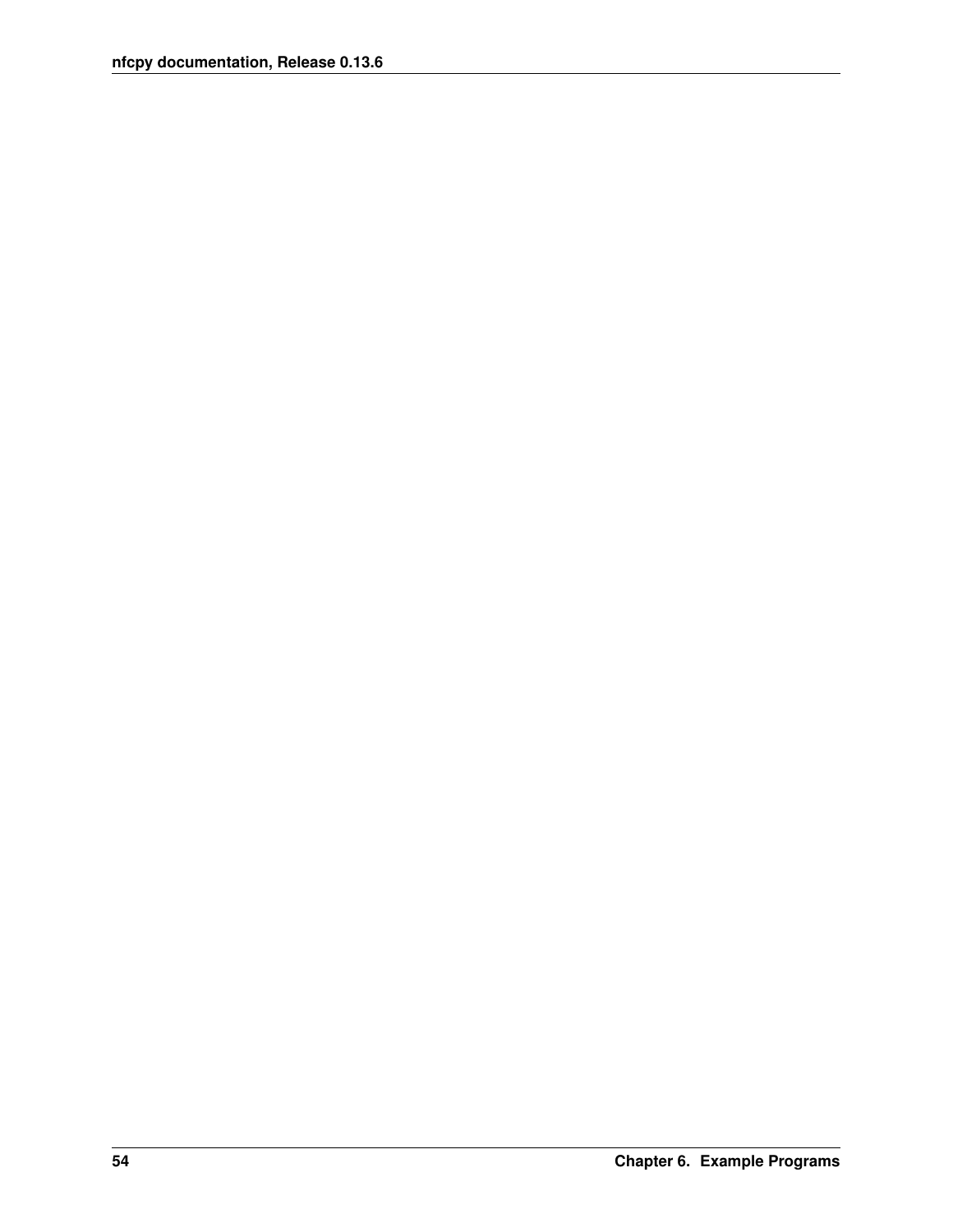# CHAPTER 7

# Interoperability Tests

# **7.1 Logical Link Control Protocol**

# **7.1.1 llcp-test-server.py**

The LLCP test server program implements an NFC device that provides three distinct server applications:

- 1. A connection-less echo server that accepts connection-less transport mode PDUs. Service data units may have any size between zero and the maximum information unit size announced with the LLCP Link MIU parameter. Inbound service data units enter a linear buffer of service data units. The buffer has a capacity of two service data units. The first service data unit entering the buffer starts a delay timer of 2 seconds (echo delay). Expiration of the delay timer causes service data units in the buffer to be sent back to the original sender, which may be different for each service data unit, until the buffer is completely emptied. The buffer empty condition then re-enables the delay timer start event for the next service data unit.
- 2. A connection-mode echo server that waits for a connect request and then accepts and processes connectionoriented transport mode PDUs. Further connect requests will be rejected until termination of the data link connection. When accepting the connect request, the receive window parameter is transmitted with a value of 2.

The connection-oriented mode echo service stores inbound service data units in a linear buffer of service data units. The buffer has a capacity of three service data units. The first service data unit entering the buffer starts a delay timer of 2 seconds (echo delay). Expiration of the delay timer causes service data units in the buffer to be sent back to the orignal sender until the buffer is completely emptied. The buffer empty condition then re-enables the delay timer start event for the next service data unit.

The echo service determines itself as busy if it is unable to accept further incoming service data units.

3. A connection-mode dump server that accepts connections and then accepts and forgets all data received on a data link connection. This is mostly useful to measure transfer speed under load conditions.

#### Usage

\$ llcp-test-server.py [-h|--help] [OPTION]...

# **Options**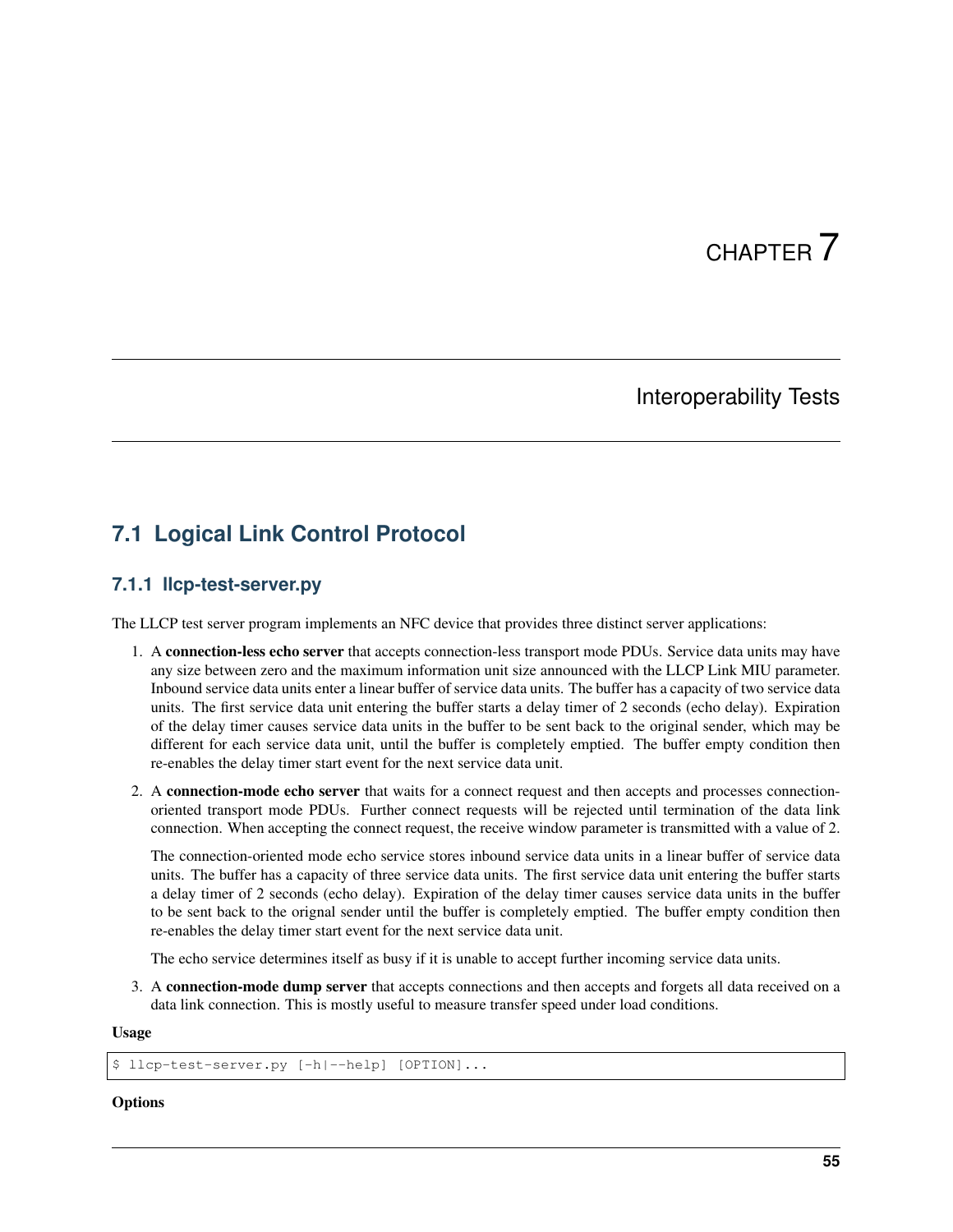# **--loop**, **-l**

Repeat the command endlessly, use Control-C to abort.

# **--mode** {t,i}

Restrict the choice of NFC-DEP connection setup role to either Target (only listen) or Initiator (only poll). If this option is not given the dafault is to alternate between both roles with a randomized listen time.

# **--miu** INT

Set a specific value for the LLCP Link MIU. The dafault value is 2175 octets.

# **--lto** INT

Set a specific LLCP Link Timeout value. The default link timeout is 500 milliseconds.

# **--listen-time** INT

Set the time to listen for initialization command from an NFC-DEP Initiator. The default listen time is 250 milliseconds.

## **--no-aggregation**

Disable outbound packet aggregation for LLCP, i.e. do not generate LLCP AGF PDUs if multiple packets are waiting to be send. This is mostly to achieve communication with some older/buggy implementations.

#### **-q**

Do not print log messages except for errors and warnings.

# **-d** MODULE

Output debug messages for MODULE to the log facility. Logs are written to <stderr> unless a log file is set with -f. MODULE is a string that corresponds to an *nfcpy* module or individual file, with dots between path components. For example, -d nfc enables all *nfcpy* debug logs, -d nfc.tag enables debug logs for all tag types, and -d nfc.tag.tt3 enables debug logs only for type 3 tags. This option may be given multiple times to enable debug logs for several modules.

#### **-f** LOGFILE

Write debug log messages to <LOGFILE> instead of <stderr>. Info, warning and error logs will still be printed to <stderr> unless -q is set to supress info messages on <stderr>.

#### **--nolog-symm**

When operating in peer mode this option prevents logging of LLCP Symmetry PDUs from the nfc.llcp. llc module. Symmetry PDUs are exchanged regularly and quite frequently over an LLCP Link and are logged by default if debug output is enabled for the llcp module.

#### **--device** PATH

Use a specific reader or search only for a subset of readers. The syntax for PATH is:

- usb[:vendor[:product]] with optional *vendor* and *product* as four digit hexadecimal numbers, like usb:054c:06c3 would open the first Sony RC-S380 reader and usb:054c the first Sony reader.
- usb[:bus[:device]] with optional *bus* and *device* number as three-digit decimal numbers, like usb:001:023 would specifically mean the usb device with bus number 1 and device id 23 whereas usb:001 would mean to use the first available reader on bus number 1.
- tty:port:driver with mandatory *port* and *driver* name should be used on Posix systems to open the serial port at device node /dev/tty<port> and load the driver from module  $nfc/dev/clriver$ . py. A typical example would be tty:USB0:arygon for the Arygon APPx/ADRx at /dev/ttyUSB0.
- com:port:driver with mandatory *port* and *driver* name should be used on Windows systems to open the serial port COM<port> and load the nfc/dev/<driver>.py driver module.
- udp[:host][:port] with optional *host* name or address and *port* number will use a fake communication channel over UDP/IP. Either value may be omitted in which case *host* defaults to 'localhost' and *port* defaults to 54321.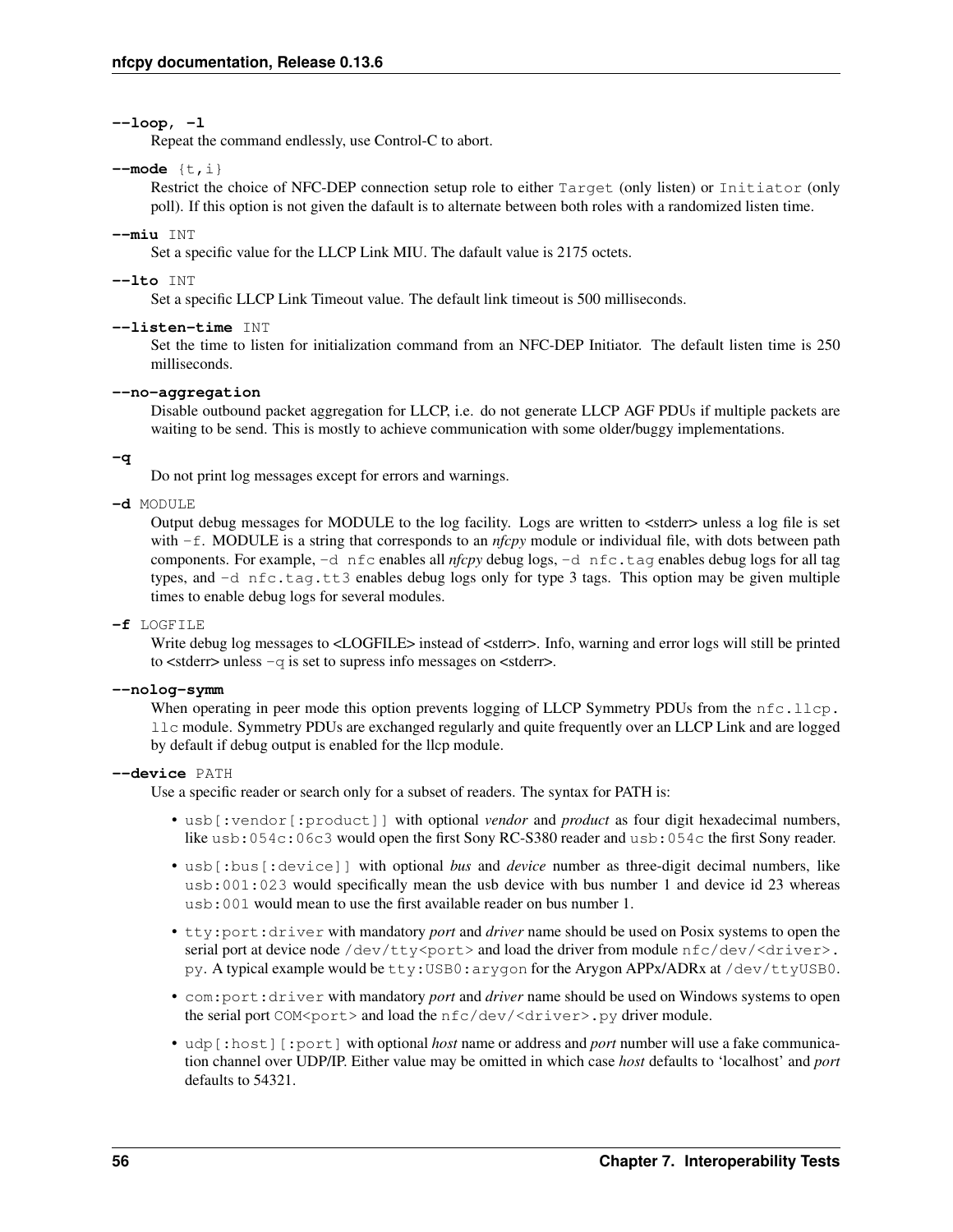# **7.1.2 llcp-test-client.py**

# Usage

\$ llcp-test-client.py [-h|--help] [OPTION]...

#### **Options**

```
-t N, --test N
```
Run test number *N*. May be set more than once.

**-T**, **--test-all**

Run all tests.

# **--cl-echo** SAP

Service access point address of the connection-less mode echo server.

#### **--co-echo** SAP

Service access point address of the connection-oriented mode echo server.

# **--loop**, **-l**

Repeat the command endlessly, use Control-C to abort.

#### **--mode** {t,i}

Restrict the choice of NFC-DEP connection setup role to either Target (only listen) or Initiator (only poll). If this option is not given the dafault is to alternate between both roles with a randomized listen time.

#### **--miu** INT

Set a specific value for the LLCP Link MIU. The dafault value is 2175 octets.

#### **--lto** INT

Set a specific LLCP Link Timeout value. The default link timeout is 500 milliseconds.

# **--listen-time** INT

Set the time to listen for initialization command from an NFC-DEP Initiator. The default listen time is 250 milliseconds.

#### **--no-aggregation**

Disable outbound packet aggregation for LLCP, i.e. do not generate LLCP AGF PDUs if multiple packets are waiting to be send. This is mostly to achieve communication with some older/buggy implementations.

#### **-q**

Do not print log messages except for errors and warnings.

#### **-d** MODULE

Output debug messages for MODULE to the log facility. Logs are written to <stderr> unless a log file is set with -f. MODULE is a string that corresponds to an *nfcpy* module or individual file, with dots between path components. For example, -d nfc enables all *nfcpy* debug logs, -d nfc.tag enables debug logs for all tag types, and -d nfc.tag.tt3 enables debug logs only for type 3 tags. This option may be given multiple times to enable debug logs for several modules.

#### **-f** LOGFILE

Write debug log messages to <LOGFILE> instead of <stderr>. Info, warning and error logs will still be printed to <stderr> unless -q is set to supress info messages on <stderr>.

#### **--nolog-symm**

When operating in peer mode this option prevents logging of LLCP Symmetry PDUs from the nfc.llcp. llc module. Symmetry PDUs are exchanged regularly and quite frequently over an LLCP Link and are logged by default if debug output is enabled for the llcp module.

### **--device** PATH

Use a specific reader or search only for a subset of readers. The syntax for PATH is: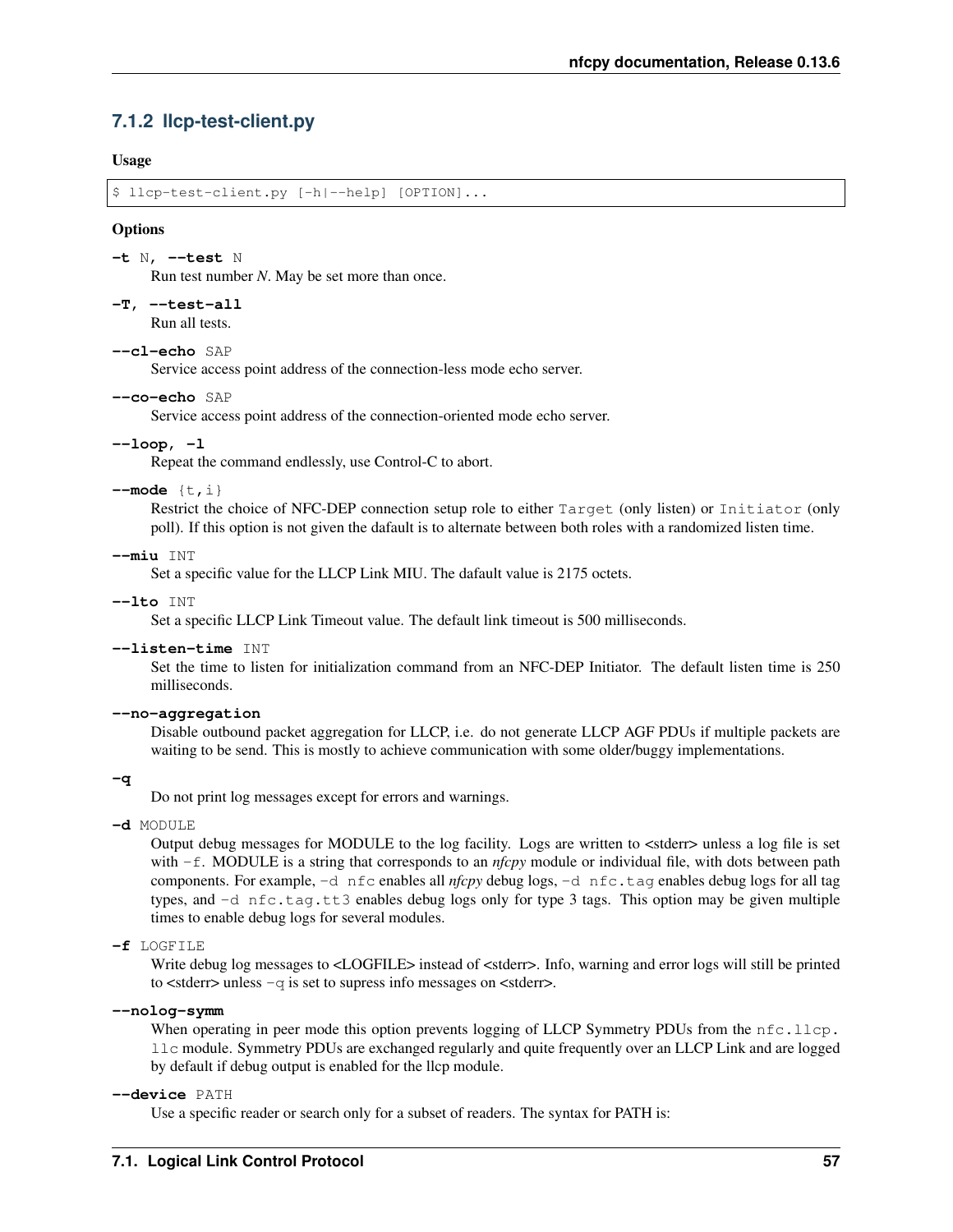- usb[:vendor[:product]] with optional *vendor* and *product* as four digit hexadecimal numbers, like usb:054c:06c3 would open the first Sony RC-S380 reader and usb:054c the first Sony reader.
- usb[:bus[:device]] with optional *bus* and *device* number as three-digit decimal numbers, like usb:001:023 would specifically mean the usb device with bus number 1 and device id 23 whereas usb:001 would mean to use the first available reader on bus number 1.
- tty:port:driver with mandatory *port* and *driver* name should be used on Posix systems to open the serial port at device node /dev/tty<port> and load the driver from module  $nfc/dev/clriver$ . py. A typical example would be tty:USB0:arygon for the Arygon APPx/ADRx at /dev/ttyUSB0.
- com:port:driver with mandatory *port* and *driver* name should be used on Windows systems to open the serial port COM<port> and load the  $nfc/dev/cdriver$ , py driver module.
- udp[:host][:port] with optional *host* name or address and *port* number will use a fake communication channel over UDP/IP. Either value may be omitted in which case *host* defaults to 'localhost' and *port* defaults to 54321.

# **Test Scenarios**

# **Link activation, symmetry and deactivation**

\$ llcp-test-client.py -t 1

Verify that the LLCP Link can be activated successfully, that the symmetry procedure is performed and the link can be intentionally deactivated.

- 1. Start the MAC link activation procedure on two implementations and verify that the version number parameter is received and version number agreement is achieved.
- 2. Verify for a duration of 5 seconds that SYMM PDUs are exchanged within the Link Timout values provided by the implementations.
- 3. Perform intentional link deactivation by sending a DISC PDU to the remote Link Management component. Verify that SYMM PDUs are no longer exchanged.

# **Connection-less information transfer**

\$ llcp-test-client.py -t 2

Verify that the source and destination access point address fields are correctly interpreted, the content of the information field is extracted as the service data unit and the service data unit can take any length between zero and the announced Link MIU. The LLCP Link must be activated prior to running this scenario and the Link MIU of the peer implementation must have been determined. In this scenario, sending of a service data unit (SDU) means that the SDU is carried within the information field of a UI PDU.

- 1. Send a service data unit of 128 octets length to the connection-less mode echo service and verify that the same SDU is sent back after the echo delay time.
- 2. Send within echo delay time with a time interval of at least 0.5 second two consecutive service data units of 128 octets length to the connection-less mode echo service and verify that both SDUs are sent back correctly.
- 3. Send within echo delay time with a time interval of at least 0.5 second three consecutive service data units of 128 octets length to the connection-less mode echo service and verify that the first two SDUs are sent back correctly and the third SDU is discarded.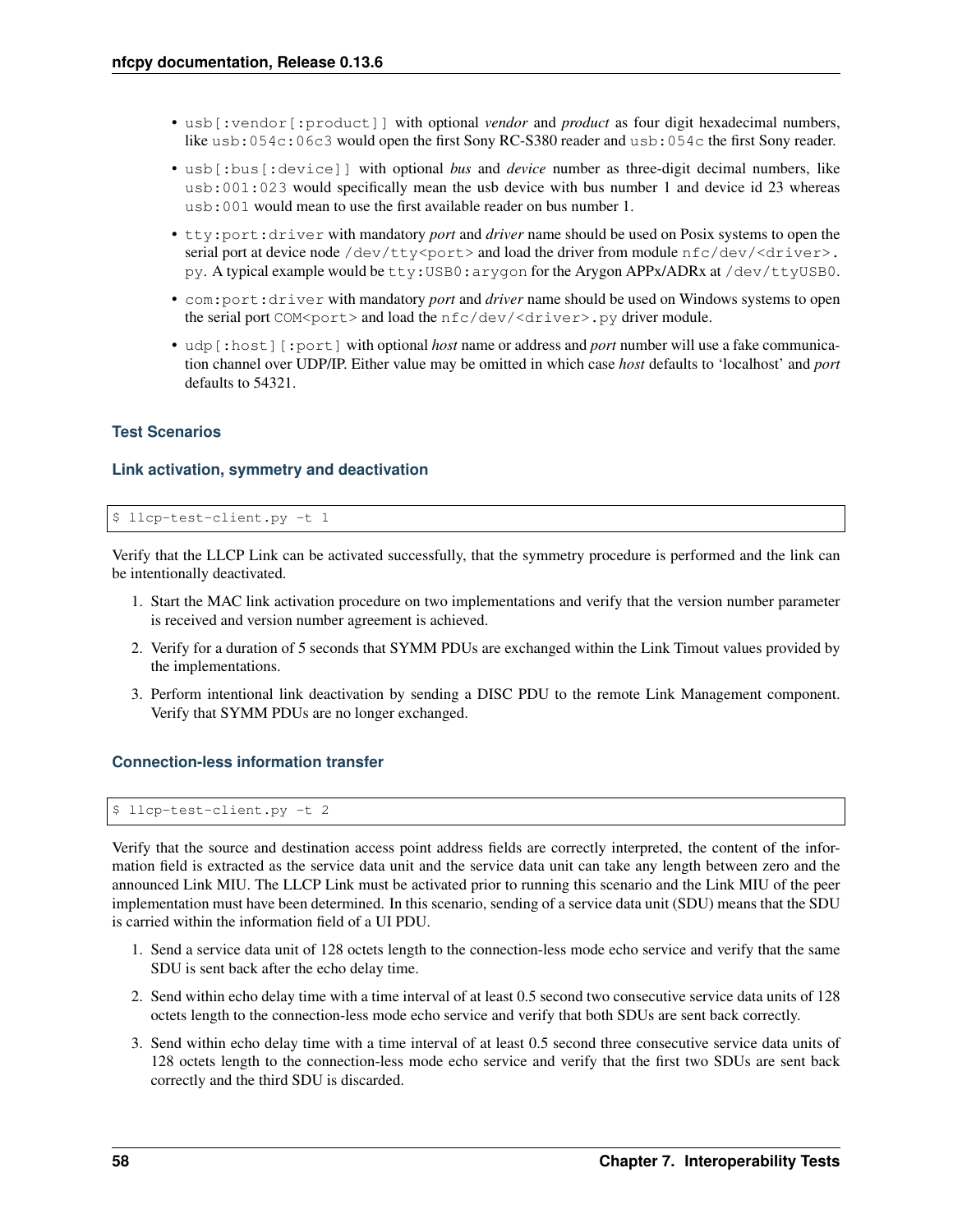- 4. Send a service data unit of zero octets length to the connection-less mode echo service and verify that the same zero length SDU is sent back after the echo delay time.
- 5. Send a service data unit of maximum octets length to the connection-less mode echo service and verify that the same SDU is sent back after the echo delay time. Note that the maximum length here must be the smaller value of both implementations Link MIU.

# **Connection-oriented information transfer**

```
$ llcp-test-client.py -t 3
```
Verify that a data link connection can be established, a service data unit is received and sent back correctly and the data link connection can be terminated. The LLCP Link must be activated prior to running this scenario and the connection-oriented mode echo service must be in the unconnected state. In this scenario, sending of a service data unit (SDU) means that the SDU is carried within the information field of an I PDU.

- 1. Send a CONNECT PDU to the connection-oriented mode echo service and verify that the connection request is acknowledged with a CC PDU. The CONNECT PDU shall encode the RW parameter with a value of 2. Verify that the CC PDU encodes the RW parameter with a value of 2 (as specified for the echo server).
- 2. Send a single service data unit of 128 octets length over the data link connection and verify that the echo service sends an RR PDU before returning the same SDU after the echo delay time.
- 3. Send a DISC PDU to terminate the data link connection and verify that the echo service responds with a correct DM PDU.

#### **Send and receive sequence number handling**

\$ llcp-test-client.py -t 4

Verify that a sequence of service data units that causes the send and receive sequence numbers to take all possible values is received and sent back correctly. The LLCP Link must be activated prior to running this scenario and the connection-oriented mode echo service must be in the unconnected state. In this scenario, sending of a service data unit (SDU) means that the SDU is carried within the information field of an I PDU.

- 1. Send a CONNECT PDU to the connection-oriented mode echo service and verify that the connection request is acknowledged with a CC PDU. The CONNECT PDU shall encode the RW parameter with a value of 2. Verify that the CC PDU encodes the RW parameter with a value of 2 (as specified for the echo server).
- 2. Send a sequence of at least 16 data units of each 128 octets length over the data link connection and verify that all SDUs are sent back correctly.
- 3. Send a DISC PDU to terminate the data link connection and verify that the echo service responds with a correct DM PDU.

#### **Handling of receiver busy condition**

\$ llcp-test-client.py -t 5

Verify the handling of a busy condition. The LLCP Link must be activated prior to running this scenario and the connection-oriented mode echo service must be in the unconnected state. In this scenario, sending of a service data unit (SDU) shall mean that the SDU is carried within the information field of an I PDU.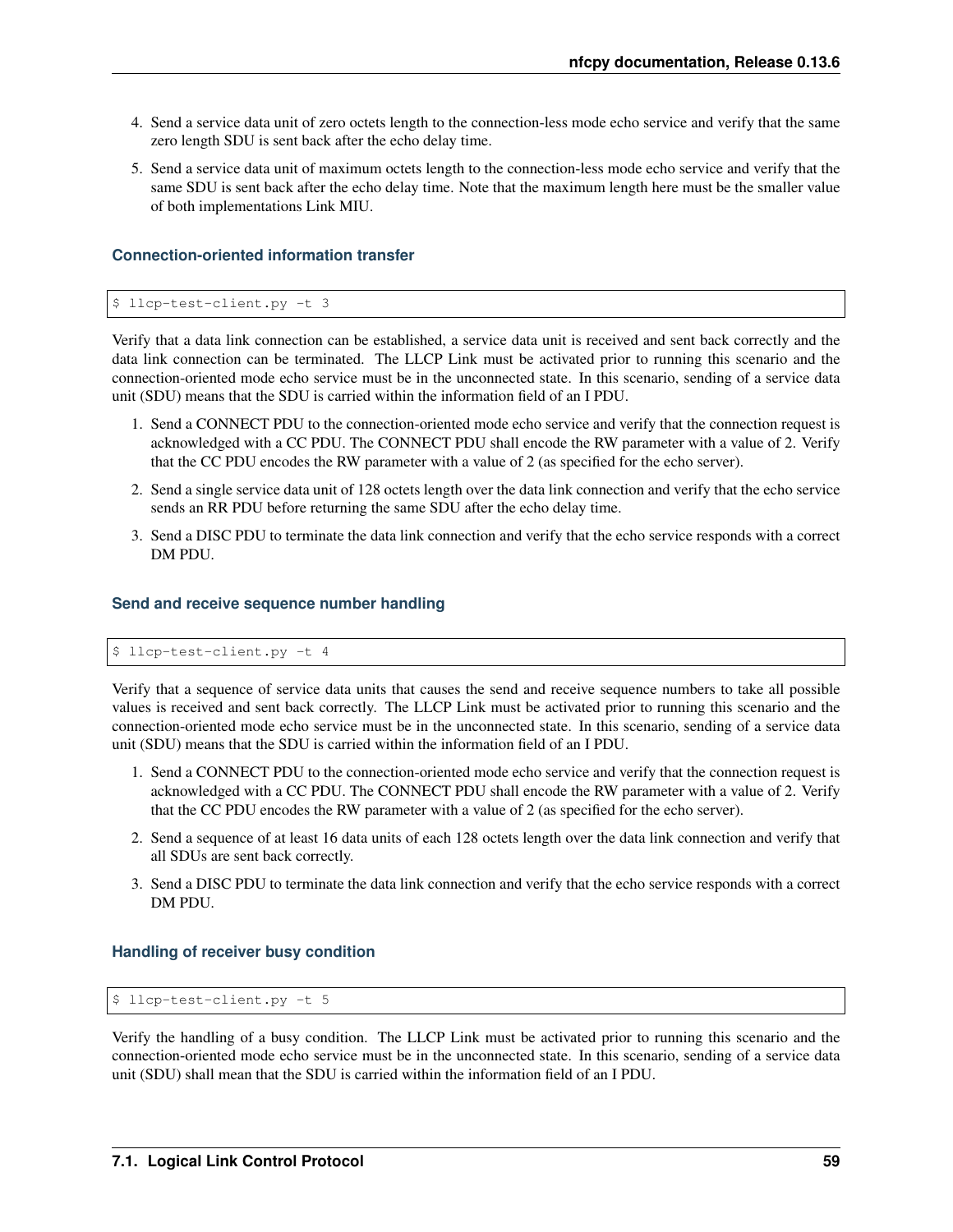- 1. Send a CONNECT PDU to the connection-oriented mode echo service and verify that the connect request is acknowledged with a CC PDU. The CONNECT PDU shall encode the RW parameter with a value of 0. Verify that the CC PDU encodes the RW parameter with a value of 2 (as specified for the echo server).
- 2. Send four service data units of 128 octets length over the data link connection and verify that the echo service enters the busy state when acknowledging the last packet.
- 3. Send a DISC PDU to terminate the data link connection and verify that the echo service responds with a correct DM PDU.

# **Rejection of connect request**

```
$ llcp-test-client.py -t 6
```
Verify that an attempt to establish a second connection with the connection-oriented mode echo service is rejected. The LLCP Link must be activated prior to running this scenario.

- 1. Send a first CONNECT PDU to the connection-oriented mode echo service and verify that the connect request is acknowledged with a CC PDU.
- 2. Send a second CONNECT PDU to the connection-oriented mode echo service and verify that the connect request is rejected with a DM PDU and appropriate reason code.
- 3. Send a service data unit of 128 octets length over the data link connection and verify that the echo service returns the same SDU after the echo delay time.
- 4. Send a DISC PDU to terminate the data link connection and verify that the echo service responds with a correct DM PDU.

#### **Connect by service name**

\$ llcp-test-client.py -t 7

Verify that a data link connection can be established by specifying a service name. The LLCP Link must be activated prior to running this scenario and the connection-oriented mode echo service must be in the unconnected state.

- 1. Send a CONNECT PDU with an SN parameter that encodes the value ["urn:nfc:sn:co-echo"](urn:nfc:sn:co-echo) to the service discovery service access point address and verify that the connect request is acknowledged with a CC PDU.
- 2. Send a service data unit over the data link connection and verify that it is sent back correctly.
- 3. Send a DISC PDU to terminate the data link connection and verify that the echo service responds with a correct DM PDU.

# **Aggregation and disaggregation**

\$ llcp-test-client.py -t 8

Verify that the aggregation procedure is performed correctly. The LLCP Link must be activated prior to running this scenario. In this scenario, sending of a service data unit (SDU) shall mean that the SDU is carried within the information field of a UI PDU.

1. Send two service data units of 50 octets length to the connection-less mode echo service such that the two resulting UI PDUs will be aggregated into a single AGF PDU by the LLC sublayer. Verify that both SDUs are sent back correctly and in the same order.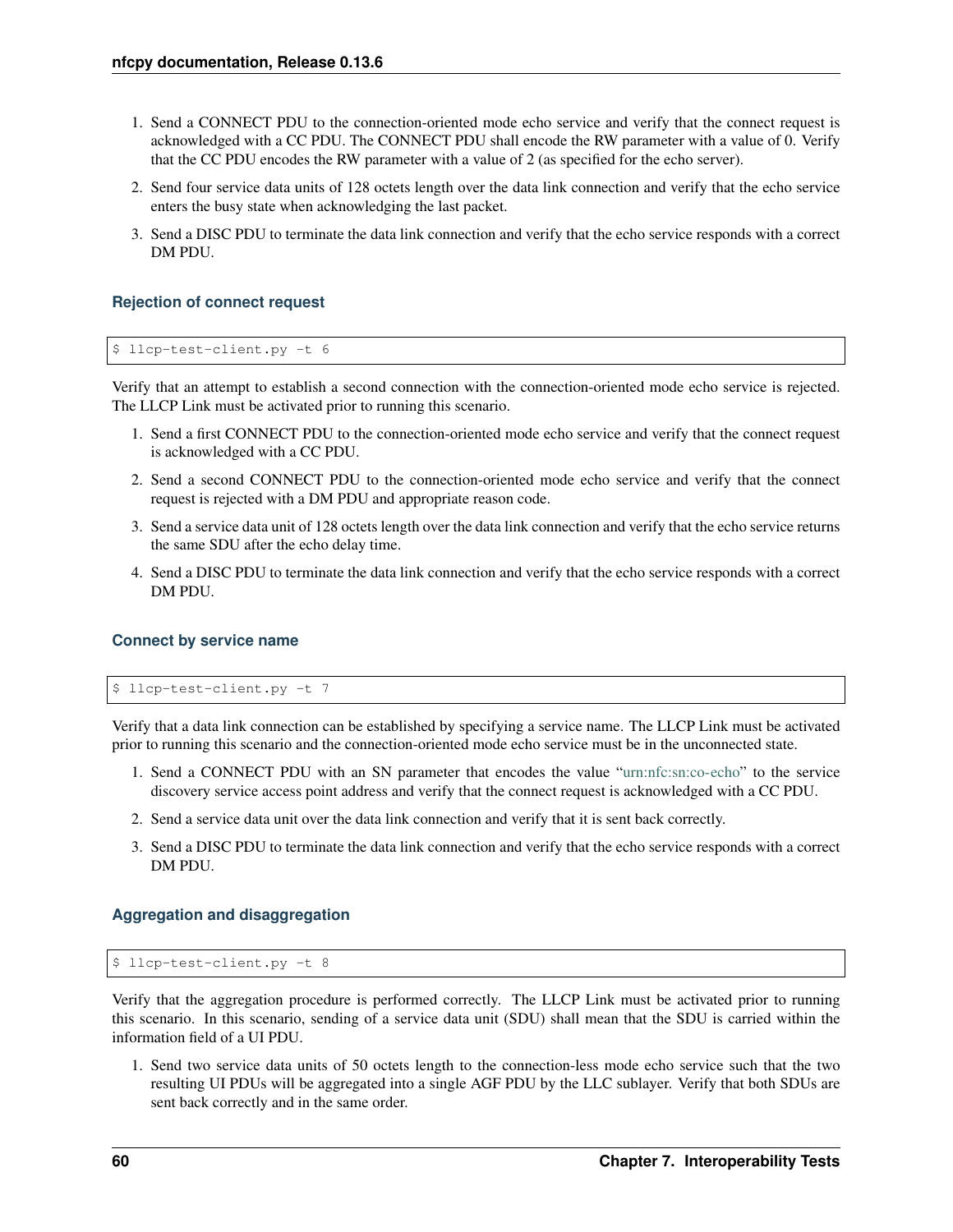2. Send three service data units of 50 octets length to the connection-less mode echo service such that the three resulting UI PDUs will be aggregated into a single AGF PDU by the LLC sublayer. Verify that the two first SDUs are sent back correctly and the third SDU is discarded.

# **Service name lookup**

\$ llcp-test-client.py -t 9

Verify that a service name is correctly resolved into a service access point address by the remote LLC. The LLCP Link must be activated prior to running this scenario. In this scenario, sending of a service data unit (SDU) shall mean that the SDU is carried within the information field of a UI PDU.

- 1. Send an SNL PDU with an SDREQ parameter in the information field that encodes the value ["urn:nfc:sn:sdp"](urn:nfc:sn:sdp) to the service discovery service access point address and verify that the request is responded with an SNL PDU that contains an SDRES parameter with the SAP value '1' and a TID value that is the same as the value encoded in the antecedently transmitted SDREQ parameter.
- 2. Send an SNL PDU with an SDREQ parameter in the information field that encodes the value ["urn:nfc:sn:](urn:nfc:sn:cl-echo) [cl-echo"](urn:nfc:sn:cl-echo) to the service discovery service access point address and verify that the request is responded with an SNL PDU that contains an SDRES parameter with a SAP value other than '0' and a TID value that is the same as the value encoded in the antecedently transmitted SDREQ parameter.
- 3. Send a service data unit of 128 octets length to the service access point address received in step 2 and verify that the same SDU is sent back after the echo delay time.
- 4. Send an SNL PDU with an SDREQ parameter in the information field that encodes the value ["urn:nfc:sn:](urn:nfc:sn:sdp-test) [sdp-test"](urn:nfc:sn:sdp-test) to the service discovery service access point address and verify that the request is responded with an SNL PDU that contains an SDRES parameter with the SAP value '0' and a TID value that is the same as the value encoded in the antecedently transmitted SDREQ parameter.

# **Send more data than allowed**

\$ llcp-test-client.py -t 10

#### **Use invalid send sequence number**

\$ llcp-test-client.py -t 11

#### **Use maximum data size on data link connection**

\$ llcp-test-client.py -t 12

#### **Connect, release and connect again**

\$ llcp-test-client.py -t 13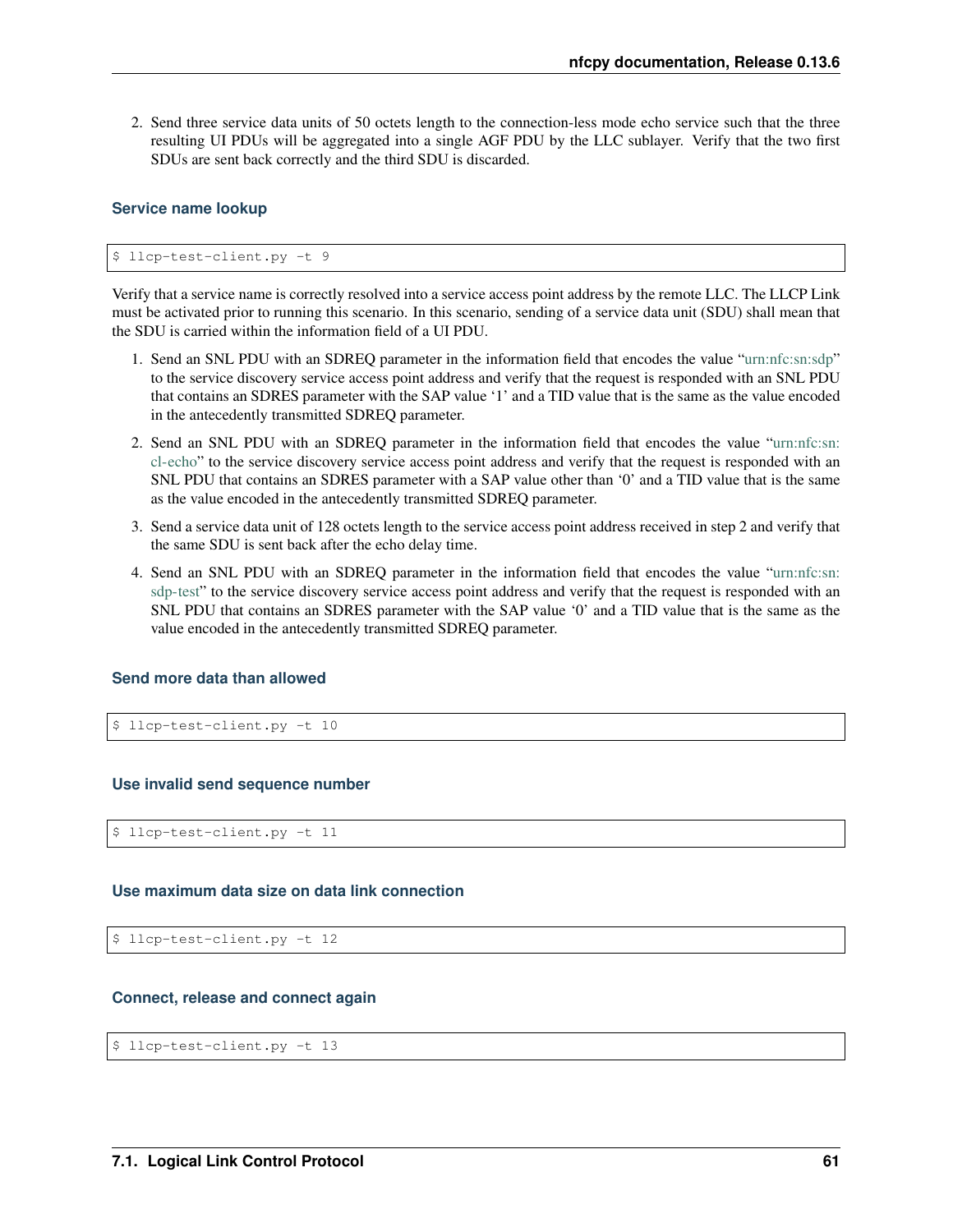#### **Connect to unknown service name**

\$ llcp-test-client.py -t 14

Verify that a data link connection can be established by specifying a service name. The LLCP Link must be activated prior to running this scenario and the connection-oriented mode echo service must be in the unconnected state.

1. Send a CONNECT PDU with an SN parameter that encodes the value ["urn:nfc:sn:co-echo-unknown"](urn:nfc:sn:co-echo-unknown) to the service discovery service access point address and verify that the connect request is rejected.

# **7.2 Simple NDEF Exchange Protocol**

# **7.2.1 snep-test-server.py**

The SNEP test server program implements an NFC device that provides two SNEP servers:

- 1. A Default SNEP Server that is compliant with the NFC Forum Default SNEP Server defined in section 6 of the SNEP specification.
- 2. A Validation SNEP Server that accepts SNEP Put and Get requests. A Put request causes the server to store the NDEF message transmitted with the request. A Get request causes the server to attempt to return a previously stored NDEF message of the same NDEF message type and identifier as transmitted with the request. The server will keep any number of distinct NDEF messages received with Put request until the client terminates the data link connection.

The Validation SNEP Server uses the service name urn:nfc:xsn:nfc-forum. org:snep-validation, assigned for the purpose of validating the SNEP candidate specification prior to adoption.

#### Usage

\$ snep-test-server.py [-h|--help] [OPTION]...

### **Options**

```
--loop, -l
```
Repeat the command endlessly, use Control-C to abort.

**--mode** {t,i}

Restrict the choice of NFC-DEP connection setup role to either Target (only listen) or Initiator (only poll). If this option is not given the dafault is to alternate between both roles with a randomized listen time.

```
--miu INT
```
Set a specific value for the LLCP Link MIU. The dafault value is 2175 octets.

```
--lto INT
```
Set a specific LLCP Link Timeout value. The default link timeout is 500 milliseconds.

```
--listen-time INT
```
Set the time to listen for initialization command from an NFC-DEP Initiator. The default listen time is 250 milliseconds.

**--no-aggregation**

Disable outbound packet aggregation for LLCP, i.e. do not generate LLCP AGF PDUs if multiple packets are waiting to be send. This is mostly to achieve communication with some older/buggy implementations.

**-q**

Do not print log messages except for errors and warnings.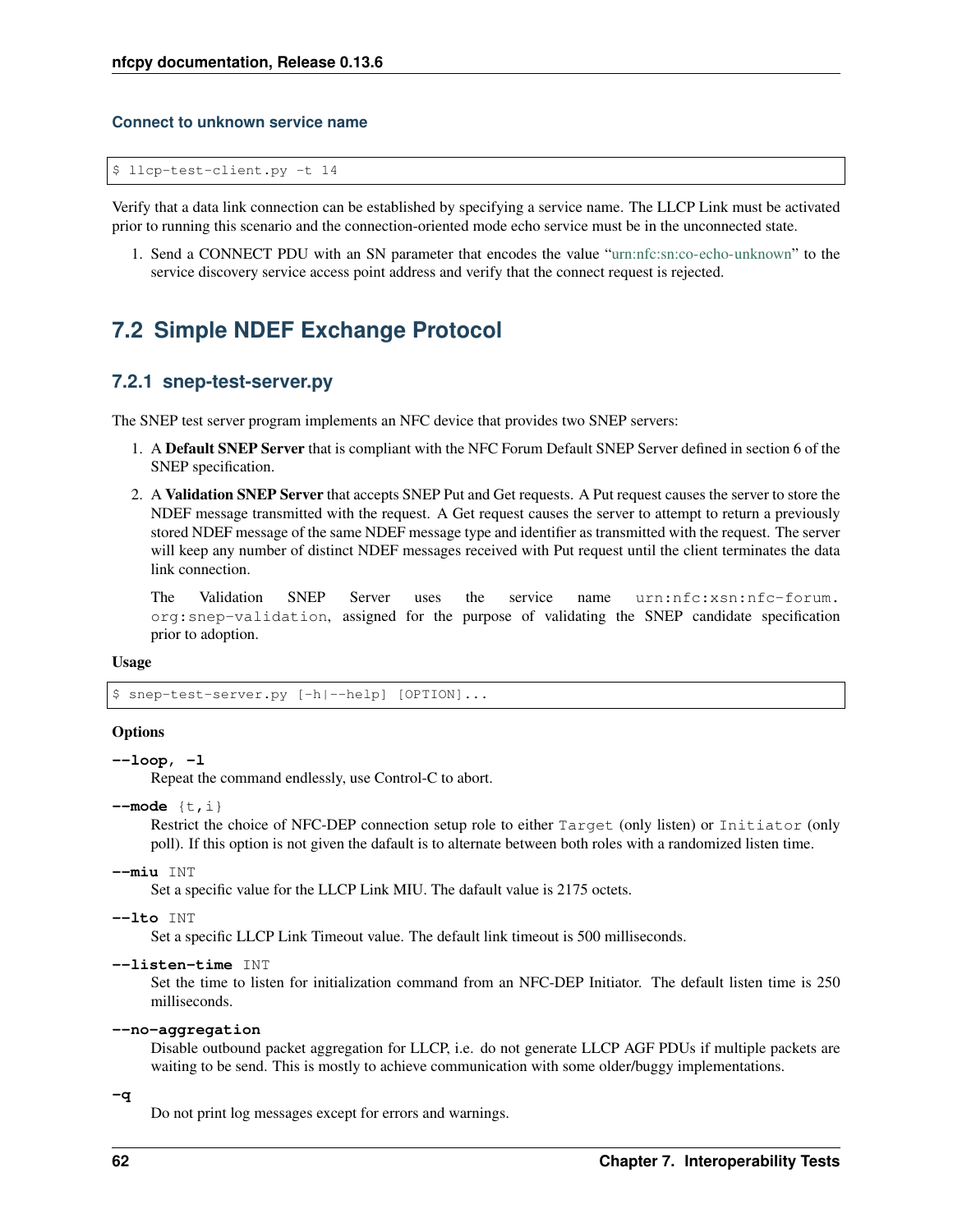**-d** MODULE

Output debug messages for MODULE to the log facility. Logs are written to <stderr> unless a log file is set with -f. MODULE is a string that corresponds to an *nfcpy* module or individual file, with dots between path components. For example, -d nfc enables all *nfcpy* debug logs, -d nfc.tag enables debug logs for all tag types, and -d nfc.tag.tt3 enables debug logs only for type 3 tags. This option may be given multiple times to enable debug logs for several modules.

**-f** LOGFILE

Write debug log messages to <LOGFILE> instead of <stderr>. Info, warning and error logs will still be printed to <stderr> unless -q is set to supress info messages on <stderr>.

**--nolog-symm**

When operating in peer mode this option prevents logging of LLCP Symmetry PDUs from the nfc.llcp. llc module. Symmetry PDUs are exchanged regularly and quite frequently over an LLCP Link and are logged by default if debug output is enabled for the llcp module.

**--device** PATH

Use a specific reader or search only for a subset of readers. The syntax for PATH is:

- usb [:vendor [:product]] with optional *vendor* and *product* as four digit hexadecimal numbers, like usb:054c:06c3 would open the first Sony RC-S380 reader and usb:054c the first Sony reader.
- usb[:bus[:device]] with optional *bus* and *device* number as three-digit decimal numbers, like usb:001:023 would specifically mean the usb device with bus number 1 and device id 23 whereas usb:001 would mean to use the first available reader on bus number 1.
- tty:port:driver with mandatory *port* and *driver* name should be used on Posix systems to open the serial port at device node /dev/tty<port> and load the driver from module  $nfc/dev/clriver$ . py. A typical example would be tty:USB0:arygon for the Arygon APPx/ADRx at /dev/ttyUSB0.
- com:port:driver with mandatory *port* and *driver* name should be used on Windows systems to open the serial port COM<port> and load the nfc/dev/<driver>.py driver module.
- udp[:host][:port] with optional *host* name or address and *port* number will use a fake communication channel over UDP/IP. Either value may be omitted in which case *host* defaults to 'localhost' and *port* defaults to 54321.

# **7.2.2 snep-test-client.py**

#### Usage

```
$ snep-test-client.py [-h|--help] [OPTION]...
```
#### **Options**

```
-t N, --test N
```
Run test number *N*. May be set more than once.

**-T**, **--test-all**

Run all tests.

**--loop**, **-l**

Repeat the command endlessly, use Control-C to abort.

--mode {t, i}

Restrict the choice of NFC-DEP connection setup role to either Target (only listen) or Initiator (only poll). If this option is not given the dafault is to alternate between both roles with a randomized listen time.

**--miu** INT

Set a specific value for the LLCP Link MIU. The dafault value is 2175 octets.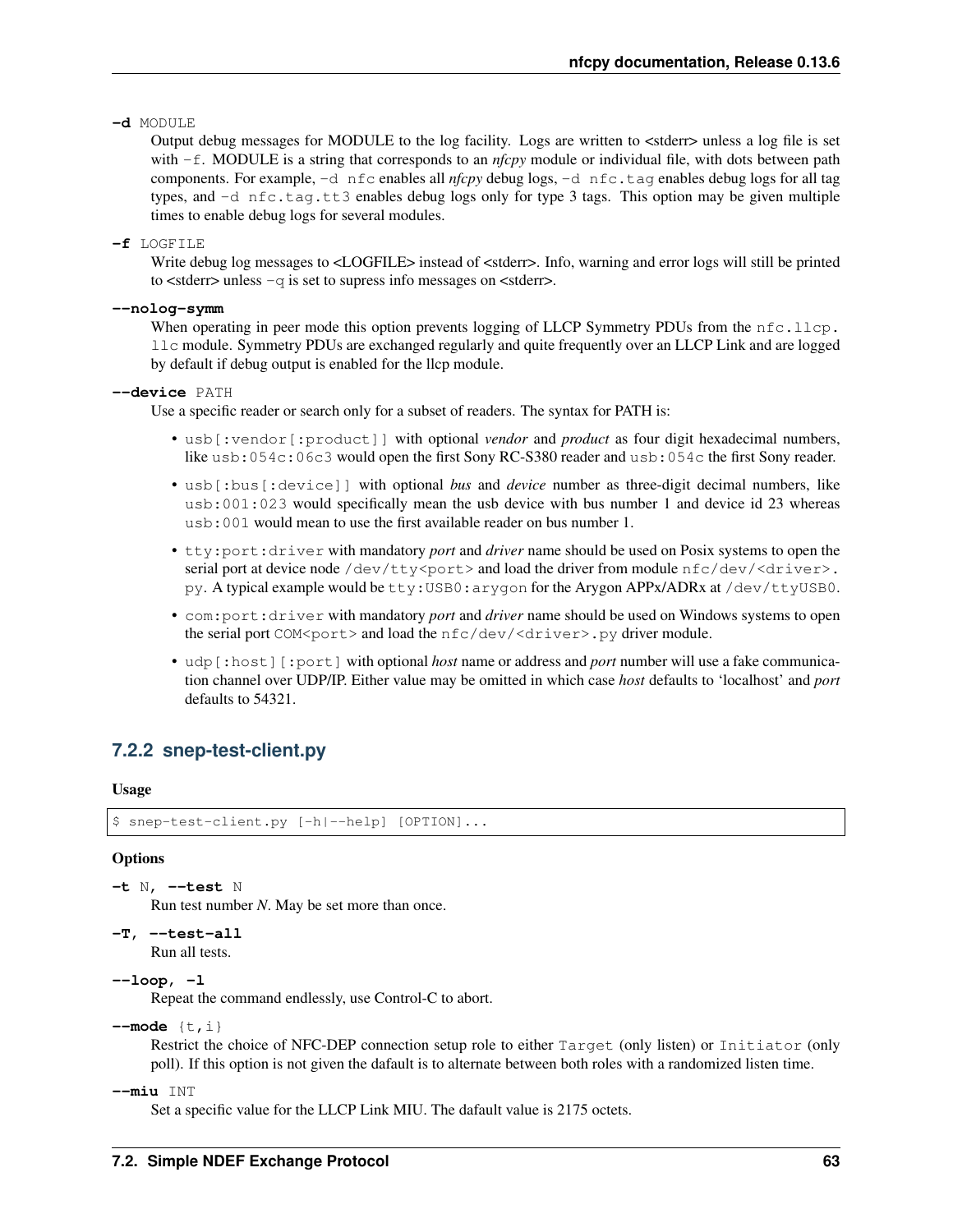#### **--lto** INT

Set a specific LLCP Link Timeout value. The default link timeout is 500 milliseconds.

### **--listen-time** INT

Set the time to listen for initialization command from an NFC-DEP Initiator. The default listen time is 250 milliseconds.

#### **--no-aggregation**

Disable outbound packet aggregation for LLCP, i.e. do not generate LLCP AGF PDUs if multiple packets are waiting to be send. This is mostly to achieve communication with some older/buggy implementations.

#### **-q**

Do not print log messages except for errors and warnings.

#### **-d** MODULE

Output debug messages for MODULE to the log facility. Logs are written to <stderr> unless a log file is set with -f. MODULE is a string that corresponds to an *nfcpy* module or individual file, with dots between path components. For example, -d nfc enables all *nfcpy* debug logs, -d nfc.tag enables debug logs for all tag types, and -d nfc.tag.tt3 enables debug logs only for type 3 tags. This option may be given multiple times to enable debug logs for several modules.

#### **-f** LOGFILE

Write debug log messages to <LOGFILE> instead of <stderr>. Info, warning and error logs will still be printed to <stderr> unless -q is set to supress info messages on <stderr>.

#### **--nolog-symm**

When operating in peer mode this option prevents logging of LLCP Symmetry PDUs from the nfc.llcp. llc module. Symmetry PDUs are exchanged regularly and quite frequently over an LLCP Link and are logged by default if debug output is enabled for the llcp module.

### **--device** PATH

Use a specific reader or search only for a subset of readers. The syntax for PATH is:

- usb[:vendor[:product]] with optional *vendor* and *product* as four digit hexadecimal numbers, like usb:054c:06c3 would open the first Sony RC-S380 reader and usb:054c the first Sony reader.
- usb[:bus[:device]] with optional *bus* and *device* number as three-digit decimal numbers, like usb:001:023 would specifically mean the usb device with bus number 1 and device id 23 whereas usb:001 would mean to use the first available reader on bus number 1.
- tty:port:driver with mandatory *port* and *driver* name should be used on Posix systems to open the serial port at device node /dev/tty<port> and load the driver from module  $nfc/dev/curiver$ . py. A typical example would be tty:USB0:arygon for the Arygon APPx/ADRx at /dev/ttyUSB0.
- com:port:driver with mandatory *port* and *driver* name should be used on Windows systems to open the serial port COM<port> and load the  $nfc/dev/driver$ , py driver module.
- udp[:host][:port] with optional *host* name or address and *port* number will use a fake communication channel over UDP/IP. Either value may be omitted in which case *host* defaults to 'localhost' and *port* defaults to 54321.

# **Test Scenarios**

# **Connect and terminate**

```
$ snep-test-client.py -t 1
```
Verify that a data link connection with the remote validation server can be established and terminated gracefully and that the server returns to a connectable state.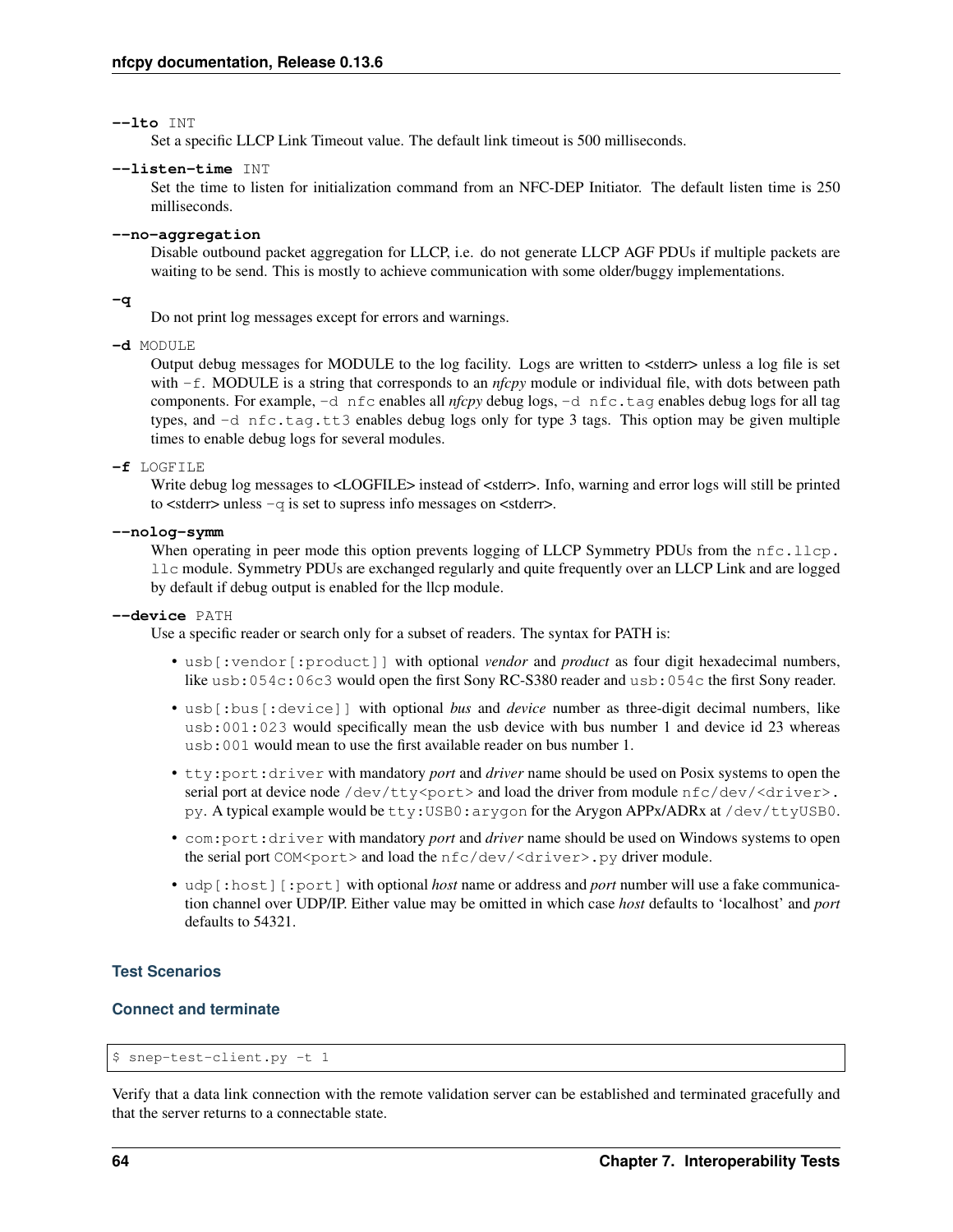- 1. Establish a data link connection with the Validation Server.
- 2. Verify that the data link connection was established successfully.
- 3. Close the data link connection with the Validation Server.
- 4. Establish a new data link connection with the Validation Server.
- 5. Verify that the data link connection was established successfully.
- 6. Close the data link connection with the Validation Server.

#### **Unfragmented message exchange**

\$ snep-test-client.py -t 2

Verify that the remote validation server is able to receive unfragmented SNEP messages.

- 1. Establish a data link connection with the Validation Server.
- 2. Send a Put request with an NDEF message of no more than 122 octets total length.
- 3. Verify that the Validation Server accepted the Put request.
- 4. Send a Get request that identifies the NDEF message sent in step 2 to be retrieved.
- 5. Verify that the retrieved NDEF message is identical to the one transmitted in step 2.
- 6. Close the data link connection.

#### **Fragmented message exchange**

\$ snep-test-client.py -t 3

Verify that the remote validation server is able to receive fragmented SNEP messages.

- 1. Establish a data link connection with the Validation Server.
- 2. Send a Put request with an NDEF message of more than 2170 octets total length.
- 3. Verify that the Validation Server accepted the Put request.
- 4. Send a Get request that identifies the NDEF message sent in step 2 to be retrieved.
- 5. Verify that the retrieved NDEF message is identical to the one transmitted in step 2.
- 6. Close the data link connection.

#### **Multiple ndef messages**

#### \$ snep-test-client.py -t 4

Verify that the remote validation server accepts more than a single NDEF message on the same data link connection.

- 1. Establish a data link connection with the Validation Server.
- 2. Send a Put request with an NDEF message that differs from the NDEF message to be send in step 3.
- 3. Send a Put request with an NDEF message that differs from the NDEF message that has been send send in step 2.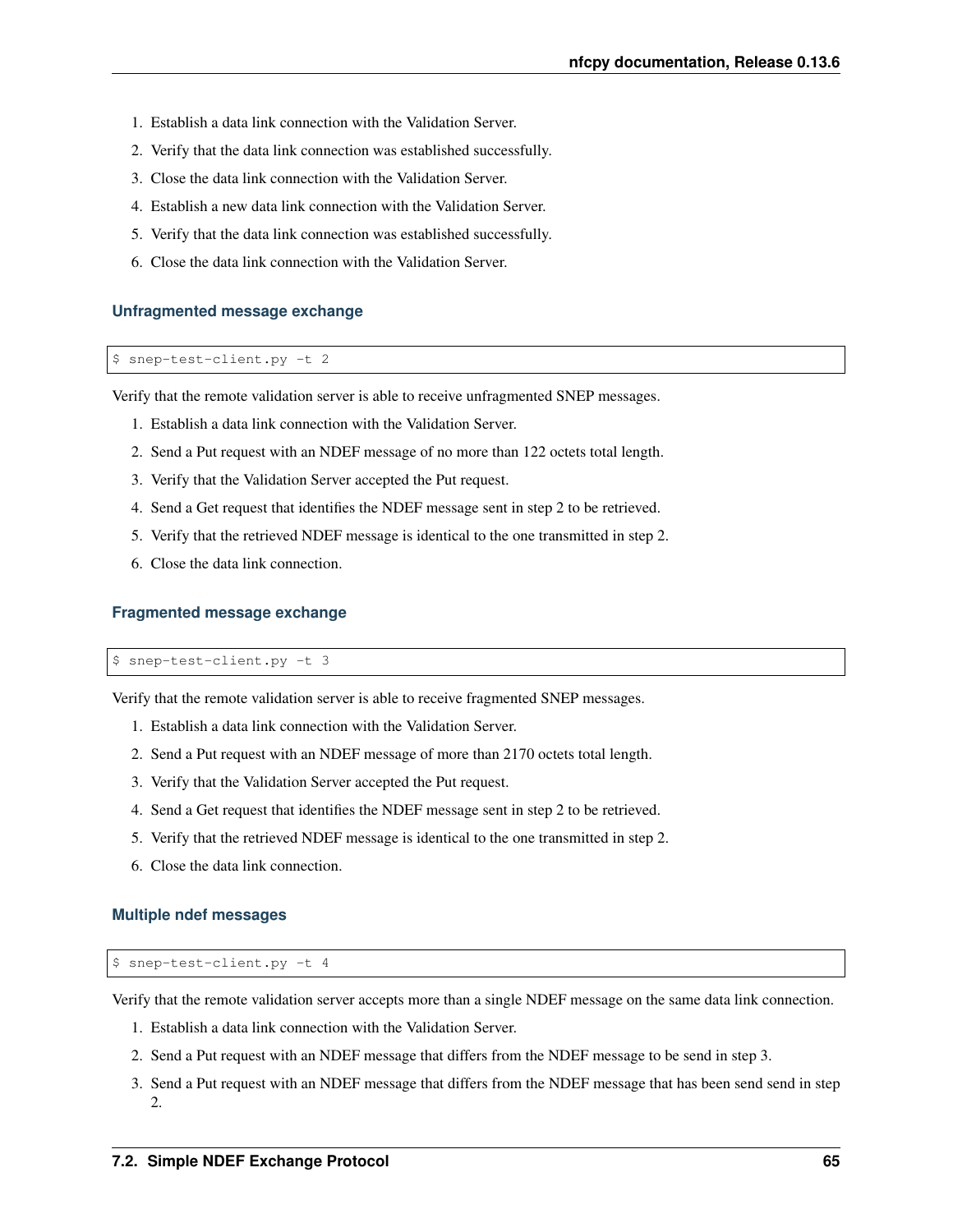- 4. Send a Get request that identifies the NDEF message sent in step 2 to be retrieved.
- 5. Send a Get request that identifies the NDEF message sent in step 3 to be retrieved.
- 6. Verify that the retrieved NDEF messages are identical to the NDEF messages transmitted in steps 2 and 3.
- 7. Close the data link connection.

# **Undeliverable resource**

\$ snep-test-client.py -t 5

Verify verify that the remote validation server responds appropriately if the client requests an NDEF message that exceeds the maximum acceptable length specified by the request.

- 1. Establish a data link connection with the Validation Server.
- 2. Send a Put request with an NDEF message of total lenght N.
- 3. Verify that the Validation Server accepted the Put request.
- 4. Send a Get request with the maximum acceptable lenght field set to *N 1* and an NDEF message that identifies the NDEF message sent in step 2 to be retrieved.
- 5. Verify that the server replies with the appropriate response message.
- 6. Close the data link connection.

## **Unavailable resource**

\$ snep-test-client.py -t 6

Verify that the remote validation server responds appropriately if the client requests an NDEF message that is not available.

- 1. Establish a data link connection with the Validation Server.
- 2. Send a Get request that identifies an arbitrary NDEF message to be retrieved.
- 3. Verify that the server replies with the appropriate response message.
- 4. Close the data link connection.

# **Default server limits**

\$ snep-test-client.py -t 7

Verify verify that the remote default server accepts a Put request with an information field of up to 1024 octets, and that it rejects a Get request.

- 1. Establish a data link connection with the Default Server.
- 2. Send a Put request with an NDEF message of up to 1024 octets total length.
- 3. Verify that the Default Server replies with a Success response message.
- 4. Send a Get request with an NDEF message of arbitrary type and identifier.
- 5. Verify that the Default Server replies with a Not Implemented response message.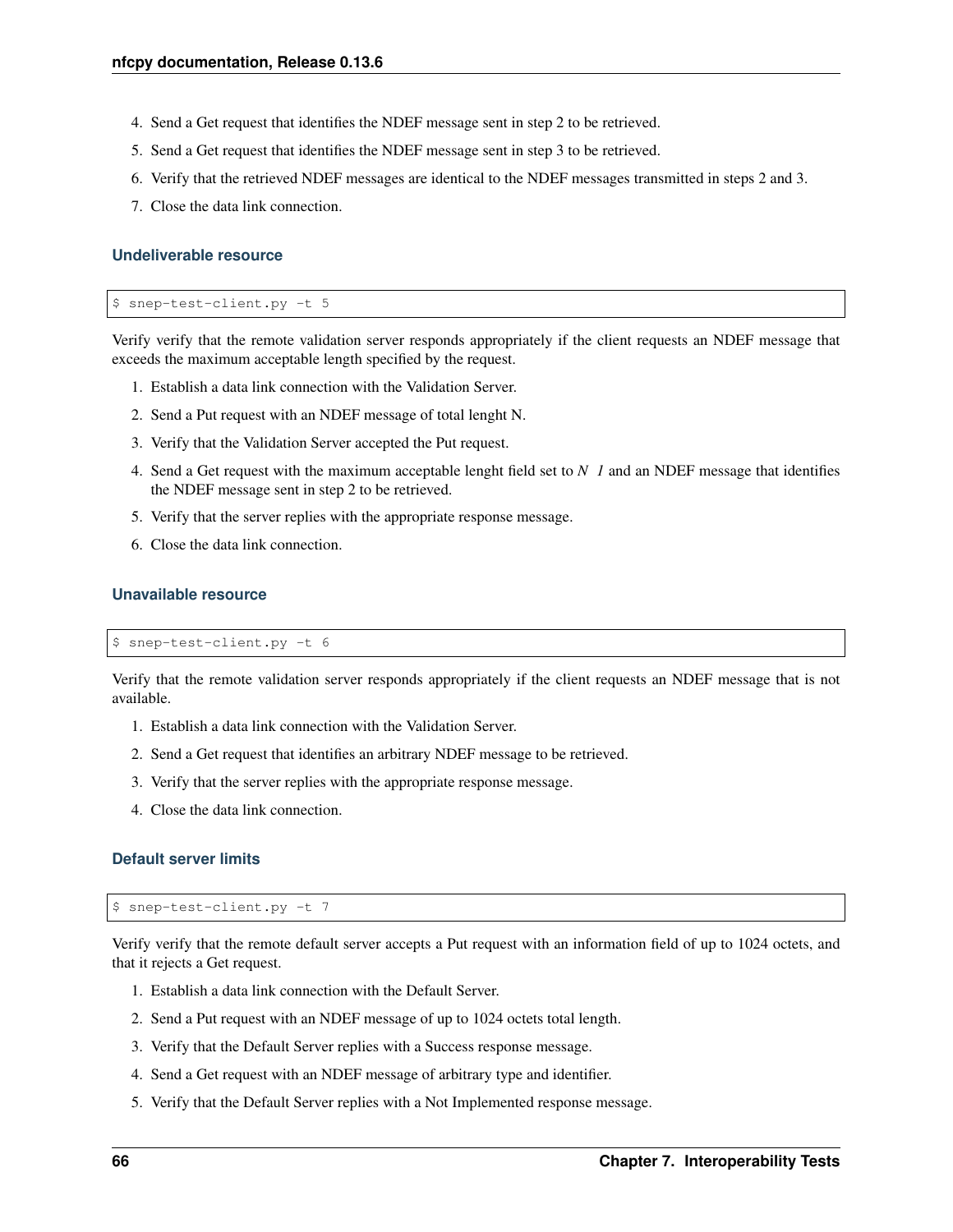6. Close the data link connection.

# **7.3 Connection Handover**

The handover-test-server.py and handover-test-client.py programs provide a test facility for the NFC Forum Connection Handover 1.2 specification.

# **7.3.1 handover-test-server.py**

Usage:

\$ handover-test-server.py [-h|--help] [OPTION]... [CARRIER]...

The handover test server implements the handover selector role. A handover client can connect to the server with the well-known service name urn:nfc:sn:handover and send handover request messages. The server replies with handover select messages populated with carriers provided through *CARRIER* arguments and matching the a carrier in the received handover request carrier list.

Each *CARRIER* argument must provide an NDEF message file, which may be a handover select message with one or more alternative carriers (including auxiliary data) or an alternative carrier record optionally followed by one or more auxiliary data records. Note that only the handover select message format allows to specify the carrier power state. All carriers including power state information and auxiliary data records are accumulated into a list of selectable carriers, ordered by argument position and carrier sequence within a handover select message.

Unless the  $-$ skip-local option is given, the server attempts to include carriers that are locally available on the host device. Local carriers are always added after all *CARRIER* arguments.

Note: Local carrier detection currently requires a Linux OS with the bluez Bluetooth stack and D-Bus. This is true for many Linux distributions, but has so far only be tested on Ubuntu.

#### Options:

#### **--skip-local**

Skip the local carrier detection. Without this option the handover test server tries to discover locally available carriers and consider them in the selection process. Local carriers are considered after all carriers provided manually.

#### **--select** NUM

Return at most *NUM* carriers with the handover select message. The default is to return all matching carriers.

```
--delay INT
```
Delay the handover response for the number of milliseconds specified as INT. The handover specification says that the server should answer within 1 second and if it doesn't the client may assume a processing error.

```
--recv-miu INT
```
Set the maximum information unit size for inbound LLCP packets on the data link connection between the server and the remote client. This value is transmitted with the CC PDU to the remote client.

#### **--recv-buf** INT

Set the receive window size for inbound LLCP packets on the data link connection between the server and the remote client. This value is transmitted with the CC PDU to the remote client.

**--quirks**

This option causes the handover test server to try support non-compliant implementations if possible and as known. Currently implemented work-arounds are: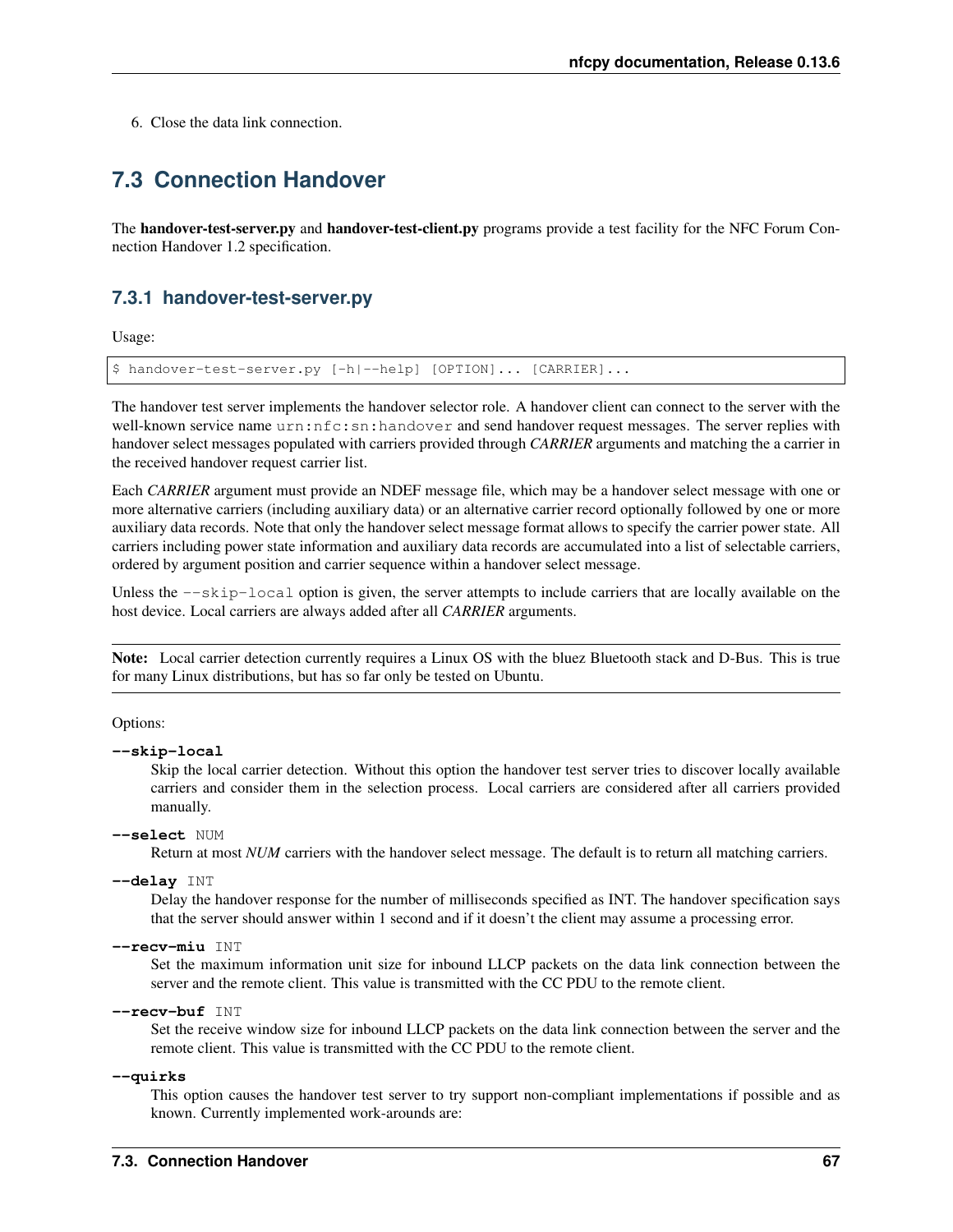- a ['urn:nfc:sn:snep'](urn:nfc:sn:snep) server is enabled and accepts the GET request with a handover request message that was implemented in Android Jelly Bean
- the version of the handover request message sent by Android Jelly Bean is changed to 1.1 to accomodate the missing collision resolution record that is required for version 1.2.
- the incorrect type-name-format encoding in handover carrier records sent by some Sony Xperia phones is corrected to mime-type.

# **Test Scenarios**

#### **Empty handover select response**

\$ handover-test-server.py --select 0

Verify that the remote handover client accepts a handover select message that has no alternative carriers.

# **A carrier that is being activated**

```
$ ndeftool.py make btcfg 01:02:03:04:05:06 --activating | handover-test-server --skip-
˓→local -
```
Verify that the remote handover client understands and tries to connect to a Bluetooth carrier that is in the process of activation.

# **Delayed handover select response**

\$ examples/handover-test-server.py --delay 10000

Check hot the remote handover implementation behaves if the handover select response is delayed for about 10 seconds. This test intends to help identify user interface issues.

# **7.3.2 handover-test-client.py**

#### Usage

```
$ handover-test-client.py [-h|--help] [OPTION]... [CARRIER]...
```
The handover test client implements the handover requester role. The handover client connects to the remote server with well-known service name urn:nfc:sn:handover and sends handover request messages populated with carriers provided through one or more *CARRIER* arguments or implicitly if tests from the test suite are executed. The client expects the server to reply with handover select messages that list carriers matching one or more of the carriers sent with the handover request carrier list.

Each *CARRIER* argument must provide an NDEF message file which may be a handover message with one or more alternative carriers (including auxiliary data) or an alternative carrier record followed by zero or more auxiliary data records. Note that only the handover message format allows to specify the carrier power state. All carriers, including power state information and auxiliary data records, are accumulated into a list of requestable carriers ordered by argument position and carrier sequence within a handover message.

# **Options**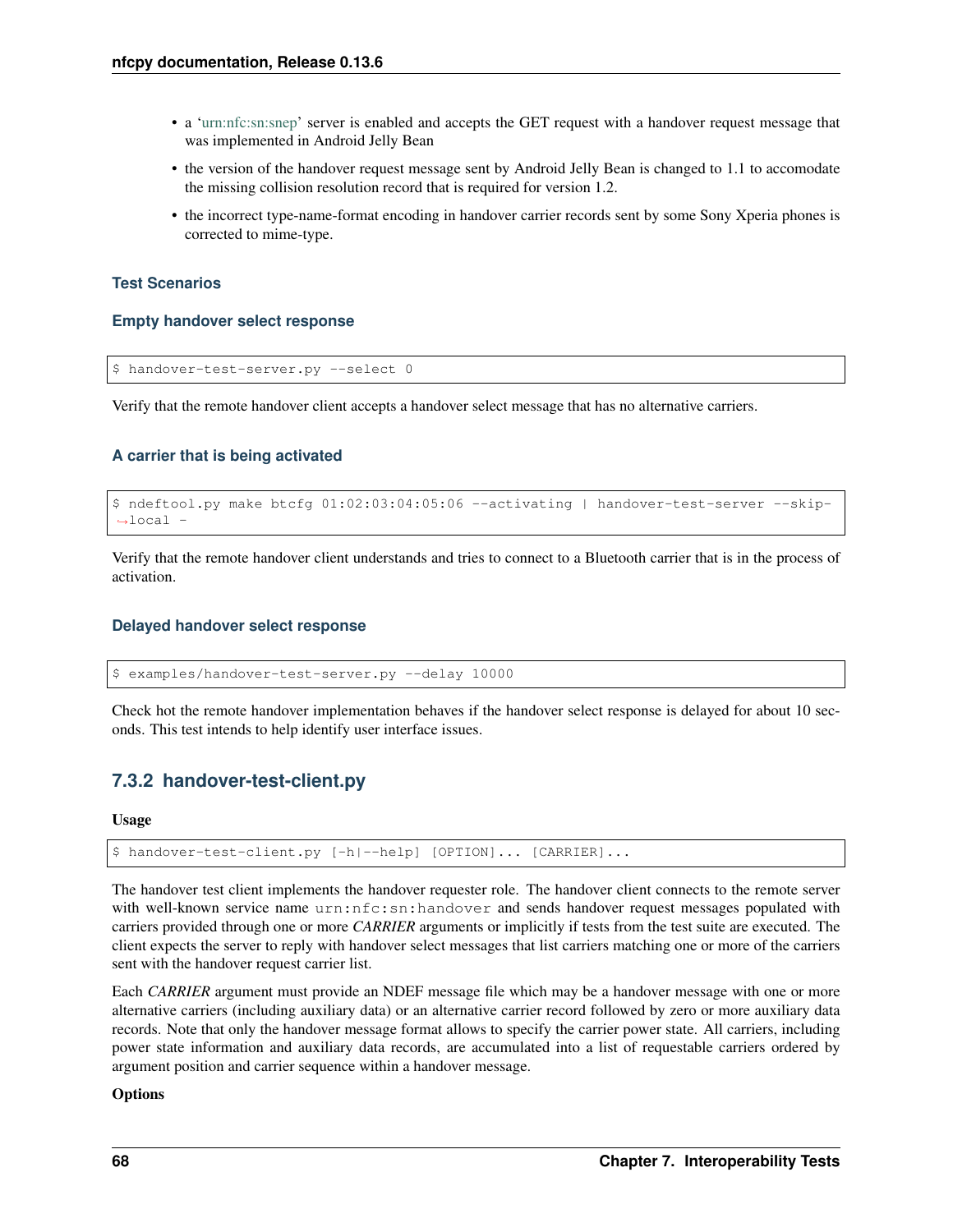#### <span id="page-72-0"></span>**-t** N, **--test** N

Run test number *N* from the test suite. Multiple tests can be specified.

#### **--relax**

The  $-\text{relax}$  option affects how missing optional, but highly recommended, handover data is handled when running test scenarios. Without  $-\text{relax}$  any missing data is regarded as a test error that terminates test execution. With the  $-\text{relax}$  option set only a warning message is logged.

#### **--recv-miu** INT

Set the maximum information unit size for inbound LLCP packets on the data link connection between the client and the remote server. This value is transmitted with the CONNECT PDU to the remote server.

#### **--recv-buf** INT

Set the receive window size for inbound LLCP packets on the data link connection between the client and the remote server. This value is transmitted with the CONNECT PDU to the remote server.

#### **--quirks**

This option causes the handover test client to try support non-compliant implementations as much as possible, including and beyond the  $-\text{relax}$  behavor. The modifications activated with  $-\text{quirks}$  are:

- After test procedures are completed the client does not terminate the LLCP link but waits until the link is disrupted to prevent the NFC stack segfault and recovery on pre 4.1 Android devices.
- Try sending the handover request message with a SNEP GET request to the remote default SNEP server if the urn:nfc:sn:handover service is not available.

#### **Test Scenarios**

#### **Presence and connectivity**

\$ handover-test-client.py -t 1

Verify that the remote device has the connection handover service active and that the client can open, close and re-open a connection with the server.

- 1. Connect to the remote handover service.
- 2. Close the data link conection.
- 3. Connect to the remote handover service.
- 4. Close the data link conection.

#### **Empty carrier list**

\$ handover-test-client.py -t 2

Verify that the handover server responds to a handover request without alternative carriers with a handover select message that also has no alternative carriers.

- 1. Connect to the remote handover service.
- 2. Send a handover request message containing zero alternative carriers.
- 3. Verify that the server returns a handover select message within no more than 3 seconds; and that the message contains zero alternative carriers.
- 4. Close the data link conection.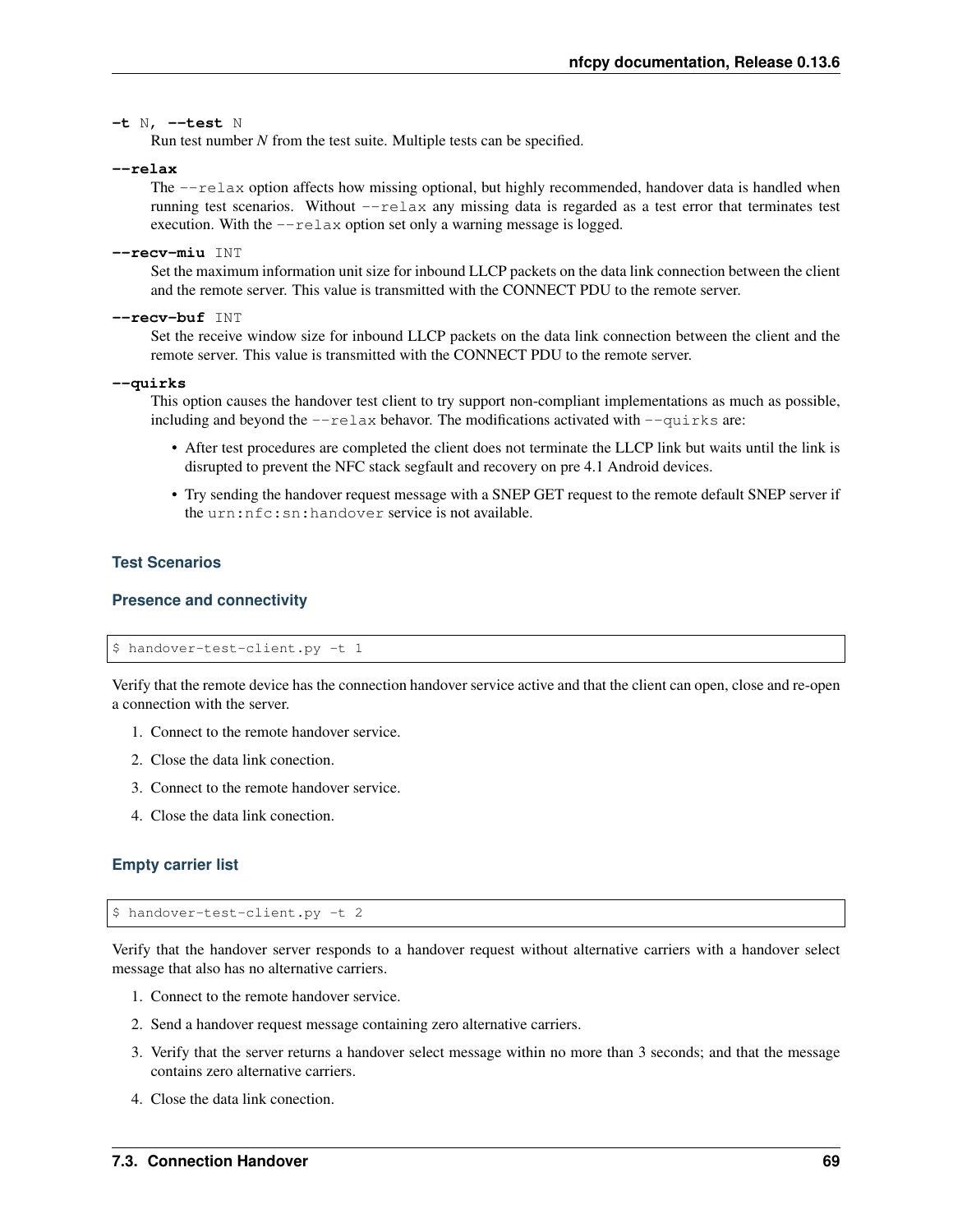#### **Version handling**

\$ handover-test-client.py -t 3

Verify that the remote handover server handles historic and future handover request version numbers. This test is run as a series of steps where for each step the connection to the server is established and closed after completion. For all steps the configuration sent is a Bluetooth carrier for device address 01:02:03:04:05:06.

- 1. Connect to the remote handover service.
- 2. Send a handover request message with version 1.2.
- 3. Verify that the server replies with version 1.2.
- 4. Close the data link conection.
- 5. Connect to the remote handover service.
- 6. Send a handover request message with version 1.1.
- 7. Verify that the server replies with version 1.2.
- 8. Close the data link conection.
- 9. Connect to the remote handover service.
- 10. Send a handover request message with version 1.15.
- 11. Verify that the server replies with version 1.2.
- 12. Close the data link conection.
- 13. Connect to the remote handover service.
- 14. Send a handover request message with version 15.0.
- 15. Verify that the server replies with version 1.2.
- 16. Close the data link conection.

#### **Bluetooth just-works pairing**

\$ handover-test-client.py -t 4

Verify that the application/vnd.bluetooth.ep.oob alternative carrier is correctly evaluated and replied. This test is only applicable if the peer device does have Bluetooth connectivity.

- 1. Connect to the remote handover service.
- 2. Send a handover request message with a single alternative carrier of type application/vnd.bluetooth. ep.oob and power state active. Secure pairing hash and randomizer are not provided with the Bluetooth configuration.
- 3. Verify that the server returns a handover select message within no more than 3 seconds; that the message contains exactly one alternative carrier with type application/vnd.bluetooth.ep.oob and power state active or activating; that the Bluetooth local device name is transmitted; and that secure simple pairing hash and randomizer are not transmitted. Issues a warning if class of device/service or service class UUID attributes are not transmitted.
- 4. Close the data link conection.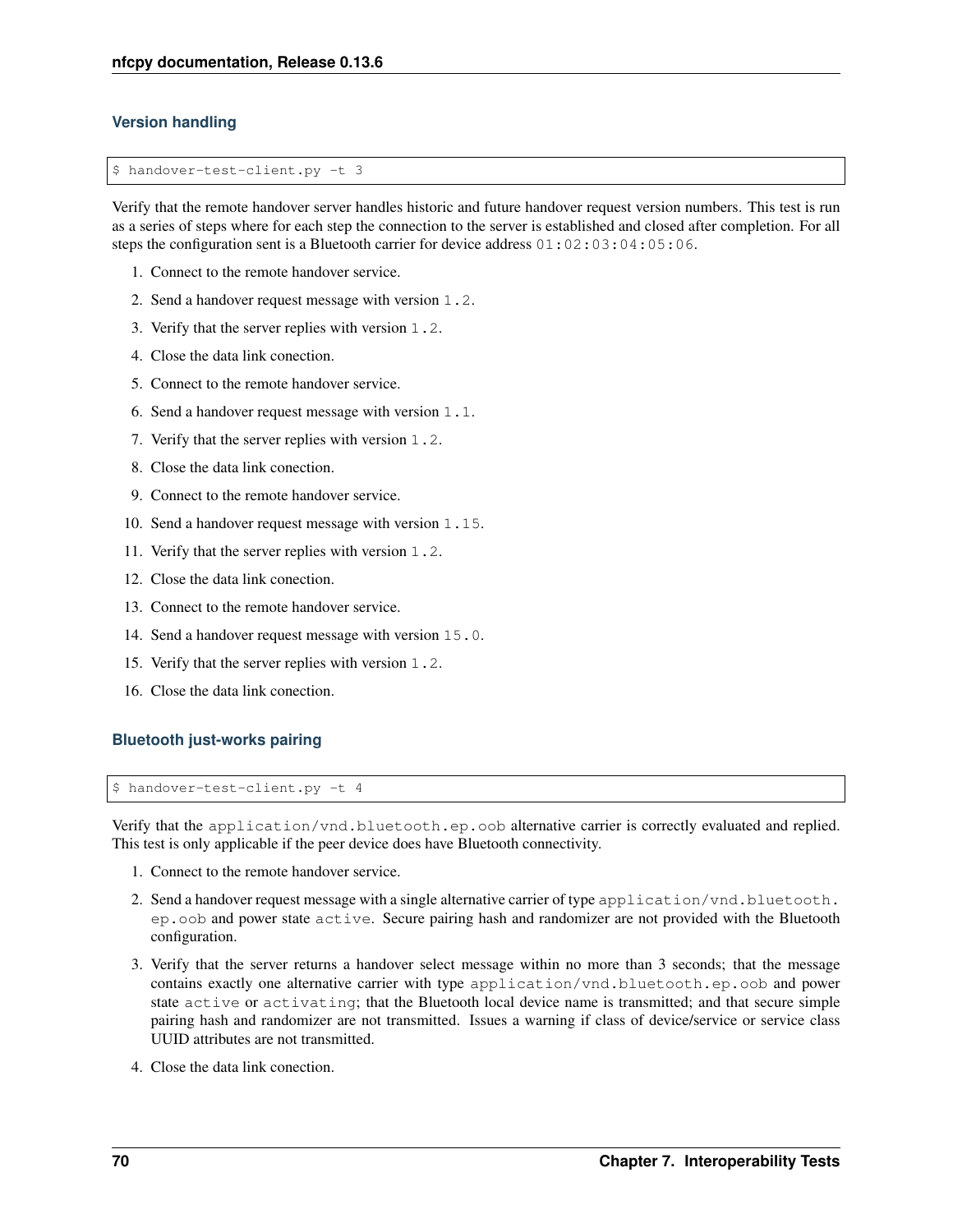#### **Bluetooth secure pairing**

\$ handover-test-client.py -t 5

Verify that the application/vnd.bluetooth.ep.oob alternative carrier is correctly evaluated and replied. This test is only applicable if the peer device does have Bluetooth connectivity.

- 1. Connect to the remote handover service.
- 2. Send a handover request message with a single alternative carrier of type application/vnd.bluetooth. ep.oob and power state active. Secure pairing hash and randomizer are transmitted with the Bluetooth configuration.
- 3. Verify that the server returns a handover select message within no more than 3 seconds; that the message contains exactly one alternative carrier with type application/vnd.bluetooth.ep.oob and power state active or activating; that the Bluetooth local device name is transmitted; and that secure simple pairing hash and randomizer are transmitted. Issues a warning if class of device/service or service class UUID attributes are not transmitted.
- 4. Close the data link conection.

#### **Unknown carrier type**

\$ handover-test-client.py -t 6

Verify that the remote handover server returns a select message without alternative carriers if a single carrier of unknown type was sent with the handover request.

- 1. Connect to the remote handover service.
- 2. Send a handover request message with a single alternative carrier of type urn:nfc:ext:nfcpy. org:unknown-carrier-type.
- 3. Verify that the server returns a handover select message with an empty alternative carrier selection.
- 4. Close the data link conection.

#### **Two handover requests**

```
$ handover-test-client.py -t 7
```
Verify that the remote handover server does not close the data link connection after the first handover request message.

- 1. Connect to the remote handover service.
- 2. Send a handover request with a single carrier of unknown type
- 3. Send a handover request with a single Bluetooth carrier
- 4. Close the data link conection.

#### **Reserved-future-use check**

\$ handover-test-client.py -t 8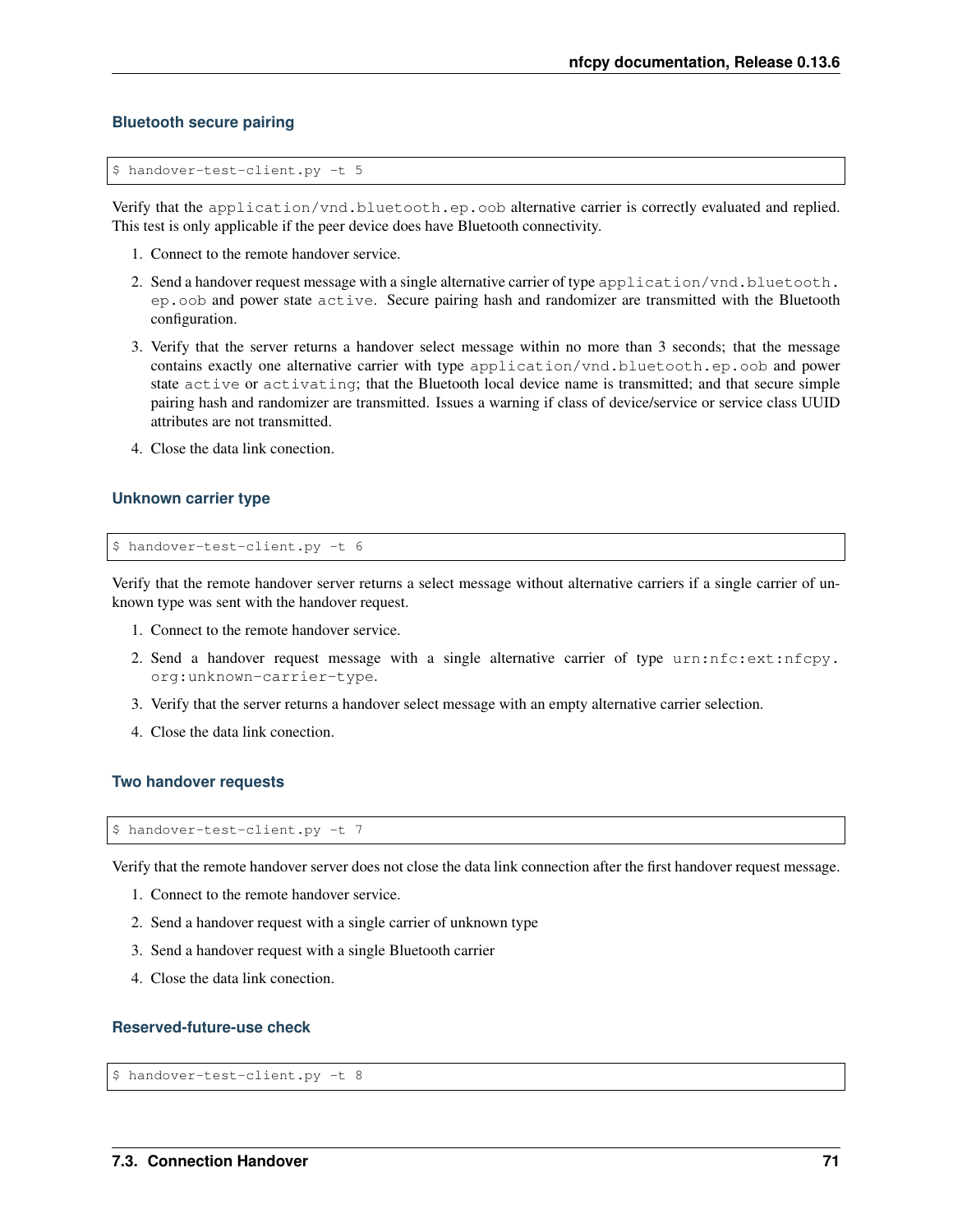<span id="page-75-0"></span>Verify that reserved bits are set to zero and optional reserved bytes are not present in the payload of the alternative carrier record. This test requires that the remote server selects a Bluetooth alternative carrier if present in the request.

- 1. Connect to the remote handover service.
- 2. Send a handover request with a single Bluetooth carrier
- 3. Verify that an alternative carrier record is present; that reserved bits in the first octet are zero; and that the record payload ends with the last auxiliary data reference.
- 4. Close the data link conection.

#### **Skip meaningless records**

```
$ handover-test-client.py -t 9
```
Verify that records that have no defined meaning in the payload of a handover request record are ignored. This test assumes that the remote server selects a Bluetooth alternative carrier if present in the request.

- 1. Connect to the remote handover service.
- 2. Send a handover request with a single Bluetooth carrier and a meaningless text record as the first record of the handover request record payload.
- 3. Verify that an Bluetooth alternative carrier record is returned.
- 4. Close the data link conection.

## **7.4 Personal Health Device Communication**

#### **7.4.1 phdc-test-manager.py**

This program implements an NFC device that provides a PHDC manager with the well-known service name urn:nfc:sn:phdc and a non-standard PHDC manager with the experimental service name urn:nfc:xsn:nfc-forum.org:phdc-validation.

Usage

```
$ phdc-test-manager.py [-h|--help] [OPTION]...
```
#### **Options**

```
--loop, -l
```
Repeat the command endlessly, use Control-C to abort.

```
--mode {t,i}
```
Restrict the choice of NFC-DEP connection setup role to either Target (only listen) or Initiator (only poll). If this option is not given the dafault is to alternate between both roles with a randomized listen time.

**--miu** INT

Set a specific value for the LLCP Link MIU. The dafault value is 2175 octets.

**--lto** INT

Set a specific LLCP Link Timeout value. The default link timeout is 500 milliseconds.

**--listen-time** INT

Set the time to listen for initialization command from an NFC-DEP Initiator. The default listen time is 250 milliseconds.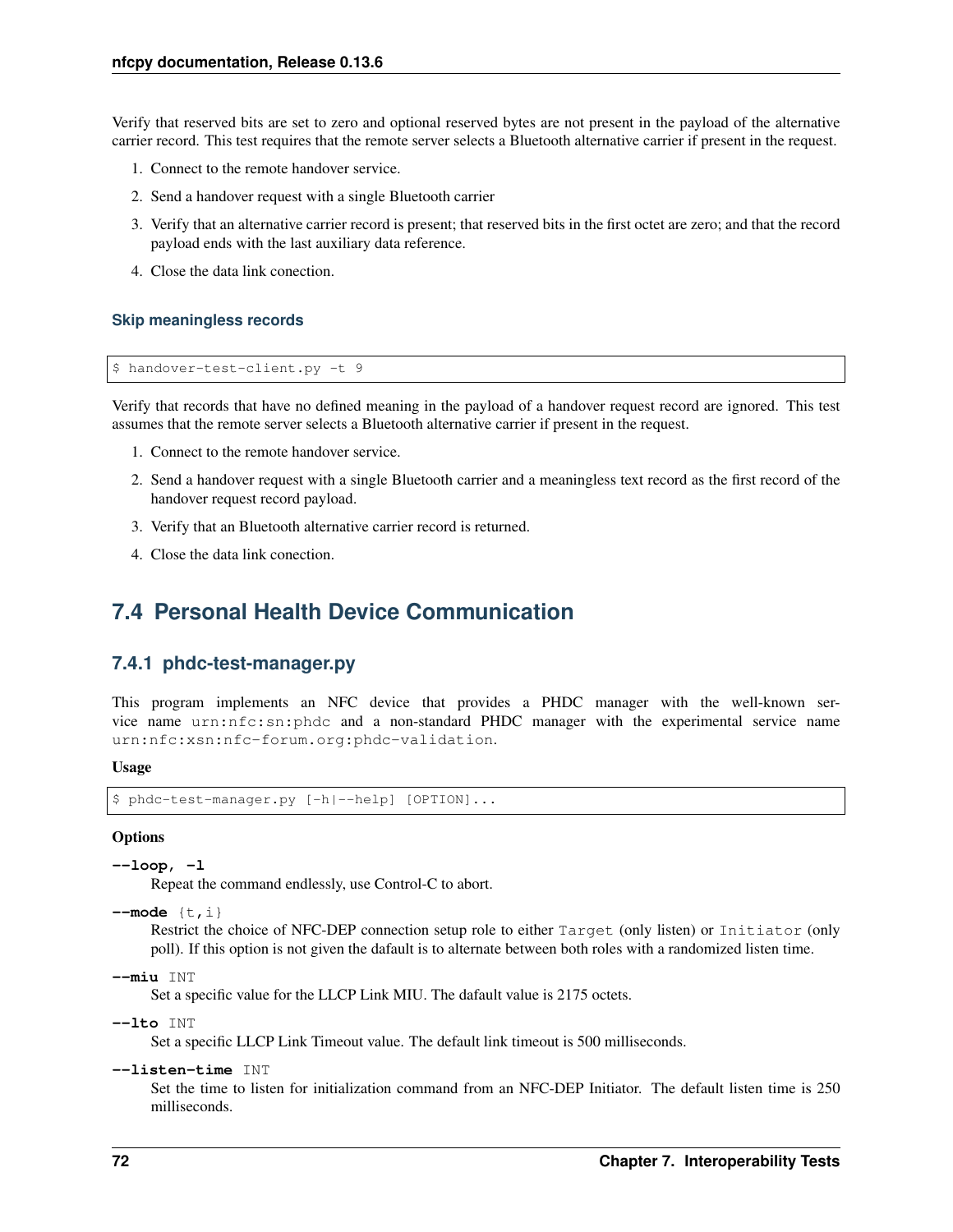#### <span id="page-76-0"></span>**--no-aggregation**

Disable outbound packet aggregation for LLCP, i.e. do not generate LLCP AGF PDUs if multiple packets are waiting to be send. This is mostly to achieve communication with some older/buggy implementations.

**--wait**

After reading or writing a tag, wait until it is removed before returning. This option is implicit when the option --loop is set.

#### **--technology** {A,B,F}

Poll only for tags of a specific technology. The technologies NFC-A, NFC-B, and NFC-F are defined in the NFC Forum Digital Specification. The technology indicator is case insensitive. The default is to poll for all technologies.

#### **-q**

Do not print log messages except for errors and warnings.

**-d** MODULE

Output debug messages for MODULE to the log facility. Logs are written to <stderr> unless a log file is set with -f. MODULE is a string that corresponds to an *nfcpy* module or individual file, with dots between path components. For example, -d nfc enables all *nfcpy* debug logs, -d nfc.tag enables debug logs for all tag types, and -d nfc.tag.tt3 enables debug logs only for type 3 tags. This option may be given multiple times to enable debug logs for several modules.

#### **-f** LOGFILE

Write debug log messages to <LOGFILE> instead of <stderr>. Info, warning and error logs will still be printed to  $\lt$  stderr $>$  unless  $-q$  is set to supress info messages on  $\lt$  stderr $>$ .

#### **--nolog-symm**

When operating in peer mode this option prevents logging of LLCP Symmetry PDUs from the nfc.llcp. llc module. Symmetry PDUs are exchanged regularly and quite frequently over an LLCP Link and are logged by default if debug output is enabled for the llcp module.

#### **--device** PATH

Use a specific reader or search only for a subset of readers. The syntax for PATH is:

- usb[:vendor[:product]] with optional *vendor* and *product* as four digit hexadecimal numbers, like usb:054c:06c3 would open the first Sony RC-S380 reader and usb:054c the first Sony reader.
- usb[:bus[:device]] with optional *bus* and *device* number as three-digit decimal numbers, like usb:001:023 would specifically mean the usb device with bus number 1 and device id 23 whereas usb:001 would mean to use the first available reader on bus number 1.
- tty:port:driver with mandatory *port* and *driver* name should be used on Posix systems to open the serial port at device node /dev/tty<port> and load the driver from module  $nfc/dev/clriver$ . py. A typical example would be tty:USB0:arygon for the Arygon APPx/ADRx at /dev/ttyUSB0.
- com:port:driver with mandatory *port* and *driver* name should be used on Windows systems to open the serial port  $COM<$  port > and load the nfc/dev/ $\langle$ driver>.py driver module.
- udp[:host][:port] with optional *host* name or address and *port* number will use a fake communication channel over UDP/IP. Either value may be omitted in which case *host* defaults to 'localhost' and *port* defaults to 54321.

### **7.4.2 phdc-test-agent.py p2p**

#### Usage

\$ phdc-test-agent.py p2p [-h|--help] [OPTION]...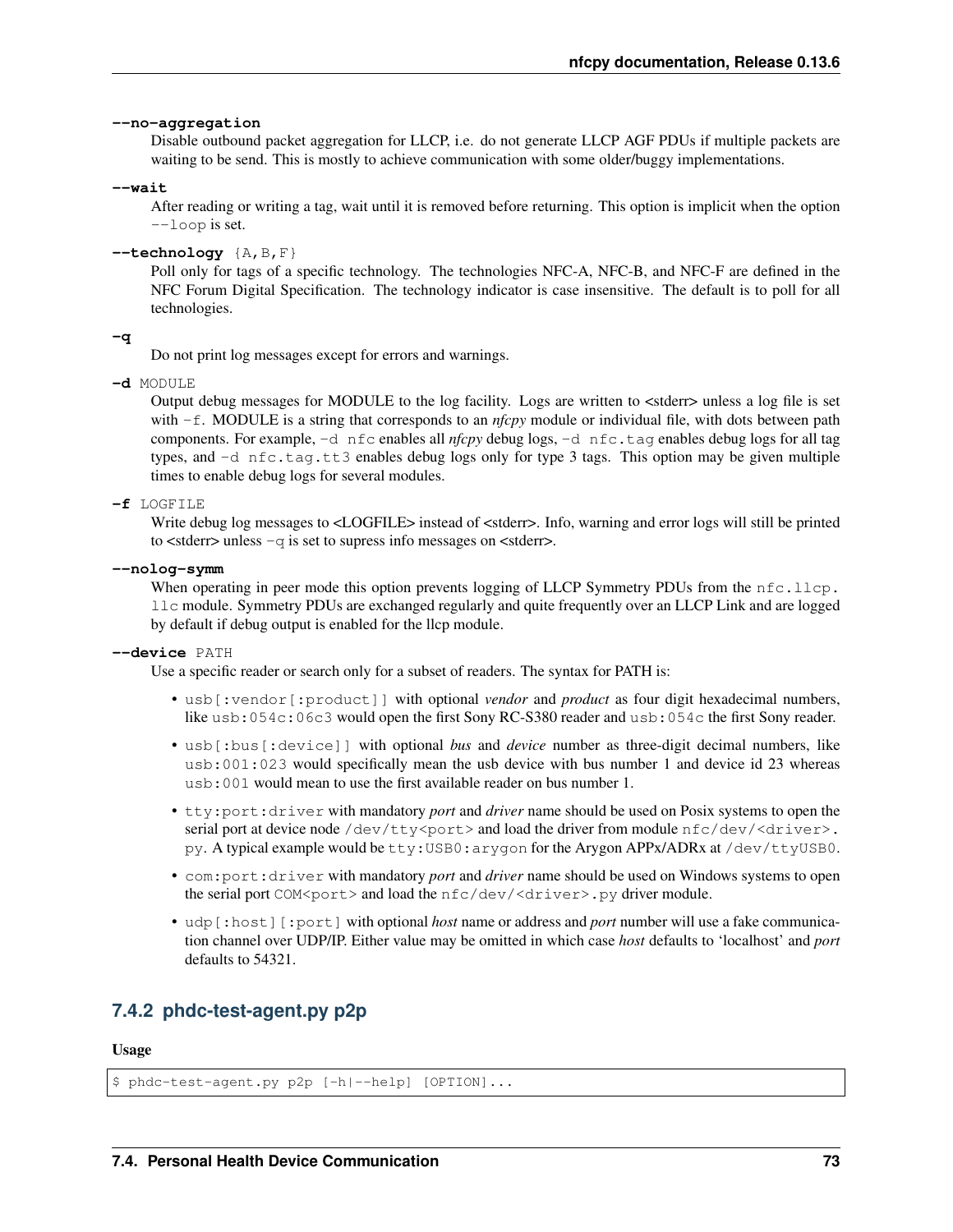#### <span id="page-77-0"></span>**Options**

#### **-t** N, **--test** N

Run test number *N*. May be set more than once.

#### **-T**, **--test-all**

Run all tests.

#### **--loop**, **-l**

Repeat the command endlessly, use Control-C to abort.

#### **--mode** {t,i}

Restrict the choice of NFC-DEP connection setup role to either Target (only listen) or Initiator (only poll). If this option is not given the dafault is to alternate between both roles with a randomized listen time.

#### **--miu** INT

Set a specific value for the LLCP Link MIU. The dafault value is 2175 octets.

#### **--lto** INT

Set a specific LLCP Link Timeout value. The default link timeout is 500 milliseconds.

#### **--listen-time** INT

Set the time to listen for initialization command from an NFC-DEP Initiator. The default listen time is 250 milliseconds.

#### **--no-aggregation**

Disable outbound packet aggregation for LLCP, i.e. do not generate LLCP AGF PDUs if multiple packets are waiting to be send. This is mostly to achieve communication with some older/buggy implementations.

#### **-q**

Do not print log messages except for errors and warnings.

#### **-d** MODULE

Output debug messages for MODULE to the log facility. Logs are written to <stderr> unless a log file is set with -f. MODULE is a string that corresponds to an *nfcpy* module or individual file, with dots between path components. For example, -d nfc enables all *nfcpy* debug logs, -d nfc.tag enables debug logs for all tag types, and -d nfc.tag.tt3 enables debug logs only for type 3 tags. This option may be given multiple times to enable debug logs for several modules.

#### **-f** LOGFILE

Write debug log messages to <LOGFILE> instead of <stderr>. Info, warning and error logs will still be printed to  $\lt$  stderr $>$  unless  $-q$  is set to supress info messages on  $\lt$  stderr $>$ .

#### **--nolog-symm**

When operating in peer mode this option prevents logging of LLCP Symmetry PDUs from the nfc.llcp. llc module. Symmetry PDUs are exchanged regularly and quite frequently over an LLCP Link and are logged by default if debug output is enabled for the llcp module.

#### **--device** PATH

Use a specific reader or search only for a subset of readers. The syntax for PATH is:

- usb[:vendor[:product]] with optional *vendor* and *product* as four digit hexadecimal numbers, like usb:054c:06c3 would open the first Sony RC-S380 reader and usb:054c the first Sony reader.
- usb[:bus[:device]] with optional *bus* and *device* number as three-digit decimal numbers, like usb:001:023 would specifically mean the usb device with bus number 1 and device id 23 whereas usb:001 would mean to use the first available reader on bus number 1.
- tty:port:driver with mandatory *port* and *driver* name should be used on Posix systems to open the serial port at device node /dev/tty<port> and load the driver from module  $nfc/dev/clriver$ . py. A typical example would be tty:USB0:arygon for the Arygon APPx/ADRx at /dev/ttyUSB0.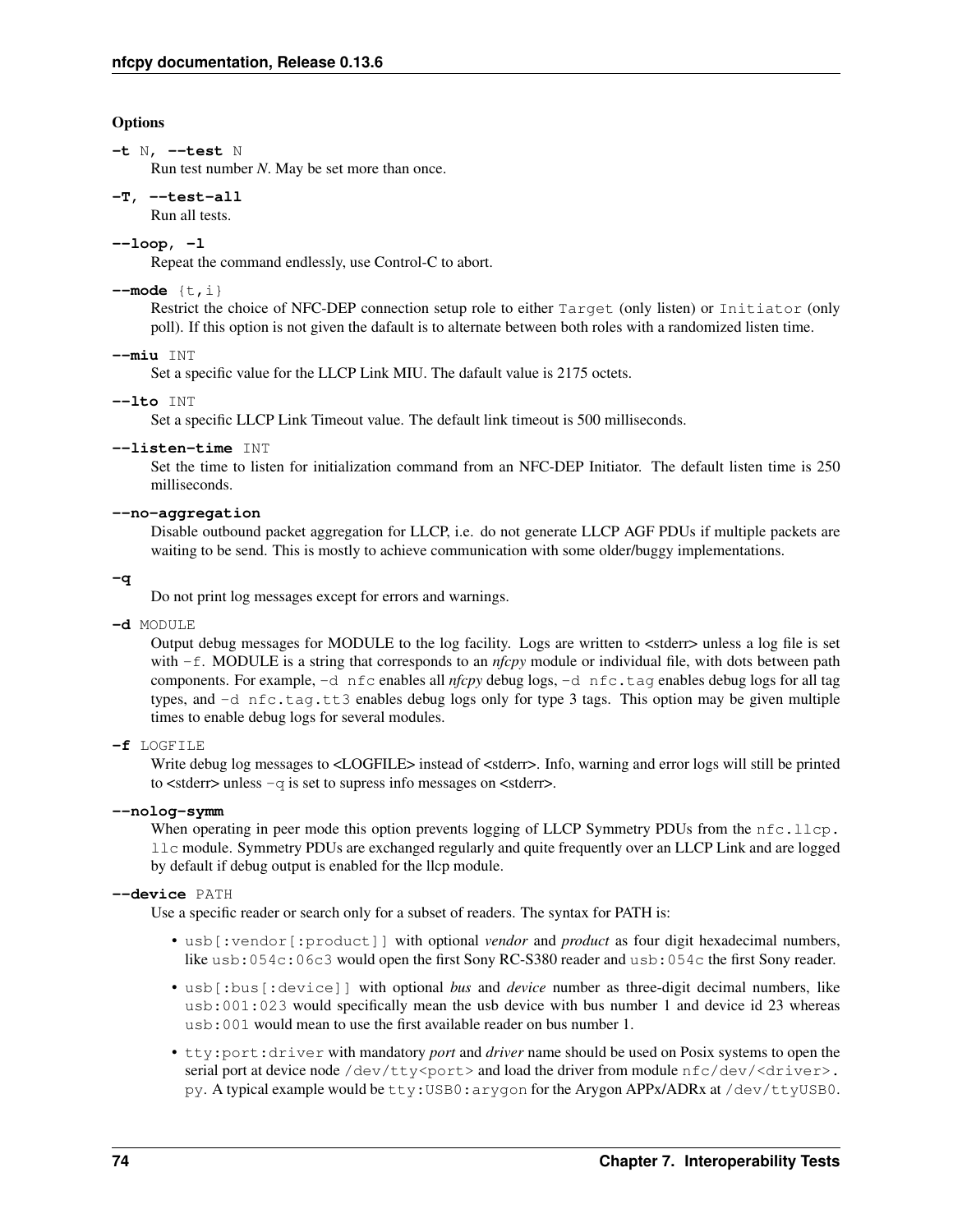- com:port:driver with mandatory *port* and *driver* name should be used on Windows systems to open the serial port COM<port> and load the nfc/dev/<driver>.py driver module.
- udp[:host][:port] with optional *host* name or address and *port* number will use a fake communication channel over UDP/IP. Either value may be omitted in which case *host* defaults to 'localhost' and *port* defaults to 54321.

#### **Test Scenarios**

#### **Connect, Associate and Release**

\$ phdc-test-agent.py p2p -t 1

Verify that the Agent can connect to the PHDC Manager, associate with the IEEE Manager and finally release the association.

- 1. Establish communication distance between the Thermometer Peer Agent and the Manager device.
- 2. Connect to the urn:nfc:sn:phdc service.
- 3. Send a Thermometer Association Request.
- 4. Verify that the Manager sends a Thermometer Association Response.
- 5. Wait 3 seconds not sending any IEEE APDU, then send an Association Release Request.
- 6. Verify that the Manager sends an Association Release Response
- 7. Disconnect from the urn:nfc:sn:phdc service.
- 8. Move Agent and Manager device out of communication range.

#### **Association after Release**

\$ phdc-test-agent.py p2p -t 2

Verify that the Agent can again associate with the Manager after a first association has been established and released.

- 1. Establish communication distance between the Thermometer Peer Agent and the Manager device.
- 2. Connect to the urn:nfc:sn:phdc service.
- 3. Send a Thermometer Association Request.
- 4. Verify that the Manager sends a Thermometer Association Response.
- 5. Disconnect from the urn:nfc:sn:phdc service.
- 6. Connect to the urn:nfc:sn:phdc service.
- 7. Send a Thermometer Association Request.
- 8. Verify that the Manager sends a Thermometer Association Response.
- 9. Send a Association Release Request.
- 10. Verify that the Manager sends a Association Release Response.
- 11. Disconnect from the urn:nfc:sn:phdc service.
- 12. Move Agent and Manager device out of communication range.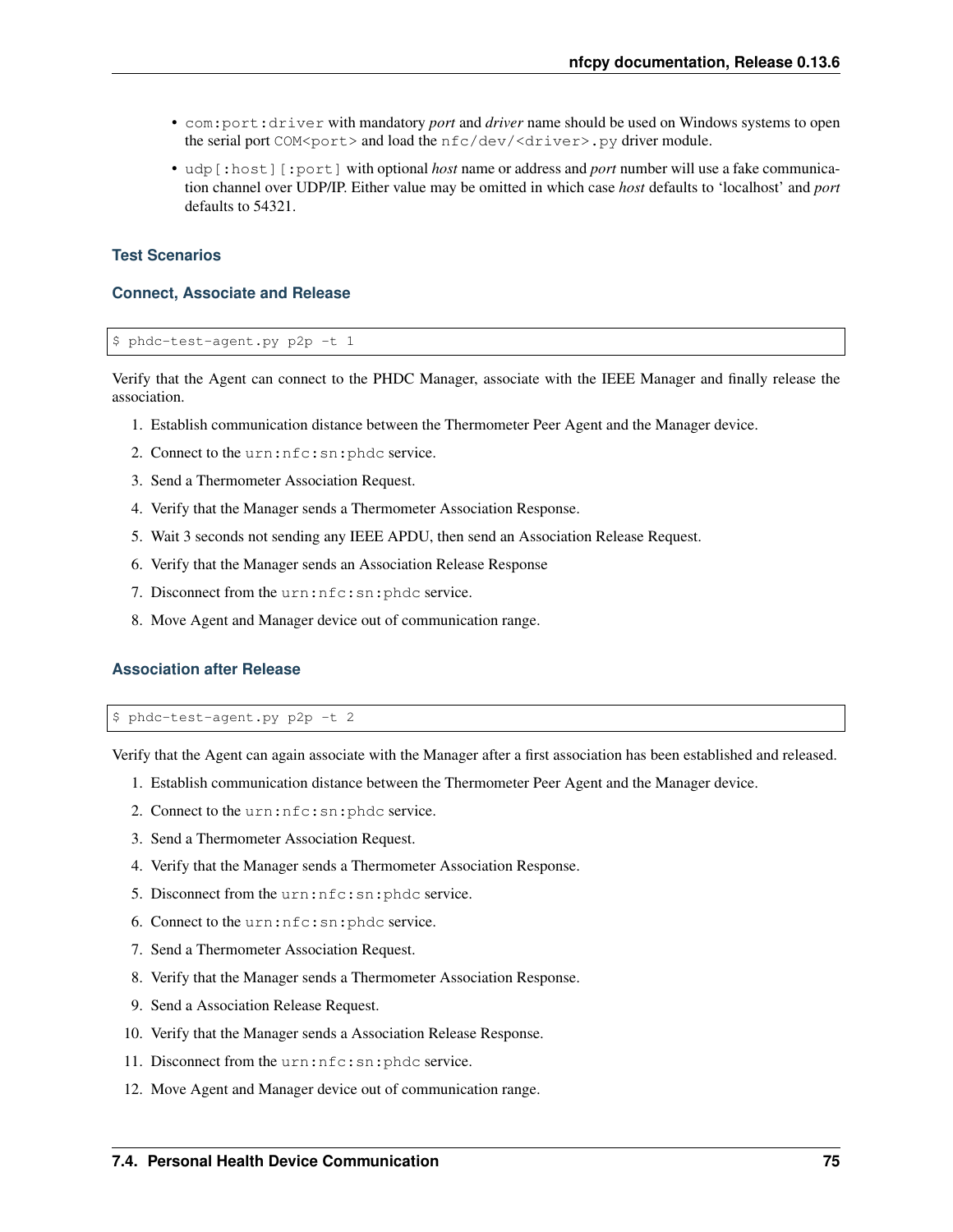#### <span id="page-79-0"></span>**PHDC PDU Fragmentation and Reassembly**

\$ phdc-test-agent.py p2p -t 3

Verify that large PHDC PDUs are correctly fragmented and reassembled.

- 1. Establish communication distance between the Validation Agent and the Manager device.
- 2. Connect to the urn:nfc:xsn:nfc-forum.org:phdc-validation service.
- 3. Send a PHDC PDU with an Information field of 2176 random octets.
- 4. Verify to receive an PHDC PDU that contains the same random octets in reversed order.
- 5. Disconnect from the urn:nfc:xsn:nfc-forum.org:phdc-validation service.
- 6. Move Agent and Manager device out of communication range.

### **7.4.3 phdc-test-agent.py tag**

#### Usage

\$ phdc-test-agent.py tag [-h|--help] [OPTION]...

#### **Options**

```
-t N, --test N
```
Run test number *N*. May be set more than once.

**-T**, **--test-all**

Run all tests.

#### **--loop**, **-l**

Repeat the command endlessly, use Control-C to abort.

#### **-q**

Do not print log messages except for errors and warnings.

#### **-d** MODULE

Output debug messages for MODULE to the log facility. Logs are written to <stderr> unless a log file is set with -f. MODULE is a string that corresponds to an *nfcpy* module or individual file, with dots between path components. For example, -d nfc enables all *nfcpy* debug logs, -d nfc.tag enables debug logs for all tag types, and -d nfc.tag.tt3 enables debug logs only for type 3 tags. This option may be given multiple times to enable debug logs for several modules.

**-f** LOGFILE

Write debug log messages to <LOGFILE> instead of <stderr>. Info, warning and error logs will still be printed to  $\lt$  stderr> unless  $-q$  is set to supress info messages on  $\lt$  stderr>.

#### **--nolog-symm**

When operating in peer mode this option prevents logging of LLCP Symmetry PDUs from the nfc.llcp. llc module. Symmetry PDUs are exchanged regularly and quite frequently over an LLCP Link and are logged by default if debug output is enabled for the llcp module.

#### **--device** PATH

Use a specific reader or search only for a subset of readers. The syntax for PATH is:

• usb[:vendor[:product]] with optional *vendor* and *product* as four digit hexadecimal numbers, like usb:054c:06c3 would open the first Sony RC-S380 reader and usb:054c the first Sony reader.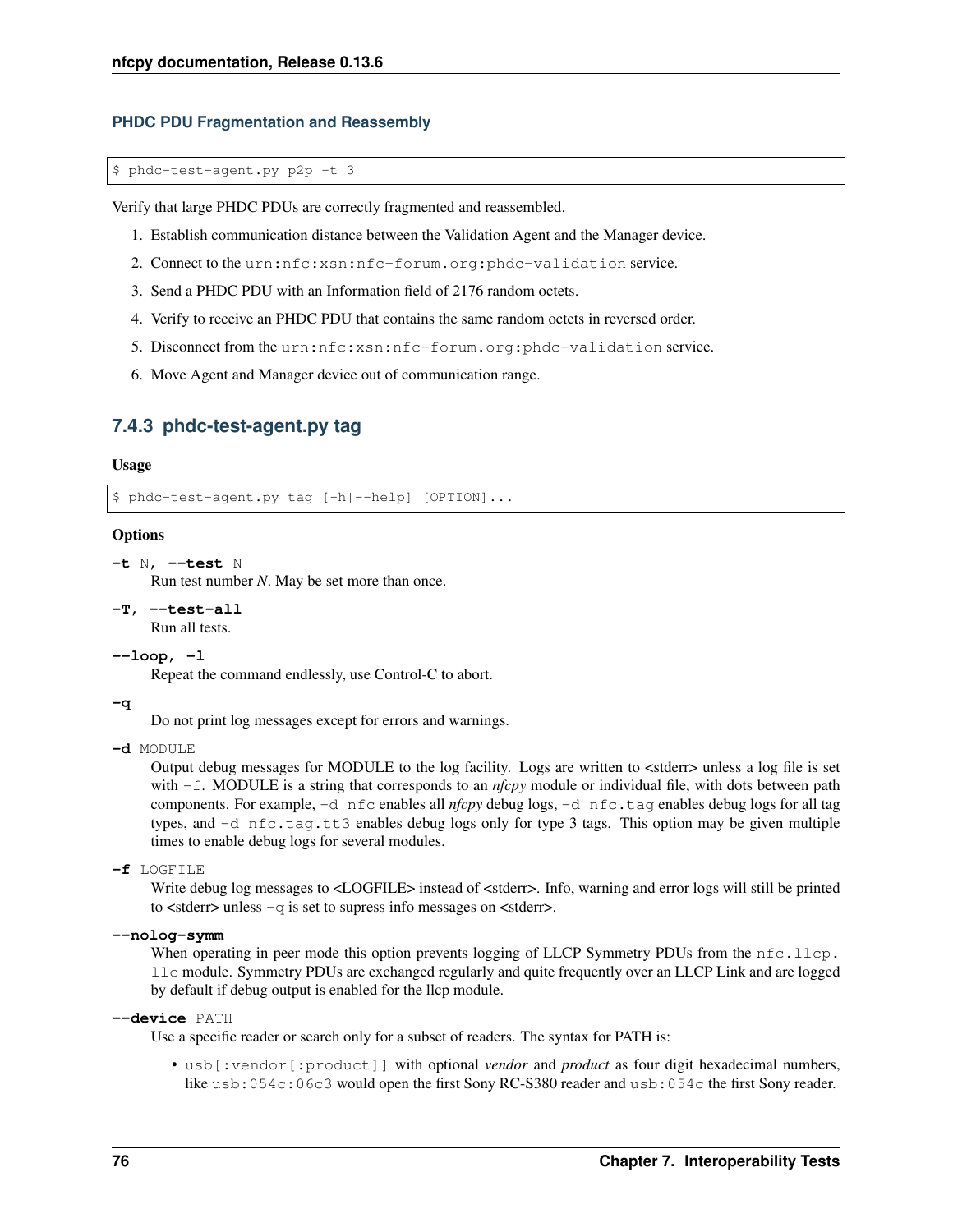- usb[:bus[:device]] with optional *bus* and *device* number as three-digit decimal numbers, like usb:001:023 would specifically mean the usb device with bus number 1 and device id 23 whereas usb:001 would mean to use the first available reader on bus number 1.
- tty:port:driver with mandatory *port* and *driver* name should be used on Posix systems to open the serial port at device node /dev/tty<port> and load the driver from module  $nfc/dev/clriver$ . py. A typical example would be tty:USB0:arygon for the Arygon APPx/ADRx at /dev/ttyUSB0.
- com:port:driver with mandatory *port* and *driver* name should be used on Windows systems to open the serial port COM<port> and load the nfc/dev/<driver>.py driver module.
- udp[:host][:port] with optional *host* name or address and *port* number will use a fake communication channel over UDP/IP. Either value may be omitted in which case *host* defaults to 'localhost' and *port* defaults to 54321.

#### **Test Scenarios**

#### **Discovery, Association and Release**

\$ phdc-test-agent.py tag -t 1

Verify that a PHDC Tag Agent is discovered by a PHDC Manager and IEEE APDU exchange is successful.

- 1. Establish communication distance between the Thermometer Tag Agent and the Manager.
- 2. Send a Thermometer Association Request.
- 3. Verify that the Manager sends a Thermometer Association Response.
- 4. Wait 3 seconds not sending any IEEE APDU, then send an Association Release Request.
- 5. Verify that the Manager sends a Association Release Response.
- 6. Move Thermometer Tag Agent and Manager out of communication range.

#### **Association after Release**

\$ phdc-test-agent.py tag -t 2

Verify that a Tag Agent can again associate with the Manager after a first association has been established and released.

- 1. Establish communication distance between the Thermometer Tag Agent and the Manager.
- 2. Send a Thermometer Association Request.
- 3. Verify that the Manager sends a Thermometer Association Response.
- 4. Send an Association Release Request.
- 5. Verify that the Manager sends a Association Release Response.
- 6. Wait 3 seconds not sending any IEEE APDU, then send a Thermometer Association Request.
- 7. Verify that the Manager sends a Thermometer Association Response.
- 8. Move Thermometer Tag Agent and Manager out of communication range.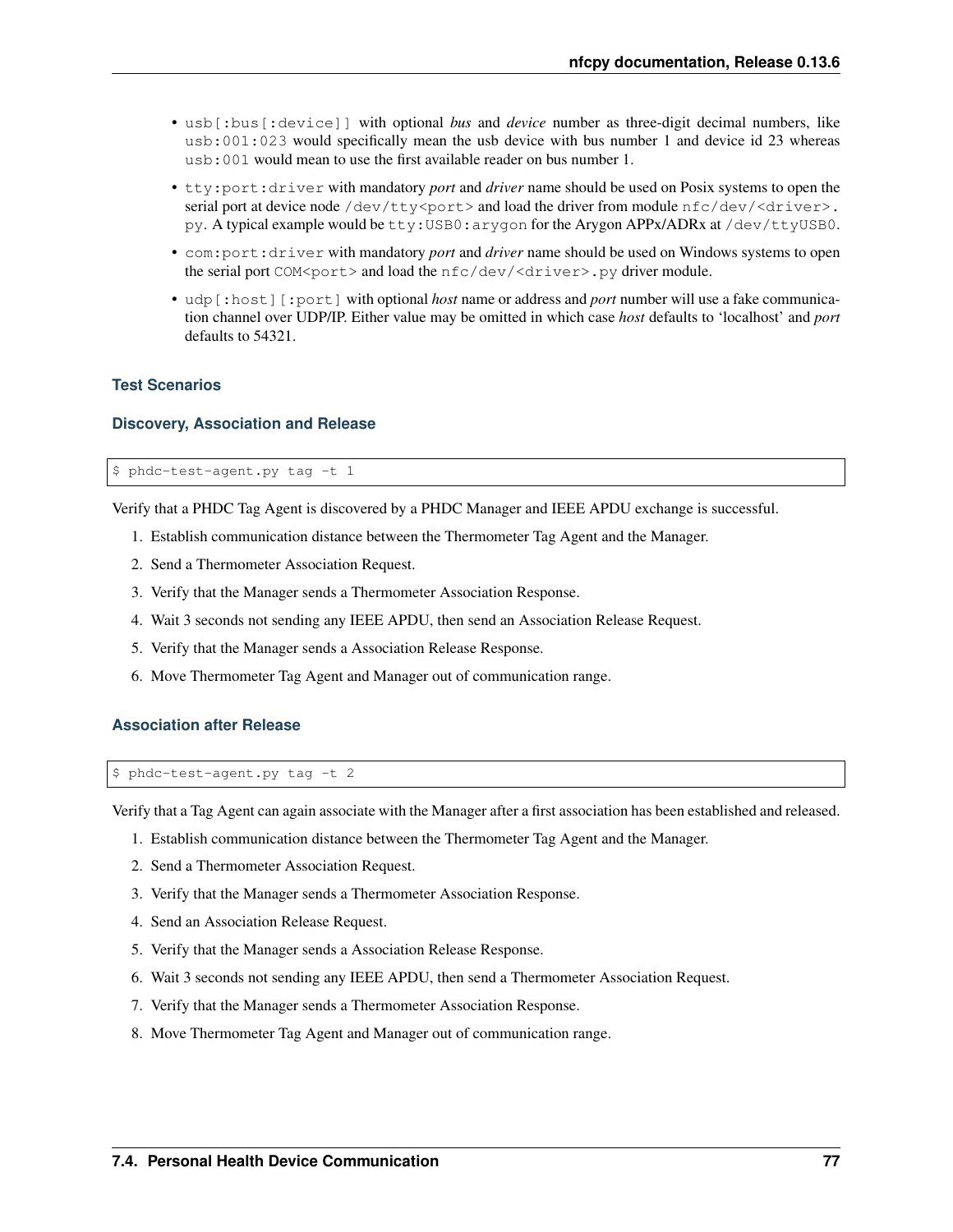#### **Activation with invalid settings**

\$ phdc-test-agent.py tag -t 3

Verify that a PHDC Manager refuses communication with a Tag Agent that presents an invalid PHDC record payload during activation.

- 1. Establish communication distance between the Tag Agent and the Manager.
- 2. Send the first PHDC PDU with invalid settings in one or any of the MC, LC or MD fields.
- 3. Verify that the Manager stops further PHDC communication with the Tag Agent.

#### **Activation with invalid RFU value**

\$ phdc-test-agent.py tag -t 4

Verify that a PHDC Manager communicates with a Tag Agent that presents a PHDC record payload with an invalid RFU value during activation.

- 1. Establish communication distance between the Tag Agent and the Manager.
- 2. Send the first PHDC PDU with an invalid value in the RFU field.
- 3. Verify that the Manager continues PHDC communication with the Tag Agent.

### **7.5 Generate Test Tags**

This page contains instructions to generate tags for testing reader compliance with NFC Forum Tag Type, NDEF and RTD specifications. The tools used are in the examples directory.

### **7.5.1 Type 3 Tags**

#### **Attribute Block Tests**

This is a collection of tags to test processing of the the Type 3 Tag attribute information block. These can be used to verify if the NFC device correctly reads or writes tags with different attribute information, both valid and invalid. Below figure (from the NFC Forum Type 3 Tag Operation Specification) shows the Attribute Information Format.

| <b>User Block No.00</b> |              |              |              |             |             |                  |             |                   |                                    |                   |             |                   |             |                    |                    |
|-------------------------|--------------|--------------|--------------|-------------|-------------|------------------|-------------|-------------------|------------------------------------|-------------------|-------------|-------------------|-------------|--------------------|--------------------|
| <b>Byte</b><br>0        | <b>B</b> vte | <b>B</b> vte | <b>Byte</b>  | <b>Byte</b> | <b>Byte</b> | <b>Byte</b><br>o | <b>Byte</b> | Byte <sup>1</sup> | <b>Byte</b><br>Q                   | <b>Byte</b><br>10 | <b>Byte</b> | <b>Byte</b><br>12 | <b>Byte</b> | <b>B</b> yte<br>14 | <b>B</b> vte<br>15 |
| Ver                     | Nbr          | <b>Nbw</b>   | <b>Nmaxb</b> |             |             |                  |             |                   | unused unused unused unused WriteF | <b>RW</b><br>Flag | Ln          |                   |             | Checksum           |                    |

#### **TT3\_READ\_BV\_001**

```
$ ./tagtool.py format
```

```
$ ./ndeftool.py make smartposter http://nfcpy.readthedocs.org/ -t "nfcpy
˓→documentation hosted on readthedocs" | ./tagtool.py load -
$ ./tagtool.py format tt3 --len 80 --max 5 --rw 0
```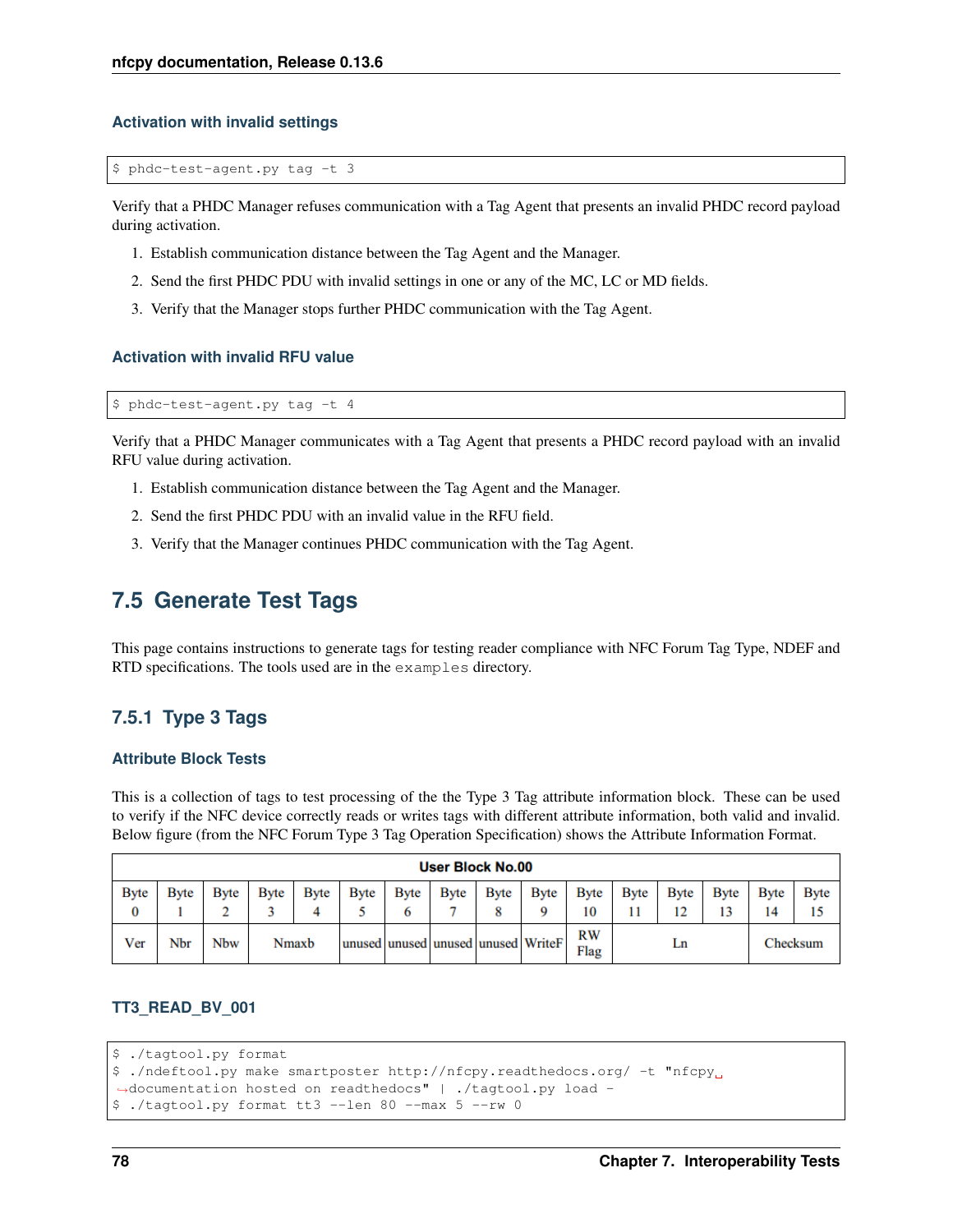- Settings: Len = Nmaxb  $*$  16, RWFlag = 0x00
- Expected: Fully used tag. Read all data stored (Len)

#### **TT3\_READ\_BV\_002**

```
$ ./tagtool.py format
$ ./ndeftool.py make smartposter http://nfcpy.readthedocs.org/ -t "nfcpy documentation
˓→" | ./tagtool.py load -
$ ./tagtool.py format tt3 --len 58 --rw 0 --nbr 1
```
- Settings: Nbr = 1, RWFlag =  $0x00$
- Expected: Identify as "Read Only" (normal read-only tag, read only 1 block at a time)

#### **TT3\_READ\_BV\_003**

```
$ ./tagtool.py format
$ ./ndeftool.py make smartposter http://nfcpy.readthedocs.org/ -t "nfcpy documentation
˓→" | ./tagtool.py load -
$ ./tagtool.py format tt3 --len 58 --rw 0 --max 3
```
- Nbr > Nbmax, RWFlag =  $0x00$
- Read Nbmax blocks (NOT read Nbr blocks)

#### **TT3\_READ\_BV\_004**

```
$ ./tagtool.py format
$ ./ndeftool.py make smartposter http://nfcpy.readthedocs.org/ -t "nfcpy documentation
˓→" | ./tagtool.py load -
$ ./tagtool.py format tt3 --len 58 --rw 0 --wf 15
```
- WriteFlag =  $0x0F$ , RWFlag =  $0x00$
- Identify as "corrupted data" (previous write interrupted)

#### **TT3\_READ\_BV\_005**

```
$ ./tagtool.py format
$ ./ndeftool.py make smartposter http://nfcpy.readthedocs.org/ -t "nfcpy documentation
˓→" | ./tagtool.py load -
$ ./tagtool.py format tt3 --len 58 --rw 0 --max 3
```
- Nmaxb  $*$  16 < Len, RWFlag = 0x00
- Identify as "Corrupted data" (invalid length)

#### **TT3\_READ\_BV\_006**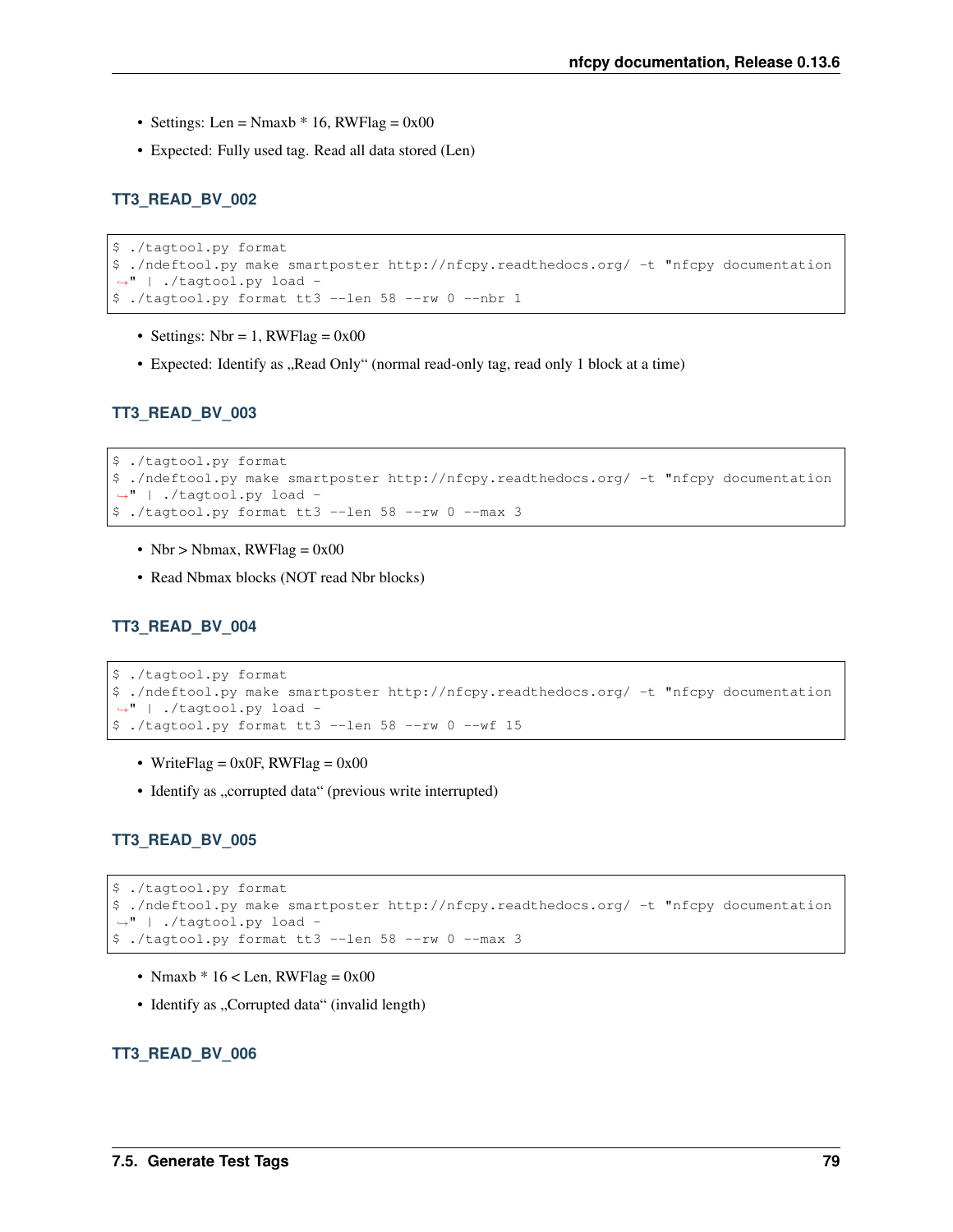```
$ ./tagtool.py format
$ ./ndeftool.py make smartposter http://nfcpy.readthedocs.org/ -t `python -c
˓→'print(810*"nfcpy")'` | ./tagtool.py load -
$ ./tagtool.py format tt3 --len 4495 --rw 0
```
- Nmaxb > 255, Len > 255, RWFlag =  $0x00$
- Read all data. Identify as "Read Only". Write prohibited. (normal read-only tag)
- Requires a tag with more than 4 kbyte NDEF capacity

#### **TT3\_READ\_BI\_001**

```
$ ./tagtool.py format
$ ./ndeftool.py make smartposter http://nfcpy.readthedocs.org/ -t "nfcpy documentation
˓→" | ./tagtool.py load -
$ ./tagtool.py format tt3 --len 58 --rw 0 --nbr 0 --nbw 0
```
- Nbr = 0, Nbw = 0, RWFlag =  $0x00$
- Identify as "Corrupted data" (invalid attribute information block)

#### **TT3\_READ\_BI\_002**

```
$ ./tagtool.py format
$ ./ndeftool.py make smartposter http://nfcpy.readthedocs.org/ -t "nfcpy documentation
˓→" | ./tagtool.py load -
$ ./tagtool.py format tt3 --len 58 --rw 0 --crc 4660
```
- Checksum invalid,  $RWFlag = 0x00$
- Identify as "Corrupted data" (invalid attribute information block)

#### **TT3\_READ\_BI\_003**

```
$ ./tagtool.py format
$ ./ndeftool.py make smartposter http://nfcpy.readthedocs.org/ -t "nfcpy documentation
˓→" | ./tagtool.py load -
$./tagtool.py format t13 --len 58 --rw 0 --ver 2.0
```
- Version = 2.0, RWFlag =  $0x00$
- Identify as unknown version

#### **TT3\_READ\_BI\_004**

```
$ ./tagtool.py format
$ ./ndeftool.py make smartposter http://nfcpy.readthedocs.org/ -t "nfcpy documentation
˓→" | ./tagtool.py load -
$ ./tagtool.py format tt3 --len 58 --rw 0 --rfu 255
```
• All unused bytes in attribute block  $= 0xFF$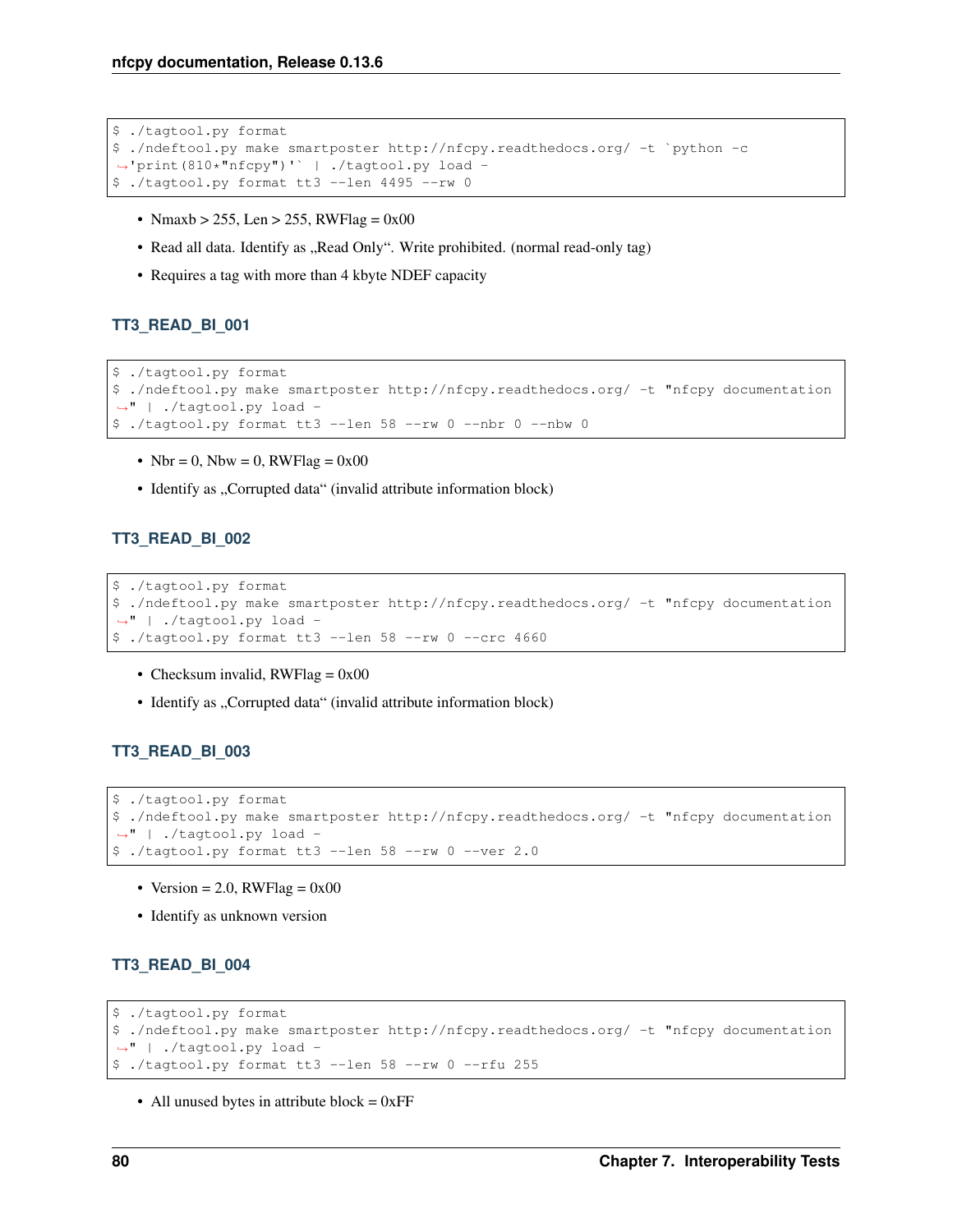• Ignore when reading  $RWFlag = 0x00$ 

### **TT3\_WRITE\_BV\_001**

\$ ./tagtool.py format tt3 --rw 0

- RWFlag =  $0x00$ , no content
- Identify as "Read Only". Write prohibited. (normal read-only tag)

#### **TT3\_WRITE\_BV\_002**

\$ ./tagtool.py format tt3 --rw 1

- RWFlag =  $0x01$ , no content
- Identify as "Read/Write". Write permitted. (normal writtable tag)

#### **TT3\_WRITE\_BV\_003**

\$ ./tagtool.py format tt3 --rw 0 --max 4

- Nbw > Nbmax,  $RWFlag = 0x01$
- Write Nbmax blocks (not write Nbw blocks)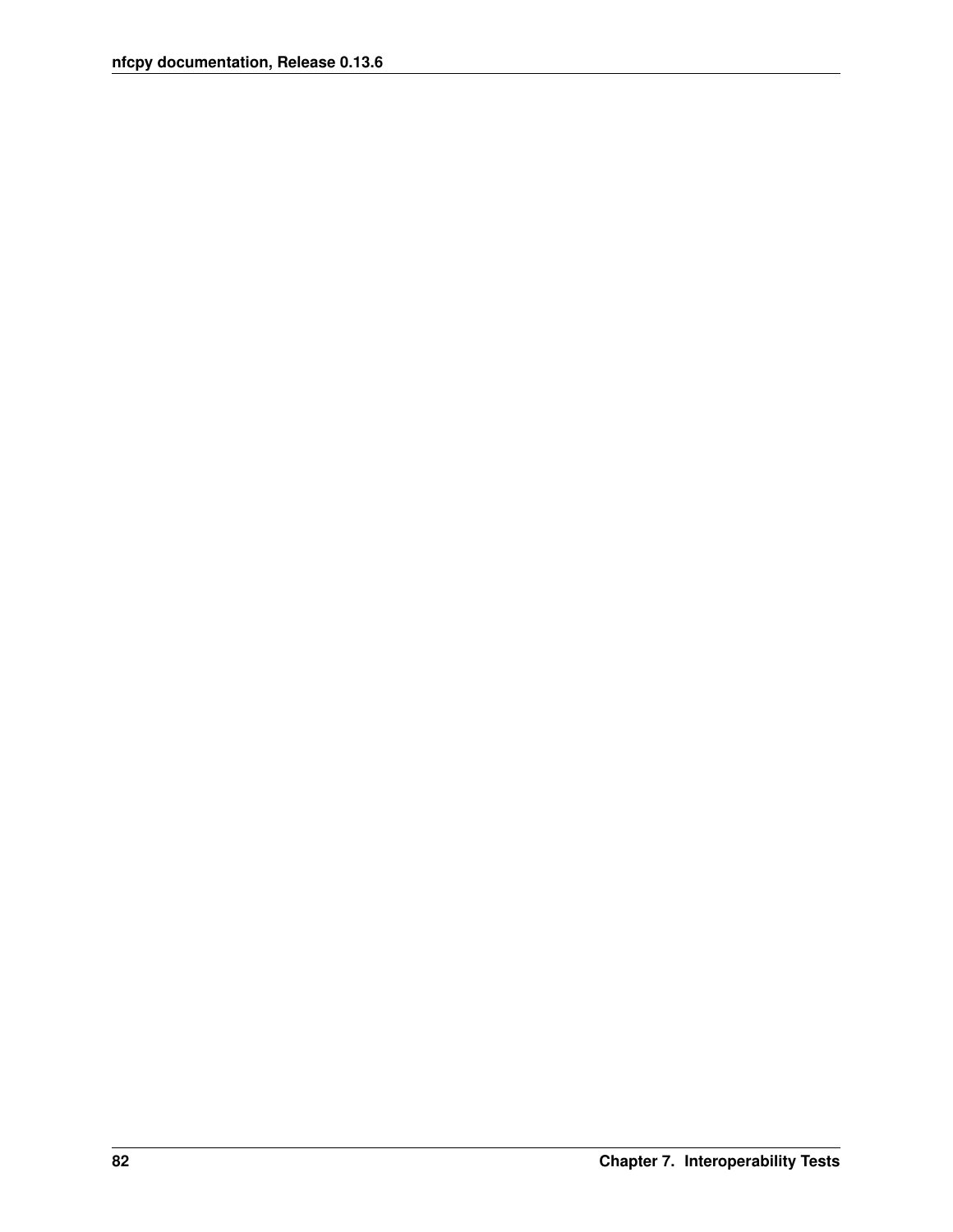# CHAPTER 8

# Module Reference

# <span id="page-86-1"></span>**8.1 nfc**

# **8.1.1 nfc.ContactlessFrontend**

<span id="page-86-0"></span>**class** nfc.**ContactlessFrontend** Shorthand for nfc.clf.ContactlessFrontend.

# **8.2 nfc.clf**

- *[Contactless Frontend](#page-87-0)*
- *[Technology Types](#page-87-1)*
- *[Exceptions](#page-87-2)*
- *[Driver Interface](#page-87-3)*
- *[Device Drivers](#page-87-4)*

– *[rcs380](#page-87-5)*

- *[pn531](#page-87-6)*
- *[pn532](#page-87-7)*
- *[pn533](#page-87-8)*
- *[rcs956](#page-87-9)*
- *[acr122](#page-87-10)*
- *[udp](#page-87-11)*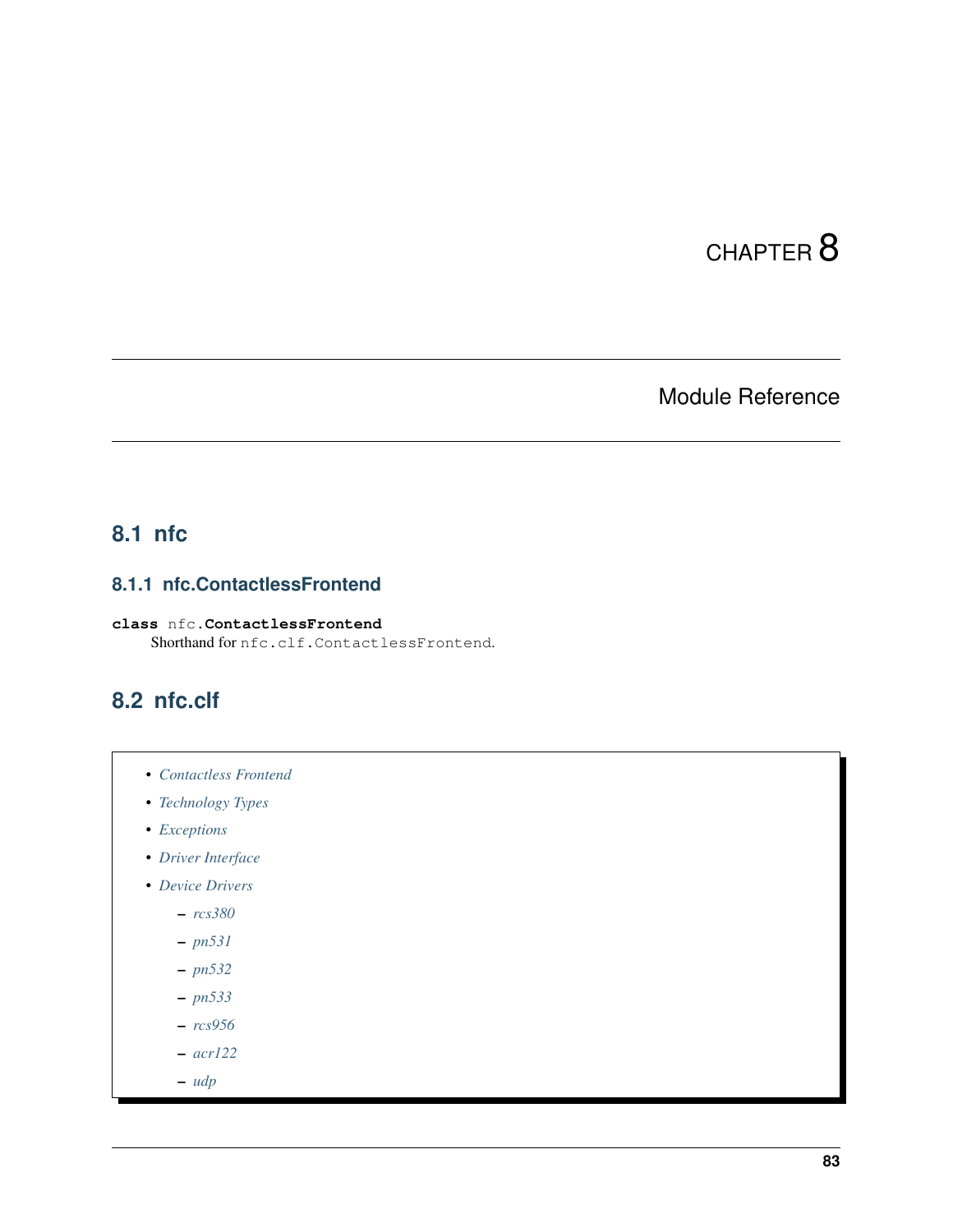### <span id="page-87-0"></span>**8.2.1 Contactless Frontend**

Note: The contactless frontend defined in this module is also available as nfc. ContactlessFrontend.

# <span id="page-87-7"></span><span id="page-87-6"></span><span id="page-87-5"></span><span id="page-87-4"></span><span id="page-87-3"></span><span id="page-87-2"></span><span id="page-87-1"></span>**8.2.2 Technology Types 8.2.3 Exceptions 8.2.4 Driver Interface 8.2.5 Device Drivers rcs380 pn531 pn532 pn533 rcs956 acr122 udp 8.3 nfc.tag**

- <span id="page-87-11"></span><span id="page-87-10"></span><span id="page-87-9"></span><span id="page-87-8"></span>• *[Type 1 Tag](#page-88-0)*
- *[Type 2 Tag](#page-88-1)*
- *[Type 3 Tag](#page-88-2)*
- *[Type 4 Tag](#page-88-3)*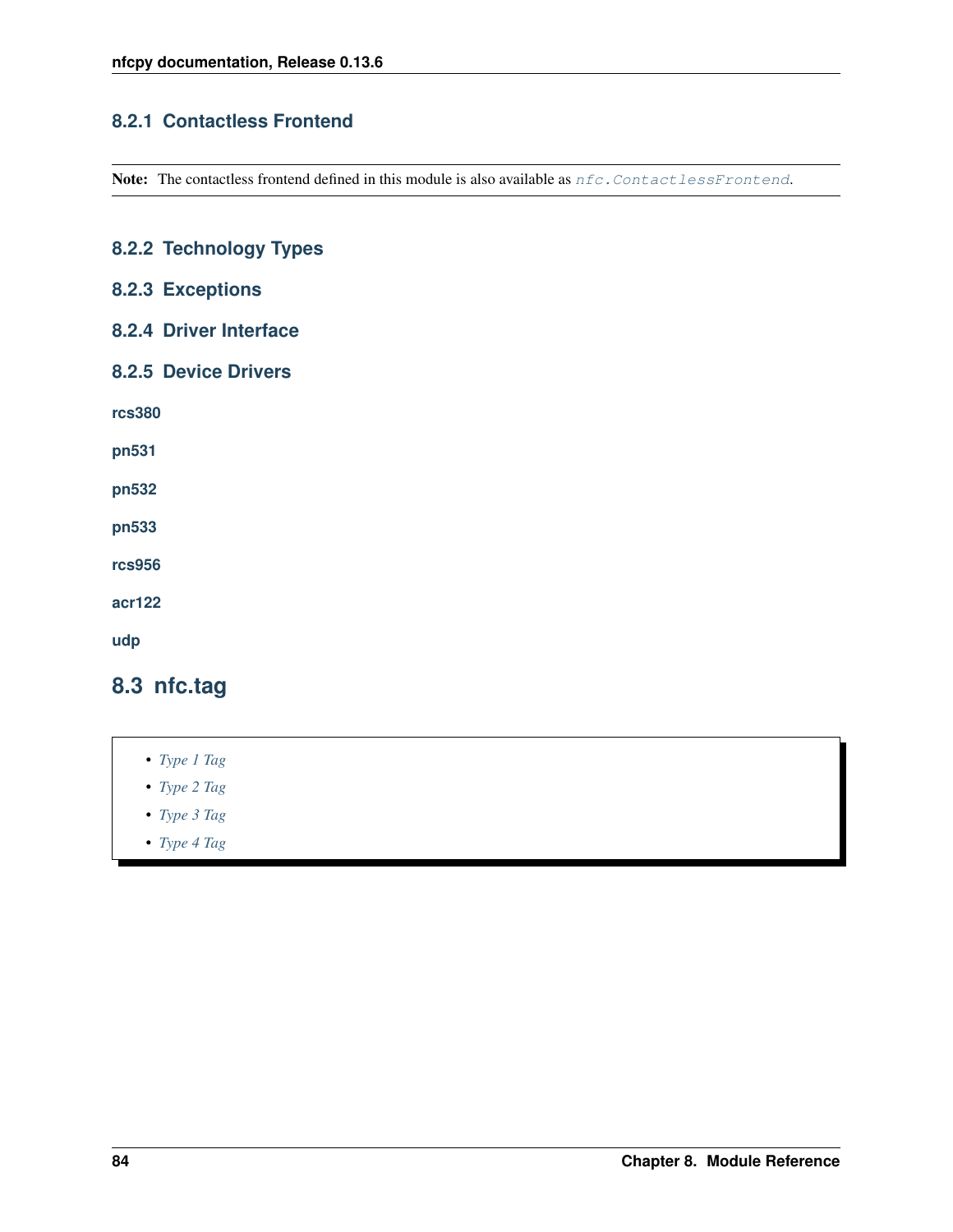- <span id="page-88-0"></span>**8.3.1 Type 1 Tag**
- <span id="page-88-1"></span>**8.3.2 Type 2 Tag**
- <span id="page-88-2"></span>**8.3.3 Type 3 Tag**
- <span id="page-88-3"></span>**8.3.4 Type 4 Tag**

### **8.4 nfc.ndef**

Warning: The nfc.ndef submodule is superseded by the separate [ndeflib](https://ndeflib.readthedocs.io) module and will eventually be removed from nfcpy.

Deprecated since version 0.12: Use [ndeflib.](https://ndeflib.readthedocs.io)

- *[nfc.ndef.Message](#page-88-4)*
- *[nfc.ndef.Record](#page-88-5)*
- *[nfc.ndef.TextRecord](#page-89-0)*
- *[nfc.ndef.UriRecord](#page-89-1)*
- *[nfc.ndef.SmartPosterRecord](#page-89-2)*
- *[nfc.ndef.HandoverRequestMessage](#page-89-3)*
- *[nfc.ndef.HandoverSelectMessage](#page-89-4)*
- *[nfc.ndef.HandoverCarrierRecord](#page-89-5)*
- *[nfc.ndef.handover.Version](#page-89-6)*
- *[nfc.ndef.handover.Carrier](#page-89-7)*
- *[nfc.ndef.handover.HandoverError](#page-89-8)*
- *[nfc.ndef.BluetoothConfigRecord](#page-89-9)*
- *[nfc.ndef.WifiConfigRecord](#page-89-10)*
- *[nfc.ndef.WifiPasswordRecord](#page-90-0)*

Deprecated since version 0.12: Use [ndeflib.](https://ndeflib.readthedocs.io)

#### <span id="page-88-4"></span>**8.4.1 nfc.ndef.Message**

Deprecated since version 0.12: Use [ndeflib.](https://ndeflib.readthedocs.io)

#### <span id="page-88-5"></span>**8.4.2 nfc.ndef.Record**

Deprecated since version 0.12: Use [ndeflib.](https://ndeflib.readthedocs.io) Deprecated since version 0.12: Use [ndeflib.](https://ndeflib.readthedocs.io)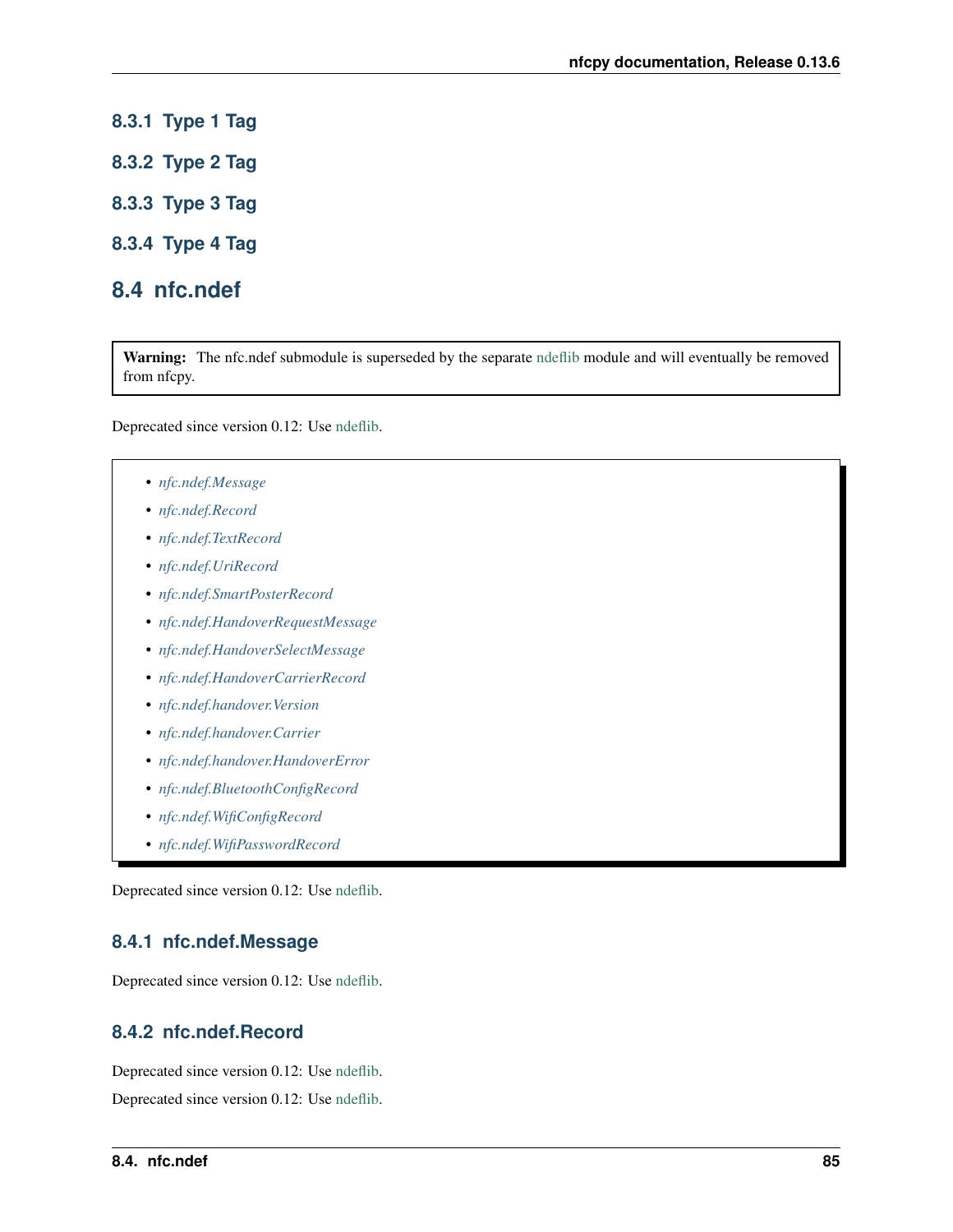### <span id="page-89-0"></span>**8.4.3 nfc.ndef.TextRecord**

Deprecated since version 0.12: Use [ndeflib.](https://ndeflib.readthedocs.io)

### <span id="page-89-1"></span>**8.4.4 nfc.ndef.UriRecord**

Deprecated since version 0.12: Use [ndeflib.](https://ndeflib.readthedocs.io)

### <span id="page-89-2"></span>**8.4.5 nfc.ndef.SmartPosterRecord**

Deprecated since version 0.12: Use [ndeflib.](https://ndeflib.readthedocs.io)

### <span id="page-89-3"></span>**8.4.6 nfc.ndef.HandoverRequestMessage**

Deprecated since version 0.12: Use [ndeflib.](https://ndeflib.readthedocs.io)

### <span id="page-89-4"></span>**8.4.7 nfc.ndef.HandoverSelectMessage**

Deprecated since version 0.12: Use [ndeflib.](https://ndeflib.readthedocs.io)

### <span id="page-89-5"></span>**8.4.8 nfc.ndef.HandoverCarrierRecord**

Deprecated since version 0.12: Use [ndeflib.](https://ndeflib.readthedocs.io)

### <span id="page-89-6"></span>**8.4.9 nfc.ndef.handover.Version**

Deprecated since version 0.12: Use [ndeflib.](https://ndeflib.readthedocs.io)

### <span id="page-89-7"></span>**8.4.10 nfc.ndef.handover.Carrier**

Deprecated since version 0.12: Use [ndeflib.](https://ndeflib.readthedocs.io)

### <span id="page-89-8"></span>**8.4.11 nfc.ndef.handover.HandoverError**

Deprecated since version 0.12: Use [ndeflib.](https://ndeflib.readthedocs.io)

### <span id="page-89-9"></span>**8.4.12 nfc.ndef.BluetoothConfigRecord**

Deprecated since version 0.12: Use [ndeflib.](https://ndeflib.readthedocs.io)

### <span id="page-89-10"></span>**8.4.13 nfc.ndef.WifiConfigRecord**

Deprecated since version 0.12: Use [ndeflib.](https://ndeflib.readthedocs.io)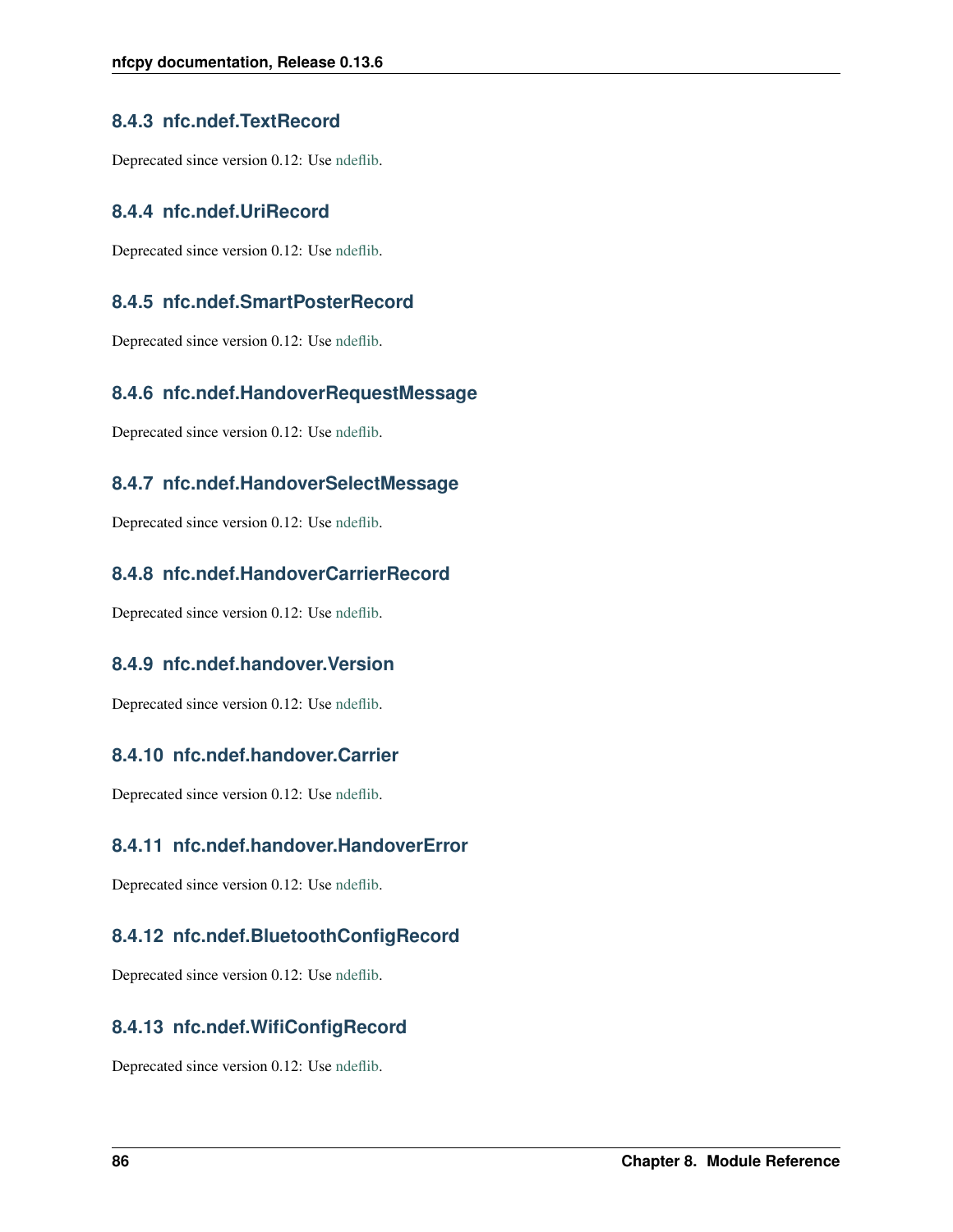# <span id="page-90-0"></span>**8.4.14 nfc.ndef.WifiPasswordRecord**

Deprecated since version 0.12: Use [ndeflib.](https://ndeflib.readthedocs.io)

# **8.5 nfc.llcp**

- **8.5.1 nfc.llcp.Socket**
- **8.5.2 nfc.llcp.llc.LogicalLinkController**

# **8.6 nfc.snep**

- **8.6.1 nfc.snep.SnepServer**
- **8.6.2 nfc.snep.SnepClient**

# **8.7 nfc.handover**

- **8.7.1 nfc.handover.HandoverServer**
- **8.7.2 nfc.handover.HandoverClient**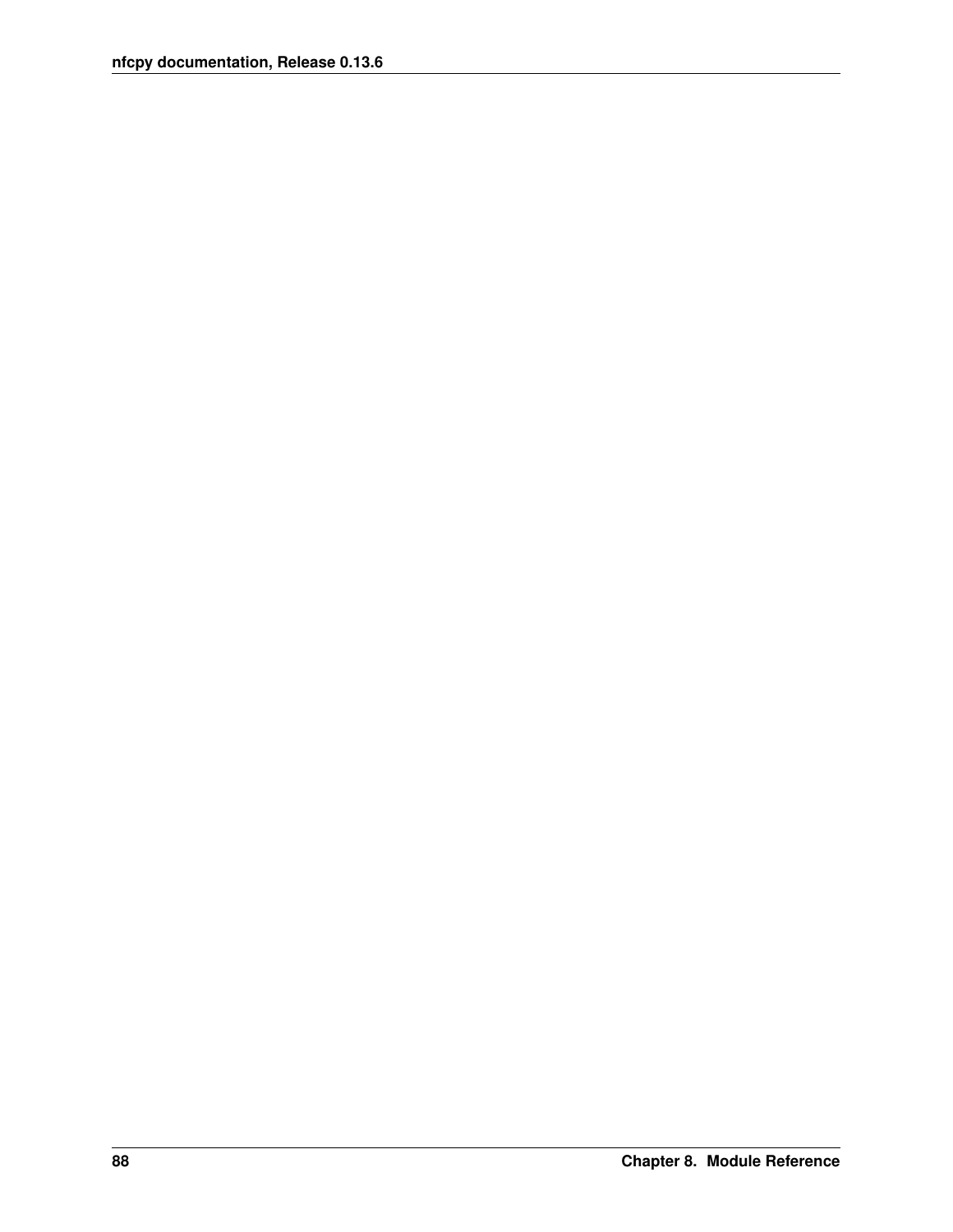# Index

# Symbols

-activating ndeftool.py-make-btcfg command line option, [38](#page-41-0) ndeftool.py-make-wificfg command line option, [37](#page-40-0) -active ndeftool.py-make-btcfg command line option, [38](#page-41-0) ndeftool.py-make-wificfg command line option, [37](#page-40-0) -bitrate {212,424} tagtool.py-format command line option, [34](#page-37-0) -cl-echo SAP llcp-test-client.py command line option, [57](#page-60-0) -co-echo SAP llcp-test-client.py command line option, [57](#page-60-0) -crc N tagtool.py-format-tt3 command line option, [33](#page-36-0) -delay INT handover-test-server.py command line option, [67](#page-70-0) -dep params command line option, [45](#page-48-0) -device PATH beam.py command line option, [41](#page-44-0) llcp-test-client.py command line option, [57](#page-60-0) llcp-test-server.py command line option, [56](#page-59-0) phdc-test-agent.py-p2p command line option, [74](#page-77-0) phdc-test-agent.py-tag command line option, [76](#page-79-0)

phdc-test-manager.py command line option, [73](#page-76-0) snep-test-client.py command line option, [64](#page-67-0) snep-test-server.py command line option, [63](#page-66-0) tagtool.py command line option, [30](#page-33-0) -device path command line option, [45](#page-48-0) -from BLOCK tagtool.py-protect command line option, [33](#page-36-0) -hs ndeftool.py-make-btcfg command line option, [38](#page-41-0) ndeftool.py-make-wificfg command line option, [37](#page-40-0) -idm HEX tagtool.py-format command line option, [34](#page-37-0) -inactive ndeftool.py-make-btcfg command line option, [38](#page-41-0) ndeftool.py-make-wificfg command line option, [37](#page-40-0) -keep-message-flags ndeftool.py-split command line option, [39](#page-42-0) -key network-key ndeftool.py-make-wificfg command line option, [36](#page-39-0) -lang STRING beam.py-send-text command line option, [42](#page-45-0) -len N tagtool.py-format-tt3 command line option, [33](#page-36-0) -listen-time INT beam.py command line option, [41](#page-44-0)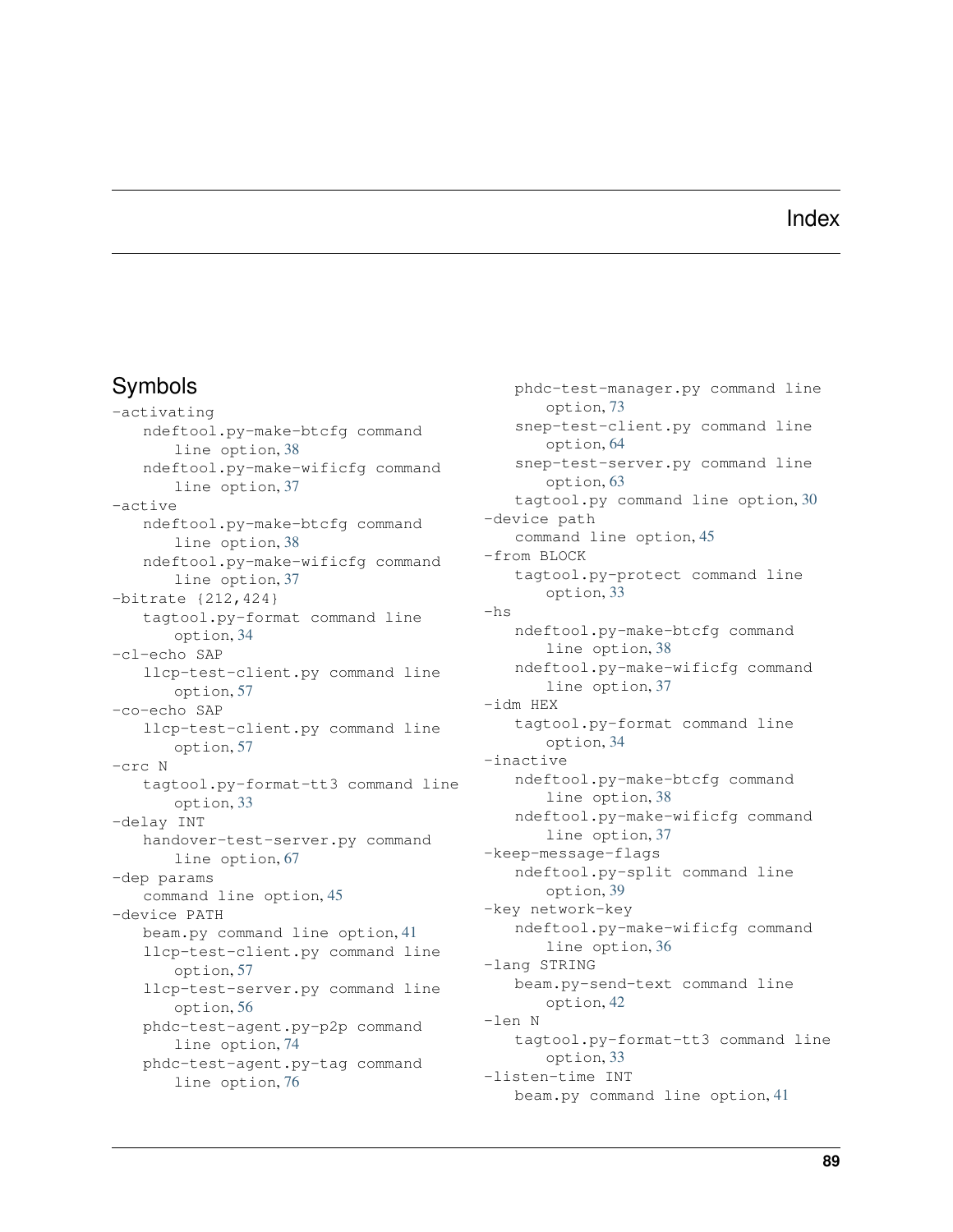llcp-test-client.py command line option, [57](#page-60-0) llcp-test-server.py command line option, [56](#page-59-0) phdc-test-agent.py-p2p command line option, [74](#page-77-0) phdc-test-manager.py command line option, [72](#page-75-0) snep-test-client.py command line option, [64](#page-67-0) snep-test-server.py command line option, [62](#page-65-0)  $-loop, -1$ beam.py command line option, [41](#page-44-0) llcp-test-client.py command line option, [57](#page-60-0) llcp-test-server.py command line option, [55](#page-58-0) phdc-test-agent.py-p2p command line option, [74](#page-77-0) phdc-test-agent.py-tag command line option, [76](#page-79-0) phdc-test-manager.py command line option, [72](#page-75-0) snep-test-client.py command line option, [63](#page-66-0) snep-test-server.py command line option, [62](#page-65-0) tagtool.py command line option, [30](#page-33-0) -lto INT beam.py command line option, [41](#page-44-0) llcp-test-client.py command line option, [57](#page-60-0) llcp-test-server.py command line option, [56](#page-59-0) phdc-test-agent.py-p2p command line option, [74](#page-77-0) phdc-test-manager.py command line option, [72](#page-75-0) snep-test-client.py command line option, [63](#page-66-0) snep-test-server.py command line option, [62](#page-65-0) -mac mac-address ndeftool.py-make-wificfg command line option, [37](#page-40-0) -magic BYTE tagtool.py-format-tt1 command line option, [32](#page-35-0) -max N tagtool.py-format-tt3 command line option, [32](#page-35-0) -miu INT beam.py command line option, [41](#page-44-0)

llcp-test-client.py command line option, [57](#page-60-0) llcp-test-server.py command line option, [56](#page-59-0) phdc-test-agent.py-p2p command line option, [74](#page-77-0) phdc-test-manager.py command line option, [72](#page-75-0) snep-test-client.py command line option, [63](#page-66-0) snep-test-server.py command line option, [62](#page-65-0) -mixed-mode ndeftool.py-make-wificfg command line option, [37](#page-40-0)  $-mode {t, i}$ beam.py command line option, [41](#page-44-0) llcp-test-client.py command line option, [57](#page-60-0) llcp-test-server.py command line option, [56](#page-59-0) phdc-test-agent.py-p2p command line option, [74](#page-77-0) phdc-test-manager.py command line option, [72](#page-75-0) snep-test-client.py command line option, [63](#page-66-0) snep-test-server.py command line option, [62](#page-65-0) -nbr N tagtool.py-format-tt3 command line option, [32](#page-35-0) -nbw N tagtool.py-format-tt3 command line option, [32](#page-35-0) -no-aggregation beam.py command line option, [41](#page-44-0) llcp-test-client.py command line option, [57](#page-60-0) llcp-test-server.py command line option, [56](#page-59-0) phdc-test-agent.py-p2p command line option, [74](#page-77-0) phdc-test-manager.py command line option, [72](#page-75-0) snep-test-client.py command line option, [64](#page-67-0) snep-test-server.py command line option, [62](#page-65-0) -nolog-symm beam.py command line option, [41](#page-44-0) llcp-test-client.py command line option, [57](#page-60-0)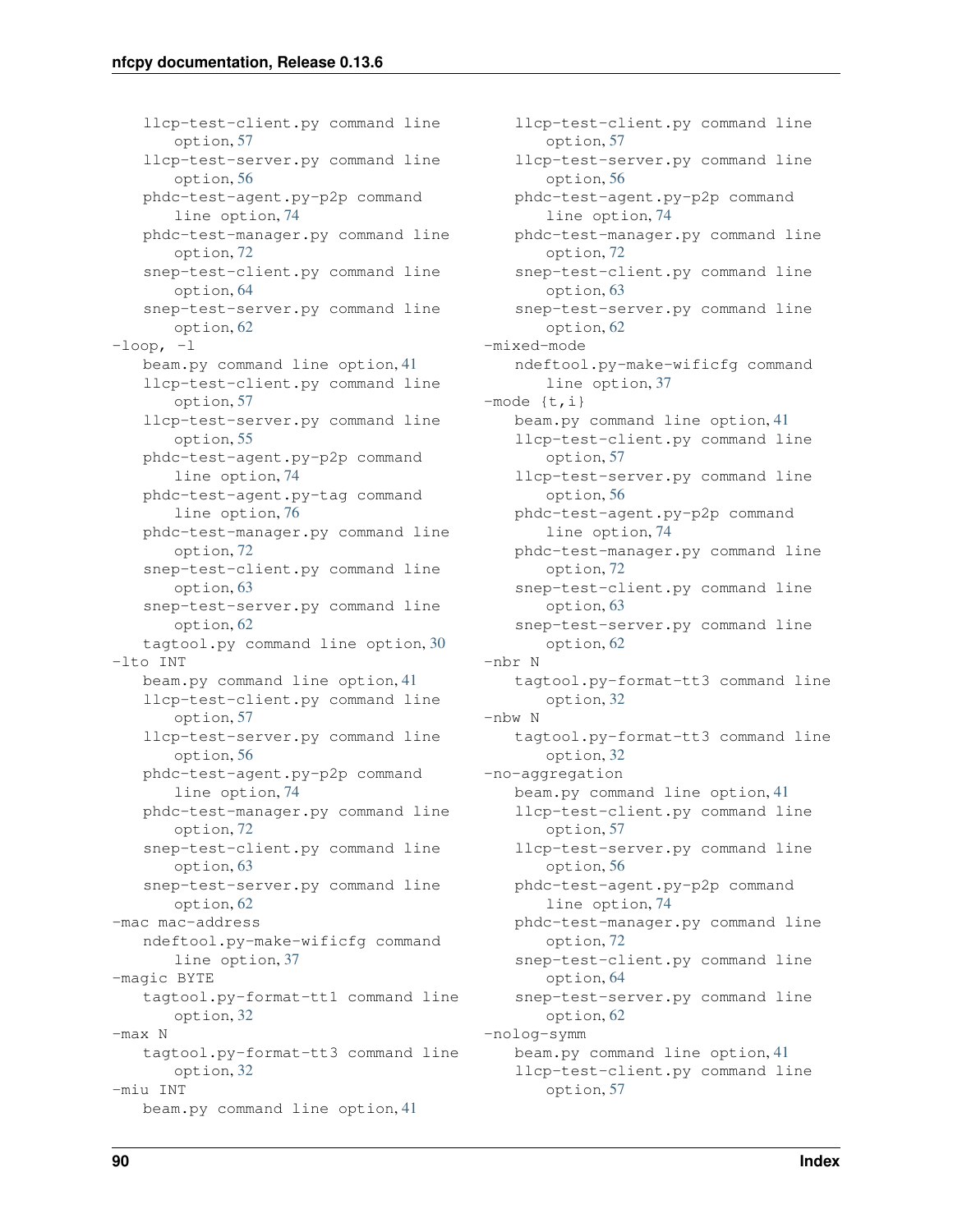llcp-test-server.py command line option, [56](#page-59-0) phdc-test-agent.py-p2p command line option, [74](#page-77-0) phdc-test-agent.py-tag command line option, [76](#page-79-0) phdc-test-manager.py command line option, [73](#page-76-0) snep-test-client.py command line option, [64](#page-67-0) snep-test-server.py command line option, [63](#page-66-0) tagtool.py command line option, [30](#page-33-0) -pmm HEX tagtool.py-format command line option, [34](#page-37-0) -quirks handover-test-client.py command line option, [69](#page-72-0) handover-test-server.py command line option, [67](#page-70-0) -recv-buf INT handover-test-client.py command line option, [69](#page-72-0) handover-test-server.py command line option, [67](#page-70-0) -recv-miu INT handover-test-client.py command line option, [69](#page-72-0) handover-test-server.py command line option, [67](#page-70-0) -relax handover-test-client.py command line option, [69](#page-72-0) -rfu N tagtool.py-format-tt3 command line option, [33](#page-36-0) -rw N tagtool.py-format-tt3 command line option, [33](#page-36-0) -rwa BYTE tagtool.py-format-tt1 command line option, [32](#page-35-0) -select NUM handover-test-server.py command line option, [67](#page-70-0) -select STRATEGY beam.py-send-ndef command line option, [43](#page-46-0) -shareable ndeftool.py-make-wificfg command line option, [37](#page-40-0) -skip-local

handover-test-server.py command line option, [67](#page-70-0) -sys HEX, -sc HEX tagtool.py-format command line option, [34](#page-37-0) -technology {A,B,F} phdc-test-manager.py command line option, [73](#page-76-0) tagtool.py command line option, [30](#page-33-0) -timeit beam.py-send command line option, [42](#page-45-0) -tms BYTE tagtool.py-format-tt1 command line option, [32](#page-35-0) -unreadable tagtool.py-protect command line option, [33](#page-36-0) -ver x.y tagtool.py-format-tt1 command line option, [32](#page-35-0) tagtool.py-format-tt3 command line option, [32](#page-35-0) -version x.y tagtool.py-load command line option, [31](#page-34-0) -wait phdc-test-manager.py command line option, [73](#page-76-0) tagtool.py command line option, [30](#page-33-0) -wf N tagtool.py-format-tt3 command line option, [33](#page-36-0) -wipe BYTE tagtool.py-load command line option, [32](#page-35-0) -T, -test-all llcp-test-client.py command line option, [57](#page-60-0) phdc-test-agent.py-p2p command line option, [74](#page-77-0) phdc-test-agent.py-tag command line option, [76](#page-79-0) snep-test-client.py command line option, [63](#page-66-0) -a actionstring ndeftool.py-make-smartposter command line option, [36](#page-39-0) -c class-of-device ndeftool.py-make-btcfg command line option, [38](#page-41-0)  $-d$ command line option, [35](#page-38-0) -d MODULE beam.py command line option, [41](#page-44-0)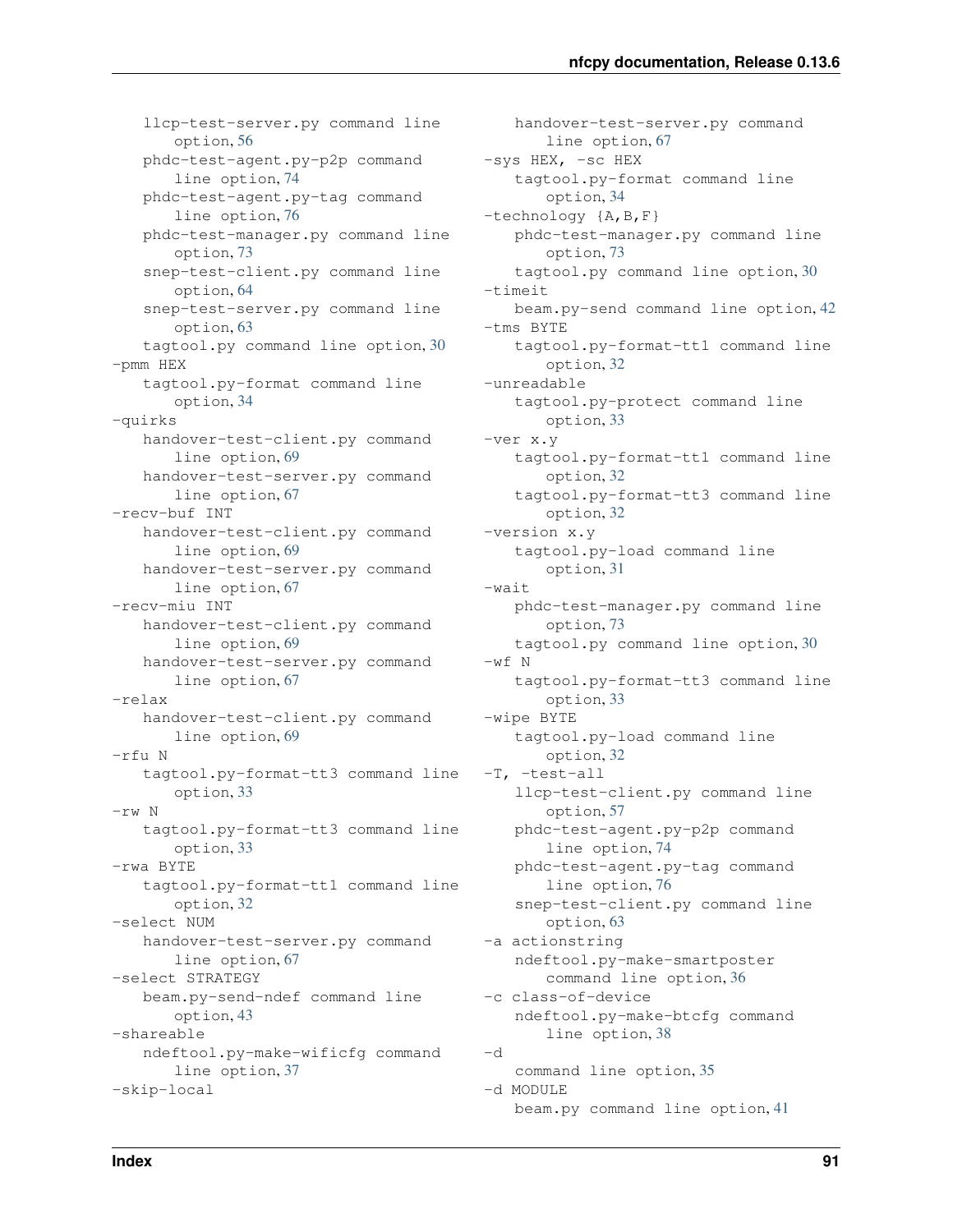llcp-test-client.py command line option, [57](#page-60-0) llcp-test-server.py command line option, [56](#page-59-0) phdc-test-agent.py-p2p command line option, [74](#page-77-0) phdc-test-agent.py-tag command line option, [76](#page-79-0) phdc-test-manager.py command line option, [73](#page-76-0) snep-test-client.py command line option, [64](#page-67-0) snep-test-server.py command line option, [63](#page-66-0) tagtool.py command line option, [30](#page-33-0) -d, -debug command line option, [45](#page-48-0) -f LOGFILE beam.py command line option, [41](#page-44-0) llcp-test-client.py command line option, [57](#page-60-0) llcp-test-server.py command line option, [56](#page-59-0) phdc-test-agent.py-p2p command line option, [74](#page-77-0) phdc-test-agent.py-tag command line option, [76](#page-79-0) phdc-test-manager.py command line option, [73](#page-76-0) snep-test-client.py command line option, [64](#page-67-0) snep-test-server.py command line option, [63](#page-66-0) tagtool.py command line option, [30](#page-33-0) -h, -help command line option, [45](#page-48-0) -i iconfile ndeftool.py-make-smartposter command line option, [36](#page-39-0) -i number command line option, [45](#page-48-0) -i password-id ndeftool.py-make-wifipwd command line option, [37](#page-40-0) -k, -keep tagtool.py-emulate command line option, [34](#page-37-0)  $-1$ ,  $-$ loop tagtool.py-emulate command line option, [34](#page-37-0) -n STRING beam.py-send-file command line option, [42](#page-45-0) -n name-of-device

ndeftool.py-make-btcfg command line option, [38](#page-41-0) -n record-name ndeftool.py-pack command line option, [39](#page-42-0) -o FILE tagtool.py-dump command line option, [31](#page-34-0) -o output-file ndeftool.py-cat command line option, [39](#page-42-0) ndeftool.py-make-btcfg command line option, [38](#page-41-0) ndeftool.py-make-smartposter command line option, [36](#page-39-0) ndeftool.py-make-wificfg command line option, [37](#page-40-0) ndeftool.py-make-wifipwd command line option, [37](#page-40-0) ndeftool.py-pack command line option, [39](#page-42-0) -p FILE tagtool.py-emulate command line option, [34](#page-37-0) -p PASSWORD tagtool.py command line option, [30](#page-33-0) tagtool.py-protect command line option, [33](#page-36-0) -p device-password ndeftool.py-make-wifipwd command line option, [37](#page-40-0) -q beam.py command line option, [41](#page-44-0) llcp-test-client.py command line option, [57](#page-60-0) llcp-test-server.py command line option, [56](#page-59-0) phdc-test-agent.py-p2p command line option, [74](#page-77-0) phdc-test-agent.py-tag command line option, [76](#page-79-0) phdc-test-manager.py command line option, [73](#page-76-0) snep-test-client.py command line option, [64](#page-67-0) snep-test-server.py command line option, [62](#page-65-0) tagtool.py command line option, [30](#page-33-0) -r, -repeat command line option, [45](#page-48-0) -s SIZE tagtool.py-emulate command line option, [34](#page-37-0) -s service-class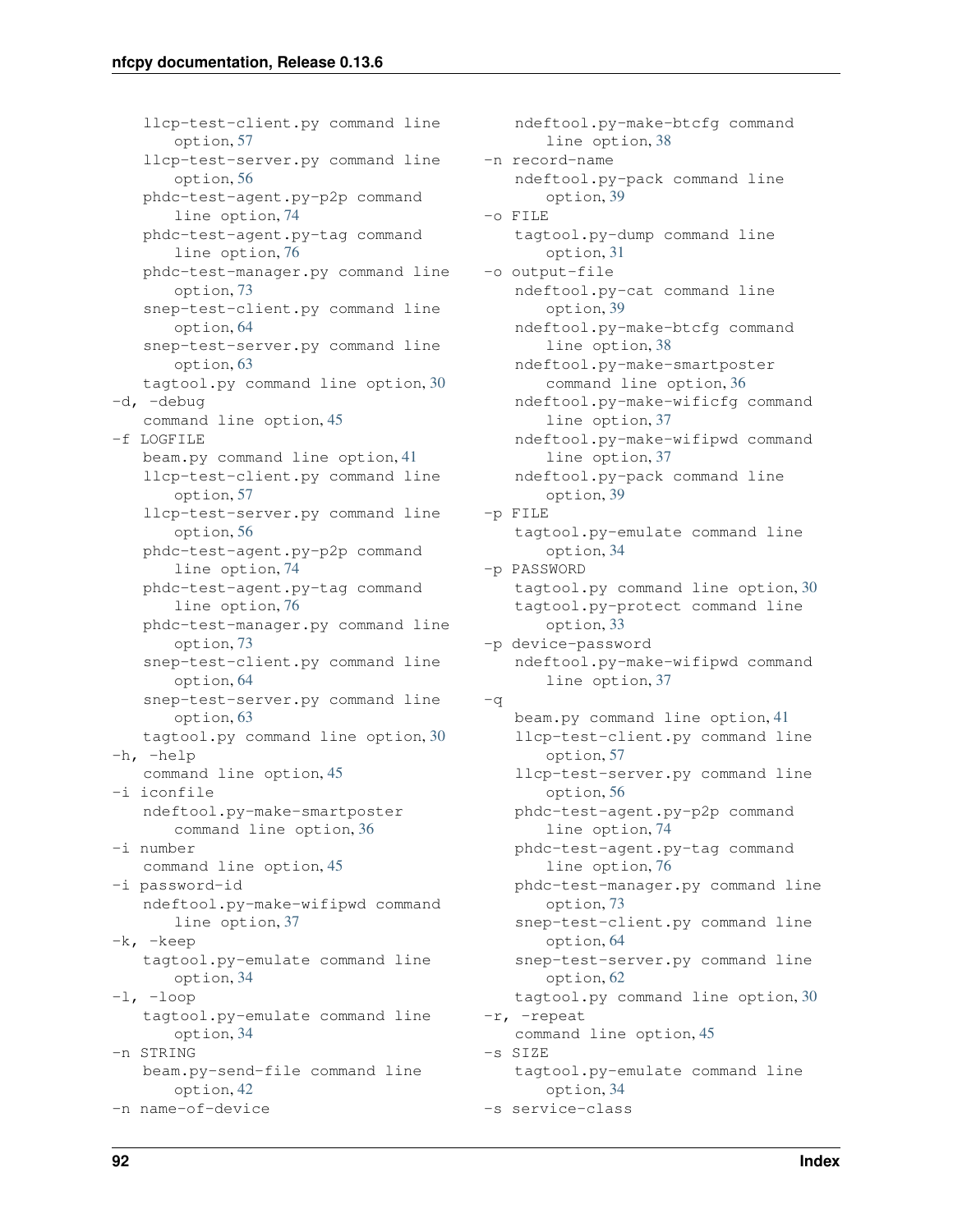ndeftool.py-make-btcfg command line option, [38](#page-41-0) -t N, -test N handover-test-client.py command line option, [68](#page-71-0) llcp-test-client.py command line option, [57](#page-60-0) phdc-test-agent.py-p2p command line option, [74](#page-77-0) phdc-test-agent.py-tag command line option, [76](#page-79-0) snep-test-client.py command line option, [63](#page-66-0) -t STRING beam.py-send-file command line option, [42](#page-45-0) -t record-type ndeftool.py-pack command line option, [39](#page-42-0) -t seconds command line option, [45](#page-48-0) -t titlespec ndeftool.py-make-smartposter command line option, [36](#page-39-0)  $-\nabla$ command line option, [35](#page-38-0) tagtool.py-show command line option, [31](#page-34-0) -v, -verbose command line option, [45](#page-48-0) -w seconds command line option, [45](#page-48-0)

# B

```
beam.py command line option
   -device PATH, 41
   -listen-time INT, 41
   -loop, 41-lto INT, 41
   -miu INT, 41
   41-no-aggregation, 41
   -nolog-symm, 41
   -d MODULE, 41
   -f LOGFILE, 41
   -q41
beam.py-recv-file command line option
   FILE, 43
beam.py-recv-send command line option
   TRANSLATIONS, 44
beam.py-send command line option
   -timeit, 42
beam.py-send-file command line option
   -n STRING, 42
```
-t STRING, [42](#page-45-0) FILE, [42](#page-45-0) beam.py-send-link command line option TITLE, [42](#page-45-0) URI, [42](#page-45-0) beam.py-send-ndef command line option -select STRATEGY, [43](#page-46-0) FILE, [43](#page-46-0) beam.py-send-text command line option -lang STRING, [42](#page-45-0) TEXT, [42](#page-45-0)

# $\cap$

```
command line option
   -dep params, 45
   -device path, 45
   35-d, -45
  -h, -h45
  -i number, 45
  -r45
  -t seconds, 45
  35-v, -verbose, 45
  -w seconds, 45
```
# F

```
FILE
   beam.py-recv-file command line
       option, 43
   beam.py-send-file command line
       option, 42
   beam.py-send-ndef command line
       option, 43
   tagtool.py-emulate command line
       option, 34
   tagtool.py-load command line
       option, 31
```
## H

handover-test-client.py command line option -quirks, [69](#page-72-0) -recv-buf INT, [69](#page-72-0) -recv-miu INT, [69](#page-72-0) -relax, [69](#page-72-0)  $-t$  N,  $-test$  N, [68](#page-71-0) handover-test-server.py command line option -delay INT, [67](#page-70-0) -quirks, [67](#page-70-0) -recv-buf INT, [67](#page-70-0) -recv-miu INT, [67](#page-70-0) -select NUM, [67](#page-70-0)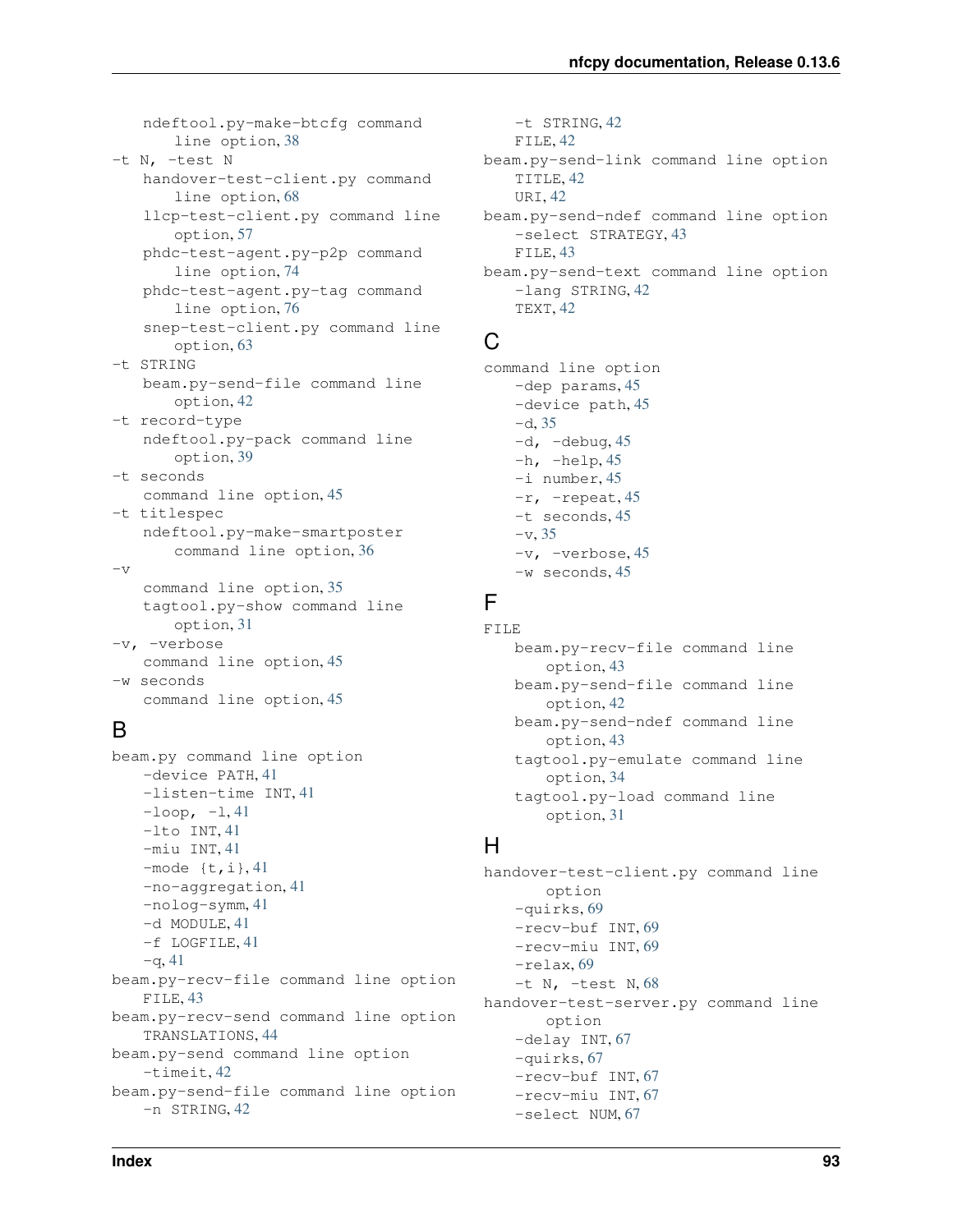```
-skip-local, 67
L
llcp-test-client.py command line
      option
   -cl-echo SAP, 57
   -co-echo SAP, 57
   -device PATH, 57
   -listen-time INT, 57
   -loop, 57-lto INT, 57
   -miu INT, 57
   -mode 57-no-aggregation, 57
   -nolog-symm, 57
   -T, -test-all, 57
   -d MODULE, 57
   -f LOGFILE, 57
   57-t N, -test57
llcp-test-server.py command line
      option
   -device PATH, 56
   -listen-time INT, 56
   -loop, 55-lto INT, 56
   -miu INT, 56
   56-no-aggregation, 56
   -nolog-symm, 56
   -d MODULE, 56
   -f LOGFILE, 56
   56
```
# N

```
ndeftool.py-cat command line option
   -o output-file, 39
ndeftool.py-make-btcfg command line
       option
   -activating, 38
   -active, 38
   -hs, 38
   -inactive, 38
   -c class-of-device, 38
   -n name-of-device, 38
   -o output-file, 38
   -s service-class, 38
ndeftool.py-make-smartposter command
      line option
   -a actionstring, 36
   -i iconfile, 36
   -o output-file, 36
   -t titlespec, 36
```

```
ndeftool.py-make-wificfg command line
       option
   -activating, 37
   -active, 37
   -hs, 37
   -inactive, 37
   -key network-key, 36
   -mac mac-address, 37
   -mixed-mode, 37
   -shareable, 37
   -o output-file, 37
ndeftool.py-make-wifipwd command line
       option
   -i password-id, 37
   -o output-file, 37
   -p device-password, 37
ndeftool.py-pack command line option
   -n record-name, 39
   -o output-file, 39
   -t record-type, 39
ndeftool.py-split command line option
   -keep-message-flags, 39
nfc.ContactlessFrontend (built-in class), 83
```
# P

```
phdc-test-agent.py-p2p command line
      option
   -device PATH, 74
   -listen-time INT, 74
   -loop, 74-lto INT, 74
   -miu INT, 74
   74-no-aggregation, 74
   -nolog-symm, 74
   -T, -test-all, 74
   -d MODULE, 74
   -f LOGFILE, 74
   -q74
   -t N, -test N, 74phdc-test-agent.py-tag command line
      option
   -device PATH, 76
   -loop, 76-nolog-symm, 76
   -T, -test-all76
   -d MODULE, 76
   -f LOGFILE, 76
   -q76
   -t N, -test N, 76phdc-test-manager.py command line
       option
   -device PATH, 73
   -listen-time INT, 72
```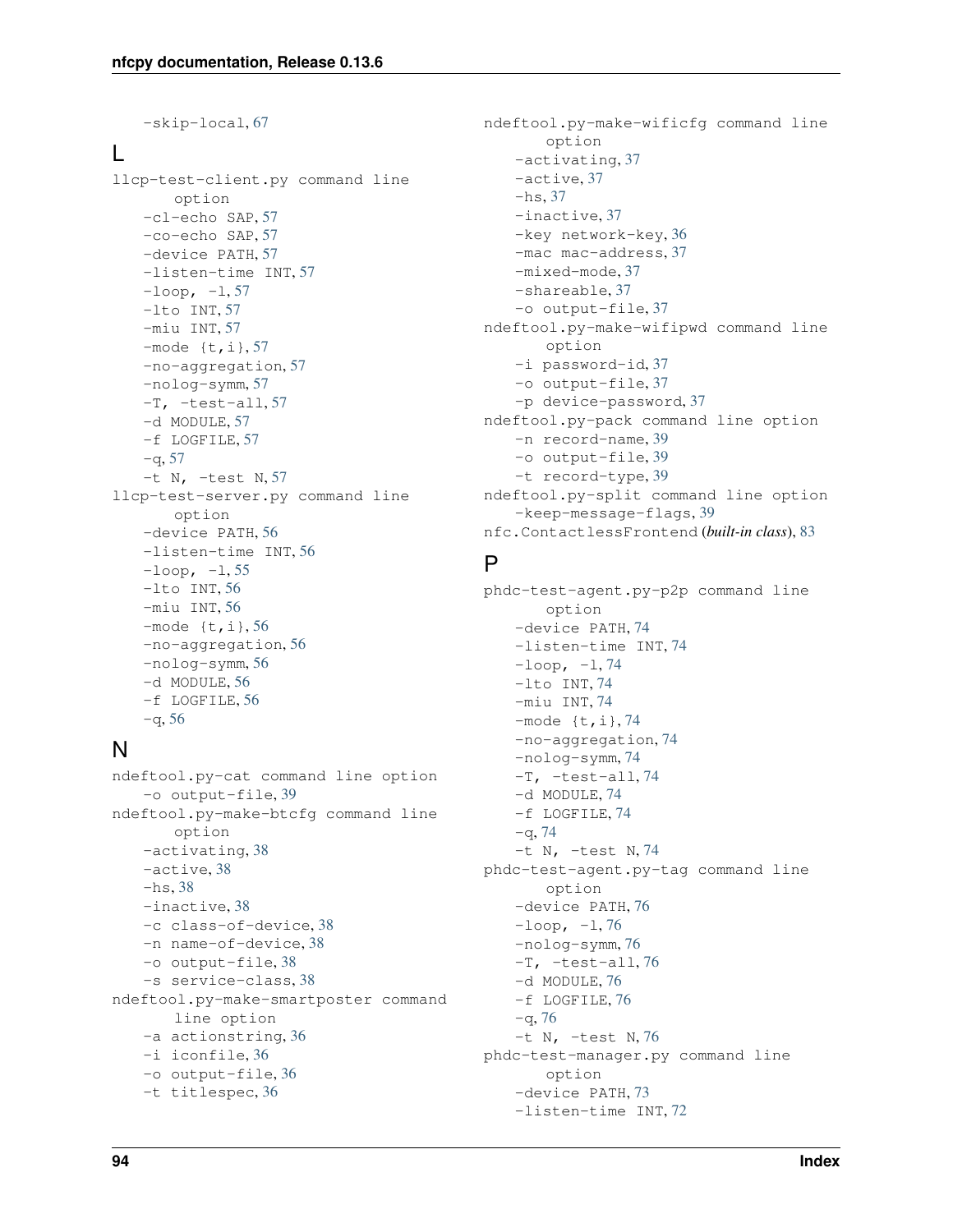$-$ loop,  $-1, 72$  $-1, 72$ -lto INT, [72](#page-75-0) -miu INT, [72](#page-75-0)  $-mode {t,i}, 72$  $-mode {t,i}, 72$ -no-aggregation, [72](#page-75-0) -nolog-symm, [73](#page-76-0) -technology {A,B,F}, [73](#page-76-0)  $-wait, 73$  $-wait, 73$ -d MODULE, [73](#page-76-0) -f LOGFILE, [73](#page-76-0)  $-q$ , [73](#page-76-0)

# R

RFC RFC 2046, [16](#page-19-0) RFC 2141, [16](#page-19-0) RFC 3986, [16](#page-19-0)

# S

snep-test-client.py command line option -device PATH, [64](#page-67-0) -listen-time INT, [64](#page-67-0)  $-$ loop,  $-1, 63$  $-1, 63$ -lto INT, [63](#page-66-0) -miu INT, [63](#page-66-0)  $-mode (t,i), 63$  $-mode (t,i), 63$ -no-aggregation, [64](#page-67-0) -nolog-symm, [64](#page-67-0)  $-T$ ,  $-test-all$ , [63](#page-66-0) -d MODULE, [64](#page-67-0) -f LOGFILE, [64](#page-67-0)  $-q, 64$  $-q, 64$  $-t$  N,  $-test$  N, [63](#page-66-0) snep-test-server.py command line option -device PATH, [63](#page-66-0) -listen-time INT, [62](#page-65-0)  $-$ loop,  $-1, 62$  $-1, 62$ -lto INT, [62](#page-65-0) -miu INT, [62](#page-65-0)  $-mode$   $\{t, i\}$ , [62](#page-65-0) -no-aggregation, [62](#page-65-0) -nolog-symm, [63](#page-66-0) -d MODULE, [63](#page-66-0) -f LOGFILE, [63](#page-66-0)  $-q$ , [62](#page-65-0)

# T

tagtool.py command line option -device PATH, [30](#page-33-0)  $-$ loop,  $-1, 30$  $-1, 30$ -nolog-symm, [30](#page-33-0) -technology {A,B,F}, [30](#page-33-0)

 $-wait, 30$  $-wait, 30$ -d MODULE, [30](#page-33-0) -f LOGFILE, [30](#page-33-0) -p PASSWORD, [30](#page-33-0)  $-q$ , [30](#page-33-0) tagtool.py-dump command line option  $-$ o FILE, [31](#page-34-0) tagtool.py-emulate command line option -k, -keep, [34](#page-37-0)  $-1, -loop, 34$  $-1, -loop, 34$ -p FILE, [34](#page-37-0)  $-s$  SIZE, [34](#page-37-0) FILE, [34](#page-37-0) tagtool.py-format command line option -bitrate {212,424}, [34](#page-37-0)  $-$ idm HEX, [34](#page-37-0) -pmm HEX, [34](#page-37-0)  $-$ sys HEX,  $-$ sc HEX, [34](#page-37-0) tagtool.py-format-tt1 command line option -magic BYTE, [32](#page-35-0) -rwa BYTE, [32](#page-35-0) -tms BYTE, [32](#page-35-0)  $-*ver* x.y, 32$  $-*ver* x.y, 32$ tagtool.py-format-tt3 command line option -crc N, [33](#page-36-0) -len N, [33](#page-36-0) -max N, [32](#page-35-0) -nbr N, [32](#page-35-0) -nbw N, [32](#page-35-0) -rfu N, [33](#page-36-0)  $-rw$  N, [33](#page-36-0)  $-*ver* x.y, 32$  $-*ver* x.y, 32$  $-wf$  N, [33](#page-36-0) tagtool.py-load command line option -version x.y, [31](#page-34-0) -wipe BYTE, [32](#page-35-0) FILE, [31](#page-34-0) tagtool.py-protect command line option -from BLOCK, [33](#page-36-0) -unreadable, [33](#page-36-0) -p PASSWORD, [33](#page-36-0) tagtool.py-show command line option -v, [31](#page-34-0) TEXT beam.py-send-text command line option, [42](#page-45-0) TITLE beam.py-send-link command line option, [42](#page-45-0) TRANSLATIONS beam.py-recv-send command line option, [44](#page-47-0)